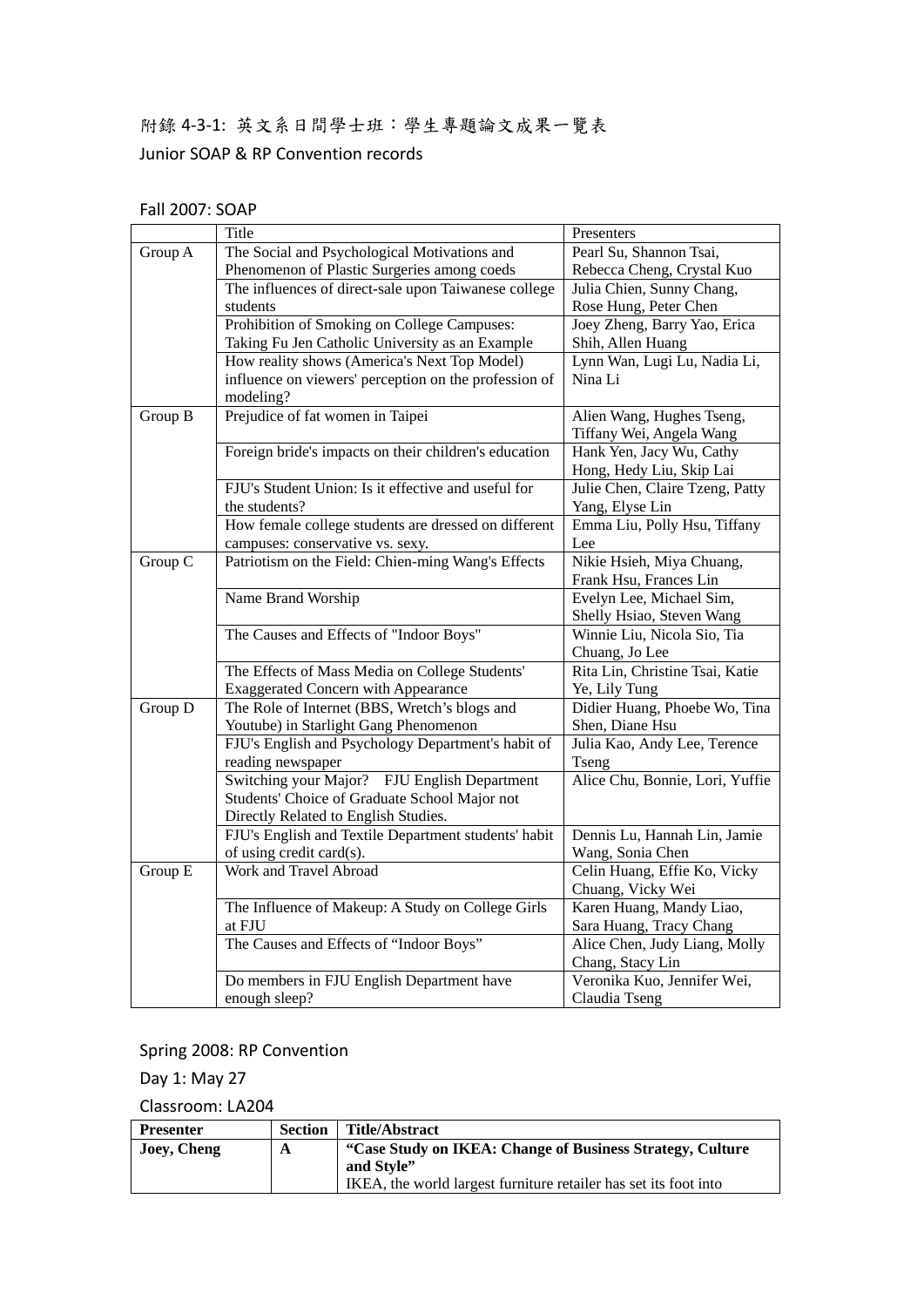|                     |   | Taiwan for more than a decade. The case study of IKEA in the<br>paper illustrates the phenomenon that the Swedish culture and style<br>of IKEA is subconsciously and slowly changing Taiwanese<br>aesthetics towards furniture. Moreover, the success of IKEA also<br>brings in a whole new business strategy which could hardly be<br>found in modern business field. The research results by methods of<br>literary reviews, interviews and field investigation show that; the<br>IKEA impact will bring up a future trend that customers emphasize<br>furniture's design over its function. In addition, many industries will<br>also seek additional value of the products by attracting more<br>customers' participation                                                                                                                                                                                                                                                                                                                                                                                                                                                                                                                                                                                                          |
|---------------------|---|----------------------------------------------------------------------------------------------------------------------------------------------------------------------------------------------------------------------------------------------------------------------------------------------------------------------------------------------------------------------------------------------------------------------------------------------------------------------------------------------------------------------------------------------------------------------------------------------------------------------------------------------------------------------------------------------------------------------------------------------------------------------------------------------------------------------------------------------------------------------------------------------------------------------------------------------------------------------------------------------------------------------------------------------------------------------------------------------------------------------------------------------------------------------------------------------------------------------------------------------------------------------------------------------------------------------------------------|
| <b>Bonnie Huang</b> | D | "The Electronic Promotion of National Palace Museum."<br>The purpose of the research is to understand the utilization of digital<br>technologies to marketing strategies of the National Palace Museum<br>(NPM) which is an access for the public to Chinese culture. The<br>museum provides the society with various functions, including<br>preserving, studying, and studying. The marketing strategies of the<br>museum help the museum get the attention from the public and keep<br>the museum's functions used by them. Since the society does not<br>keep the same, the marketing strategy has to be transformed with<br>change of the environment. The transformation of the society<br>reflects the change of our society. NPM has utilized the digital<br>technologies to the marketing, because the technology has been a<br>part of life in Taiwan. Through digital promotion, NPM intends to<br>create the sense of fashion in the museum and to attract people to<br>the museum. Digital promotion is expected to improve the image of<br>archive and make the museum close to life. Introduction of digital<br>promotion of the museum is presented in the research. In addition,<br>the result of the program is also evaluated to prove whether the<br>utilization of technologies does meet the expectation of NPM. |
| Wei, Jennifer       | E | "Ideology or Real Value? A Study of Meaning Derived from<br><b>Celebrity Endorsement and Product Design?"</b><br>This paper discusses the values of using celebrity endorsement in<br>advertising and the aesthetics value in products to show how<br>consumers seek "identity" from the meaning they consume.<br>McCraken's Meaning Transfer Model is applied to a series of<br>advertisements to explain how meaning moves from celebrity to<br>consumers. Braudrillard's theory of ideology in consumption is also<br>included to examine the validity of the view that regards meaning as<br>deception. Analysis shows that celebrity and aesthetics not only<br>helps to promote products to be top-sellers but also invokes positive<br>responses from meaning-seeking and meaning-constructing<br>individuals.                                                                                                                                                                                                                                                                                                                                                                                                                                                                                                                  |
| Lu, Dennis          | D | "Guggenheim Museum Bilbao: Construction Through<br>Deconstructivism."<br>Frank O. Gehry, the architect of the Guggenheim Museum Bilbao,<br>first deconstructs the Modernist concepts of buildings by<br>challenging the exterior design, circulation flow, as well as making<br>eclectic use of building materials and building technologies, and<br>then reconstructs its connections with the city's history, culture and<br>its future in the science age with its metaphoric languages in both<br>exterior design and interior spatial arrangements. The most<br>constructive of the museum, finally, lies in the practical functions it<br>serves in providing spaces of exhibition to both traditional and<br>contemporary art works and even large size experimental<br>installation arts.<br>Related websites:<br>http://jsaw.lib.lehigh.edu/viewarticle.php?id=117&layout=html<br>http://www.jya.com/bilbao.htm                                                                                                                                                                                                                                                                                                                                                                                                               |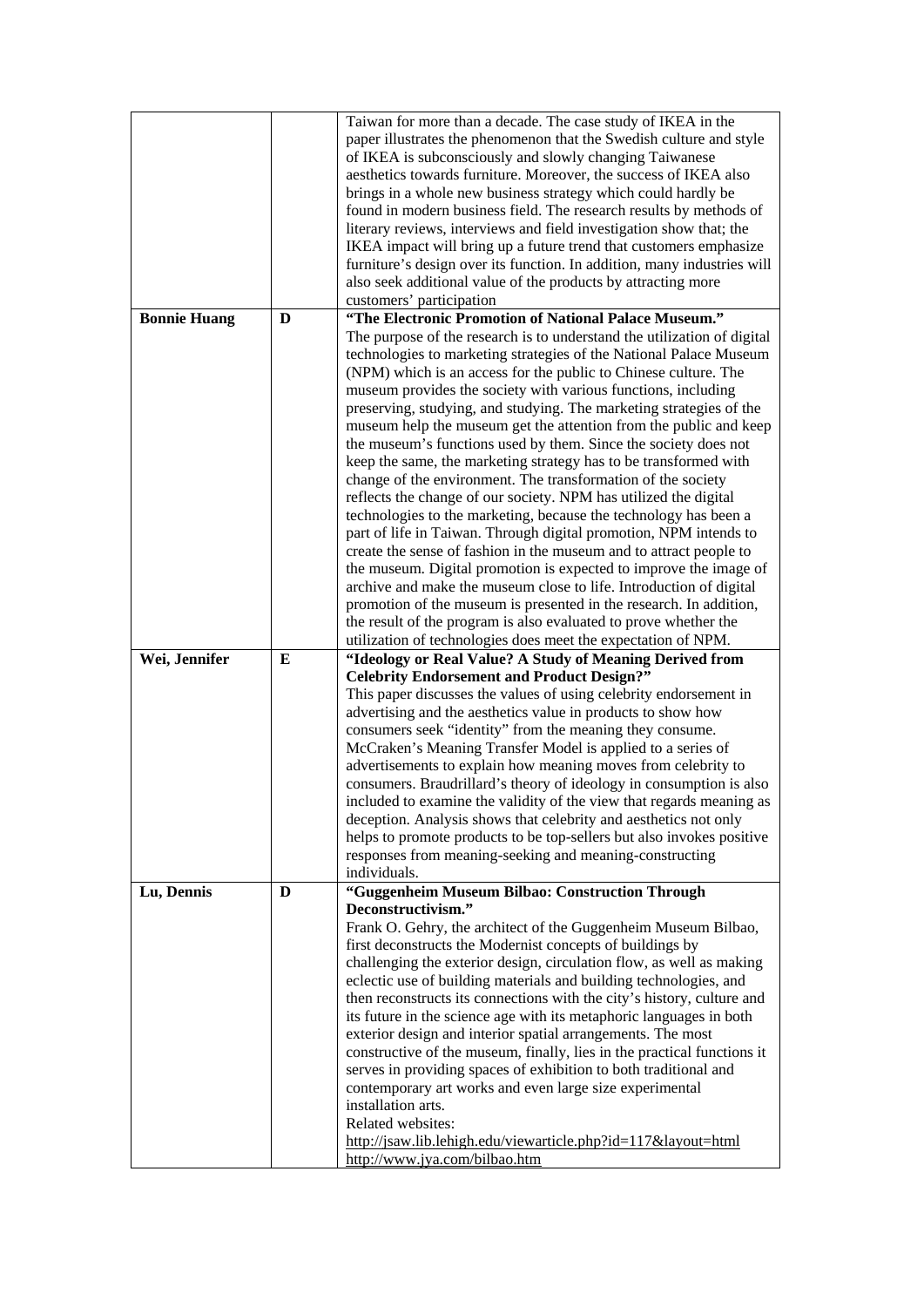| <b>Section</b> | <b>Title/Abstract</b>                                                                                                                |
|----------------|--------------------------------------------------------------------------------------------------------------------------------------|
| $\bf{D}$       | "Fast Equals Right? The Use of SNG by CTN (中天) and ETTN                                                                              |
|                | (東森)."                                                                                                                               |
|                | Over the 13 years since SNG was introduced to Taiwan, whether or                                                                     |
|                | not viewers need to know every event immediately has often been                                                                      |
|                | questioned; the TV companies, however, keep purchasing more and                                                                      |
|                | more SNG equipments. This paper records the evening news                                                                             |
|                | programs of the two companies with the most SNG equipments,                                                                          |
|                | with two self-regulating rules from the journalist's associations, to                                                                |
|                | examine the frequency and the use of SNG, and to discuss the                                                                         |
|                | problems.                                                                                                                            |
|                | "Talk to Her: The Movie Where Lover's Discourse and Dance<br>Encounter."                                                             |
|                | Using Roland Barthes' concept of lover's discourse as a dance                                                                        |
|                | performance with the lover-dancer's "outbursts" of fragmentary                                                                       |
|                | discourses frozen in mid-air, meeting and missing one another's,                                                                     |
|                | this paper examines the issue of human communication in Pedro                                                                        |
|                | Almodovar's Talk to Her as is presented through both the dances                                                                      |
|                | and the characters' communication. The "dance" of lovers is not the                                                                  |
|                | graceful ballet dance supported by linear plot, but the postmodern                                                                   |
|                | dance such as Pina Bausch's.<br>The film uses two of Pina Bausch's                                                                   |
|                | dance pieces at its beginning and ending to embody in dance forms                                                                    |
|                | the main theme of the efforts the lovers made at communication                                                                       |
|                | despite its difficulties and the lovers' personal trauma and sense of                                                                |
|                | isolation delineated through the film's plotlines.                                                                                   |
|                | "Crouching Tigers, Hidden Dragons."                                                                                                  |
|                | Chindia, a new portmanteau marketing term referring to China and                                                                     |
|                | India in general, is named as the highest potential growth market                                                                    |
|                | nowadays. The rapid growing of Chindia strong influences and                                                                         |
|                | reshapes the global economy. Since Taiwan is in an economic                                                                          |
|                | transition period, the rising of Chindia affects Taiwan's economy                                                                    |
|                | deeply; however, as long as Taiwan can shift its industrial sector<br>from traditional intensive industry to sophisticated industry, |
|                | improve service quality and develop new industries, Taiwan's                                                                         |
|                | economic prospects are still promising.                                                                                              |
|                | D<br>$\mathbf C$                                                                                                                     |

| <b>Presenter</b> | <b>Section</b> | <b>Title/Abstract</b>                                                 |
|------------------|----------------|-----------------------------------------------------------------------|
| Wang, Angela     | B              | "Factors effecting customers' consuming behaviors"                    |
|                  |                | The "imagery of customers" is one of the vital factors that arouse    |
|                  |                | and influence customers' purchase desire and their choices of         |
|                  |                | products. This paper focuses on two certain images, the brand         |
|                  |                | image and the image of the originality of product. A questionnaire    |
|                  |                | is designed and administrated to help comparing which of them has     |
|                  |                | greater influence or is the greater concern for customers while       |
|                  |                | choosing products. Also, this paper will point out some common        |
|                  |                | tricks on how businessmen use these two 'images in selling            |
|                  |                | products. This presentation will analyze these two images and         |
|                  |                | remind the customers that they should beware and observe the          |
|                  |                | products with caution instead of trusting the information provided    |
|                  |                | by the products blindly.                                              |
|                  |                | Notes: 1.http://www.brandhk.gov.hk/brandhk/cresea3.htm#hk             |
| Shen, Tina       | D              | Package Design and Consumer Choice: Some Example of                   |
|                  |                | <b>Western Bridal Cake"</b>                                           |
|                  |                | The function of package design is not just to cover the product, but, |
|                  |                | more importantly, to attract consumers attention and stimulate the    |
|                  |                | sale. Bridal cake is one of the industries which put much emphasis    |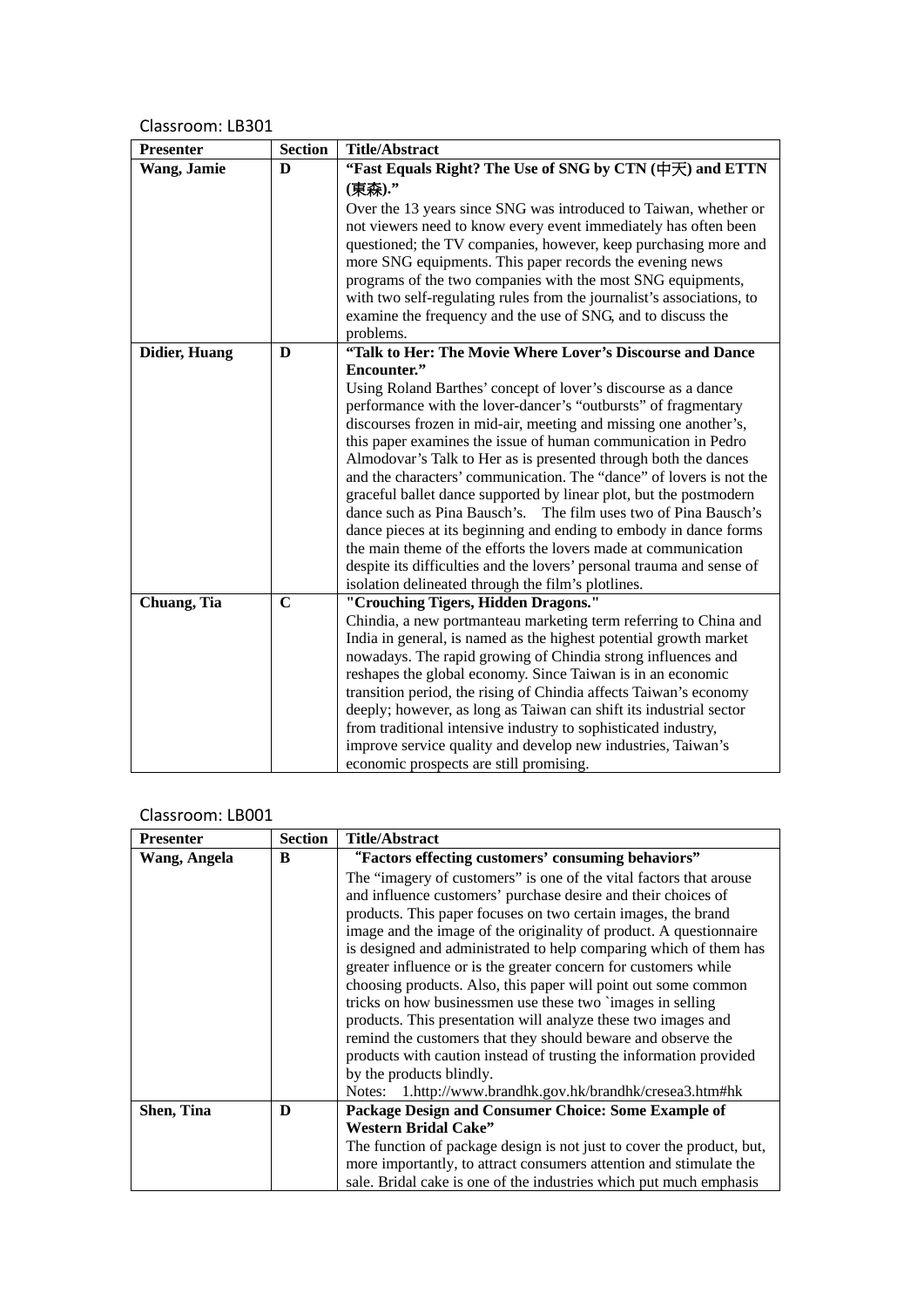|                    |   | on package design thus becomes an explicit product and attracts<br>customers' high involvement. Though the products look attractive,<br>it seems those companies blurs the main part of the product, the<br>provisions inside. With the support of both commercial analysis and<br>survey results, this paper argues that most bridal cakes are<br>over-packaged, which distract consumers' proper judgment. |
|--------------------|---|--------------------------------------------------------------------------------------------------------------------------------------------------------------------------------------------------------------------------------------------------------------------------------------------------------------------------------------------------------------------------------------------------------------|
| Huang, Sara        | E | "The Century of IPod—Reasons of IPod's Popularity in                                                                                                                                                                                                                                                                                                                                                         |
|                    |   | Taiwan."                                                                                                                                                                                                                                                                                                                                                                                                     |
|                    |   | This paper aims at finding out the reasons that brought iPod a great                                                                                                                                                                                                                                                                                                                                         |
|                    |   | performance in Taiwan. The research obtained data through a                                                                                                                                                                                                                                                                                                                                                  |
|                    |   | questionnaire distributed to 84 university students in Taiwan, 12                                                                                                                                                                                                                                                                                                                                            |
|                    |   | in-depth interviews with iPod users on campus, and several                                                                                                                                                                                                                                                                                                                                                   |
|                    |   | theoretical essays. The close analysis shows that iPod's success                                                                                                                                                                                                                                                                                                                                             |
|                    |   | mainly lies in aesthetic design, followed by a innovative function                                                                                                                                                                                                                                                                                                                                           |
|                    |   | and the brand image, which are the major reasons that resulted in                                                                                                                                                                                                                                                                                                                                            |
|                    |   | purchase intention.                                                                                                                                                                                                                                                                                                                                                                                          |
|                    |   | 1. Related websites:                                                                                                                                                                                                                                                                                                                                                                                         |
|                    |   | http://www.apple.com/pr/library/2007/04/09ipod.html                                                                                                                                                                                                                                                                                                                                                          |
| <b>Chen, Peter</b> | A |                                                                                                                                                                                                                                                                                                                                                                                                              |

| <b>Presenter</b>      | <b>Section</b> | <b>Title/Abstract</b>                                                 |
|-----------------------|----------------|-----------------------------------------------------------------------|
| Lee, Tiffany          | B              |                                                                       |
| <b>Yang, Patty</b>    | B              | "Successful Marketing Strategy for Selling Beverage."                 |
|                       |                | People in Taiwan rely very much on beverage and it happens            |
|                       |                | especially during summer time. This phenomenon led to the             |
|                       |                | beverage store mushroom in almost every street of our city and even   |
|                       |                | countryside. However, among all kinds of beverage stores, only        |
|                       |                | some of the stores can attract large number of customers and          |
|                       |                | become famous. From my research, I would like to find out the         |
|                       |                | possible reasons for beverage shops to be successful. I will use Chin |
|                       |                | Shing (清心福全冷飲站)as a successful model. A company should                |
|                       |                | adapt the 4Ps strategies during their preparation period before they  |
|                       |                | open for business.                                                    |
|                       |                | Related websites:                                                     |
|                       |                | http://www.chingshin.tw/about-chingshin/c-3.html                      |
| <b>Tseng, Claudia</b> |                | When Troubles are Favored in Celebrity Endorsement: A Case            |
|                       |                | <b>Study of Kate Moss"</b>                                            |
|                       |                | In recent years, Chein Ming Wang could gradually play well in         |
|                       |                | MLB (Major League Baseball), and many players who played for          |
|                       |                | minor league in U.S. also emerged in the international games.         |
|                       |                | Moreover, after gambling issues of Taiwan's professional baseball     |
|                       |                | league, CPBL (Chinese Professional Baseball League) seems hard        |
|                       |                | to recover. Therefore, most the outstanding baseball players of       |
|                       |                | young generation like to choose sign with American baseball teams.    |
|                       |                | In this paper, I will show the reasons that young players give up     |
|                       |                | opportunities to play professional baseball in Taiwan and go to the   |
| Liu, Winnie           | D              | U.S. to play.<br>"How Does Mass Media Reinforce Our Opinions on       |
|                       |                | Homosexuality?"                                                       |
|                       |                | In this paper, I would like to discuss the influence of mass media on |
|                       |                | peoples' opinions about homosexuality. There are many people who      |
|                       |                | hold negative viewpoints about homosexuality. In this paper, I will   |
|                       |                | argue that the mass media reinforce people's negative viewpoints      |
|                       |                | about homosexuality, and I will also discuss where people get         |
|                       |                | impressions of homosexuality and how people hold negative             |
|                       |                | viewpoints about homosexuality.                                       |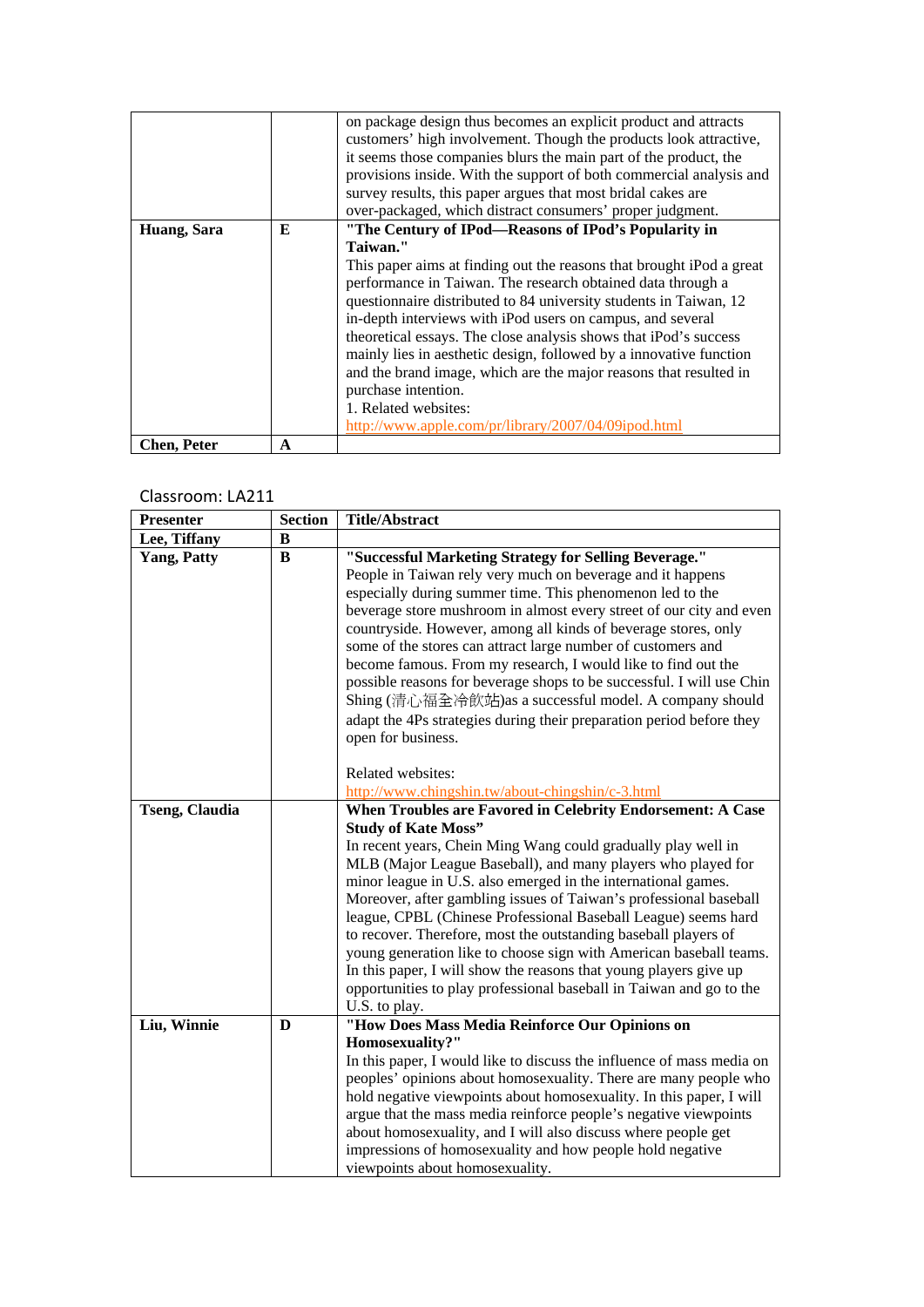| Presenter             | <b>Section</b> | <b>Title/Abstract</b>                                                                 |
|-----------------------|----------------|---------------------------------------------------------------------------------------|
| <b>Tseng, Terence</b> | D              | Slogan Says So."                                                                      |
|                       |                | Slogan is always the key point of an advertisement, arousing target                   |
|                       |                | consumers' desire to buy or, without buying, to remember the                          |
|                       |                | slogan. How does this work and what types of slogan attract college                   |
|                       |                | students the most? In this paper, I will present the results of a                     |
|                       |                | survey on the taste of college students (a group of 18-20 years old),                 |
|                       |                | and argue that while the rhetorical and emotional slogans are                         |
|                       |                | equally welcome, the emotional ones are arouse more students'                         |
|                       | D              | desire to buy.<br>"Customer-Oriented Marketing and Product Positioning:               |
| Lee, Andy             |                | <b>Macbook as an Example."</b>                                                        |
|                       |                | After the ten-year recession, recently, Apple's computer business                     |
|                       |                | regains visibility and the public's attention though its computer and                 |
|                       |                | operating system now has a minority market share. The critical                        |
|                       |                | success factor lies in the simplicity of Macbook and its OS and its                   |
|                       |                | customer-driven marketing. Therefore, this paper analyzes                             |
|                       |                | Macbook's product-positioning strategies and argues that its                          |
|                       |                | customer-oriented approach id a key factor of its success. A survey                   |
|                       |                | is done of the PC and Mac customers to understand the degree of                       |
|                       |                | customer satisfaction between the two major computer users.                           |
|                       |                | Notes: 1. Related websites: http://www.marketingapple.com/                            |
|                       |                | Key words: customer-orientation, positioning, customization,<br>comparative advantage |
| Wei, Vicky            | E              | "Differentiation Strategy--- The More Aggressive Marketing                            |
|                       |                | Strategy."                                                                            |
|                       |                | This paper studies the differentiation strategy of local specialty food               |
|                       |                | market. The leading corporation of the soft peanut candy,                             |
|                       |                | LungChing, produced in Lungtan, Taoyuan County is used as a case                      |
|                       |                | study. A survey is also conducted among college students to                           |
|                       |                | examine the correspondence between theory and consumer                                |
|                       |                | preference. Results show that the marketing strategy of local                         |
|                       |                | specialty food depends mainly on word-of-mouth. Yet, the                              |
|                       |                | word-of-mouth strategy limits the extension of regional brands. The                   |
|                       |                | differentiation strategy, by contrast, succeeds in conveying a sense                  |
|                       |                | of uniqueness to the customers and thus, stands out itself from other                 |
| Sim, Mike             | $\mathbf C$    | local brands of the same products.<br>"Media as a Watchdog: Nixon and the Watergate"  |
|                       |                | Richard Nixon, the 37th President of the United States of America                     |
|                       |                | molded America politics, altered the global balance of power and                      |
|                       |                | became a symbol for those seeking both good and evil, brilliance                      |
|                       |                | and deceit, was not remembered for his achievements and                               |
|                       |                | contributions he accomplished as a leader of a free nation, but rather                |
|                       |                | the embarrassing events surrounding the Watergate scandal that                        |
|                       |                | eventually led to his resignation in 1974. Many blamed the media                      |
|                       |                | for Nixon's downfall; others claimed that it was essential for the                    |
|                       |                | government to be responsible to its people via the press. This essay                  |
|                       |                | will argue that the exposure of the Watergate cover-up by                             |
|                       |                | Washington Post reporters Carl Bernstein and Bob Woodward is                          |
|                       |                | seen as proof that the press acts as watchdog on democracy.                           |

Day 2: May 30

| <b>Presenter</b> | <b>Section</b> | Title/Abstract                                   |
|------------------|----------------|--------------------------------------------------|
| Chuang, Miya     |                | "Stereotype in Hollywood: The Memoir of Geisha." |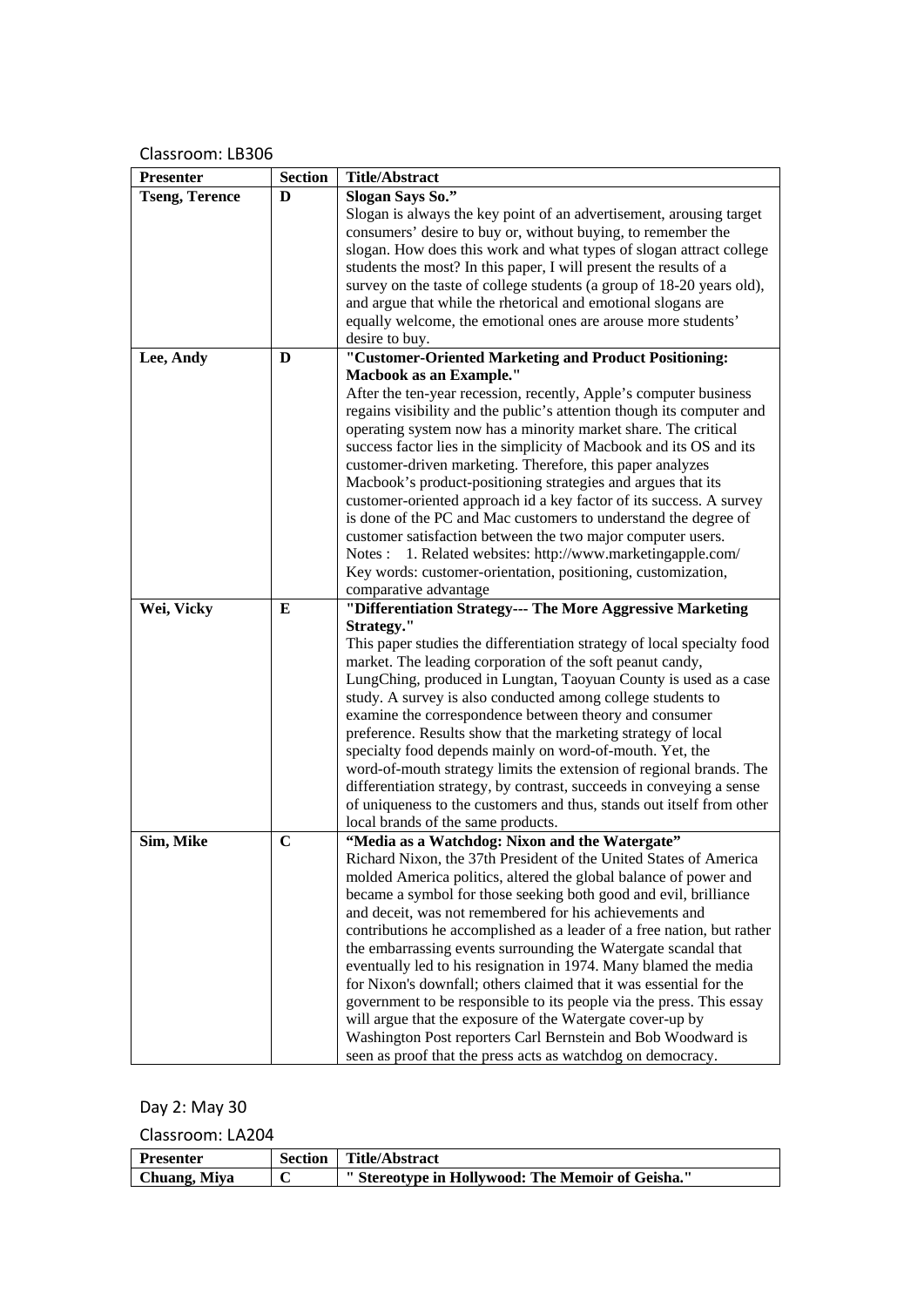|              |   | Hollywood is the most popular and productive region in movie           |
|--------------|---|------------------------------------------------------------------------|
|              |   | industry. They include all kinds of topic for their movie and          |
|              |   | recently, they also presented a lot of Asian Movie. However, movie     |
|              |   | is still an entertaining industry. Therefore, the movie they present   |
|              |   | still contains a lot of stereotype and they will add their own culture |
|              |   | in it to make the movie more entertaining. The movie "Memoirs of       |
|              |   | a Geisha" is a good example for containing the wrong concept of        |
|              |   | geisha and strange settings in the movie.                              |
| Chen, Sonia  | D | " Creative and unconventional teaching methods in three films:         |
|              |   | Take the Lead, Freedom Writer and The Ron Clark Story"                 |
|              |   | As white teachers facing a group of colored disadvantaged students,    |
|              |   | Pierre Dulaine, Erin Gruwell and Ron Clark use some creative and       |
|              |   | unconventional teaching methods to help not only bridge the racial     |
|              |   | and class gaps in between but elicit the students' interests in        |
|              |   | learning.                                                              |
| Hung, Cathy  | B | "College Students Don't Really Know About Breakfast."                  |
|              |   | As the old saying goes, "Breakfast is the most important meal of a     |
|              |   | day," it can not only do us good in the physiological aspect but also  |
|              |   | have many effects in the psychological aspect. But according to        |
|              |   | questionnaire sets I've collected among college students, most of      |
|              |   | them don't really know about the benefits of eating breakfast. In my   |
|              |   | research paper, I would like to discuss on the wrong myths of          |
|              |   | breakfast and show you the advantages brought by breakfast as          |
|              |   | well.                                                                  |
| Tham, Yuffie | D | "The Connections between Humans and Ghosts in Grandma                  |
|              |   | and Her Ghosts and Spirited Away."                                     |
|              |   | Many horror movies give us a sense that ghosts are scary, vengeful     |
|              |   | and even evil, while some romances present ghosts as keeping their     |
|              |   | loving attachment to the living. Grandma and Her Ghosts and            |
|              |   | Spirited Away, however, present how ghosts and spirits are not         |
|              |   | terrifying or romantic, but a part of human society reflective of      |
|              |   | human nature. To illustrate such close connections between the         |
|              |   | ghosts and the humans in the two films, this paper analyzes how the    |
|              |   | films present their interactions through Taiwanese and Japanese        |
|              |   | rituals, ESP and bodily transformation to ultimately use the ghosts    |
|              |   | to reflect human nature and stimulate the child protagonists to grow.  |

## Classroom: SF901

| <b>Presenter</b>   | <b>Section</b> | <b>Title/Abstract</b>                                                    |
|--------------------|----------------|--------------------------------------------------------------------------|
| <b>Chen, Alice</b> | E              | "An Uncut Gem Goes not Sparkle? Discipline in "The Piano                 |
|                    |                | Teacher."                                                                |
|                    |                | This paper analyzes Erika Kohut's abnormal behaviors and the             |
|                    |                | relationships she has with her mother and students in the film "The      |
|                    |                | Piano Teacher" with Michel Foucault's theory of discipline. The          |
|                    |                | important elements of discipline, such as enclosure" and a strict        |
|                    |                | time-table, are used to explain the mother-daughter and                  |
|                    |                | teacher-student relationships in the film. The similarities and          |
|                    |                | differences between the three parallel relationships are provided.       |
|                    |                | Freud's theory of masochism is used to explain why Erika acts the        |
|                    |                | way she does as well. The paper also points out that Foucault's          |
|                    |                | theory of discipline is not appropriate for the society, for it destroys |
|                    |                | the trust between each human being and allows no room for each           |
|                    |                | individual.                                                              |
| Huang, Celin       | E              | "The Revaluation of Conventional Role of Diploma."                       |
|                    |                | The fascination with diploma has come a long way in Chinese              |
|                    |                | culture. However, diploma is not the only factor that leads to high      |
|                    |                | salary. This paper focuses on the Fu Jen English Department.             |
|                    |                | Interviews are conducted to find out the main purpose in the pursuit     |
|                    |                | of diploma and to examine how students prepare themselves for            |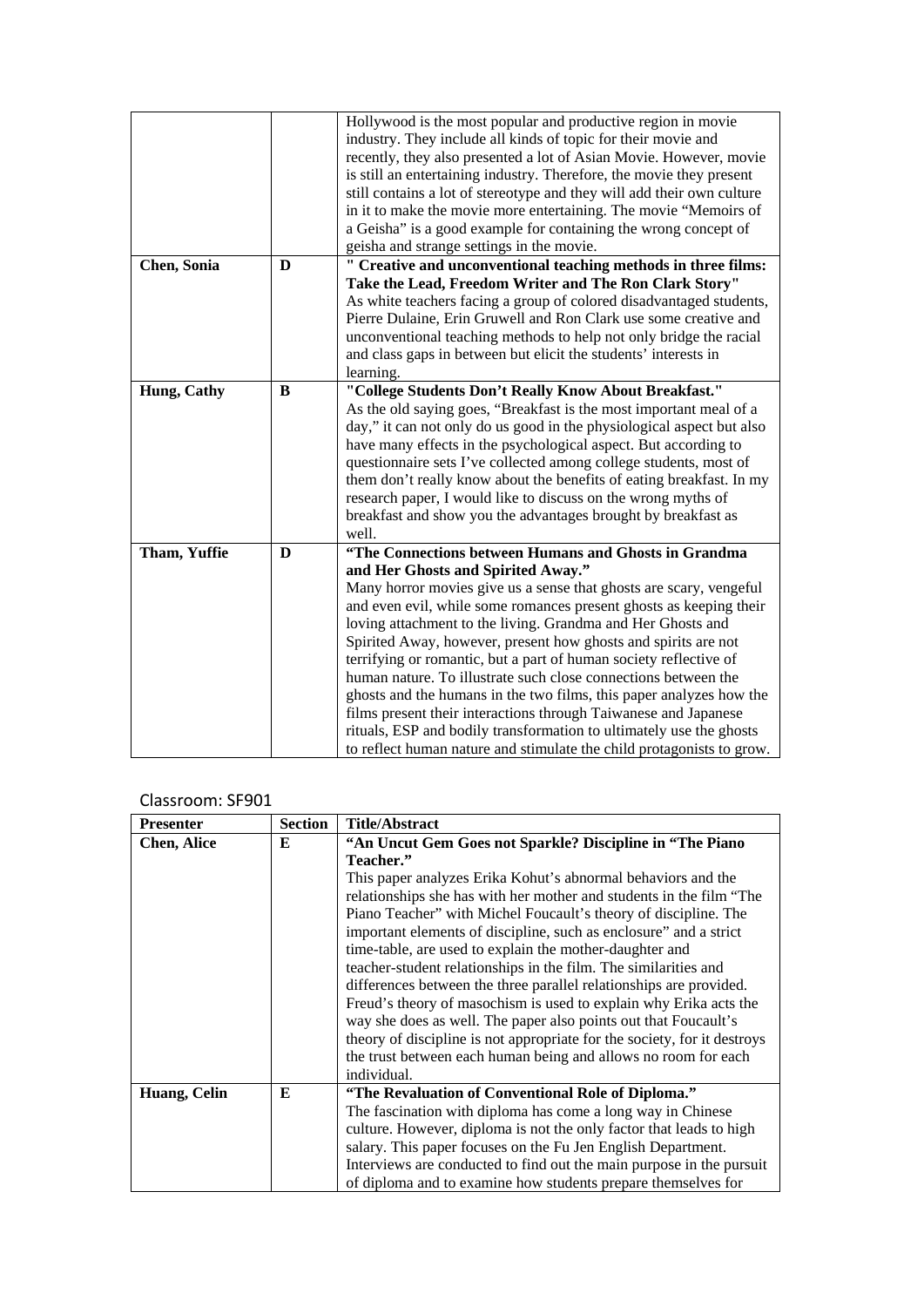|           |   | their future career. The findings show that certifications and         |
|-----------|---|------------------------------------------------------------------------|
|           |   | experiences are equally important at the workplace and that            |
|           |   | graduation and diploma do not mean end of learning.                    |
| Ko, Effie | E | "Mother Tongue Beats None?--The Role of First Language in              |
|           |   | <b>EFL Classrooms"</b>                                                 |
|           |   | To find out the edge of non-native English teachers in the EFL         |
|           |   | context, this research paper examines the role of the first language   |
|           |   | in foreign language classrooms. In Shane English School, the           |
|           |   | distinction responsibility between native English teachers and         |
|           |   | teaching assistants (native Chinese speakers) is clear, which makes    |
|           |   | it obvious to notice when and where Chinese is used during class.      |
|           |   | The analysis of observation suggests the lower the level of English    |
|           |   | learning, the more needs of first language use, especially in light of |
|           |   | affective support for studies show that foreign language anxiety       |
|           |   | have negative effects on the language learning process.                |
| Wu, Jacy  | B | "Do Students in Fu Jen have difficulty in Saving Money?"               |
|           |   | This paper is going to discuss the difficulties that Fu Jen students   |
|           |   | face in saving money. It will talk about how college students spend    |
|           |   | their money and the reasons affecting their consuming behaviors        |
|           |   | which finally led them to the difficulties in saving money. Data       |
|           |   | were collected through questionnaires and analyzed for discussion.     |

| <b>Presenter</b> | <b>Section</b> | <b>Title/Abstract</b>                                                |
|------------------|----------------|----------------------------------------------------------------------|
| Hsiao, Shelly    | $\mathbf C$    | "Taiwanese Children Don't Have Enough Motivation to Learn            |
|                  |                | English."                                                            |
|                  |                | In Taiwanese elementary schools, students are required to learn      |
|                  |                | English from as early as third grade. But most students do not       |
|                  |                | understand why they have to learn English. In this paper a study is  |
|                  |                | done with Taiwanese parents, the students' environment, and the      |
|                  |                | school. Some proposal is made as to how the students' motivation     |
|                  |                | can be boosted according to the system.                              |
| Liang, Judy      | E              | "Methodology of Tutoring Reading in Fu Jen English                   |
|                  |                | Department."                                                         |
|                  |                | This paper focuses on how to enhance ESL reading ability be          |
|                  |                | teaching them top-down approaches. From 80 questionnaire             |
|                  |                | collected from the students in the Fu Jen English Department who     |
|                  |                | work as tutors, bottom-up, top-down and interactive approaches are   |
|                  |                | identified as the most common method to teach reading.               |
|                  |                | Psycholinguists and psychologists in the past tended to be in favor  |
|                  |                | of the bottom-up approach because they thought that poor readers     |
|                  |                | lack the necessary vocabulary level. However, word recognition is    |
|                  |                | not equal to reading comprehension. Reading ability requires that    |
|                  |                | readers use reading skills to comprehend what they read in the text. |
|                  |                | Therefore, top-down approaches are more advisable.                   |
| Sio, Nicola      | $\mathbf C$    | " Modern Education in Elementary School: Computer Assisted           |
|                  |                | education in Teaching and Learning"                                  |
|                  |                | In the recent years, computer teaching is a new trend in school      |
|                  |                | education. Even in elementary school, more and more teachers         |
|                  |                | suggest students use computer as a learning tool because of its      |
|                  |                | teaching efficiency. However, since network is more developed,       |
|                  |                | students can receive misinformation via internet; in the unsafe      |
|                  |                | media world, the way children's use of computer is important for     |
|                  |                | educators to be aware. This research is mainly aimed at children's   |
|                  |                | attitude and their cognition in computer learning, and has examined  |
|                  |                | the effects of computers on children's learning development.         |
|                  |                | Through the investigation of children's learning through computers,  |
|                  |                | we would understand the relationship between young children and      |
|                  |                | computers.                                                           |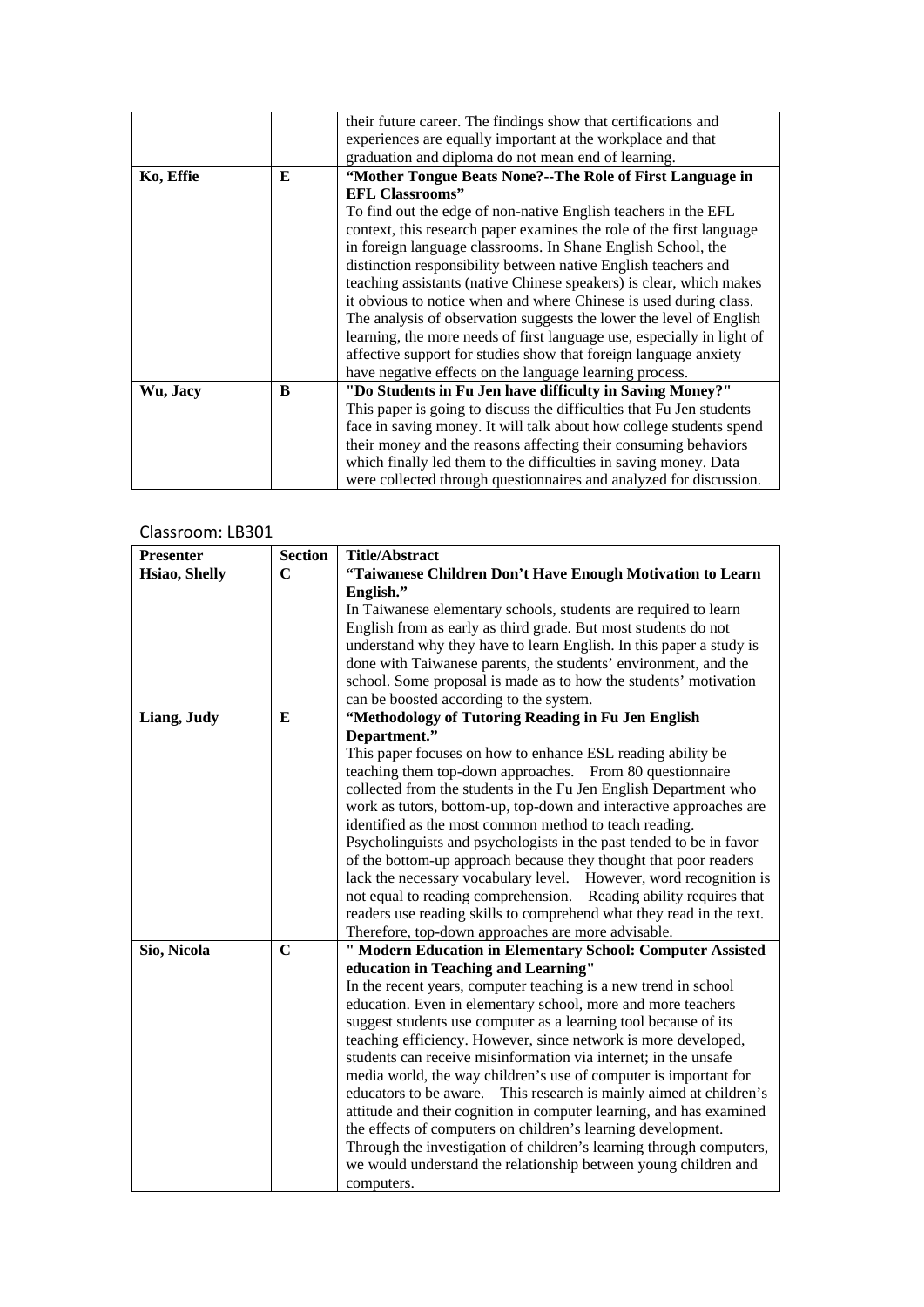| <b>Presenter</b>    | <b>Section</b> | <b>Title/Abstract</b>                                                                                                                |
|---------------------|----------------|--------------------------------------------------------------------------------------------------------------------------------------|
| Li, Nina            | A              | "Application of Weblogs in English Teaching."                                                                                        |
|                     |                | Weblogs were already very popular by the end of 2004, which                                                                          |
|                     |                | Merriam-Webster dictionary chose it as its "Word of the Year".                                                                       |
|                     |                | With regard to English teachers, weblogs could be a promising tool                                                                   |
|                     |                | to record their teaching process, share teaching ideas, and learn                                                                    |
|                     |                | experience from other teachers. Weblogs could as well provide a                                                                      |
|                     |                | personal space to share their lives. However, this paper argues that                                                                 |
|                     |                | weblogs can not really provide a collaborative space between                                                                         |
|                     |                | students and teachers, and can not be a practical tool for English                                                                   |
|                     |                | learners. The discussion will base on questionnaire responses from                                                                   |
|                     |                | English teachers and students and the studies on the application of                                                                  |
|                     |                | weblogs in English teaching.                                                                                                         |
| Wo, Phoebe          | D              | "From Technology to Ethic: An Evaluation of "Life and Ethics                                                                         |
|                     |                | in Science and Technology" in Two Textbooks"                                                                                         |
|                     |                | As the Senior High School New Curriculum has started to be                                                                           |
|                     |                | instituted since 2006, Life Education becomes a required elective                                                                    |
|                     |                | course in the coming academic year in Taiwan, and, therefore, in                                                                     |
|                     |                | order for this newly required course to be conducted successfully,                                                                   |
|                     |                | textbook plays an important role. Through comparing one chapter in                                                                   |
|                     |                | the two Life Education textbooks, this paper argues that the recent                                                                  |
|                     |                | one—Live a Wonderful Life: Introduction to Life Education—is                                                                         |
|                     |                | more attractive in design and more updated in topic and material                                                                     |
|                     |                | selection, and stimulating in layout design. However, to keep the<br>textbooks interesting and relevant to students, this paper also |
|                     |                | concludes with elements that an ideal textbook should be equipped.                                                                   |
| <b>Chang, Tracy</b> | E              | "STAD- An Efficient Grouping Methodin Taiwan's High School                                                                           |
|                     |                | <b>English Classroom."</b>                                                                                                           |
|                     |                | This paper introduces a collaborative teaching method named                                                                          |
|                     |                | Student Teams-Achievement Divisions (STAD) and proposes it as                                                                        |
|                     |                | an effective solution to many grouping problems in Taiwan's senior                                                                   |
|                     |                | high school English classrooms. Questionnaires were distributed to                                                                   |
|                     |                | high school English teachers with follow-up interviews. The results                                                                  |
|                     |                | show, whether the teacher use grouping or not, they share similar                                                                    |
|                     |                | problems and concerns. Examples of successful classroom                                                                              |
|                     |                | applications will be cited to illustrate how STAD could help solve                                                                   |
|                     |                | most of these problems.                                                                                                              |
| Chang, Chia Yu      | D              | "Implementation of Communicative Language Teaching in the                                                                            |
|                     |                | Nine-Year Integrated Curriculum-A Case Study of Two English                                                                          |
|                     |                | <b>Classes of Lieh-Yu Junior High School"</b>                                                                                        |
|                     |                | The Nine-Year Integrated Curriculum of English teaching of junior                                                                    |
|                     |                | high school adopts a new approach: Communicative Language                                                                            |
|                     |                | Teaching.<br>This approach is difficult to carry out, but not                                                                        |
|                     |                | impossible.<br>Through closely examining two English classes of                                                                      |
|                     |                | Lieh-Yu Junior High School, I've found the relative success of one                                                                   |
|                     |                | class over the other in terms of classroom atmosphere and student                                                                    |
|                     |                | interest, if not in learning results. Based on classroom observation,                                                                |
|                     |                | questionnaire and interview of the two teachers, this paper argues<br>that implementing the communicative approach in junior high    |
|                     |                | schools of Kinmen is possible and can be effective; however, not                                                                     |
|                     |                | only teachers but also the school must make some adjustments in                                                                      |
|                     |                | providing an optimal environment for students to learn and use their                                                                 |
|                     |                | language not for getting good grades, but for communication.                                                                         |

| D.<br>esenter | section | <br>f itle/Abstract |
|---------------|---------|---------------------|
|               |         |                     |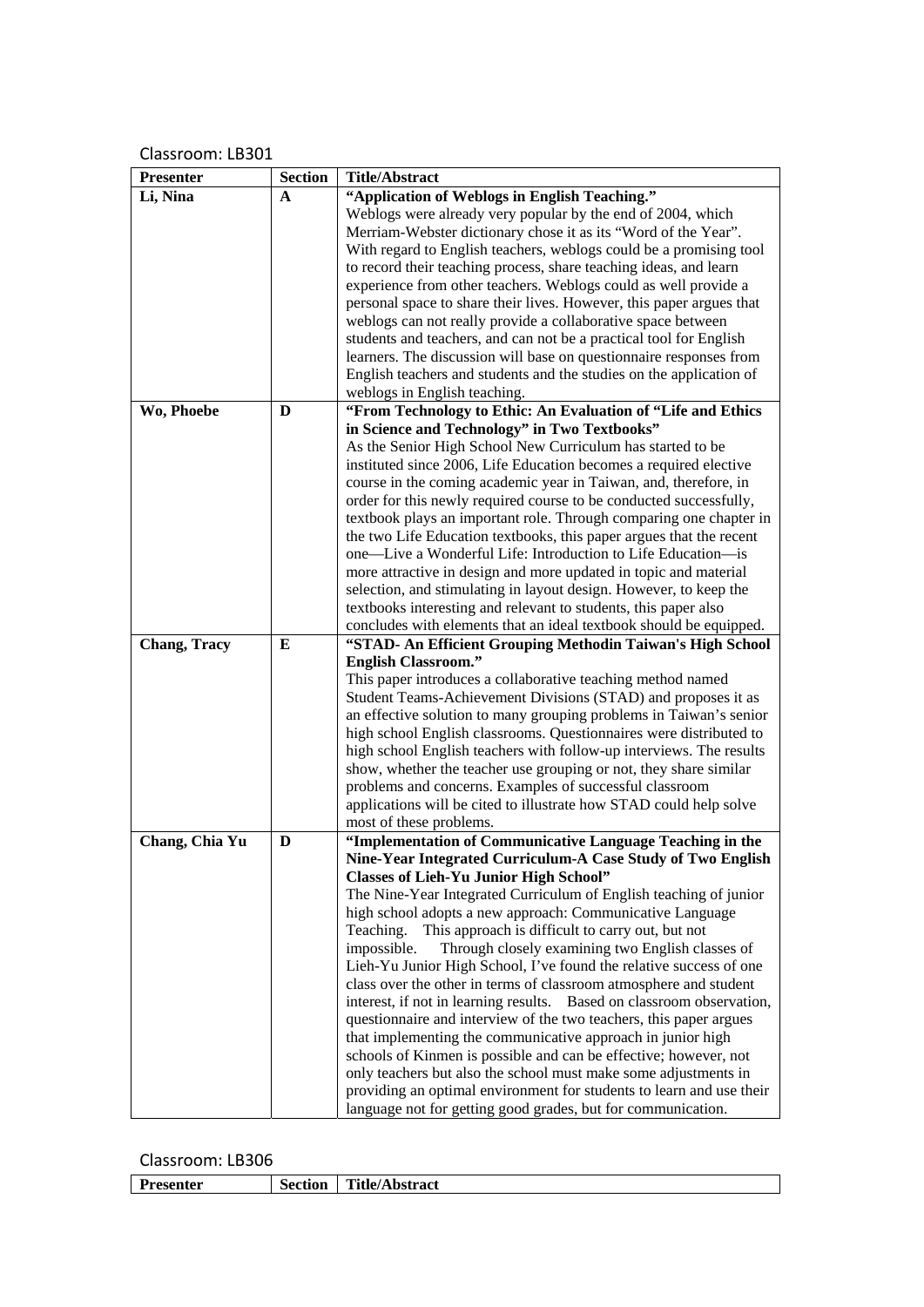| Lin, Rita             | $\mathbf C$ | "Social Causes of the Gender Difference in Choice of Majors."            |
|-----------------------|-------------|--------------------------------------------------------------------------|
|                       |             | This paper proposes the main causes of the gender difference in          |
|                       |             | college students' majors in current Taiwan society. A survey             |
|                       |             | conducted with questionnaire written by 120 college students of          |
|                       |             | Fu-jen University. Official statistics, academic articles and literature |
|                       |             | review are referenced in this research paper to account for the          |
|                       |             | phenomenon and the main causes. In this research paper, the author       |
|                       |             | argues that the main causes of the gender difference in college          |
|                       |             | students' majors in Taiwan is social gender stereotypical pressure.      |
| Liao, Mandy           | E           | "Learning Motivation and Tasks to PromoteMotivation: A                   |
|                       |             | Study on Non-English Majors in an English Speaking Class."               |
|                       |             | This paper examines learning motivation of non-English majors in         |
|                       |             | an English oral training class. Questionnaire results showed that the    |
|                       |             |                                                                          |
|                       |             | students had different motivations toward learning spoken English,       |
|                       |             | which influence their performance in class. Gardner and Lambert's        |
|                       |             | motivational theories in second-language acquisition are then            |
|                       |             | applied to identify motivation types and help design corresponding       |
|                       |             | tasks to promote learning. Analysis of questionnaire results revealed    |
|                       |             | that students in this English oral training class are more               |
|                       |             | instrumental motivated rather than integrative motivated. According      |
|                       |             | to the students' motivation, tasks based on problem solving are          |
|                       |             | designed to enhance students' English speaking ability.                  |
| Wei, Tiffany          | B           | "The Myth of All-English Kindergarten in Taiwan."                        |
|                       |             | It's a common myth that many parents like to send their children to      |
|                       |             | the all-English kindergarten in order to acquire English as early as     |
|                       |             | possible. However, they do not know the all-English kindergarten is      |
|                       |             | actually illegal in Taiwan for the all-English environment may           |
|                       |             | interfere with children's primary education on many aspects.             |
|                       |             | Therefore, parents should beware of choosing the most essential          |
|                       |             | education environment for their children. The all-English                |
|                       |             | kindergarten would not be a proper choice for kids because of its        |
|                       |             | negative influences toward kids' physical and psychology                 |
|                       |             | development. In this paper, I would talk about the misconception         |
|                       |             | and negative influence of the all-English kindergarten.                  |
| <b>Cheng, Rebecca</b> | A           | "Love Against All Odds: Long-Distance Dating Relationships               |
|                       |             | among College Students."                                                 |
|                       |             | This paper argues that despite the general pessimism of                  |
|                       |             | "long-distance relationships hardly work", personal factors, rather      |
|                       |             | than geographical distance, are the determining key to the success       |
|                       |             |                                                                          |
|                       |             | of a long-distance dating relationship. Moreover, while relational       |
|                       |             | problems caused by personal factors are relatively complicated to        |
|                       |             | solve, there are, in fact, simple techniques for couples to achieve      |
|                       |             | relational closeness when they are physically apart. In this paper,      |
|                       |             | the author seeks to identify the difficulties caused by "distance",      |
|                       |             | and through analyzing questionnaires, interviews and contemporary        |
|                       |             | literature, come up with solutions and suggestions to give to college    |
|                       |             | students who are involved in a long-distance dating relationship.        |

## Day 3: June 3

| <b>Presenter</b> | <b>Section</b> | <b>Title/Abstract</b>                                               |
|------------------|----------------|---------------------------------------------------------------------|
| Hsieh, Nikie     | C              | "Rock and Roll, the Most Authentic Voice"                           |
|                  |                | Far beyond a kind of music style, rock and roll actually represents |
|                  |                | an attitude and provides a new way of thinking. As a kind of youth  |
|                  |                | subcultures, Rock 'n 'Roll was often thought of as the most         |
|                  |                | authentic way to express anger and a symbol of rebellion for        |
|                  |                | teenagers. The massive popularity and worldwide scope of rock and   |
|                  |                | roll resulted in an unprecedented level of social impact. In fact,  |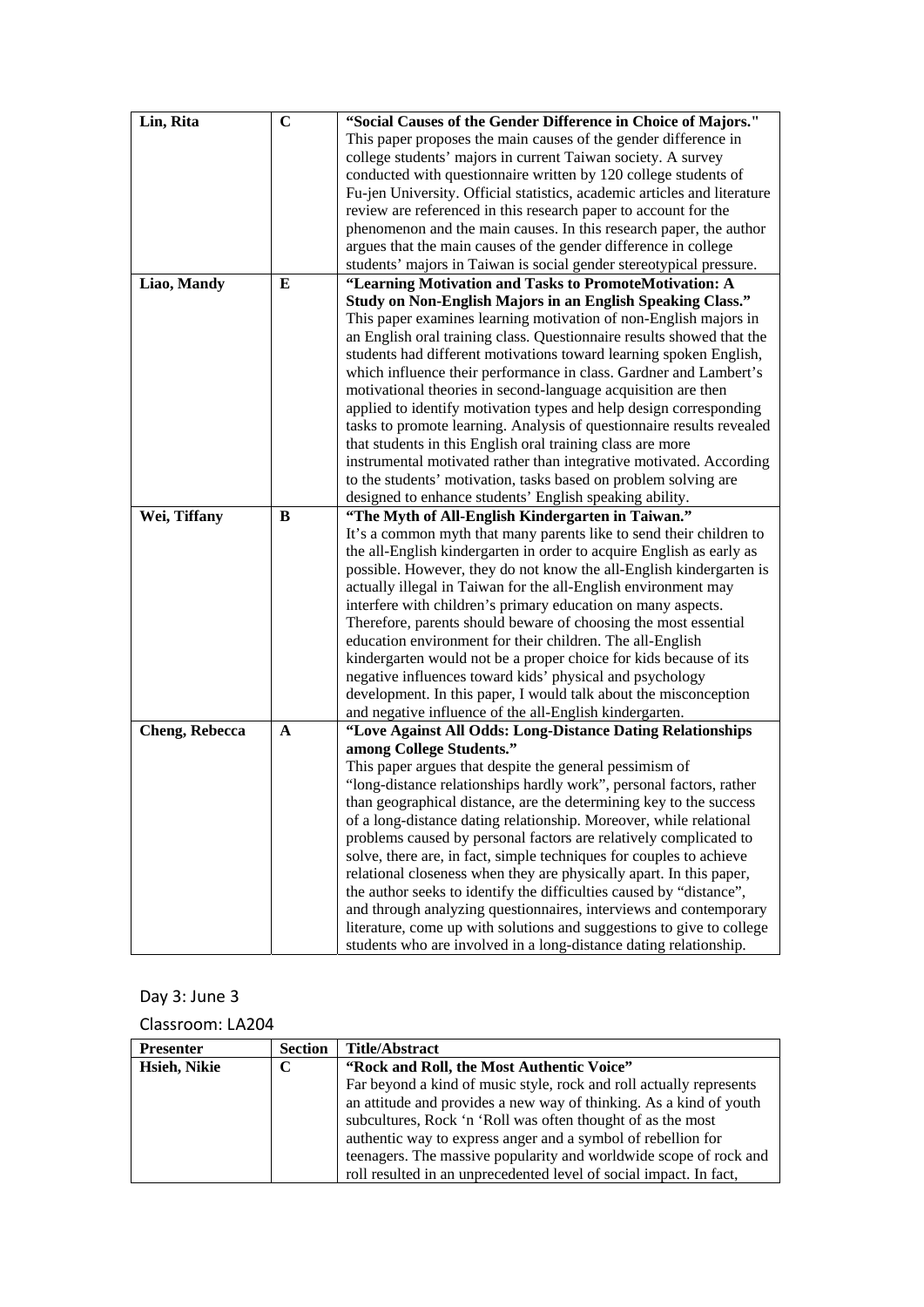|              |             | Rock music as a social activism has its possibilities and limits. The    |
|--------------|-------------|--------------------------------------------------------------------------|
|              |             | power of rock and roll reached its climax during the 60s and 70s.        |
|              |             | However, as rock music became increasingly accepted, it lost much        |
|              |             | of the rebelliousness that had originally given it its power.            |
| Lin, Frances | $\mathbf C$ | "Music Therapy-An Efficient Cure for Stress"                             |
|              |             | This paper will argue that music therapy is an efficient way for         |
|              |             | curing and relieving stress. The content will first give a brief         |
|              |             | introduction of what stress is and then what music therapy is. After     |
|              |             | helping audience get the basic understanding of these two things, I      |
|              |             | will then start to focus on discussing why music therapy is an           |
|              |             | effective way to relieve stress and how music works on us both           |
|              |             | physically and mentally. Then the final part will be the conclusion.     |
| Lee, Nadia   | A           | "No More Imitation of Japanese Drama and Comics"                         |
|              |             | Since the "Meteor Garden" became popular in 2001, Taiwanese idol         |
|              |             | drama has gradually become the mainstream of TV programs in              |
|              |             | Taiwan. By using the ready-made scripts of Japanese dramas and           |
|              |             | comics, Taiwanese idol drama created an amazing market                   |
|              |             | domestically and overseas. However, Taiwanese audiences are              |
|              |             | already tired of the ready-made scripts from Japan, and the quality      |
|              |             | of Taiwanese dramas has been often criticized. Thus, although            |
|              |             | Japanese drama and comic could be the model for Taiwanese idol           |
|              |             | drama, Taiwanese idol drama should not totally copy or simply use        |
|              |             | the script adapted from Japanese comics without originality. This        |
|              |             | paper would collect the opinions of the audiences through                |
|              |             | questionnaires and the studies related to Taiwanese idol drama to        |
|              |             | discuss the current situation of making original dramas in Taiwan.       |
| Hsu, Diane   | D           | "The Difficulties Taiwanese Women Face after Divorce: A                  |
|              |             | <b>Study of Three Cases."</b>                                            |
|              |             | This paper analyzes three women's post-divorce experience in their       |
|              |             | emotions, economic status, social and family relationships, and          |
|              |             | argues that, far from being 'vulnerable,' these women deal with          |
|              |             | their divorce and adjust their lives actively, but they still experience |
|              |             | some degrees of difficulties socially and emotionally. The paper         |
|              |             | finds that the main reason for their abilities in reconstructing their   |
|              |             | lives lies in the shortness of their marriage, which makes it easier     |
|              |             | for them to resume the full-time jobs they gave up for marriage.         |

| <b>Presenter</b>       | Section | <b>Title/Abstract</b>                                                                |
|------------------------|---------|--------------------------------------------------------------------------------------|
| <b>Tseng, Hughes</b>   | B       | "To Modify a Universal Idea for a Better Preservation of                             |
|                        |         | <b>Cultural Heritages"</b>                                                           |
|                        |         | Cultural heritages are valuable assets for Taiwan people. Firstly,                   |
|                        |         | this research paper will indicate the fact that Taiwan people did not                |
|                        |         | fulfill the responsibility of preserving Taiwan's culture well,                      |
|                        |         | although Taiwan residents possess the idea that cultural heritages                   |
|                        |         | are valuable. By showing the Taiwan resident the importance of                       |
|                        |         | historical buildings in Taiwan the author's intention is to evoke the                |
|                        |         | people's awareness to preserve historical buildings. At last,                        |
|                        |         | historical heritage's true value will be discussed from the                          |
|                        |         | perspectives of economics, divergent culture, and psychology which                   |
|                        |         | are the significant motivation for the protection.                                   |
| <b>Tsai, Christine</b> | C       | "The Taichi Series by Ju Ming: the Embodiment of Dao De                              |
|                        |         | <b>Jing's Philosophy."</b>                                                           |
|                        |         | Ju Ming—a well-known Taiwanese sculptor—creates the Taichi                           |
|                        |         | series, which combine the Asian subject with the abstract style                      |
|                        |         | conveying the image of natural, moderate and circulating beauty.                     |
|                        |         | Instead of the traditional refined style, the primitive approach                     |
|                        |         | creates the sublime in sculptures, which demonstrates the idea in                    |
|                        |         | "The greatest skill seems like clumsiness" $(\nleftrightarrow \Box)$<br>Dao De Jing: |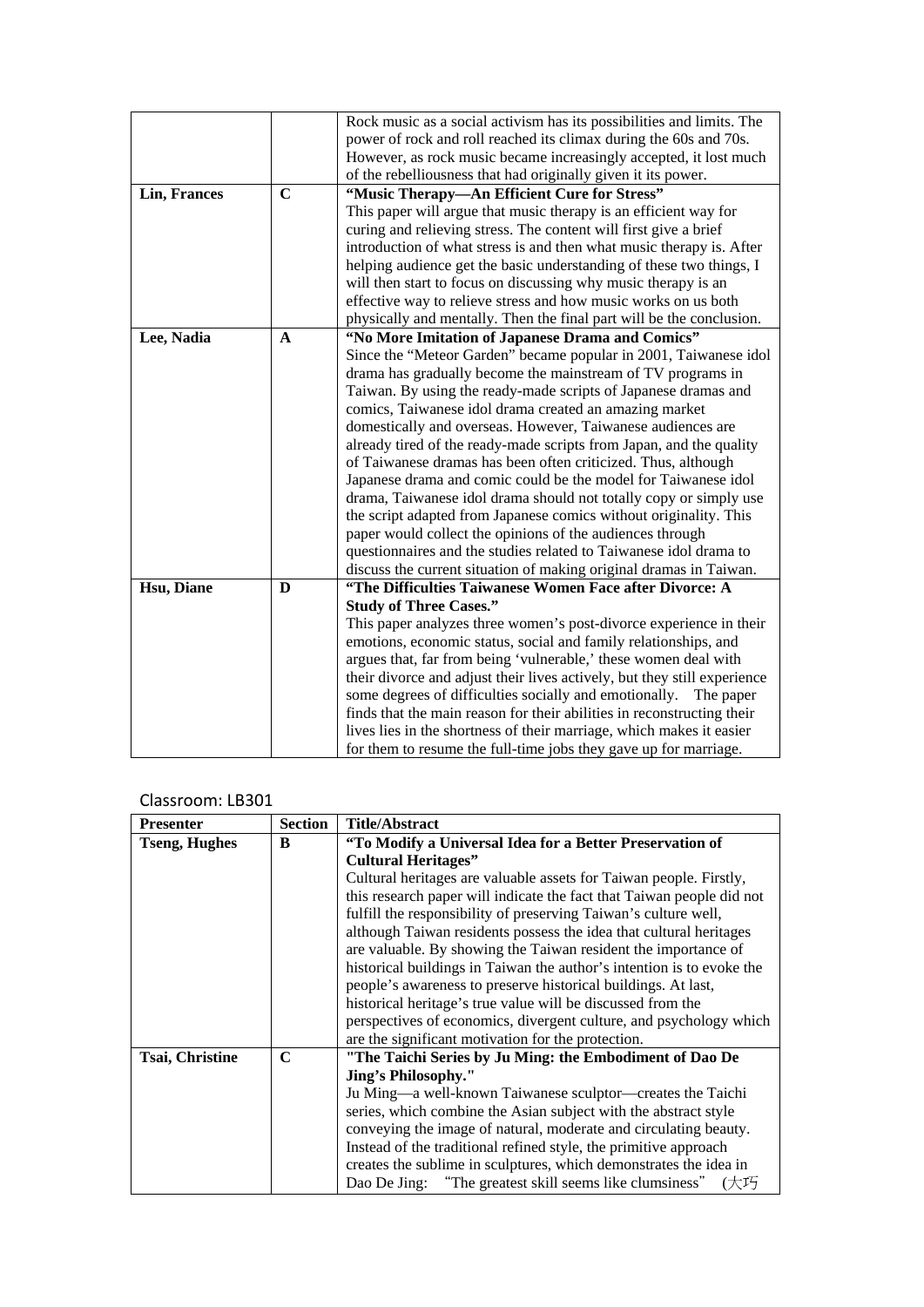|              |   | 若拙). This paper argues that besides the external impressions, the       |
|--------------|---|-------------------------------------------------------------------------|
|              |   | Taichi series embody the philosophy of Dao De Jing in the               |
|              |   | development of forms, the symbolic movement of the sculptures           |
|              |   | and the aesthetics of space.                                            |
| Yen, Hank    | B | "A challenging Way to be healthy---eating Chili"                        |
|              |   | Eating Chili is a very good way to keep one healthy, but some           |
|              |   | people refuse tasting it. However, although some people ate afraid      |
|              |   | of chili and they even regard spicy food as unhealthy and harmful       |
|              |   | products to our body, there are many advantages for us which could      |
|              |   | prevent us from some diseases such as high blood pressure, heart        |
|              |   | disease, and stomach cancer except fatness if we could try to adapt     |
|              |   | to it.                                                                  |
| Wang, Steven | C | "Fast Food and Obesity in America."                                     |
|              |   | The growing rate of obesity in America has long been contributed to     |
|              |   | poor diet, which is exemplified by the consumption of fast food.        |
|              |   | Latest research shows that not only is fast food unhealthy, it has      |
|              |   | similar detrimental effects on human body as tobacco and drug.          |
|              |   | By knowingly providing such hazardous food items to the public,         |
|              |   | the fast food industry should, therefore, be held partially responsible |
|              |   | for Americans' obesity and required by law to place warning labels      |
|              |   | on their products.                                                      |

| <b>Presenter</b> | <b>Section</b> | <b>Title/Abstract</b>                                                     |
|------------------|----------------|---------------------------------------------------------------------------|
| Chien, Julia     | A              | "The Intuitive Sound: An Introduction to Techno Music                     |
|                  |                | Appreciation"                                                             |
|                  |                | By giving evidence from internet-based surveys, drawing relations         |
|                  |                | from art music masters John Cage and Steve Reich, and pointing            |
|                  |                | out significant features of techno music, this paper aims to prove        |
|                  |                | that techno music can be drawn out of its social context and be           |
|                  |                | appreciated solely for its musical aesthetics. To take a step further I   |
|                  |                | devised a few suggestions upon appreciation of techno music for           |
|                  |                | beginners, drawing inspiration from interviews of techno music fans       |
|                  |                | and my personal listening experience, in hopes to encourage               |
|                  |                | participation in techno music appreciation, and also in hopes to          |
|                  |                | contribute to the discourse of techno music.                              |
| Lugi, Lu         | A              | "A Study on the Relationship between Female Managers'                     |
|                  |                | Perception of Glass Ceiling and Job Satisfaction"                         |
|                  |                | The glass ceiling effect is that when females are promote to a higher     |
|                  |                | post, they will meet an invisible barrier to block their promotion.       |
|                  |                | This paper discusses the relationship between female managers'            |
|                  |                | perceptions of glass ceiling and job satisfaction. Also, the paper        |
|                  |                | argues that female managers' perceptions of glass ceiling is              |
|                  |                | negatively related to job satisfaction. The more perception of glass      |
|                  |                | ceiling a female manager perceives, the lower degree of job               |
|                  |                | satisfaction she receives, and vice versa. In addition, the paper         |
|                  |                | collects empirical data through questionnaires and interviews with        |
|                  |                | female managers.                                                          |
| Lin, Stacy       | E              | "The Transformation of Travelers while Traveling-According                |
|                  |                | to Two Travel Books from Taiwanese Travelers on Shanghai"                 |
|                  |                | This paper argues that there is certain fluidity in travelers' identities |
|                  |                | so that they often go through transformation while traveling. In          |
|                  |                | general, travelers tend to have stereotypes of their destination          |
|                  |                | constructed by the collective memories of their community.                |
|                  |                | However, two travel books by Taiwanese travelers on Shanghai, <<          |
|                  |                | 奢華的時光>> written by Chung Wen Yin and << 貓眼兒遊上海                            |
|                  |                | >> written by Zheng Hsu Ching, reveal the possibility that travelers      |
|                  |                | might change their impressions of their destination and redefine          |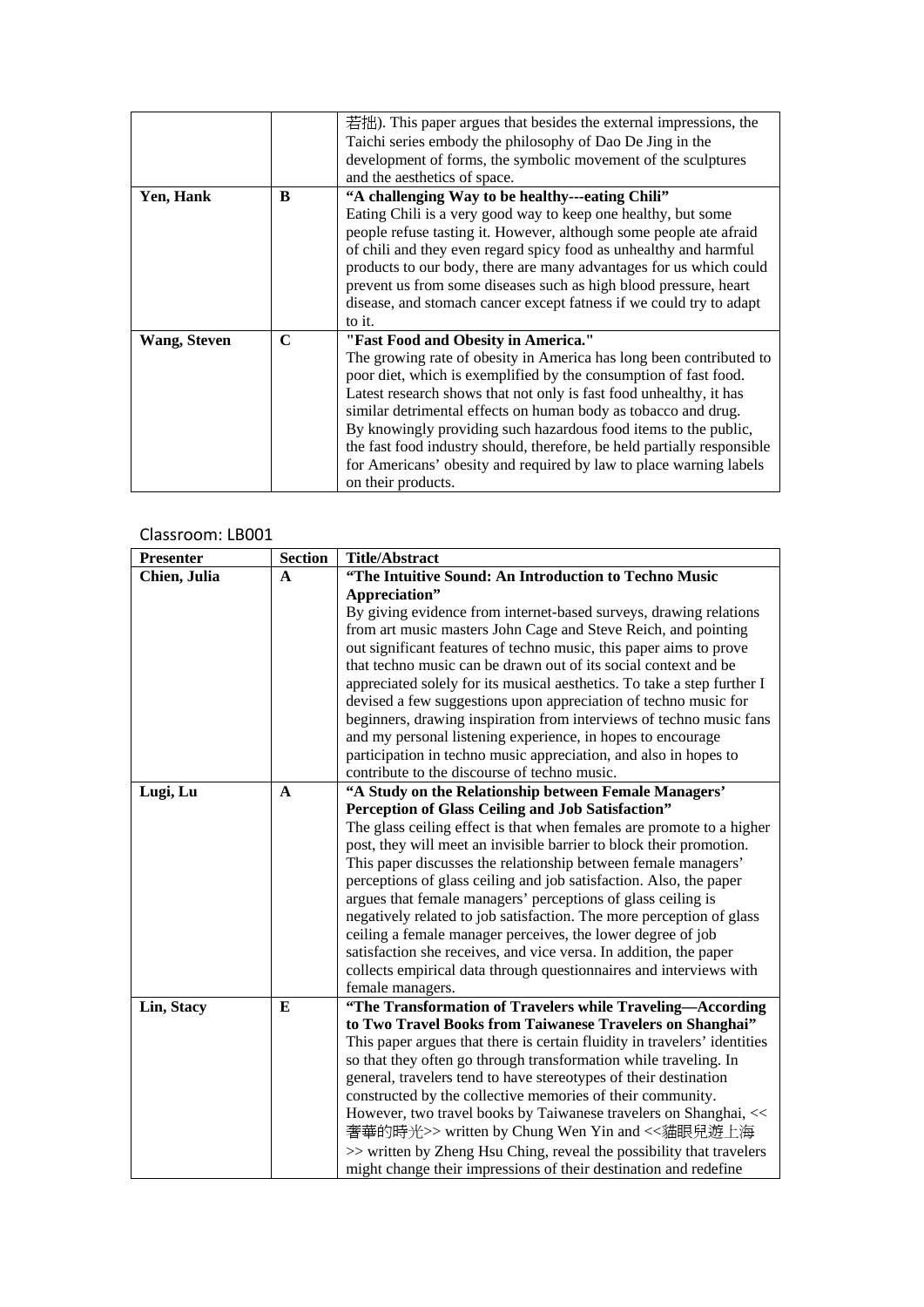|              |   | their identities based on their actual experience there.               |
|--------------|---|------------------------------------------------------------------------|
| Huang, Karen | Е | "The Clown Wants to Die: Yozo in Osamu Dazai's No Longer               |
|              |   | Human"                                                                 |
|              |   | This paper intends to account for the intriguing ending of Osamu       |
|              |   | Dazai's No Longer Human. A deep analysis of the novel reveals          |
|              |   | that the protagonist is torn between Japanese and Western values,      |
|              |   | i.e. between group instinct and individualism. The Japanese traits     |
|              |   | (the tendency to be content as a cog in the wheel and their positive   |
|              |   | views on suicide) are proposed to be factors leading to his suicide at |
|              |   | the end.                                                               |

| Presenter            | <b>Section</b> | <b>Title/Abstract</b>                                                                                                                    |
|----------------------|----------------|------------------------------------------------------------------------------------------------------------------------------------------|
| <b>Chuang, Vicky</b> | E              | "Romantic Paris? The Real and the Imagined Image"                                                                                        |
|                      |                | This paper analyzes the image of Paris in two movies, "Paris, je                                                                         |
|                      |                | t'aime" and "Two Days in Paris." A survey is also conducted to                                                                           |
|                      |                | discover how their imaginary Paris differs from the real Paris. Paris                                                                    |
|                      |                | is not necessarily romantic as people generally imagine it to be. In                                                                     |
|                      |                | the book Imagining the Modern City, James Donald sees the city                                                                           |
|                      |                | both as a physical environment and as an imagined environment.                                                                           |
|                      |                | Guy Davidson also believes our experience of the real of the city is                                                                     |
|                      |                | always imagined, and people do not simply perceive urban space on                                                                        |
|                      |                | the basis of some pre-existing ideological script, but also conceive                                                                     |
|                      |                | it. The romantic image of Paris remains a myth, created to satisfy                                                                       |
|                      |                | people's desire, but the illusion often proves too good to be true in                                                                    |
|                      |                | real life.                                                                                                                               |
| Hsu, Polly           | B              | "Re-know the Folk Dance"                                                                                                                 |
|                      |                | Most of young people nowadays tend to have the stereotype that<br>"folk dance" is exclusive for the elder. This cognition derives from   |
|                      |                | their misunderstanding toward the folk dance. Actually folk dance                                                                        |
|                      |                | is very related to people. It presents the local aroma and the living                                                                    |
|                      |                | of the citizens. After a long developing, parts of folk dances are                                                                       |
|                      |                | performed on the stage for the recreation. Therefore, it combines                                                                        |
|                      |                | many different elements, such as: customs, songs In addition,                                                                            |
|                      |                | comparing to other kinds of dances, folk dance has the advantages                                                                        |
|                      |                | that it does not profession-required and it is less expensive. Folk                                                                      |
|                      |                | dance is also a heath exercise and is suitable for every one. In                                                                         |
|                      |                | conclusion, besides from having the historical and cultural                                                                              |
|                      |                | significances, folk dance should become the most acceptable dance                                                                        |
|                      |                | among people of all-levels.                                                                                                              |
| Lin, Elyse           | B              | "Taking Contraceptive Pills Benefits Women."                                                                                             |
|                      |                | Contraceptive pills are widely used in western countries, while                                                                          |
|                      |                | taking oral contraceptive pills is not accepted by women in Taiwan.                                                                      |
|                      |                | Taking contraceptive pills is not a common usage in Taiwan                                                                               |
|                      |                | because many females fear for its side effects, and consider it                                                                          |
|                      |                | exclusive for people who have sexual life. However, contraceptive                                                                        |
|                      |                | pills have advantageous for women's health, such as easing                                                                               |
|                      |                | menstrual pain, improving constitutes of women, and lowering the                                                                         |
|                      |                | risk of getting ovary cancer.                                                                                                            |
| Wan, Lynn            | A              | "Is Kenting an Ideal National Park?"                                                                                                     |
|                      |                | Kenting is a very famous national park in Taiwan, but it is not an                                                                       |
|                      |                | ideal national park because it does not meet the standards of a                                                                          |
|                      |                | national park according to International Union for Conservation of                                                                       |
|                      |                | Nature and Natural Resources. However, from personal observation<br>and questionnaire, Kenting can be a wonderful resort. Therefore, the |
|                      |                | authority concerned should work out some ways to prosper                                                                                 |
|                      |                |                                                                                                                                          |
|                      |                | Kenting's tourism and stimulate economic development, and, at the<br>same time, to preserve Kenting's natural beauty and landscape and   |
|                      |                | ecological system, so that visitors can always have a great place to                                                                     |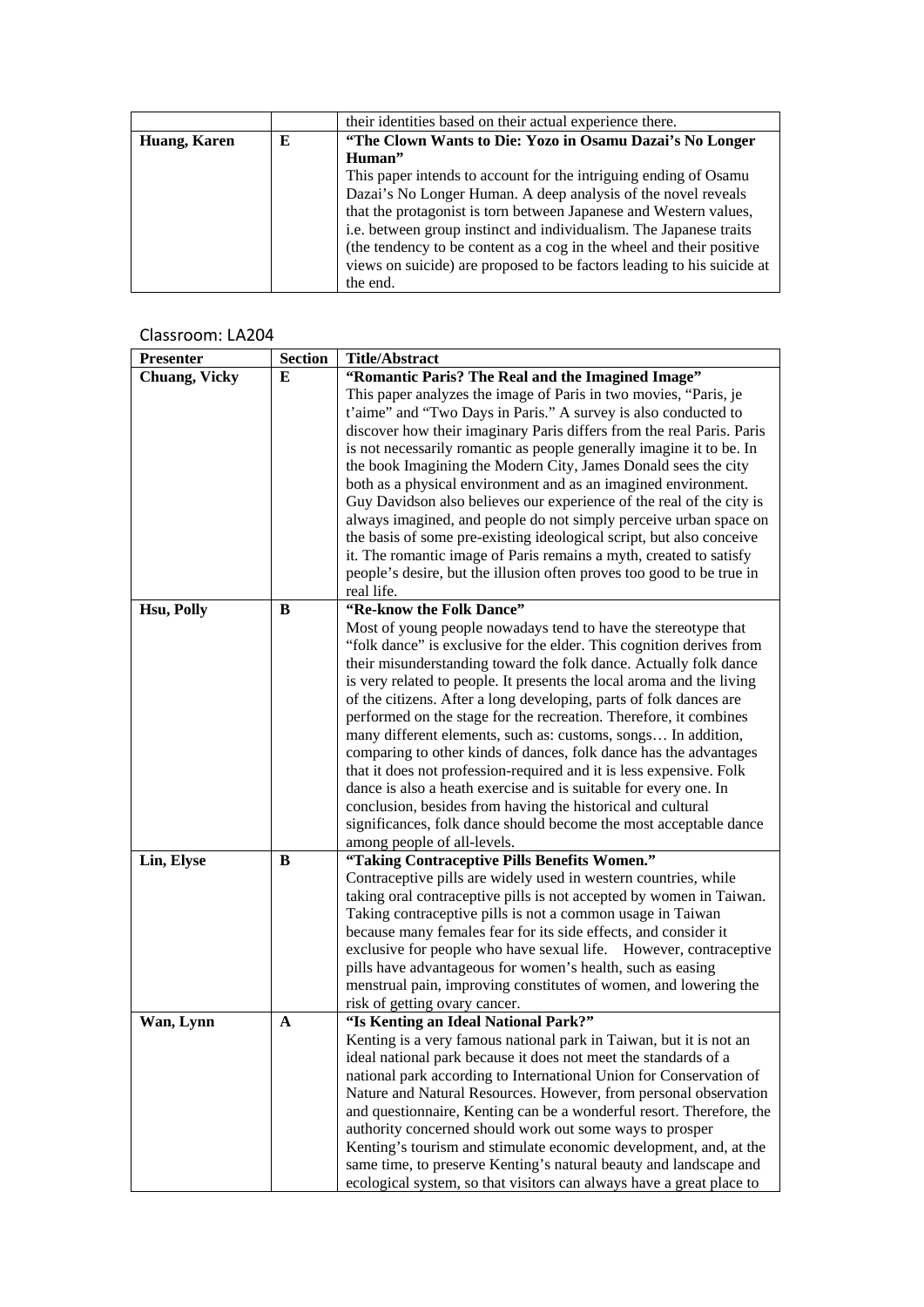| <b>Presenter</b> | <b>Section</b> | <b>Title/Abstract</b>                                                |
|------------------|----------------|----------------------------------------------------------------------|
| Hsu, Frank       | $\mathbf C$    | "An American Baseball Dream."                                        |
|                  |                | In recent years, Chein Ming Wang could gradually play well in        |
|                  |                | MLB (Major League Baseball), and many players who played for         |
|                  |                | minor league in U.S. also emerged in the international games.        |
|                  |                | Moreover, after gambling issues of Taiwan's professional baseball    |
|                  |                | league, CPBL (Chinese Professional Baseball League) seems hard       |
|                  |                | to recover. Therefore, most the outstanding baseball players of      |
|                  |                | young generation like to choose sign with American baseball teams.   |
|                  |                | In this paper, I will show the reasons that young players give up    |
|                  |                | opportunities to play professional baseball in Taiwan and go to the  |
|                  |                | U.S. to play.                                                        |
| Liu, Emma        | B              | "The Limitlessness of Jimmy's Illustrated Books and the              |
|                  |                | <b>Average Age Readers"</b>                                          |
|                  |                | Jimmy, an illustrator with several published illustrated books, is   |
|                  |                | famous for his unique originality and ingenuity in his productions.  |
|                  |                | Jimmy's illustrated books are often regarded as ones which are       |
|                  |                | appropriate for adult readers than children due to complex concepts  |
|                  |                | concealed in those appealing illustration and multi-faceted          |
|                  |                | narratives. However, the fact is that Jimmy's illustrated books are  |
|                  |                | still popular among a certain group of children readers. Jimmy's     |
|                  |                | productions, which have been translated into English, French,        |
|                  |                | German, Greek, Japanese, Korean and so forth, do not lose their      |
|                  |                | appeal for children readers. This unexpected fondness among          |
|                  |                | children can be reasonably accepted when exploring the choice of     |
|                  |                | colors used, also the design of space in Jimmy's illustrations, and  |
|                  |                | the feature of personification or characterization in his works. The |
|                  |                | preconceived limitation, which restricts Jimmy's illustrated books   |
|                  |                | to adult readers only, should be discarded.                          |
| Lee Jo           | $\mathbf C$    | "The Reasons Why Dubai become well knows City"                       |
|                  |                | Where is the gorgeous hotel in the world? "Dubai". This is how       |
|                  |                | people know about Dubai but the city become famous not only          |
|                  |                | because they have gorgeous hotel of the world but their economy      |
|                  |                | policy and other issues involve. This paper will provide information |
|                  |                | and statistics base on economy, tourism and culture to show how      |
|                  |                | Dubai has become a well-known city.                                  |

## Day 4: June 6

| <b>Presenter</b> | <b>Section</b> | <b>Title/Abstract</b>                                                 |
|------------------|----------------|-----------------------------------------------------------------------|
| Lin, Hannah      | D              | "Why do a number of students in junior class prefer American          |
|                  |                | fashion?"                                                             |
|                  |                | The American fashion brands such as ANF, Hollister Co. American       |
|                  |                | eagle, polo jeans, Tommy Hilfiger, and Roxy are among the favorite    |
|                  |                | fashion brands of Fu Jen's English majors. This paper argues that     |
|                  |                | there are two main reasons for their interest. One is that these      |
|                  |                | brands have strong brand images, which convey a sense of luxury,      |
|                  |                | fashion and youthful college lifestyles. The second, and less         |
|                  |                | explicit, reason is that the students appreciate both American pop    |
|                  |                | culture and the positive images of United States.]                    |
| Lai, Skip        | B              | "A Butt a Car Keeps the Road Jammed."                                 |
|                  |                | During the rush hour of Taipei City the roads are always jammed       |
|                  |                | with countless cars. However, many of the cars are private cars with  |
|                  |                | only the driver himself or herself. Such private cars are sharing the |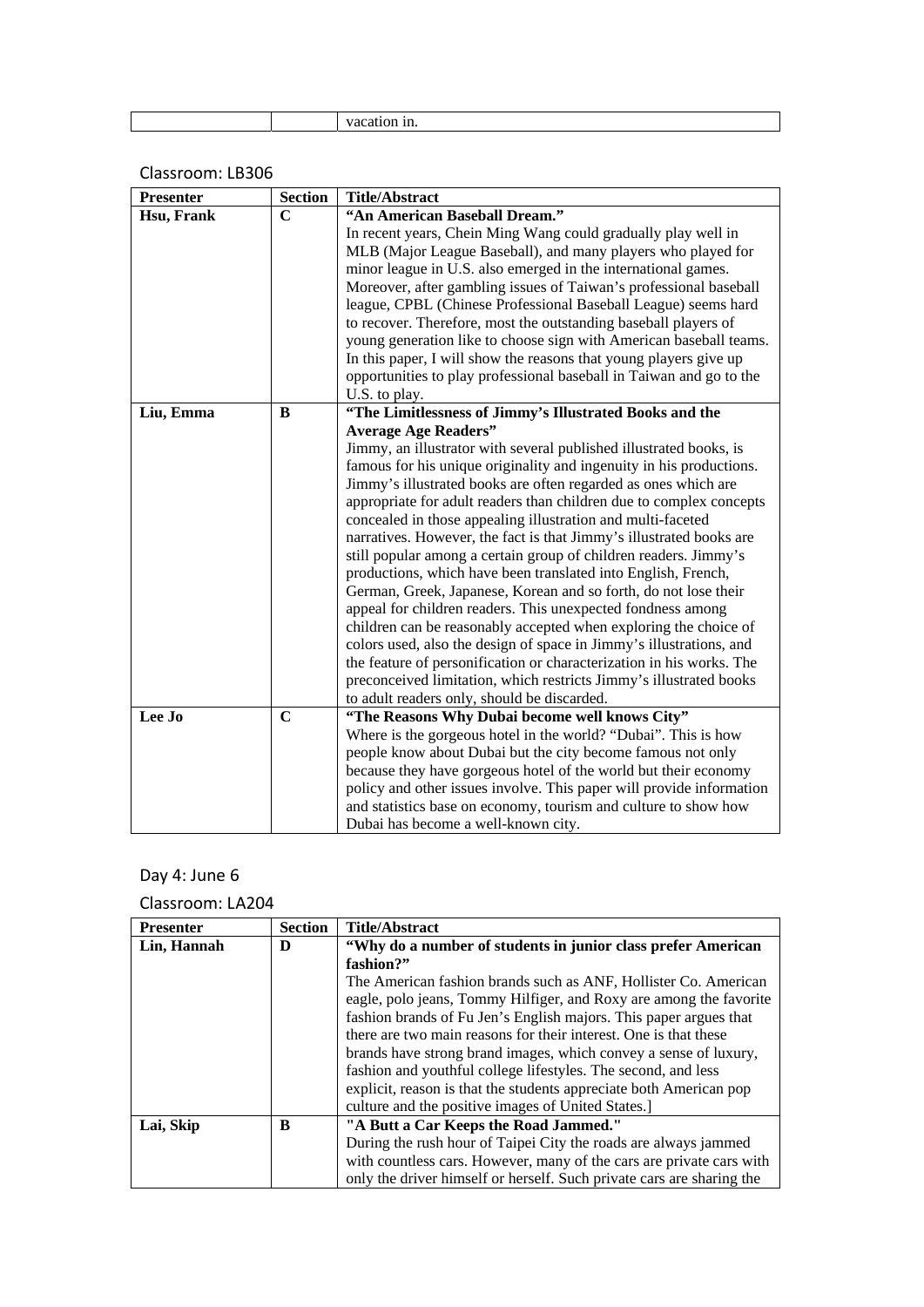|                  |             | limited road space with crowded buses, yet two private cars are<br>using as the same road space as a bus. It is obviously unfair for the |
|------------------|-------------|------------------------------------------------------------------------------------------------------------------------------------------|
|                  |             | people who take a bus but get jammed on the road with those                                                                              |
|                  |             | private cars. The City Government should start to collect tolls from                                                                     |
|                  |             | those car drivers who drive alone to the crowded town in order to                                                                        |
|                  |             | persuade those people to carry more people in the car or simply take                                                                     |
|                  |             | a bus or MRT.                                                                                                                            |
|                  |             | Related websites:                                                                                                                        |
|                  |             | http://www.tfl.gov.uk/roadusers/congestioncharging/                                                                                      |
| <b>Rose Hung</b> | $\mathbf A$ | "Princess Syndrome: Objectors or Victims of Male                                                                                         |
|                  |             | Chauvinism?"                                                                                                                             |
|                  |             | This paper argues against the idea that "the concept of Male                                                                             |
|                  |             | Chauvinism existed only in traditional people's minds." Instead,                                                                         |
|                  |             | this paper propose that the appearance of the new term "Princess                                                                         |
|                  |             | Syndrome" on the Internet in these two years is an example the                                                                           |
|                  |             | remainder of the concept of Male Chauvinism and Gender                                                                                   |
|                  |             | Stereotypes. Theories including Male Chauvinism, Gender                                                                                  |
|                  |             | Stereotypes and "parents and family's influence on children" used                                                                        |
|                  |             | in this paper, mainly to support the results of the questionnaires and<br>interviews.                                                    |
| Alice, Chu       | D           | "Human Cloning: Can we Be our Own Creators?"                                                                                             |
|                  |             | Cloning, a developing technique with great potentials, is going to                                                                       |
|                  |             | achieve many possibilities both on medical treatment and human's                                                                         |
|                  |             | life. However, , we need to face this huge scientific advance                                                                            |
|                  |             | seriously with conscience and understanding besides visualizing and                                                                      |
|                  |             | celebrating its progressive achievements because it both benefits                                                                        |
|                  |             | and impairs us in some ways. This paper analyzes the pros and cons                                                                       |
|                  |             | of both therapeutic and reproductive cloning, and argues that                                                                            |
|                  |             | therapeutic cloning can be allowed under regulation while                                                                                |
|                  |             | reproductive cloning should not, because the research of human                                                                           |
|                  |             | cloning should respect the dignity of life.                                                                                              |
|                  |             | Related websites:<br>Notes:                                                                                                              |
|                  |             | http://nr.stpi.org.tw/ejournal/NSCM/9606/9606-06.pdf                                                                                     |
|                  |             | http://www.religioustolerance.org/clo_ther.htm                                                                                           |

#### Classroom: SF901

| <b>Presenter</b> | <b>Section</b> | Title/Abstract                                                           |
|------------------|----------------|--------------------------------------------------------------------------|
| Yao, Barry       | A              | "Making Pornography Filming Legal: Take Japanese                         |
|                  |                | <b>Pornography Industry as Example."</b>                                 |
|                  |                | Producing pornography (adult video) is still illegal in Taiwan so far.   |
|                  |                | The government enforced prohibition due to the concern of the            |
|                  |                | negative impact it might bring to the society. However, the              |
|                  |                | pornography business in Japan has become one outstanding trade           |
|                  |                | which brought them enormous economic benefits. By discussing the         |
|                  |                | development of the Japanese pornography industry, this paper argues      |
|                  |                | that it is possible for Taiwan to develop this business if we follow the |
|                  |                | example of Japan's success. Questionnaire, interview, and related        |
|                  |                | references are provided to indicate the importance of pornography to     |
|                  |                | the society.                                                             |
|                  |                |                                                                          |
|                  |                | Notes: Related websites:                                                 |
|                  |                | http://www.youtube.com/watch?v=dte_BbtmKt4                               |
| Wang, Alien      | B              | "Laughter: The aspects you are unaware of."                              |
|                  |                | There are two sides of laughter. One, as we have always known, is        |
|                  |                | fairly bright. The other side, on the contrary, is dark. Behind a        |
|                  |                | seemingly brilliant laughter a great deal of secrets are hidden. It is   |
|                  |                | commonly agreed that every now and then under certain                    |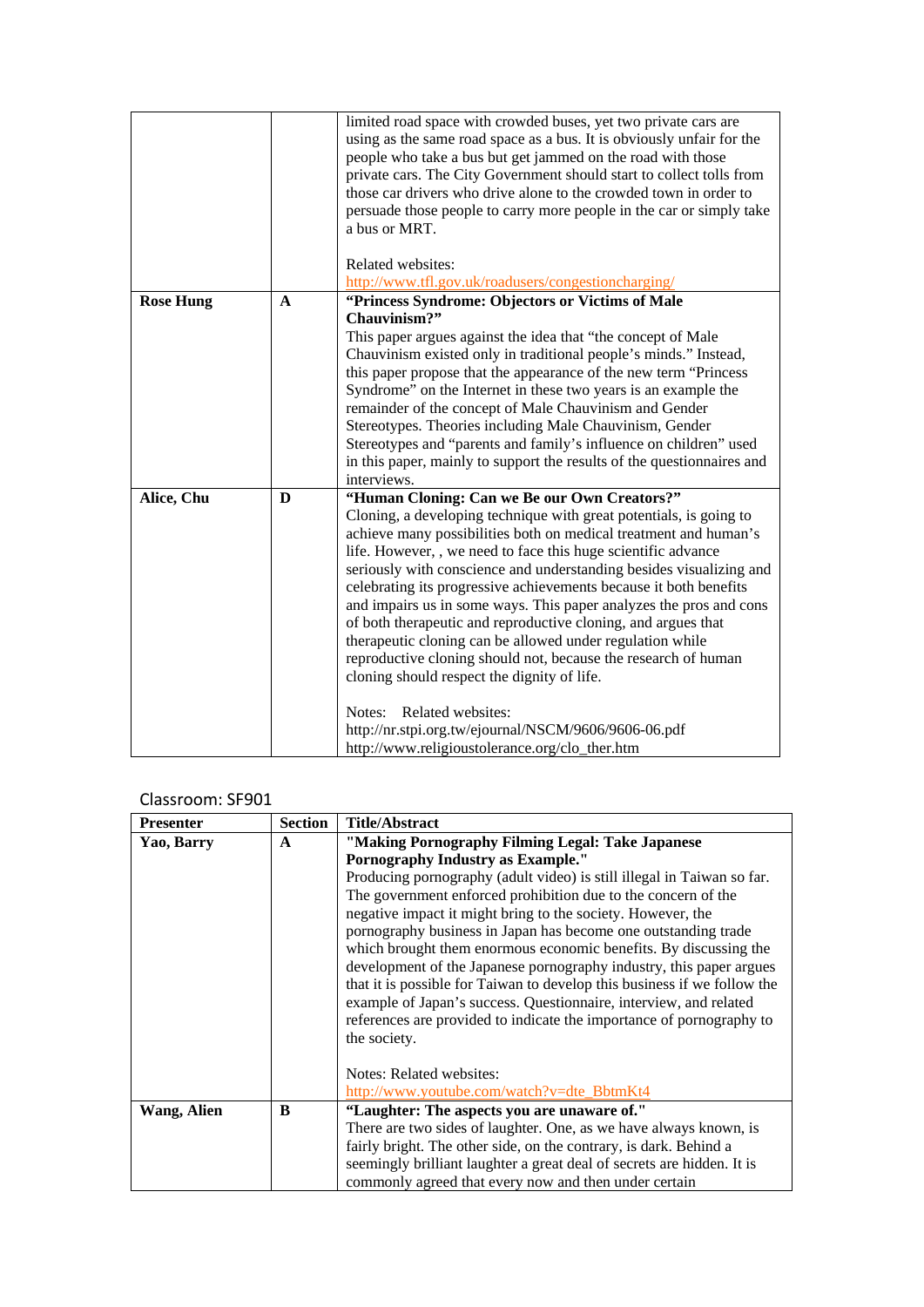|                    |              | circumstances we are forced to laugh regardless of whether or not we      |
|--------------------|--------------|---------------------------------------------------------------------------|
|                    |              | actually want to laugh. Also, laughter can be used to show hospitality.   |
|                    |              | The presentation will show that laughter is a social tool. Although it is |
|                    |              | always seen bright, has a dark side. Examples will be shown and           |
|                    |              | analyzed.                                                                 |
|                    |              | Notes: Related websites:                                                  |
|                    |              | http://www.howstuffworks.com/laughter.htm                                 |
|                    |              | http://www.nytimes.com/2007/03/13/science/13tier.html?_r=2&scp=3          |
|                    |              | &sq=what%27s+so+funny&st=nyt&oref=slogin&oref=slogin                      |
|                    |              | http://www.apa.org/science/psa/sb-bachorowski.html                        |
| Su, Pearl          | $\mathbf{A}$ | "The New Evolution of Tattoo"                                             |
|                    |              | People had a negative image of tattoo and associate tattoo with bad       |
|                    |              | people and behavior because in the past tattoo was used to mark           |
|                    |              | slaves and criminals and many gangs also have used tattoos to mark        |
|                    |              | their group members. However, this paper argues that today tattoo is      |
|                    |              | an art of beauty and a way of expressing people's feelings, thoughts,     |
|                    |              | and believes. It is also a self-adornment. The paper shows that tattoo    |
|                    |              | becomes so popular now because it is influenced by the western            |
|                    |              | culture, media, and the celebrities. The discussion will be based on      |
|                    |              | interview, questionnaire, related news and journal articles.              |
| <b>Sunny Chang</b> | $\mathbf{A}$ | "The Influence of K-W-L chart and vocabulary notebook in the              |
|                    |              | extensive reading to ESL beginners (fifth graders) in elementary          |
|                    |              | school"                                                                   |
|                    |              | This paper argues the preview and follow-up exercise in the extensive     |
|                    |              | reading. The extensive reading approach contains few or no follow-up      |
|                    |              | exercises before and after reading; however, this paper proposes          |
|                    |              | K-W-L chart and vocabulary notebook can improve reading abilities.        |
|                    |              | An experiment is given through two groups by reading test and             |
|                    |              | attitude questionnaire. Finally, the K-W-L chart and vocabulary           |
|                    |              | notebook is evidenced that help improve reading comprehension,            |
|                    |              | build vocabulary and activate reading attitude.                           |

| <b>Presenter</b> | <b>Section</b> | <b>Title/Abstract</b>                                                    |
|------------------|----------------|--------------------------------------------------------------------------|
| Tsai, Shannon    | $\mathbf{A}$   | "Can Large Number of Motorcycles in Taipei Area Be Reduced?"             |
|                  |                | A great number of motorcycles running on the road is one of the          |
|                  |                | spectacular phenomena in Taipei area. Although some essential            |
|                  |                | policies have been applied by the government; however, due to the        |
|                  |                | personal living habits, the restrictions of public policies and the      |
|                  |                | drawbacks of the public transportations, the quantity of the             |
|                  |                | motorcycles will not be reduced within the recent years. Through         |
|                  |                | questionnaire and literature review, this paper discusses the causes of  |
|                  |                | this phenomenon from the views of the historical background and          |
|                  |                | personal living habits, and further explains why the official policies   |
|                  |                | will not succeed.                                                        |
|                  |                | Notes: Related websites:                                                 |
|                  |                | http://news.epochtimes.com/b5/6/1/6/n1180055.htm                         |
| Huang, Allen     | $\mathbf{A}$   | "Can Wii Keeps Its Winning Streak?"                                      |
|                  |                | This Paper argues that although Wii is the best selling console right    |
|                  |                | now, its future could be not as promising as it is now. Some of the      |
|                  |                | factors that make it successful could turn against it in no time.        |
|                  |                | Moreover, some marketing theories point out the potential problems       |
|                  |                | that Wii Might encounter with in the days to come. Official statistics,  |
|                  |                | journal articles and the result of the questionnaire are the supports of |
|                  |                | this argument Wii indeed is the most popular console presently;          |
|                  |                | however, it could just be a fad that will fade away soon.                |
|                  |                | Notes: Related websites:                                                 |
|                  |                | http://www.1up.com/do/newsStory?cId=3159930                              |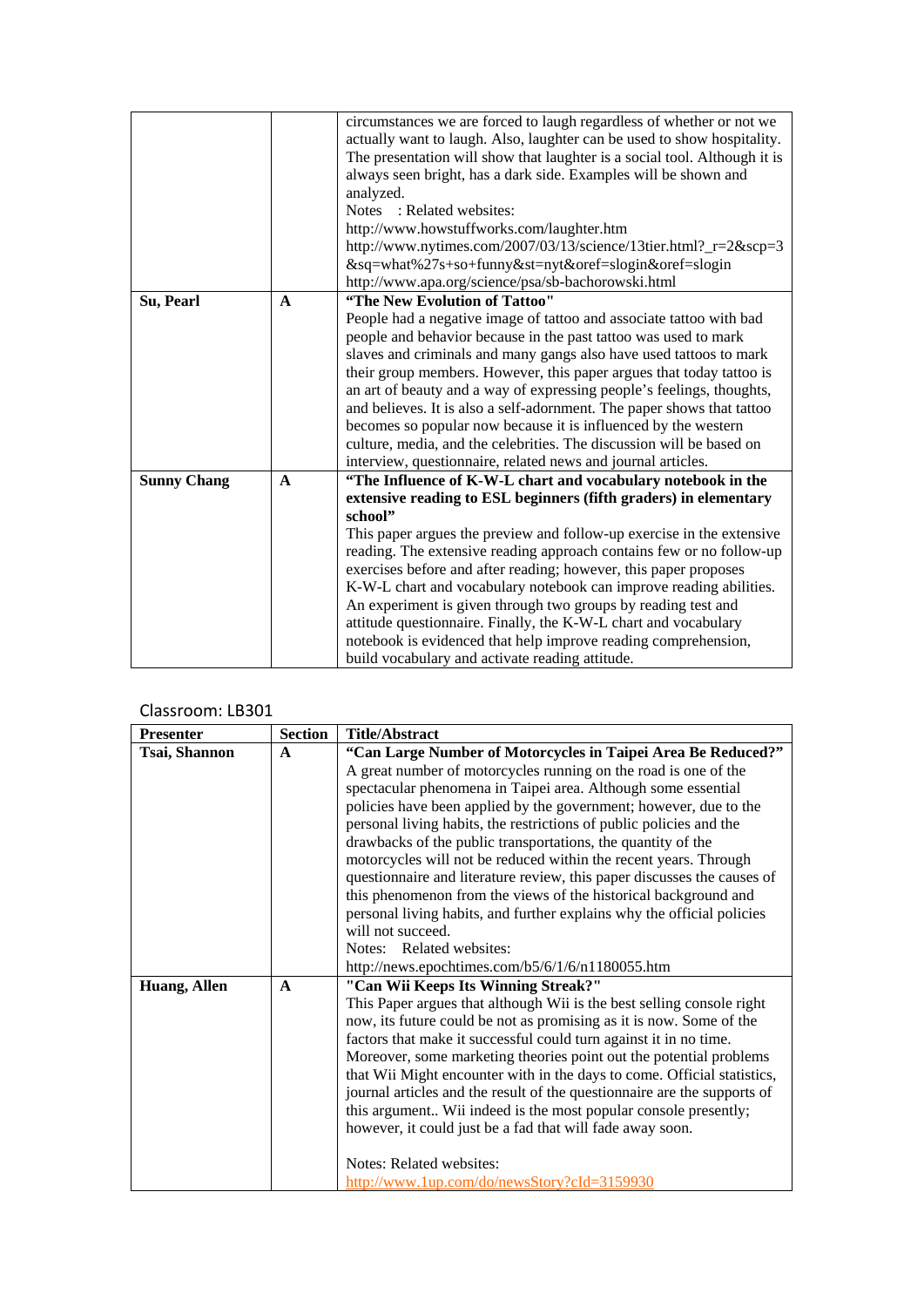| Liu, Hedy | B | "The female image in commercials-The awakening of feminist               |
|-----------|---|--------------------------------------------------------------------------|
|           |   | consciousness."                                                          |
|           |   | In eastern world, the patriarchy society has existed for a long time.    |
|           |   | The patripotestal concept had already rooted in our mind. With the       |
|           |   | advent of woman's movement in the mid-60s, the female image              |
|           |   | which is presented in the commercial has changed little by little in the |
|           |   | society. Thus, the study would first provide four famous commercial      |
|           |   | cases "Sinyi House-- Bids good-bye joyfully" (Sinyi House), "Man         |
|           |   | Niou beverage--Man Niou couple" (Paolyta company), "Mitsubishi           |
|           |   | Motor--SAVRIN" (Mitsubishi Motor), "Mitsubishi Motor--Colt plus"         |
|           |   | (Mitsubishi Motor) which relate to feminist consciousness, and then      |
|           |   | analyze kinds of the image that females are presented in those           |
|           |   | commercials. Secondly, the study also investigates audiences' (new       |
|           |   | generation-college students) perspectives regarding those                |
|           |   | commercials by a designed questionnaire, and it may help readers         |
|           |   | realize what female image stands for or how it changes in                |
|           |   | commercials nowadays.                                                    |

| <b>Presenter</b>     | <b>Section</b> | <b>Title/Abstract</b>                                                                                      |
|----------------------|----------------|------------------------------------------------------------------------------------------------------------|
| <b>Tzeng, Claire</b> | B              | "Losheng Sanatorium-Coexist with MRT Xinzhuang Line"                                                       |
|                      |                | The issue of whether Losheng Sanatorium is supposed to be preserved                                        |
|                      |                | draws people's attention in the recent few years. There are two                                            |
|                      |                | groups -one is to support the policy of the proposal which is to keep                                      |
|                      |                | the sanatorium; while another one takes opposite stand toward the                                          |
|                      |                | issue-debating on reasons why the isolation hospital should or                                             |
|                      |                | should not be kept. The supporter insists on the importance of the                                         |
|                      |                | values Losheng Sanatorium owns, but the opposite argues that the                                           |
|                      |                | conservation sanatorium violates the project schedule of MRT                                               |
|                      |                | Xinzhuang line. On the contrary, there may be a way fulfill the needs                                      |
|                      |                | of preservation issue as well as the construction of MRT station. The                                      |
|                      |                | paper will focus on discussion on the certain factors make Losheng                                         |
|                      |                | Sanatorium valuable and the governments' problems reflected in the                                         |
|                      |                | issue.                                                                                                     |
| <b>Kuo Veronika</b>  | E              | "Title Self-disclosure in Weblog."                                                                         |
|                      |                | This paper studied the self-disclosure phenomenon in weblogs.                                              |
|                      |                | According to McKenna and Bargh's theory, it is anonymity in weblog                                         |
|                      |                | that make bloggers reveal themselves on Internet. Different narrative                                      |
|                      |                | articles posted on weblogs are analyzed to examine its disclosure form                                     |
|                      |                | based on McAdams's criteria of coherence. Analyses show that                                               |
|                      |                | blogger often like to use weblogs as a new way to disclose their inner                                     |
|                      |                | world, such as personality, experience, feelings and to interact with                                      |
|                      |                | others. Interviews with different bloggers also help to understand                                         |
|                      |                | more about their attitudes toward self-disclosure.                                                         |
| Tung, Lily           | $\mathbf C$    | "The Autism Myth: A Link between MMR and Autism?"                                                          |
|                      |                | The link between autism and the vaccination of MMR has been                                                |
|                      |                | debated for a long time in the field of autism research. Andrew                                            |
|                      |                | Wakefield argued that there is a link between the MMR injection and                                        |
|                      |                | autism in the paper published in February 1988. Soon after the paper                                       |
|                      |                | published, this controversial issue has been discussed, and debated                                        |
|                      |                | during the past twenty years. In this paper, I will discuss whether                                        |
|                      |                | there is a link between autism and MMR based on the recent research                                        |
|                      |                | findings.                                                                                                  |
|                      |                |                                                                                                            |
|                      |                | Notes: Related websites:                                                                                   |
| Chen, Julie          | B              | http://health.chinatimes.com/contents.aspx?cid=1,17&id=989<br>"The Changes of Women's Self in Love Songs." |
|                      |                | Many songs sung by A-Mei were love songs. These songs have been                                            |
|                      |                | popular during 1990s and until now. The unique song interpretation of                                      |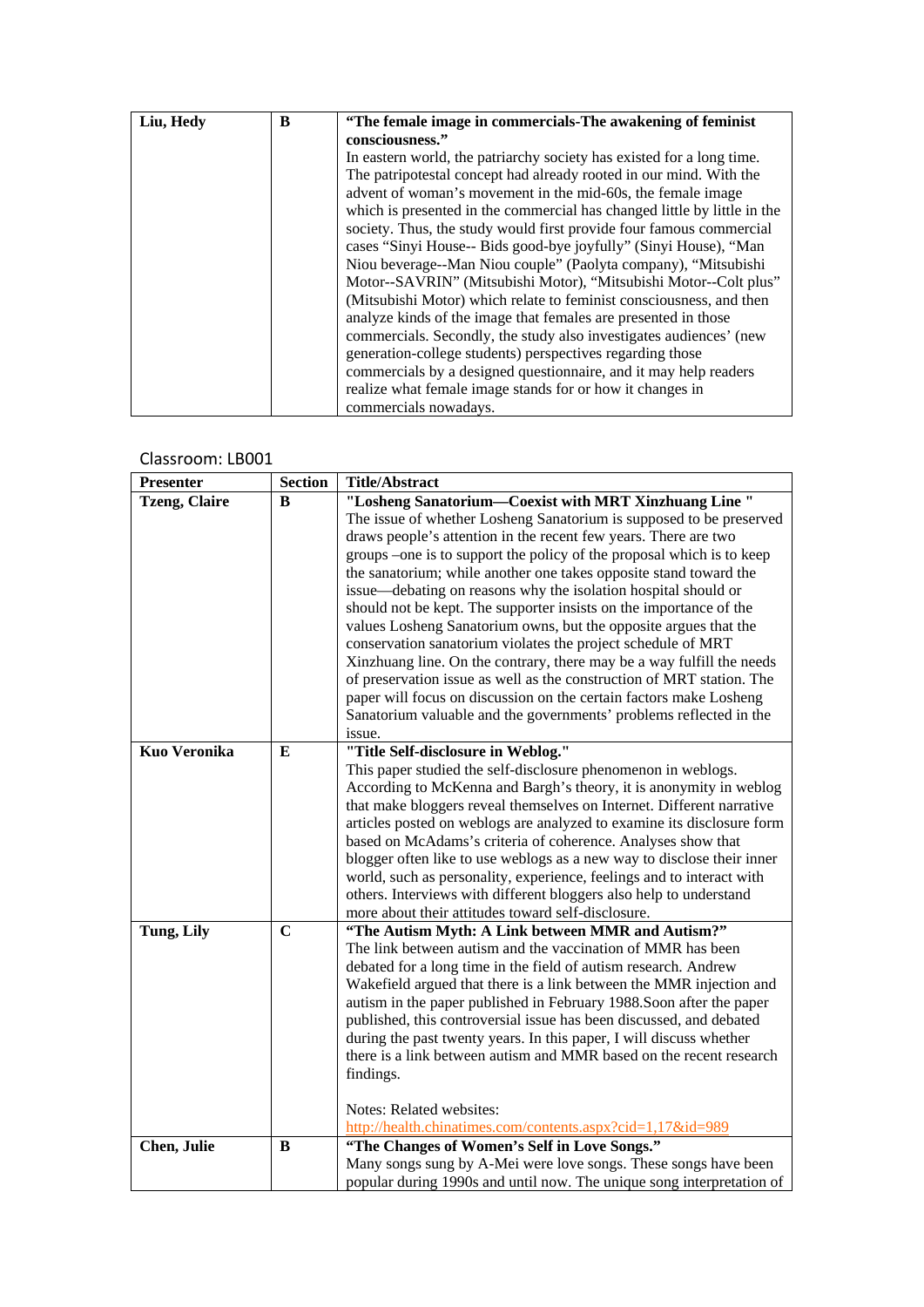| A-Mei really influences audiences' feelings and thoughts. Also, the   |
|-----------------------------------------------------------------------|
| lyrics of the songs in the 1990s differed from those of the current   |
| decade in many aspects which shows the changes women's self.          |
| Then, I will integrate the interview of the Dr. Li Shan Lin (林麗珊)     |
| who is an expert in feminism, gender relationship and philosophy into |
| my research paper.                                                    |
|                                                                       |
| Notes:                                                                |
| http://zh.wikipedia.org/wiki/%E5%BC%B5%E6%83%A0%E5%A6%                |
| B9                                                                    |
| http://www.meistudy.idv.tw/                                           |

| <b>Presenter</b>        | <b>Section</b> | <b>Title/Abstract</b>                                                                                                                  |
|-------------------------|----------------|----------------------------------------------------------------------------------------------------------------------------------------|
| <b>Erica Shih</b>       | A              | "Analyze the Status of the Great Popularity of Abercrombie and                                                                         |
|                         |                | Fitch in Taiwan: Analyze the Status of the Great Popularity of                                                                         |
|                         |                | Abercrombie & Fitch in Taiwan"                                                                                                         |
|                         |                | This paper argues the phenomenon of the great popularity of the                                                                        |
|                         |                | American garment brand "Abercrombie and Fitch" among college                                                                           |
|                         |                | students in Taiwan is not because its fine quality and diversity of                                                                    |
|                         |                | apparels and goods; however, Taiwanese buy A&F because they are                                                                        |
|                         |                | affected by mass. They think it looks good on others. Also, Taiwanese                                                                  |
|                         |                | are not against to use piracy brand, so it leads to the spread of                                                                      |
|                         |                | imitation A&F. To support my proposition, one hundred copies of<br>questionnaire are given out. Moreover, scholar Michael R. Solomon's |
|                         |                | theory of "group influence" can also support my idea of how                                                                            |
|                         |                | interpersonal relationship influences on consumptive behavior. To                                                                      |
|                         |                | conclude my research, the massive consumptive behavior of A&F in                                                                       |
|                         |                | Taiwan is caused by interpersonal effect."                                                                                             |
| <b>Chen Ting, Chang</b> | E              | "Politicians' apologies: through six cases of Taiwanese and                                                                            |
|                         |                | Japanese politicians"                                                                                                                  |
|                         |                | It is said that Taiwanese people have been controlled by politicians'                                                                  |
|                         |                | languages. Focused on politicians' public apologies, this paper                                                                        |
|                         |                | attempts to examine their rhetorical strategies and motivations.                                                                       |
|                         |                | Benoit's theory of Image Restoration and Lazare's book of analysis                                                                     |
|                         |                | called "On Apology" are discussed to decode tricky language use. In                                                                    |
|                         |                | the end, the analysis further brings out similarities and differences                                                                  |
|                         |                | between Taiwanese and Japanese rhetorical styles in apologies. This                                                                    |
|                         |                | paper argues that a clear pattern could be identified in most                                                                          |
|                         | $\mathbf C$    | politicians' apologies.<br>"Web 2.0"                                                                                                   |
| Lee, Evelyn             |                | The advanced technology brought us the new era of Web 2.0, which                                                                       |
|                         |                | generates people's creativity and prosperous business opportunities.                                                                   |
|                         |                | However, there are hidden crisis which might have negative                                                                             |
|                         |                | influences on the new generation, including deviated judgment,                                                                         |
|                         |                | copyright infringement, plagiarism, etc. How do we avoid these                                                                         |
|                         |                | negative influences and set up correct values toward the problem are                                                                   |
|                         |                | discussed in this report.                                                                                                              |
| Yeh, Katie              | $\mathbf C$    | "Women and High Heels."                                                                                                                |
|                         |                | Nowadays, high heels seem to be the standard of beauty and fashion.                                                                    |
|                         |                | Not only in the office but also on every street you can see women                                                                      |
|                         |                | wearing high heels. Women appear to rely on high heels so much that                                                                    |
|                         |                | they cannot live without high heels. However, more and more cases                                                                      |
|                         |                | show a terrible fact that actually, high heels do damage women's                                                                       |
|                         |                | health. This paper argues that, since it is impossible to persuade                                                                     |
|                         |                | women to give up wearing high heels completely, women should                                                                           |
|                         |                | choose their high heels carefully and try their best to decrease the                                                                   |
|                         |                | frequency of wearing them.                                                                                                             |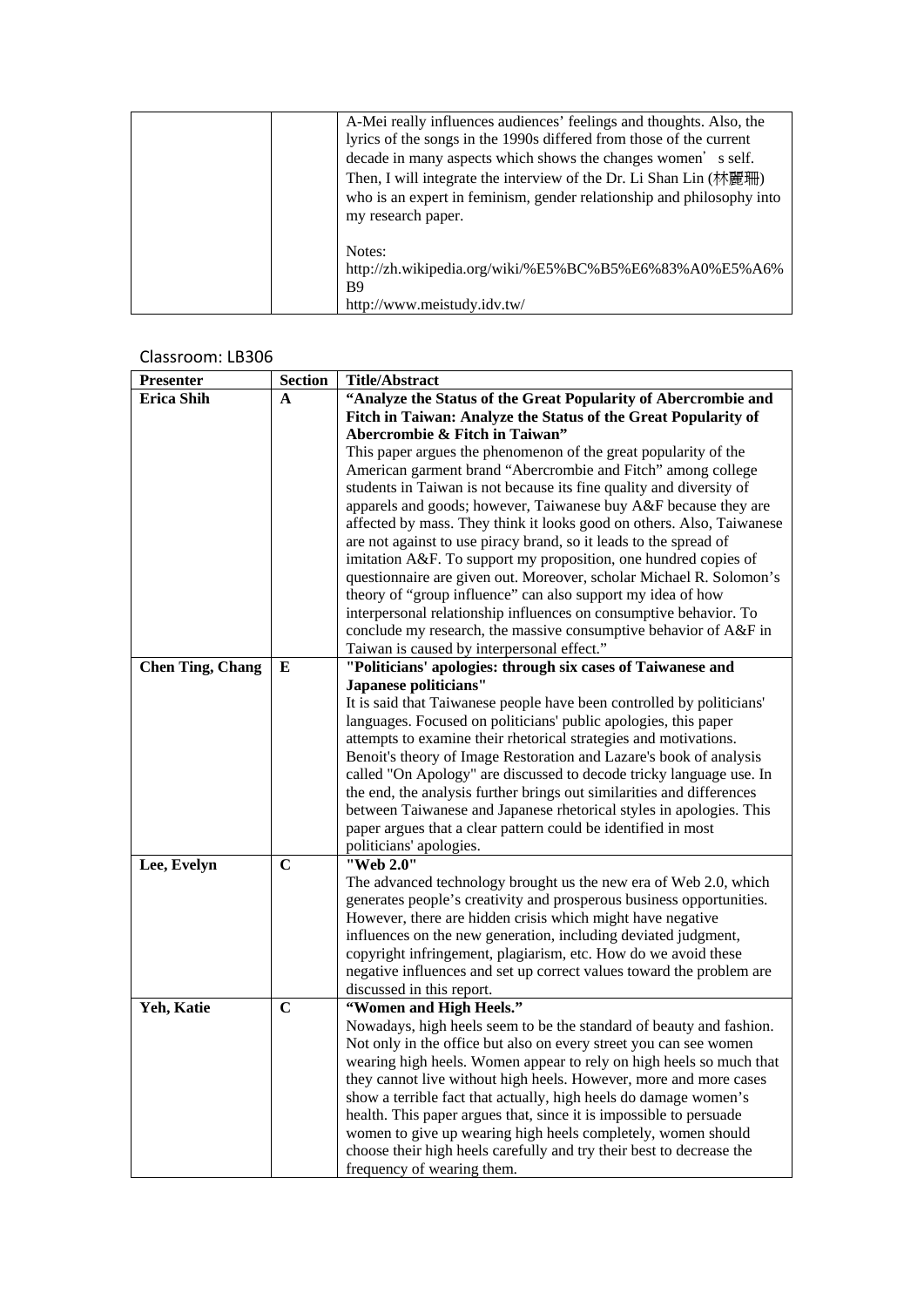|  | Notes: Related websites:                                    |
|--|-------------------------------------------------------------|
|  | http://www.mayoclinic.com/health/footproblems/WO00114       |
|  | http://news.netdoctor.co.uk/news_detail.php?date=30/07/2007 |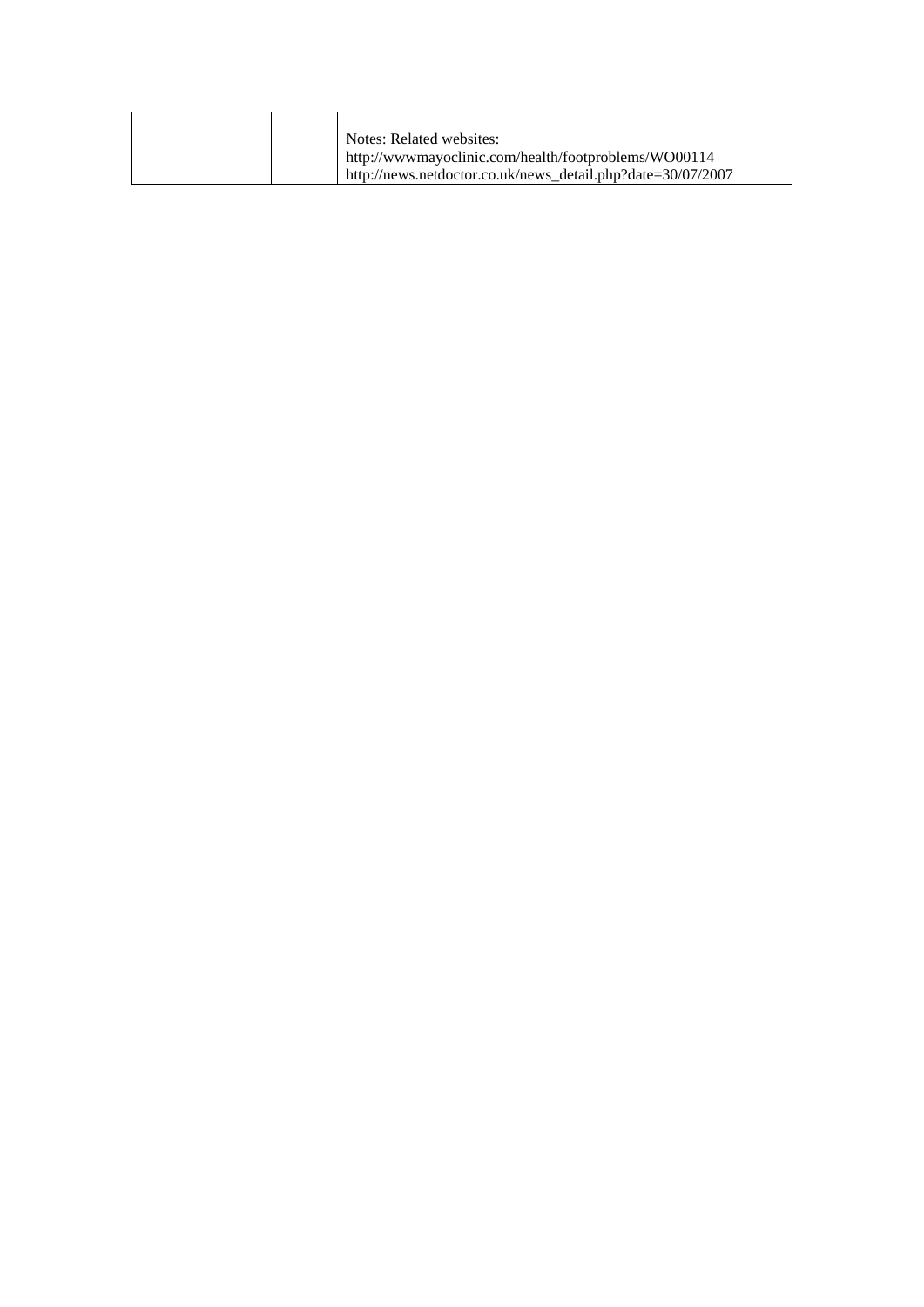#### Fall 2008: SOAP

|         | Title                                                 | Presenters                   |
|---------|-------------------------------------------------------|------------------------------|
| Group A | College students' global perspective                  | Frankie Chuang, Angel Kuo,   |
|         |                                                       | Renee Lin, Daisy Li          |
|         | The Trend of plastic surgery among university's'      | Chrissy Lee, Alexander Chan, |
|         | female students and its problem                       | Mavis Man, Joyce Lin         |
|         | Cram Schools and High School Students in Taiwan:      | Thomas Dong, Christine Hsu,  |
|         | On Academic Performance and Other Aspects of          | Apple Tang, and Jane Wu      |
|         | Life                                                  |                              |
|         | How does the opinion toward homosexuality change      | Betty, David, Sandy          |
|         | from generation to generation, and why?               |                              |
| Group B | The attitude towards the educational system of        | Billy, Dylan, Olive          |
|         | vocational senior high and institute of technology: A |                              |
|         | case study                                            |                              |
|         | How successfully commercials motivate people's        | Iris, Miranda, Sylvia        |
|         | shopping desires?                                     |                              |
|         | The issue of interracial marriage                     | Amy Ke, Donna, Helen         |
|         | Where did all the Hippies go?                         | Claire, Shana, Joe           |
| Group C | Foreign workers/Laborers in Hsin-Chuang, Taiwan       | Abby Ho, Anna Lee, Crystal   |
|         |                                                       | Liu                          |
|         | The marketing strategy of an Art Exhibition in        | Ginger Huang, Emily Tang,    |
|         | Taipei                                                | Angus Xie                    |
|         | The influence of Japanese cultural on junior and      | Jessie Chang, Jessie Teng,   |
|         | senior high school students- Taking Ximending for     | Sonia Tsao                   |
|         | example                                               |                              |
|         | The domestic film industry in Taiwan--Taking Cape     | Julia Kao, Angela Wang, Amy  |
|         | No.7 as a case study                                  | Hsu                          |
| Group D | Attitude of Taiwanese in Taipei Towards Americans     | Felicity, Elaine, Frances    |
|         | Subcultures in Taipei: A Close Look at Digital        | Yvonne, Shin, Victoria, Owen |
|         | Dance Music, Outfits, and Identities                  |                              |
|         | Why we worship foreign products from Japan and        | Celine, Jane, Honda, Eric    |
|         | western countries?                                    |                              |
|         | MIT TV series based on real criminal cases            | Kelly, Carol, Vivi, Vivien   |
| Group E | Typical Images of Masculinity in Liquor               | Amy Chang, Amy Lin, Jessica  |
|         | Commercials                                           | Yang, Kent Lin               |
|         | ABCs and mixed cultural identity                      | Ashley Fu, Daphne Chia,      |
|         |                                                       | Janine Fang                  |
|         | Brand images' influence on the mindset of             | Evelyn Wang, Jessie Hung,    |
|         | consumers: Idolatry of Nike basketball stars          | Eddie Wu, Ryan Lin           |
|         | Wretch is no longer a wrtech: the beauty under the    | Irene Lin, Julie Pan, Zora   |
|         | designer's angle                                      | Hsiang                       |

# Spring 2009: RP Convention

Day 1: May 26

| <b>Presenter</b> | <b>Section</b> | <b>Title/Abstract</b>                                                   |
|------------------|----------------|-------------------------------------------------------------------------|
| Cho, Sony        | C              | "War of Special Effects (SFX) – Prosthetic Makeup vs. Computer          |
|                  |                | Graphic Imaginary (CGI)."                                               |
|                  |                | Almost all Hollywood movies we see today use special visual effects     |
|                  |                | (SFX). Before the computer graphic techniques are invented and          |
|                  |                | popular, special makeup techniques are the main streams in the movie    |
|                  |                | industry. However, nowadays computer graphic technology has been        |
|                  |                | advanced steadily and maturely. It has come to the forefront of special |
|                  |                | effects technologies since CGI gives film-makers greater control, and   |
|                  |                | allows many effects to be accomplished more safely and                  |
|                  |                | convincingly. As a result, many optical and mechanical effects          |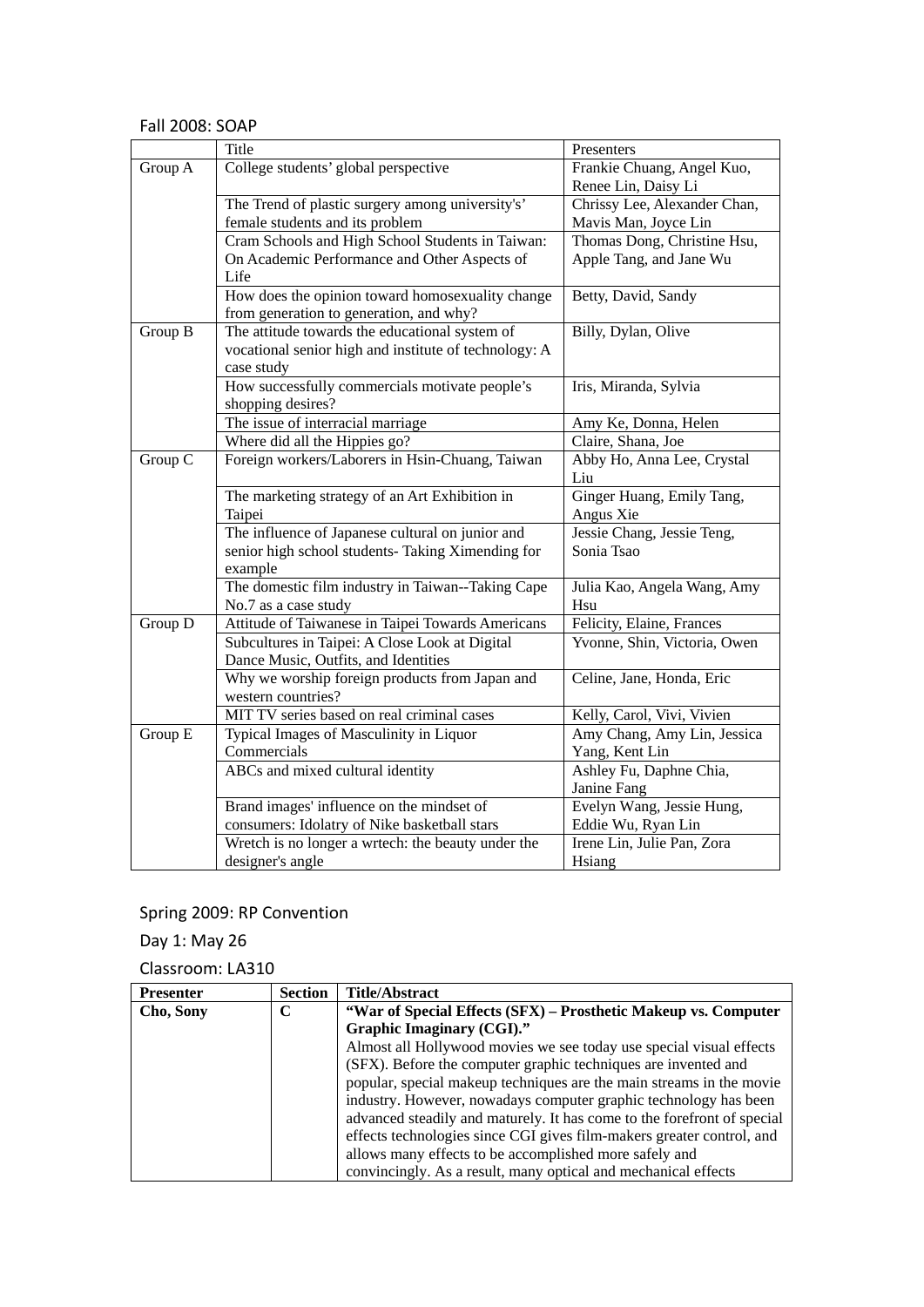|            |             | techniques have been superseded by CGI. Some people claim that          |
|------------|-------------|-------------------------------------------------------------------------|
|            |             | actors and directors may not be necessary in future's movie industry,   |
|            |             | so do the special makeup techniques which may be entirely replaced      |
|            |             | by computer graphics. My paper will examine the advancing trends in     |
|            |             | the special effects of movies, and address on the question to see if    |
|            |             | Special Makeup Effects will be replaced by the computer Graphic in      |
|            |             | the movies of the future.                                               |
| Kao, Julia | $\mathbf C$ | "Internationalizing Taiwan Luxurious Fashion Brands."                   |
|            |             | The purpose of this research lies in the exploration of the key factors |
|            |             | that avail the internationalization of Taiwanese luxurious fashion      |
|            |             | brands. Just two decades ago, Taiwanese textile companies could only    |
|            |             | make profits from manufacturing and selling products under foreign      |
|            |             | brand names. With the $R \& D$ of innovative branding and designing     |
|            |             | techniques during recent years, Taiwanese fashion industry is able to   |
|            |             | play a decisive role among the domestic thriving cultural business      |
|            |             | scenes. Yet our brands still encounter arduous competition while        |
|            |             | trying to enter the international fashion market. Inspired by the       |
|            |             | success of French luxurious fashion industry, I would take French       |
|            |             | brands as study cases and evaluate their brand value proposition,       |
|            |             | value delivering mechanism and strategic alliance mechanism in the      |
|            |             | hope to make contribution to our own fashion industry.                  |
| Li, Daisy  | $\mathbf A$ | "Torturing the Extremity: Sexually Subordinating or Sexually            |
|            |             | Dominating?"                                                            |
|            |             | Tracing back in history, there is a common practice of fetishizing and  |
|            |             | torturing the feet in exchange for beauty and eroticism. From ancient   |
|            |             | customs of the Far East, Chinese girls have their feet bound at a small |
|            |             | age to attain the perfect Golden Lotus shape. Extending to the present  |
|            |             | day, myriads of women spend fortunes over high-heels that bring         |
|            |             | them as much pain as pleasure in wearing. Existing interpretations      |
|            |             | explain that such masochist behaviors derive from the subordination     |
|            |             | of women. This paper argues of a chance that wearing high-heels         |
|            |             | actually empowers women in the modern context.                          |
|            |             |                                                                         |

| <b>Presenter</b>     | <b>Section</b> | <b>Title/Abstract</b>                                                     |
|----------------------|----------------|---------------------------------------------------------------------------|
| <b>Yang, Jessica</b> | E              | "Friendship in Shonen Manga Published Under Jump"                         |
|                      |                | We all know friends play an important role in our life. This paper        |
|                      |                | describes the friendship in Japanese boys' comic by analyzing a           |
|                      |                | Japanese weekly boys' comic anthology - Jump. Why is it that boys'        |
|                      |                | comic tends to focus on friendship? To us, friends might just be          |
|                      |                | someone who we share our happiness and sorrow with, but to these          |
|                      |                | characters, especially in the case of these characters facing a difficult |
|                      |                | situation together, their friendship will sometimes be more than just     |
|                      |                | sharing with one another's emotions or feelings. In this article, by      |
|                      |                | analyzing some representative comic strips from Jump, it discusses        |
|                      |                | how friendship is shown in the world of boys' comic. In the comic         |
|                      |                | Bleach created by Kubo Tite, the characters inside considered their       |
|                      |                | friends people whom they connect their hearts with. As long as            |
|                      |                | friends are together, nothing will be difficult, because we are not       |
|                      |                | alone, and our heart and soul will be combined as one. In the world of    |
|                      |                | boys' comic, friends are not just people whom you laugh and cry           |
|                      |                | with; they are the person whom you could leave your heart to.             |
| Yen, Edison          | $\mathbf{A}$   | "Why so serious: Graffiti as career."                                     |
|                      |                | Graffiti writers have been recognized as underground artists yet          |
|                      |                | graffiti is rarely considered as a long-term career. By comparing the     |
|                      |                | stereotyped ideas and facts about graffiti, this research aims to prove   |
|                      |                | that graffiti can be a serious long-term career, since graffiti writers   |
|                      |                | demonstrate the same effort to achieve the same position as an            |
|                      |                | individual does in any fields.                                            |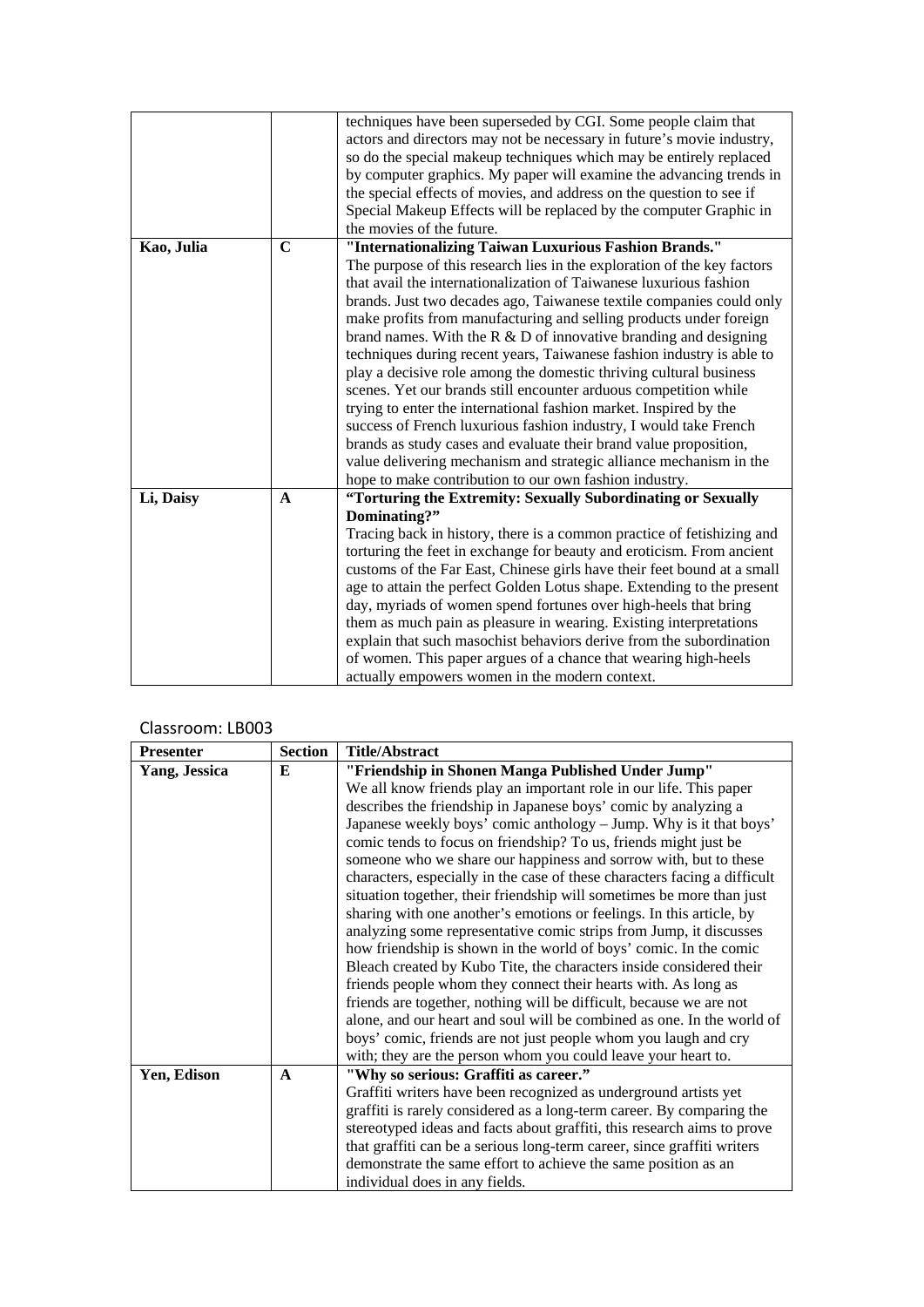| <b>Chuang, Frankie</b> | $\mathbf{A}$ | "Can Music Change the World? The Role of Musicians in Social            |
|------------------------|--------------|-------------------------------------------------------------------------|
|                        |              | Movements."                                                             |
|                        |              | Since the Summer of Love in 1968, musicians' involvement in social      |
|                        |              | movements serves the function of promoting their shared belief and      |
|                        |              | urging people to mobilize about conflictual issues. However, there are  |
|                        |              | better ways than charity performances and protest songs. In the case    |
|                        |              | of Bono (U2), it is proved that through investigation and direct        |
|                        |              | participation, such as attending conferences, joining organizations and |
|                        |              | organizing foundations, musicians can do more than music.               |
| Wang, Joe              | B            | "Interpretation of Art: How Not Important It Is"                        |
|                        |              | A discussion of the relation between art appreciation and art           |
|                        |              | interpretation; whether art could be valued without relying on the      |
|                        |              | creator's point of view. Introducing a debate between the theory of     |
|                        |              | interpreting art through its iconology and symbols; interpretation that |
|                        |              | takes hints and reference from the creator's personal life and          |
|                        |              | biography suggesting a definite meaning to the artwork, with the        |
|                        |              | notion that art can have multiple interpretations depending on the      |
|                        |              | viewers, suggesting that art is a communication and a sharing between   |
|                        |              | the artist and its viewers. The argument is to support that there are   |
|                        |              | naturally different interpretations of art, for no one shares the same  |
|                        |              | experiences and sight. However the emphasis on personal reflection      |
|                        |              | on art should also take reference from other data, and not rely solely  |
|                        |              | on senses for it would lead to a consequence of nothing more.           |

| <b>Presenter</b> | <b>Section</b> | <b>Title/Abstract</b>                                                     |
|------------------|----------------|---------------------------------------------------------------------------|
| Hsu, Christine   | $\mathbf{A}$   | "Compulsory Attendance Policy-Not A Guarantee for Better                  |
|                  |                | <b>Academic Achievement."</b>                                             |
|                  |                | Attendance Policy has been highly requested in the colleges in            |
|                  |                | Taiwan, certainly including the foreign language college in Fu-Jen        |
|                  |                | Catholic University. However, there are evidences standing for            |
|                  |                | compulsory attendance does not ensure the purpose of education            |
|                  |                | within other scholarly journals of Pintrich, questionnaires, and          |
|                  |                | interviews. This research supports that the compulsory attendance         |
|                  |                | does not ensure students' learning achievement; instead the               |
|                  |                | curriculum designed and the students' motivation are related to           |
|                  |                | achieve a better learning.                                                |
| Lin, Shana       | B              | "Will Love Lead An unsuccessful Career For Women?"                        |
|                  |                | The main idea of this paper is to prove the exist phenomenon of           |
|                  |                | women's twisted mind toward men. The definition of                        |
|                  |                | the "twisted" would be defined as women's contradict psyche of the        |
|                  |                | longing of self actualization and being protected even when controled     |
|                  |                | by the men they love. We can not only find this twisted tendency from     |
|                  |                | many of the literature works written by female writers but also           |
|                  |                | through most of the surveys. However, although the evidences show         |
|                  |                | that most of the women are born to being under certain form of            |
|                  |                | control by their men in certain extent, it does not mean that women       |
|                  |                | are inferior than men. Instead, women should understand and being         |
|                  |                | happy to except their nature of caring love and relationship.             |
| Ho, Abby         | $\mathbf C$    | "Credentialism: A Study of Current Educational System in                  |
|                  |                | Taiwan."                                                                  |
|                  |                | Some of junior and senior students are being ignored or punished by       |
|                  |                | their teachers for not having achieved high scores in their academic      |
|                  |                | performance. Their teachers deem those students not competitive           |
|                  |                | enough, so teachers are not willing to spend much time on them, even      |
|                  |                | casting some abusive words to ridicule those students. Should             |
|                  |                | teachers or students be responsible for the vicious situation? The        |
|                  |                | educational system in Taiwan needs to be re-examined. In Taiwan,          |
|                  |                | regardless their interests, students all try to enter high school because |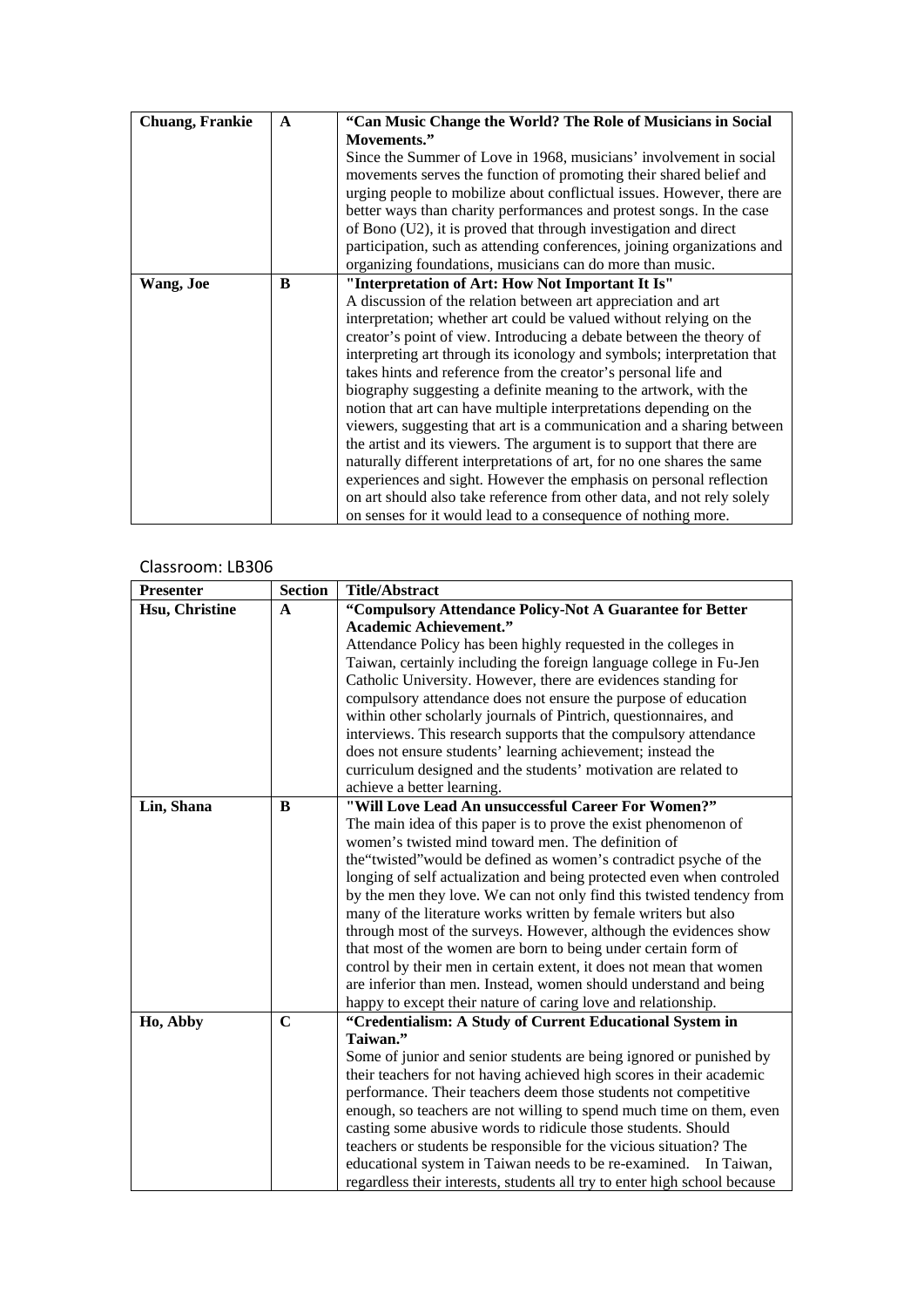|            |   | of the worship of credentialism. In the end, students are like        |
|------------|---|-----------------------------------------------------------------------|
|            |   | cramming machines for taking exams. In this paper, I would discuss    |
|            |   | how credentialism affects students, teachers, even the whole          |
|            |   | educational environment in Taiwan.                                    |
| Chen, Vivi | D | "Investigation of Primary English Education in Taiwan: 3rd and        |
|            |   | 4th Graders' Attitude and Motivation toward English Learning          |
|            |   | <b>Incorporated With the Natural Approach."</b>                       |
|            |   | Recently the educational policy of starting primary English education |
|            |   | from 3rd grade has been a controversial issue; therefore, this paper  |
|            |   | would investigate the primary English education in Taiwan focusing    |
|            |   | on the English teaching combined with the concepts of the Natural     |
|            |   | Approach. The research aims to explore elementary 3rd and 4th         |
|            |   | graders' attitude and motivation toward English learning incorporated |
|            |   | with the Natural Approach. Questionnaires to 3rd and 4th graders are  |
|            |   | conducted as the primary source for analysis. Academic periodicals    |
|            |   | and published works from experts provide reliable resources as well.  |
|            |   | The result of this survey corresponds to the hypothesis that by       |
|            |   | incorporating the Natural Approach, it could facilitate learner's     |
|            |   | motivation and form positive attitude toward English learning.        |

| Presenter     | <b>Section</b> | <b>Title/Abstract</b>                                                  |
|---------------|----------------|------------------------------------------------------------------------|
| Li, Anna      | $\mathbf C$    | "One or Two-a Closer Look on Jekyll and Hyde."                         |
|               |                | Robert Louis Stevenson's well-known novella, Strange Case of Dr.       |
|               |                | Jekyll and Mr. Hyde, mainly explores the dual personality of man,      |
|               |                | and his profound depiction of the conflict makes the theme remain      |
|               |                | popular even today. "Jekyll and Hyde" later even becomes a term        |
|               |                | describing a man who suffers from split personality. However, in       |
|               |                | Stevenson's story, Jekyll and Hyde are not two personalities. Instead, |
|               |                | they are just two sides of one man. They are one rather than two. This |
|               |                | paper will focus on analyzing Stevenson's concept of dualism and the   |
|               |                | social background of the Victorian era to redefine the term "Jekyll    |
|               |                | and Hyde", and furthermore, to explore how good and evil co-exist at   |
|               |                | the same time.                                                         |
| Chang, Sylvia | B              | "We Learn English, but We Never Acquire It-Take Senior High            |
|               |                | School English Teaching System in Taiwan as an Example"                |
|               |                | This paper talks about the solutions all the English teachers, the     |
|               |                | governments, and the society should do to improve the current          |
|               |                | English teaching system. The phenomenon shows that Taiwanese           |
|               |                | students can not get good scores in some certificated exams. In our    |
|               |                | current English teaching system, the contents on exams and the         |
|               |                | teaching methods teachers use are the major reasons owing to the       |
|               |                | poor proficiency students have in English. Hence, by changing the      |
|               |                | policies of exams, we can turn our goals of teaching English back to   |
|               |                | the normal track. With the normal goal of teaching English, teachers   |
|               |                | can teach students the comprehensive sides of English. Under this      |
|               |                | way, we can say that students truly acquire English as a language,     |
|               |                | rather than just learning English for exams.                           |
| Lee, Chrissy  | $\mathbf{A}$   | "Nothing Taste as Good as Thin Feels?"                                 |
|               |                | In recent years, the emergence of Pro- anorexia website on the         |
|               |                | internet is a cause for concern. Pro-anorexia websites (also known as  |
|               |                | pro-ana) is a genre of websites promotes eating disorders by           |
|               |                | encouraging extreme thinness and promoting anorexia nervosa as a       |
|               |                | lifestyle choice rather than as an illness. Data suggests that viewing |
|               |                | these websites has negative effects on young women. Caregivers         |
|               |                | should prevent adolescents from viewing the website by using the       |
|               |                | technology available to "block" the pro-anorexia websites from being   |
|               |                | viewed on home computers. Clinicians may discuss the negative          |
|               |                | impact of pro-anorexia website with the eating disordered client who   |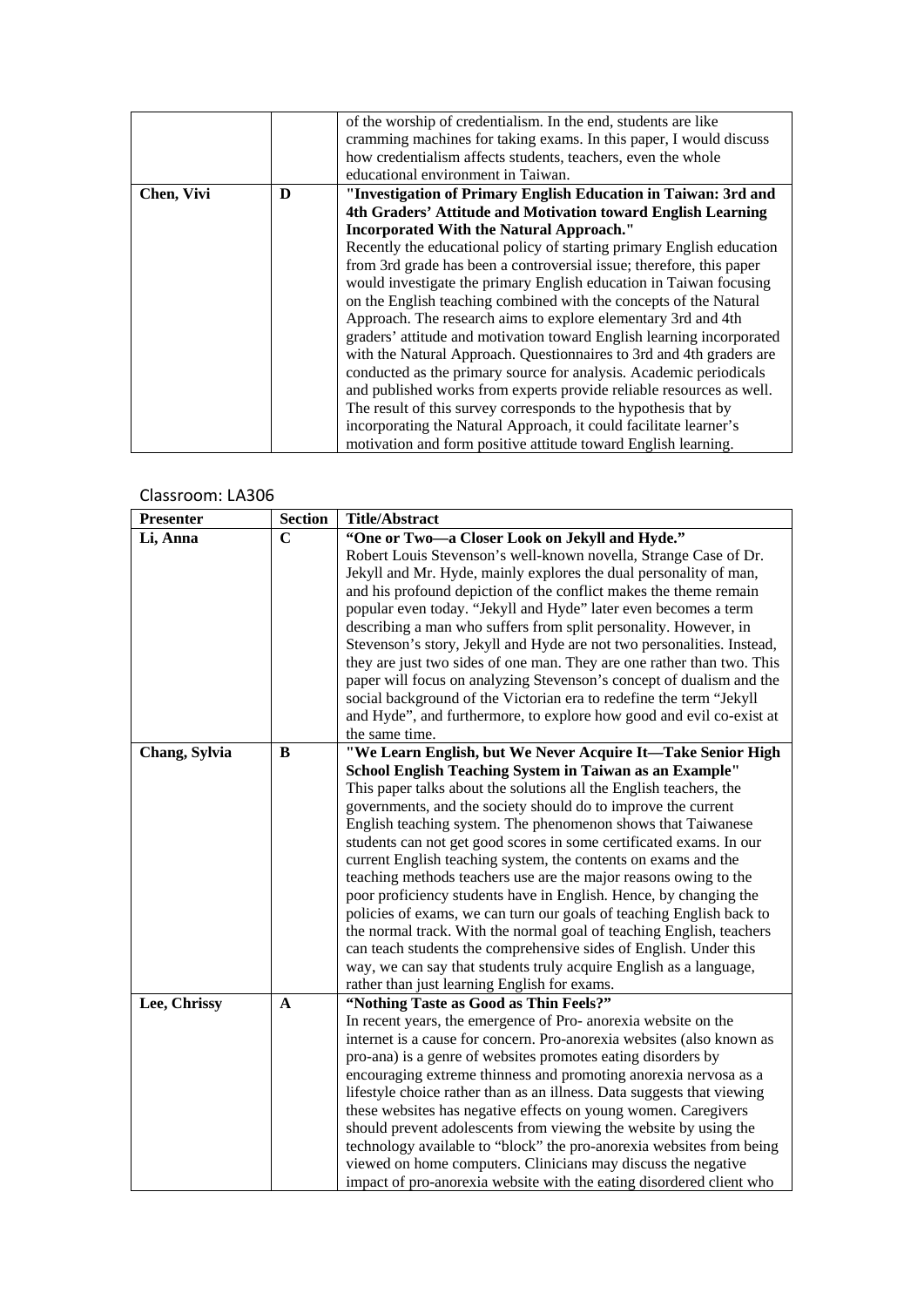|               |             | visits the website.                                                     |
|---------------|-------------|-------------------------------------------------------------------------|
| Huang, Ginger | $\mathbf C$ | "Commercialism: Forces of Innovation of Arts in the Free                |
|               |             | Market."                                                                |
|               |             | People have long questioned whether arts can exist only for arts' sake. |
|               |             | It is understandable that the majority of people think commercialism    |
|               |             | would make culture and artistic industries seem vulgar because the      |
|               |             | intention of selling artwork is to make money out of it. The            |
|               |             | misconception that with commercialism, the reproduction of artworks     |
|               |             | lowers the values and quality of art is also another example how        |
|               |             | people tend to judge a system from its surface. However, in the long    |
|               |             | run, commercialism has been lifting the aesthetic industries, and       |
|               |             | serves as forces of innovation in the free art market. In this paper I  |
|               |             | will discuss the importance of the integration of commercial and        |
|               |             | artworks. How the artworks maintain their values and how the market     |
|               |             | economy helps upgrading the art scenes. Artworks cannot exist if not    |
|               |             | for commercial's support. Masterpieces will certainly fade away         |
|               |             | without the strategy of commercials making it popular. Evidences can    |
|               |             | be seen throughout the history.                                         |

| <b>Presenter</b>      | <b>Section</b> | <b>Title/Abstract</b>                                                     |
|-----------------------|----------------|---------------------------------------------------------------------------|
| <b>Tang, Emily</b>    | $\mathbf C$    | "Natural Born Killers."                                                   |
|                       |                | My research aims to demonstrate the cause of the serial killers           |
|                       |                | through Criminal Physiology. There are many serial killers who left       |
|                       |                | his/her names in human history by their bloody slaughters. With           |
|                       |                | pathological changes on brain, harassment of the abnormal neurons         |
|                       |                | signal and the unsteady releasing of hormone of the endocrine system,     |
|                       |                | people lose their ability to feel fear, pity and the intelligence to deal |
|                       |                | with anger. In other words, they are born to be killers. Besides          |
|                       |                | Criminal Physiology, three other Criminology theories which include       |
|                       |                | Freud's theory on psychosexual development, Walter C. Langer's            |
|                       |                | Criminal Psychology and Criminal Sociology will be discussed and          |
|                       |                | debated in my research.                                                   |
| Hsu, Amy              | $\mathbf C$    | "Feminists and 'the City'."                                               |
|                       |                | For a long time, feminists have antagonist attitude toward the famous,    |
|                       |                | controversial TV drama, "Sex and the City". Some people believe its       |
|                       |                | release declares the death of feminism; while some people consider it     |
|                       |                | as a representation of post-feminism. Even now, the debate has not        |
|                       |                | been settled yet. The question is: Do feminists still love "Sex and the   |
|                       |                | City"? In my paper, I would first discuss the reasons why some            |
|                       |                | feminists hate "Sex and the City" and how "Sex and the City" define       |
|                       |                | feminism in its own way. There is no doubt that "Sex and the City"        |
|                       |                | should be deemed as a progress of feminism. And OF COURSE,                |
|                       |                | feminists should also love "Sex and the City."                            |
| <b>Huang, Frances</b> | D              | "The Risks of Botox Injections."                                          |
|                       |                | In spite of the fact that botox injections are approved by FDA for        |
|                       |                | cosmetic use and have become a worldwide multibillion industry,           |
|                       |                | people should understand its true risks before taking the surgery.        |
| Lin, Amy              | E              | "The Grand Success of Boys Over Flowers (花より男子):                          |
|                       |                | Affection toward Drama from Audience's Perspective"                       |
|                       |                | This research paper focuses on why people have obsession toward           |
|                       |                | Boys Over Flowers (花より男子), which has already gained high                  |
|                       |                | popularity after being remade into three different versions -             |
|                       |                | Taiwanese (as 流星花園), Japanese (as 花より男子), and Korean (as                  |
|                       |                | 男子). Since the same story of the drama has been remade three times        |
|                       |                | but still can achieve grand success, the story itself must have some      |
|                       |                | elements that audience find indispensable from dramas. Therefore,         |
|                       |                | Boys Over Flowers is the best example to demonstrate how                  |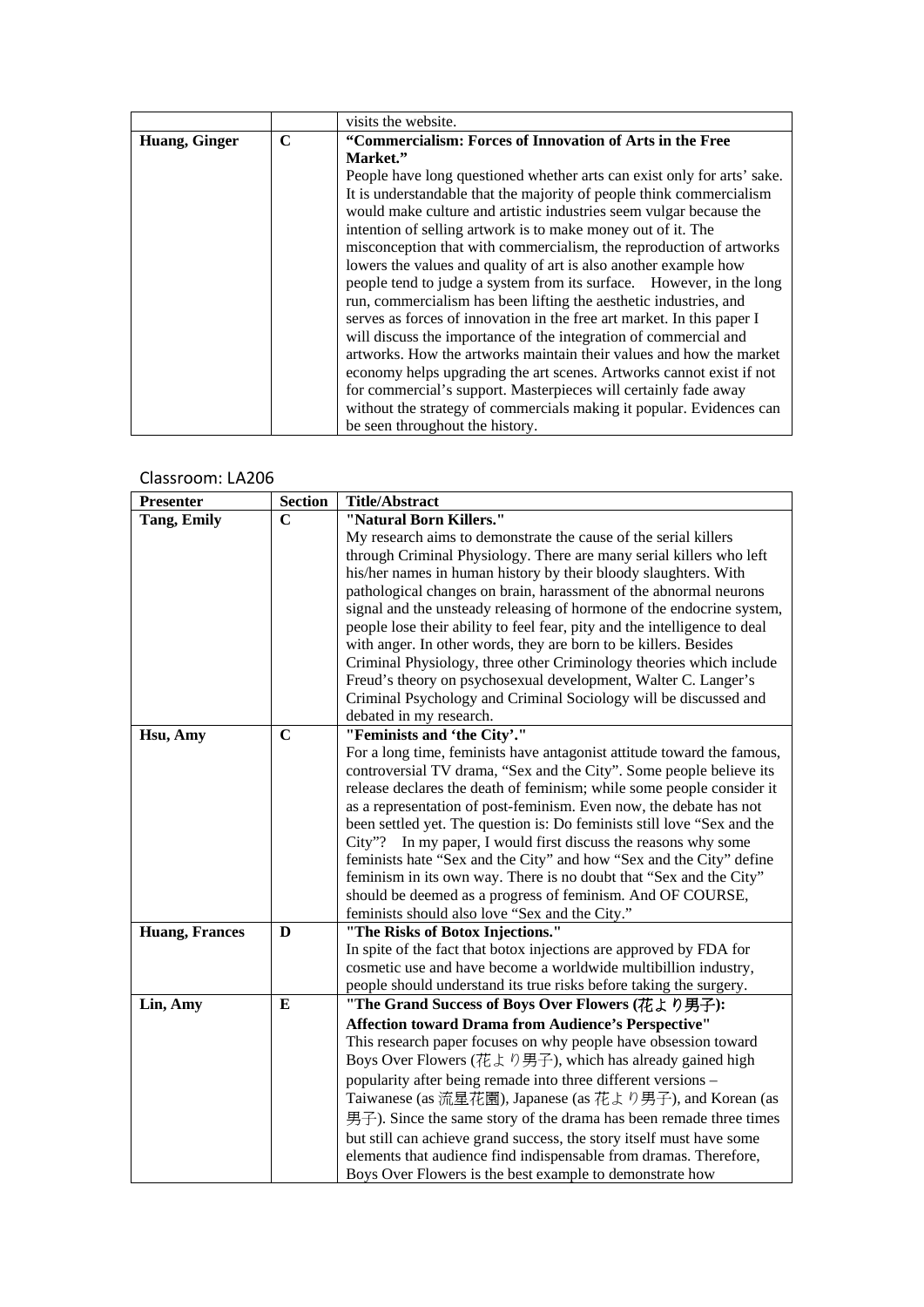| audience's affection can influence the production of TV dramas.        |
|------------------------------------------------------------------------|
| Audience-centered theories, including Uses and Gratification Theory    |
| and Dependency Theory, are used to find out the indispensable          |
| elements contained in these three dramas as to why the audiences are   |
| deeply into it. I find out that Boys Over Flowers can actually fulfill |
| several needs of audience, which are, entertainment (Cinderella-like   |
| story which would never be out of date), escapism (the rich life and   |
| luxurious spots/settings that offer the audience a way to escape from  |
| economical recession period), self identity (the way how audiences     |
| find themselves related to characters in the drama) and social         |
| interaction (watching the drama as the means of enhancing              |
| sociability).                                                          |

# Day 2: June 2

| <b>Presenter</b> | <b>Section</b> | <b>Title/Abstract</b>                                                  |
|------------------|----------------|------------------------------------------------------------------------|
| <b>Victoria</b>  | D              | "To Group or not to Group."                                            |
|                  |                | The education policy for junior high school in Taiwan has become       |
|                  |                | controversial for a while. Although the government has officially      |
|                  |                | banned "ability grouping," many claim that the strategy is still the   |
|                  |                | most suitable way of grouping students. This research paper aims to    |
|                  |                | provide detailed analysis of each particular grouping strategy in      |
|                  |                | Taiwan education — normal grouping, ability grouping, and              |
|                  |                | within-class grouping. Four publication and 100 questionnaires are     |
|                  |                | used for reference. Through the study, it can help people to recognize |
|                  |                | the recent problems and defects in Taiwan education, and clarify the   |
|                  |                | advantages and disadvantages of those grouping strategies. Based on    |
|                  |                | Taiwan education features, the research also suggests that "ability"   |
|                  |                | grouping" should not be banned, since it is in fact more suitable in   |
|                  |                | Taiwan junior education. This paper is only the beginning to study the |
|                  |                | recent conditions in Taiwan, and it should arouse Taiwanese to make    |
|                  |                | further                                                                |
| Chien, Kelly     | D              | "Eminem: A Dangerous Brain-washer or a Truth-telling Artist?"          |
|                  |                | Eminem is the best selling rapper presently, but the cynical           |
|                  |                | viewpoints and offensive comments on celebrities and homosexuality     |
|                  |                | have provoked publics and caused lawsuits. Conservatives think the     |
|                  |                | violence and negative thinking suggested in Eminem's lyrics are        |
|                  |                | harmful to his young audience and might be a reason for teenagers to   |
|                  |                | commit crime. However, what Eminem has done can also be viewed         |
|                  |                | as a breakthrough in human rights of expressing opinions freely,       |
|                  |                | especially since he is an artist. To see how the public think of       |
|                  |                |                                                                        |
|                  |                | Eminem's career, and whether his songs influence audience in           |
|                  |                | negative ways, this study will cover an analysis of a questionnaire    |
|                  |                | about Eminem. 50-70 people, arranged from 15yr-25yr, will do the       |
|                  |                | questionnaire. The paper will also cross-referencing articles studying |
|                  |                | Eminem as an artist. The result seeks to lead people to see the rapper |
|                  |                | in a new way.                                                          |
| Chang, Iris      | B              | "Innovative Educational Reform: Instruction in the Forest              |
|                  |                | <b>Elementary School"</b>                                              |
|                  |                | I would like to argue that the instructional method of forest          |
|                  |                | elementary school cannot be the mainstream educational method in       |
|                  |                | Taiwan's educational system. Surely, the forest elementary school      |
|                  |                | here I refer to is the school that was established in 1990 by The      |
|                  |                | Humanistic Education Foundation rather than some acknowledged          |
|                  |                | "public forest elementary schools". Although it cannot be the major    |
|                  |                | educational instructional system, there is no denying that its         |
|                  |                | innovative teaching method has brought tremendous influence on         |
|                  |                | Taiwan's traditional education. Its establishment pushed the regular   |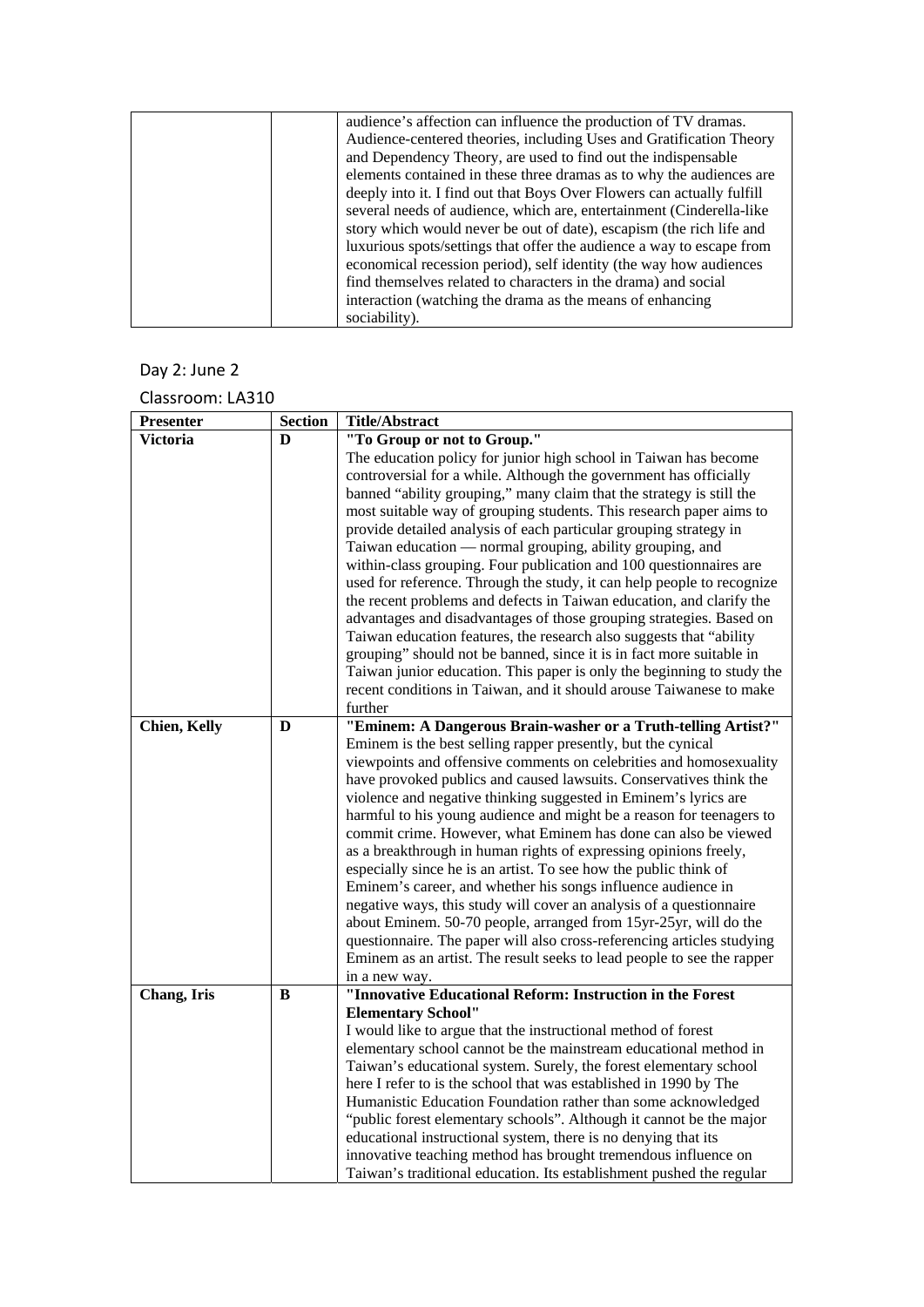| elementary schools to make some changes toward the conventional         |
|-------------------------------------------------------------------------|
| instruction; above all, it even promotes the development of so-called   |
| featured elementary schools. From the analysis of this paper, it is     |
| found the better choice for parents and children than forest elementary |
| school set by The Humanistic Education Foundation.                      |

| <b>Presenter</b> | <b>Section</b> | <b>Title/Abstract</b>                                                               |
|------------------|----------------|-------------------------------------------------------------------------------------|
| Chia, Daphne     | E              | "Discovering Selfhood Through Depression: A Study of Elizabeth                      |
|                  |                | <b>Wurtzel's Prozac Nation"</b>                                                     |
|                  |                | Depression has been diagnosed by psychiatrists as a type of mental                  |
|                  |                | illness. While contributions regarding psychiatry in the medical world              |
|                  |                | cannot be denied, we need to examine the validity of the diagnosis, in              |
|                  |                | regards to the relationship between depression and selfhood. Is                     |
|                  |                | depression a mental illness or is it a personality type? Elizabeth                  |
|                  |                | Wurtzel, author of Prozac Nation, has a less clearly defined theory of              |
|                  |                | her own depression: at times she acquiesces that depression has                     |
|                  |                | become her self-identity, other times she sees it as a mental illness               |
|                  |                | that hinders her progression in life. Her controversial novel Prozac                |
|                  |                | Nation is an honestly portrayed memoir dedicated to her struggle with               |
|                  |                | depression – accomplished in deconstructing the myth surrounding                    |
|                  |                | what "depression" really is. This paper is an attempt at understanding              |
|                  |                | Wurtzel's construction of selfhood as evidenced in her memoir, and                  |
|                  |                | aims to shine light on the complex relationship between depression<br>and selfhood. |
| Fu, Ashley       | E              | " Win With Celebrity-Brand Endorsing in the Case of Organic                         |
|                  |                | Food"                                                                               |
|                  |                | In nowadays, more and more companies would use celebrities as their                 |
|                  |                | spokespersons. This has become a trend all over the world. However,                 |
|                  |                | have you ever wonder why the companies would want to hire them to                   |
|                  |                | represent them? Also, is this kind of marketing strategy really help to             |
|                  |                | stimulate purchasing? This paper is to discuss why celebrity                        |
|                  |                | endorsing ads are effective by analyzing the company Newman's                       |
|                  |                | Own. In the paper, there will be several posters, namely, one with a                |
|                  |                | celebrity, Paul Newman on it while another without to do a                          |
|                  |                | comparison so as to demonstrate how a celebrity would make the                      |
|                  |                | same product looks differently. I aim to reveal that before Newman                  |
|                  |                | endorsed the organic food, it was just a kind of food which in a vague              |
|                  |                | position; however, after his endorsement, it has become the                         |
|                  |                | mainstream in America. The final result reveals that with celebrity                 |
|                  |                | endorsement do help promoting products and influence consumers'                     |
|                  |                | purchase.<br>"Dual Nationality or Signal Identity?"                                 |
| Wu, Jane         | A              | In the twentieth century, many Chinese American literature works                    |
|                  |                | have been popular in America society, and the sales volume of the                   |
|                  |                | works have been raising. And then, one group of Chinese American                    |
|                  |                | scholars suppose that 20th century Chinese American authors imitate                 |
|                  |                | America author's theme and writing technique. However, the                          |
|                  |                | argumentation of the scholars neglect to analyze the individual work                |
|                  |                | of 20th century Chinese American author and background. Therefore,                  |
|                  |                | in this paper, the 20th century Chinese American author, Amy Tan, is                |
|                  |                | examined by her writing technique, themes and background to prove                   |
|                  |                | that 20th century Chinese American literature is the independent                    |
|                  |                | literature.                                                                         |
| Wen, Celine      | D              | "Fu Chien & Chi-Chiang Hu: Fit or Unfit?"                                           |
|                  |                | Despite the vast research on international affairs, little is known about           |
|                  |                | the distinguishing characteristics of becoming a successful diplomat.               |
|                  |                | Since diplomacy is one of the two most important tools when                         |
|                  |                | countries are dealing with international politics, it is no doubt that the          |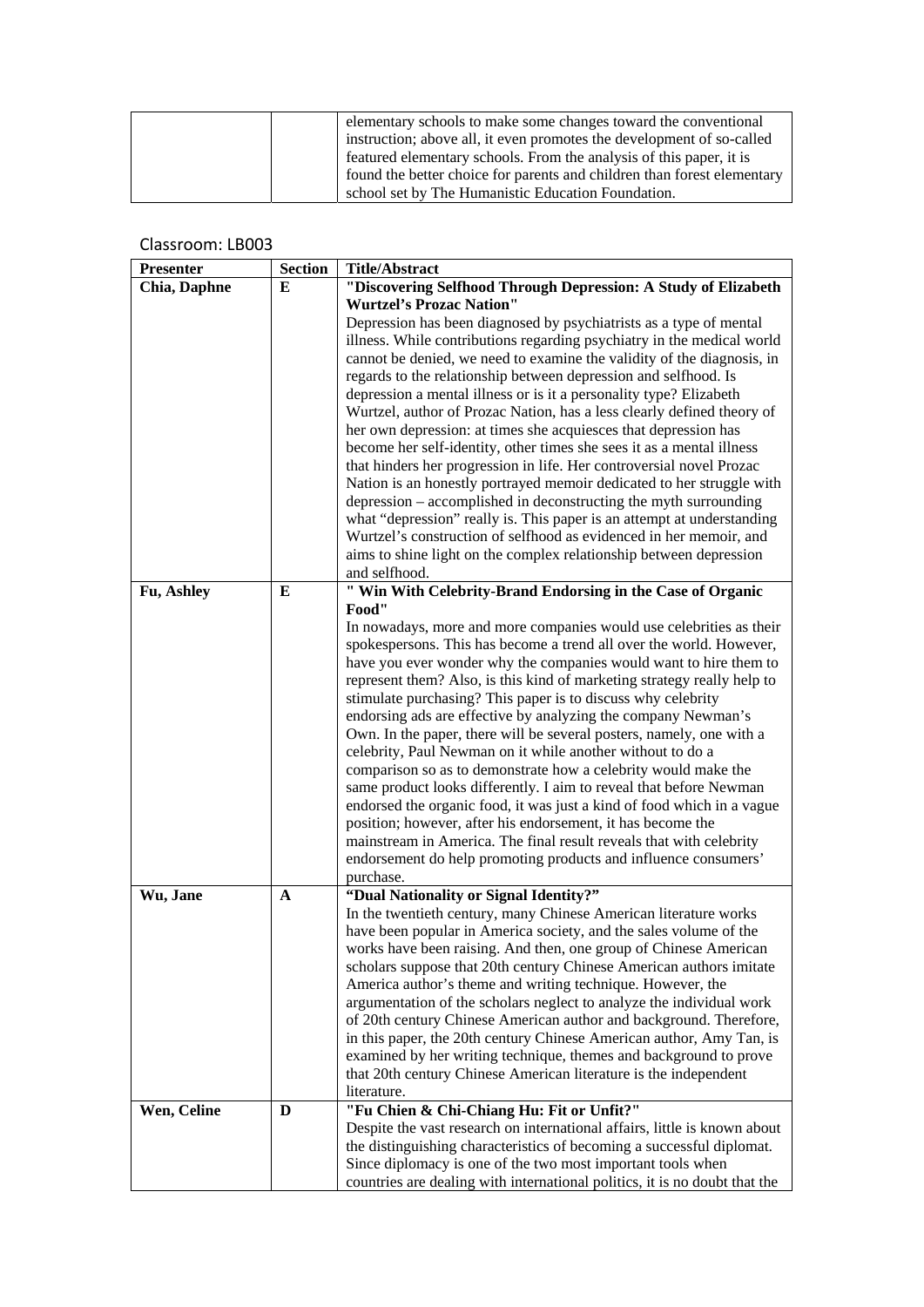| people who are skilled in diplomacy are important. According to Sir    |
|------------------------------------------------------------------------|
| Harold George Nicolson who used to be a famous British diplomat        |
| and later wrote the greatest book, "Diplomacy" (1950), there are seven |
| acquired characteristics for diplomats: honesty, preciseness, calm,    |
| patience, modesty, gentleness and faithfulness, which in this study    |
| will be discovered whether the two famous diplomats: Fu Chien and      |
| Chi-Chiang Hu fit these seven criteria. This study will be researched  |
| through qualitative questionnaires from general people and interviews  |
| with 2-5 incumbent diplomats. An analysis of the two diplomats,        |
| interviews and questionnaires will perhaps challenge the seven         |
| criteria. These stories, however, will add nuance to our               |
| understandings of the characteristics of becoming a successful         |
| diplomat. This study only covers the analysis in Taiwan, yet, by using |
| the two most famous diplomats in Taiwan could stand as an evidence     |
| for future Taiwanese diplomats to equip themselves with the seven      |
| criteria.                                                              |

| <b>Presenter</b>    | <b>Section</b> | <b>Title/Abstract</b>                                                                                                                   |
|---------------------|----------------|-----------------------------------------------------------------------------------------------------------------------------------------|
| <b>Wong, Yvonne</b> | D              | "The Upbringing of Art in Taiwan-Through the View of                                                                                    |
|                     |                | <b>Contemporary Digital Art Situation."</b>                                                                                             |
|                     |                | After a brief understanding on the contemporary art forms, there are                                                                    |
|                     |                | several issues I would like to research. Through analyzing the                                                                          |
|                     |                | methods, media, and the performing ways of digital arts, I would like                                                                   |
|                     |                | discover the connection between art forms and their meanings. Is                                                                        |
|                     |                | there any reason why so many artists today use media to record and                                                                      |
|                     |                | demonstrate visual images and sounds as their ways of expression? Is                                                                    |
|                     |                | there any reflection of these high-tech methods in our society, or even                                                                 |
|                     |                | humanity in our world today? Furthermore, since the activities and                                                                      |
|                     |                | events of digital arts have recently began in Taiwan, and despite its                                                                   |
|                     |                | merely ten years development in Taiwan, its reputation has been                                                                         |
|                     |                | noticed and concerned greatly by Taiwan artists, especially among the                                                                   |
|                     |                | younger generation. It is indeed exciting for us to see such an                                                                         |
|                     |                | evolution of arts occurring in our country, yet there is still work that                                                                |
|                     |                | need to be done in order to create a proper and mature environment                                                                      |
|                     |                | for artists. Therefore, in this paper, I would discuss the current                                                                      |
|                     |                | environment of art in Taiwan, its advantage and disadvantages in                                                                        |
|                     |                | development, and the possible ways to improve the situation of digital                                                                  |
|                     |                | art, or all forms of contemporary arts in Taiwan.                                                                                       |
| Pan, Julie          | E              | "Realization of Existentialism: From The Big Blue to The Legend                                                                         |
|                     |                | of 1900"                                                                                                                                |
|                     |                | This paper discusses the similarities between two films The Big Blue                                                                    |
|                     |                | and The Legend of 1900 in terms of the endings, which, as I have                                                                        |
|                     |                | discovered, are related to a particular existentialism which was                                                                        |
|                     |                | brought out by Jean-Paul Sartre from the earlier theory in the<br>nineteenth century. By closely examining the two main characters, the |
|                     |                | embodiment of life and death can be seen and understood. However,                                                                       |
|                     |                | eventually, they both give up their willingness to live. To examine the                                                                 |
|                     |                | reason of their death, the paper suggests that they are living under the                                                                |
|                     |                | idea of existentialism, and the self-suicide is not an action which is                                                                  |
|                     |                | forced by the environment but a behavior out of spontaneousness.                                                                        |
|                     |                | Further- more, to illustrate how the idea is applied to the characters, I                                                               |
|                     |                | utilize the semiotic approach to analyzing certain significant objects                                                                  |
|                     |                | in these two films, namely, the dolphin in The Big Blue and the piano                                                                   |
|                     |                | in The Legend of 1900. The goal of this study is to provide a different                                                                 |
|                     |                | aspect of committing suicide by identifying their actions. The paper                                                                    |
|                     |                | concludes that committing suicide is a way of facing lives through the                                                                  |
|                     |                | comprehension of his/her meaning of lives under existentialism.                                                                         |
| Fang, Janine        | E              | "From Words to Motion Picture - How Beowulf Becomes More                                                                                |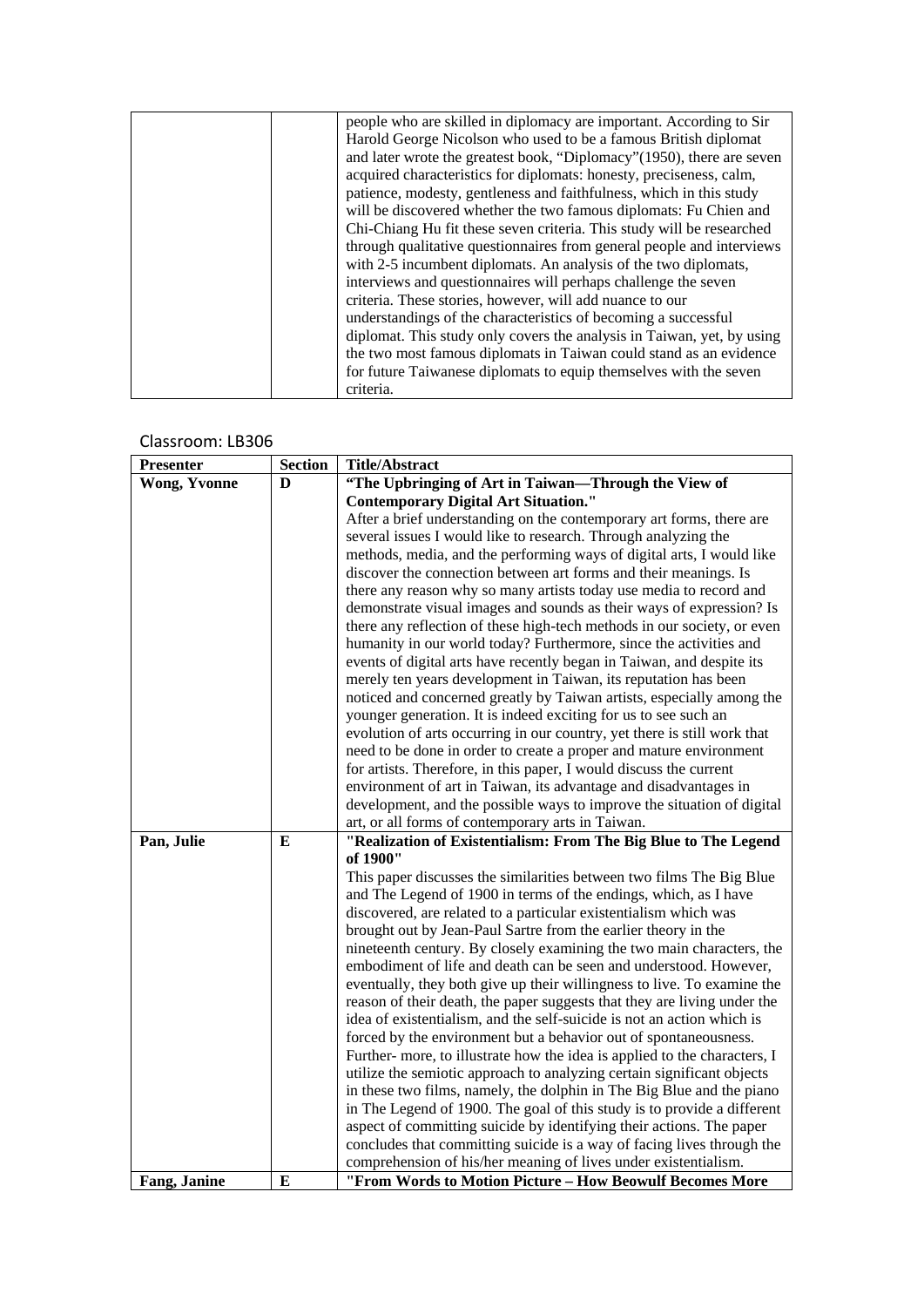|             |   | <b>Intimate with Audience through Adaptation"</b>                        |
|-------------|---|--------------------------------------------------------------------------|
|             |   | In recent years, more and more words in literary works are being         |
|             |   | transformed into motion pictures. However, papers arguing the lack of    |
|             |   | authenticity in film adaptations arise rapidly. By comparing the epic    |
|             |   | Beowulf to the newly released adapted animation, I intend to argue       |
|             |   | that authenticity is, as a matter of fact, being replaced by creativity  |
|             |   | and appreciation from the audience's and producer's                      |
|             |   | acknowledgement. By using Roland Barthes's concepts of the death         |
|             |   | of the author and the birth of the reader, we must overthrow the notion  |
|             |   | of being completely authentic and loyal to the original text and         |
|             |   | separate the work from its creator in order to liberate it from ultimate |
|             |   | authority for each piece of writing contains multiple layers of          |
|             |   | meaning.                                                                 |
| Wang, Donna | B | "Media Image: Women for Sale!?."                                         |
|             |   | This research paper extends existing research showing a result of        |
|             |   | stereotypical images of women in present mass media and how mass         |
|             |   | media construct erroneous and negative messages to result in modern      |
|             |   | gender inequality. Furthermore, that mainstream media excessively        |
|             |   | exploit women's movements and body images creates an illusion of         |
|             |   | selling sex. Major findings include the analysis of real advertisements  |
|             |   | including print ads and TV commercials, according to the three           |
|             |   | theories. In addition, the results of survey show a relation between     |
|             |   | images of women in advertisings and sexism. These data from              |
|             |   | different generations and ages reveal low media ethics and gender        |
|             |   | inequality in mass media.                                                |

| <b>Presenter</b> | <b>Section</b> | <b>Title/Abstract</b>                                                       |
|------------------|----------------|-----------------------------------------------------------------------------|
| Lu, Billy        | B              | "Bushido: The Soul of Japan"                                                |
|                  |                | In this research paper, I will firstly introduce the origins of samurai     |
|                  |                | and how they formed the codes of Bushido in the ancient time of             |
|                  |                | Japan, namely the soul of Japan. In the following parts I will discuss      |
|                  |                | how these codes remain in modern Japanese society. The codes                |
|                  |                | include the sense of justice, honor and loyalty. In addition to the         |
|                  |                | positive influences of these codes, I will also mention some possible       |
|                  |                | negative effects the codes bring. The data of interview questions will      |
|                  |                | be shown after the discussion of the influence of Bushido, which is         |
|                  |                | done by several Japanese. The data will show how these Japanese             |
|                  |                | people at different ages view their codes of Bushido. Finally, I will       |
|                  |                | put an emphasis on the significance of Bushido in Japanese culture,         |
|                  |                | which should be inherited from generation to generation.                    |
| Ko, Elaine       | D              | Narrating the Self Through Fiction: A Study of Fictional Personal           |
|                  |                | Narratives in Ian McEwan's Atonement and Tim Burton's Big                   |
|                  |                | Fish."                                                                      |
|                  |                | There is a fine line between falsification and fictionalization; novelist   |
|                  |                | Briony Tallis and storyteller Edward Bloom walk this fine line in Ian       |
|                  |                | McEwan's Atonement and Tim Burton's Big Fish respectively. As               |
|                  |                | narrators of their own lives, they use the creative license to alter, omit, |
|                  |                | or add elements into these narratives. However, the process is not          |
|                  |                | always easy. Briony and Edward are questioned about their honesty           |
|                  |                | and the validity of their fictional narratives and confronted with the      |
|                  |                | limits and dangers of fictionalization. This research seeks to present      |
|                  |                | the value of narrating the self through fiction while acknowledging its     |
|                  |                | shortcomings. Through textual analysis and reference to existing            |
|                  |                | literature, this project will contribute to a better understanding of the   |
|                  |                | value of fiction as presented in these two works.                           |
| Lin, Ryan        | E              | "Taiwan New Immigrant Children's Identification of                          |
|                  |                | <b>Themselves"</b>                                                          |
|                  |                | This study discusses the cultural identity of Taiwan's "new immigrant       |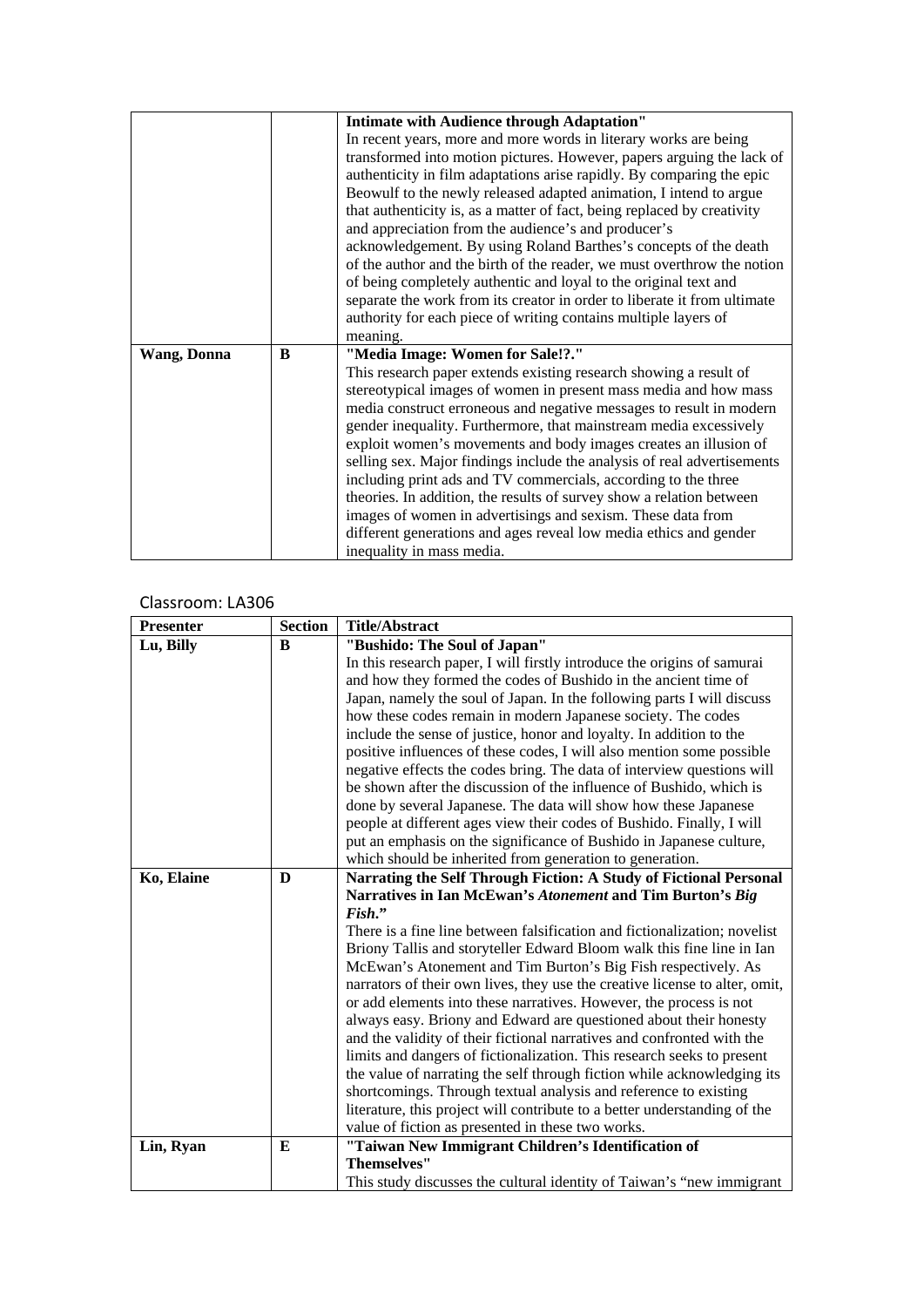| children" because of their cultural difference between the ethnic       |
|-------------------------------------------------------------------------|
| backgrounds of their parents. Nowadays the exchange with countries      |
| of the world in politics, economy, trade, society and culture,          |
| especially Taiwan is an island country. The new immigrants are          |
| becoming one of Taiwan's feature and their identifications toward this  |
| country is not only affect the whole society but also affecting us      |
| everyday. Firstly, the researcher will begin with the phenomenon of     |
| migration and changes in population structure. Secondly, discuss        |
| about the current new immigrant children cultural identity. Then, with  |
| the story of the new immigrant children explore the confusion and       |
| adapted situation. Finally, with the information given let the readers  |
| understand the effects of the new immigrant children. In this research, |
| the literature sources in the related field and interviews with the     |
| professors in the Department of Social Work at Fu Jen Catholic          |
| University will be the first step. Next, find some New Immigrants       |
| families in the near elementary schools to do some interview and to     |
| figure out if the problems do exist. Compare the result from the        |
| questionnaires with the literature source and the interviews with the   |
| professors.                                                             |

| <b>Presenter</b> | <b>Section</b> | <b>Title/Abstract</b>                                                    |
|------------------|----------------|--------------------------------------------------------------------------|
| Hsiang, Zora     | E              | " Differentiating Syakaiha from Sinhonkakuha by Genre                    |
|                  |                | Narrative Structure: A Comparison between Riyu and Hazakura              |
|                  |                | no Kisetsu ni Kimi wo Omou Toiukoto"                                     |
|                  |                | Local Japanese detective novels have established its firm literary       |
|                  |                | status in Japan as popular literature since Syouwa dynasty               |
|                  |                | (1926-1989). Over 80 years of development with revolutions taking        |
|                  |                | place Japanese detective novels have molded the writing style into       |
|                  |                | several genres, up to now among all the two majorities being             |
|                  |                | Sinhonkakuha (traditional Japanese detective novels established since    |
|                  |                | 1987) and Syakaiha (Japanese detective novels developed since late       |
|                  |                | 1950s, combining both mystery and social issues as its feature).         |
|                  |                | Though the two genres seem to have distinguishable classification -      |
|                  |                | Sinhonkakuha with exceptional mystery and Syakaiha with social           |
|                  |                | issues involved, categorizing a single Japanese detective novel into its |
|                  |                | fitting genre has technical difficulty since only by observing           |
|                  |                | distinctive materials of respective genres may lead to                   |
|                  |                | misinterpretation. In this paper a comparison between the narrative      |
|                  |                | structures of Sinhonkakuha and Syakaiha will be illustrated and my       |
|                  |                | purpose is to argue that comparing respective narrative structures will  |
|                  |                | be valid in differentiating genres in Japanese detective novels. I will  |
|                  |                | use Utano Shogo's work Hazakura no Kisetsu ni Kimi wo Omou               |
|                  |                | Toiukoto and Miyabe Miyuki's Riyu to demonstrate the differences         |
|                  |                | between the narrative structures; while the former serves as the         |
|                  |                | representative work in Sinhonkakuha, the latter as the representative    |
|                  |                | work of Syakaiha.                                                        |
| Chan, Alex       | A              | "Gay People, Christians' Eyes."                                          |
|                  |                | Over the decades, people have become more and more tolerant toward       |
|                  |                | the issue of homosexuality. However, there are certain amounts of        |
|                  |                | groups of people who are still having negative attitudes toward the      |
|                  |                | gay community. For example, Christians is one of the groups/             |
|                  |                | religions that still has a very strong negative and conservative opinion |
|                  |                | toward such issue (e.g. gay marriage). Nevertheless, Biblical scholars   |
|                  |                | suggest that there are misunderstanding and misinterpretation in the     |
|                  |                | Bible, that we should look at the issue in a more open-minded way, in    |
|                  |                | a way to have a different interpretation of the book so as to in a hope  |
|                  |                | of making Christians understand the fact that homosexuality is not a     |
|                  |                | sin, and that sexual orientation can not be changed.                     |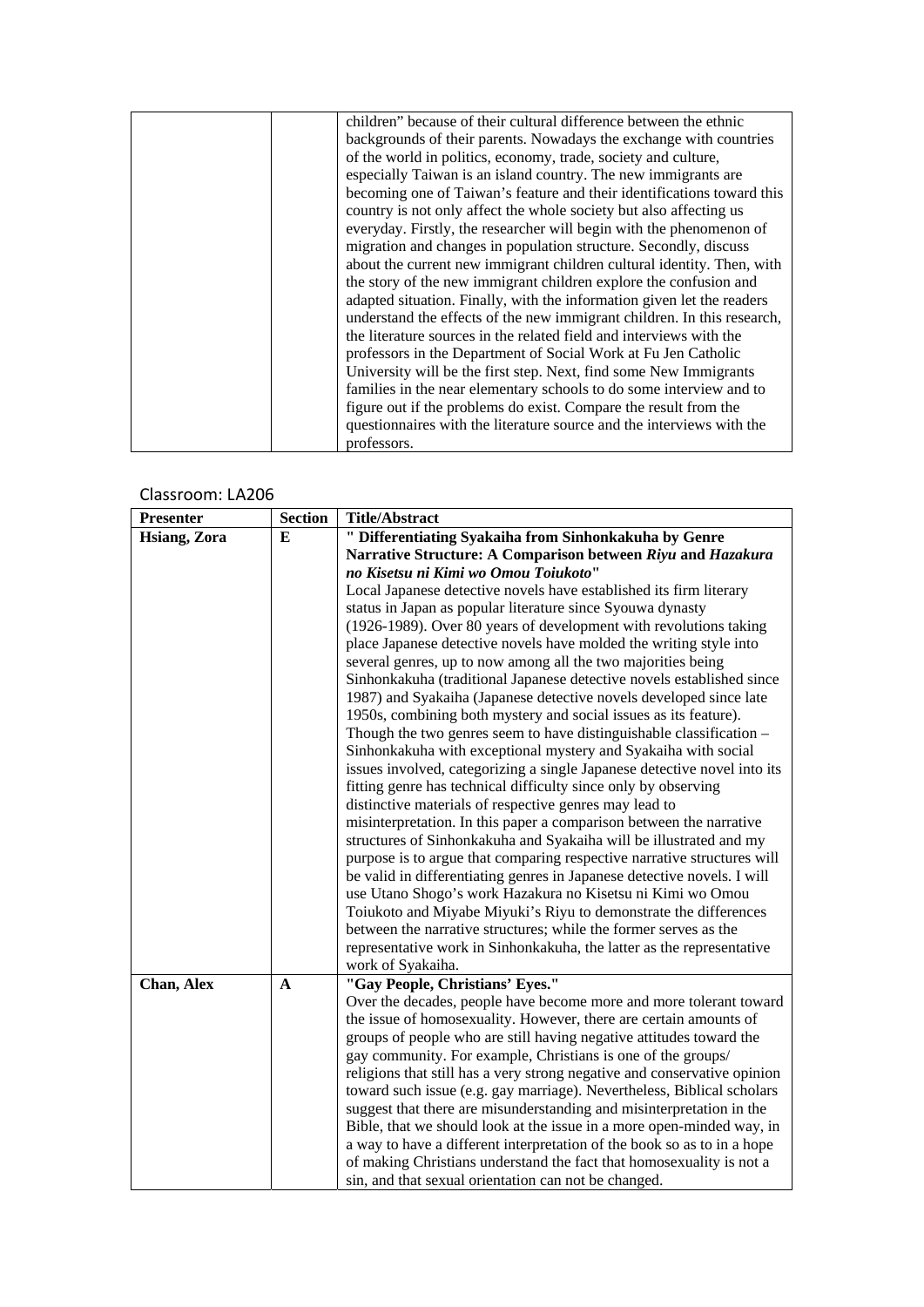| <b>Tsou, Dylan</b> | B | "Never Lose the Paradise"                                              |
|--------------------|---|------------------------------------------------------------------------|
|                    |   | The legislation Yuan of Taiwan has already passed the agreement of     |
|                    |   | gambling (博奕條款) to Peng-hu which means that there is an                |
|                    |   | extremely possibility that the casinos would be set over there. The RP |
|                    |   | is going to against the decision of the government with the aspects of |
|                    |   | economy, society, moral standard and environment. What's more,         |
|                    |   | there will be the comparison between Las Vegas, Macao and Peng-Hu      |
|                    |   | and show that setting casinos in Peng-hu is actually unwise behavior.  |
|                    |   | Last but no least, there would be the sources to show that setting     |
|                    |   | casinos won't benefit toward economic development as what people       |
|                    |   | expect and explains the reason why Vegas and Macao could operate       |
|                    |   | the gambling business but not Peng-hu.                                 |

# Day 3: June 5

Classroom: SF901

| <b>Presenter</b> | <b>Section</b> | <b>Title/Abstract</b>                                                     |
|------------------|----------------|---------------------------------------------------------------------------|
| Dong, Thomas     | $\mathbf{A}$   | "An Evolved Love with World: The Love Songs Past and                      |
|                  |                | Present."                                                                 |
|                  |                | Throughout the human history there are love songs produced in great       |
|                  |                | number; and with the lapse of time, the messages in songs also evolve     |
|                  |                | according to different culture and people's conception about love.        |
|                  |                | This essay will demonstrate that the dramatic change in love song will    |
|                  |                | also mirror a cognitive dissimilarity, taking Taiwan's two generations    |
|                  |                | as example, in their attitudes toward love and reveal the possible        |
|                  |                | reasons behind the evolution. By analyzing and comparing the love         |
|                  |                | songs from the two specific periods, it is evident that the love songs in |
|                  |                | the past were consistent in their meaning and theme, whereas the          |
|                  |                | present ones manifest great diversity.                                    |
| Wang, Evelyn     | E              | "Power Relations in the Workplace: An Example of the Film The             |
|                  |                | <b>Devil Wears Prada."</b>                                                |
|                  |                | The study investigated the phenomena that supervisors exert their         |
|                  |                | power to make certain demands and obligate subordinates to carry out      |
|                  |                | the requests based on the film The Devil Wears Prada. The findings        |
|                  |                | are from subordinates' perspectives to examine the interaction            |
|                  |                | between the boss Miranda and her assistant Andrea. The research           |
|                  |                | shows that superiors represent themselves as coercive rulers within an    |
|                  |                | organization, and subordinates are forced to accede to them.              |
|                  |                | Supervisors manage the whole situation and the subordinates try to        |
|                  |                | perform perfectly so that they can obtain the bosses' trust and even      |
|                  |                | authorize the acts of superiors occasionally. Overall, most superiors     |
|                  |                | want to achieve their goals due to beneficial purposes for both the       |
|                  |                | company and themselves, and subordinates are willing to carry out         |
|                  |                | bosses' orders for being under the pressure of keeping their jobs and     |
|                  |                | having the eager to get promotion, which brings about the situation       |
|                  |                | that rampant bullying bosses become common phenomena at the               |
|                  |                | workplace.                                                                |
| Ke, Amy          | B              | "New Revolution: Animals' Spirit of Freedom, Equality, and                |
|                  |                | Brotherhood."                                                             |
|                  |                | From ancient times, human beings have relied on animals in various        |
|                  |                | ways so far. People eat animals as food, wear fur to get warm, ride       |
|                  |                | them for traffic, and sell them for trade which satisfy the basic needs   |
|                  |                | in everyday life. Nowadays, the entertainment industries which use        |
|                  |                | animals as amusement like in the zoos, circuses, animal racing, and       |
|                  |                | through hunting have become more and more prosperous in modern            |
|                  |                | society. However, people should live more empathically and                |
|                  |                | compassionately instead of dealing animals in commercial products         |
|                  |                | selfishly. With love and humanity, animal rights is more than             |
|                  |                | necessary for people to concern.                                          |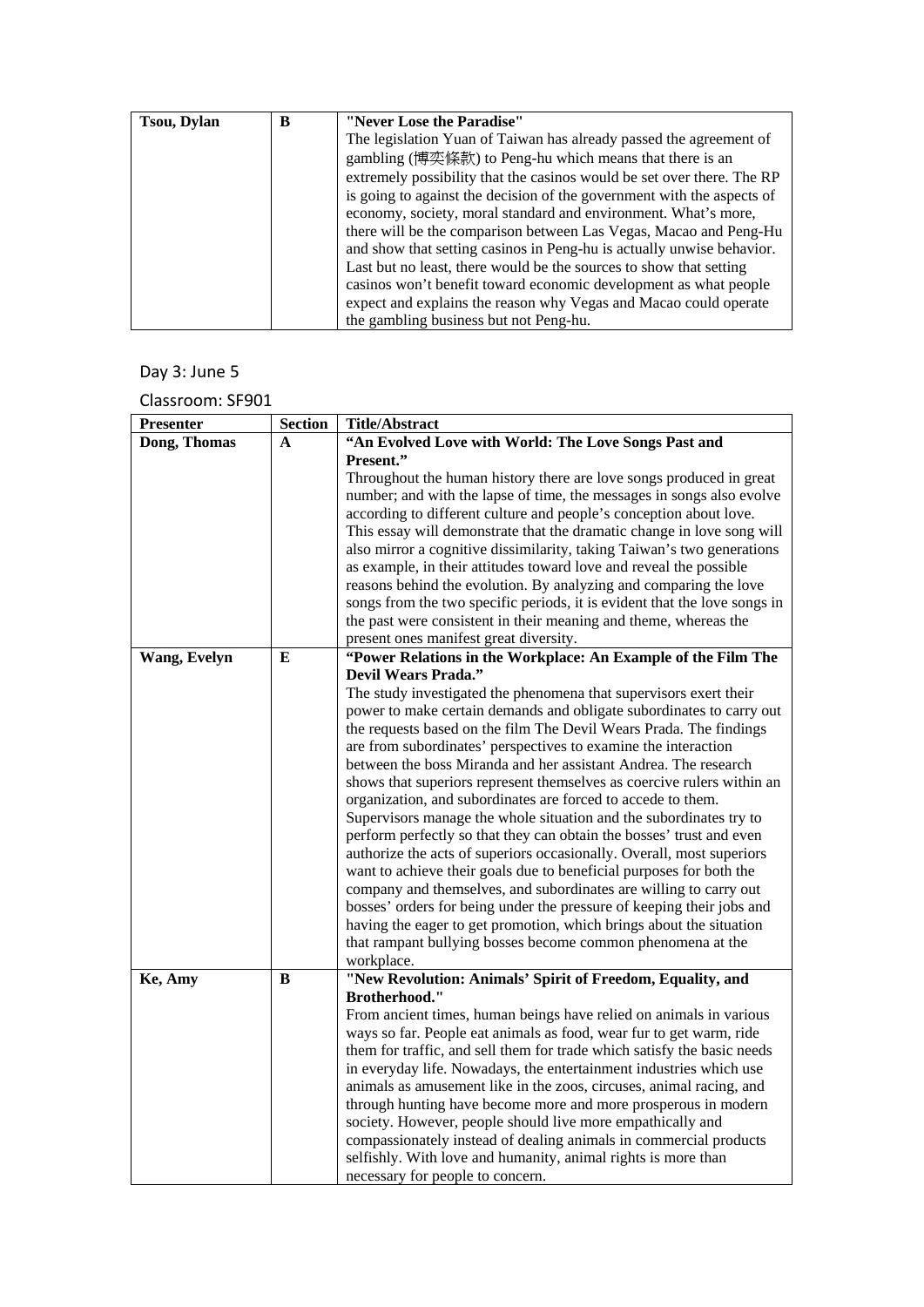|  | http://www.animalawareness.org/index.html   |
|--|---------------------------------------------|
|  | http://www.animalequality.net/entertainment |

| <b>Presenter</b>    | <b>Section</b> | <b>Title/Abstract</b>                                                                                                                      |
|---------------------|----------------|--------------------------------------------------------------------------------------------------------------------------------------------|
| Claire, Lin         | B              | "Canines Cry: Something You Don't Know about Dogs Rental                                                                                   |
|                     |                | <b>Business."</b>                                                                                                                          |
|                     |                | Regarding FlexPetz, the California-based company with intention of                                                                         |
|                     |                | spreading its dogs rental business around the world, has brought                                                                           |
|                     |                | howls of protest. To follow up on this issue, this paper examines the                                                                      |
|                     |                | paradoxical Taiwanese minds of whether to approve the existence of<br>pet rental services. This paper aims at arguing the presence of dogs |
|                     |                | rental for it not only causes superfluous troubles for tenants as well as                                                                  |
|                     |                | secure/behavioral concerns for dogs. On the other hand, alternatives                                                                       |
|                     |                | for those who miss the company of dogs are provided. In the end it                                                                         |
|                     |                | suggests dogs rental isn't a let-market-decide emerging industry, but                                                                      |
|                     |                | rather, a business latently incite pet disposable syndrome that should                                                                     |
|                     |                | strictly regulated by the government.                                                                                                      |
|                     |                | www.youtube.com                                                                                                                            |
|                     |                | www.nytimes.com                                                                                                                            |
| Wang, Angela        | $\mathbf C$    | "Night Market-An Epitome of Taiwanese Culture."                                                                                            |
|                     |                | As one who was born and lives in Taiwan over two decades, I find it                                                                        |
|                     |                | hard to define what Taiwanese culture is. To clear my confusion, I                                                                         |
|                     |                | turned to the most representative place in Taiwan, which is night                                                                          |
|                     |                | market. Night market can be an epitome of Taiwanese culture,                                                                               |
|                     |                | building up an image of a part of Taiwanese culture as well as                                                                             |
|                     |                | offering foreigners a chance to know Taiwanese culture better.                                                                             |
|                     |                | Researches, questionnaires, and interviews will all be included in this                                                                    |
|                     |                | paper as a demonstration of this argument. This paper aims to not                                                                          |
|                     |                | only provide people in Taiwan with further understanding of our own                                                                        |
|                     |                | Taiwanese culture, but help promote Taiwan and Taiwanese culture to                                                                        |
|                     |                | the world.                                                                                                                                 |
| <b>Chang, Sandy</b> | A              | "New policy of high school students' morality evaluation: good or                                                                          |
|                     |                | bad?"                                                                                                                                      |
|                     |                | Previously, high schools gave grades to reflect their students' overall                                                                    |
|                     |                | behavior and moral conduct during one semester, but many people<br>said that a student's behavior should no longer be judged simply on a   |
|                     |                | score at the end of each semester. Therefore, since July 2008, a new                                                                       |
|                     |                | policy has taken effect to abandon the moral conduct grading system                                                                        |
|                     |                | in high schools. Instead, teachers only write words or comments to                                                                         |
|                     |                | evaluate students' morality. However, there are many problems                                                                              |
|                     |                | caused by the new policy, such as a subjective judgment, no unified                                                                        |
|                     |                | standard, less restraint to students, a large number of students, etc. It                                                                  |
|                     |                | seems that the new policy is idealized.                                                                                                    |

| <b>Presenter</b> | <b>Section</b> | <b>Title/Abstract</b>                                               |
|------------------|----------------|---------------------------------------------------------------------|
| Huang, Jane      | D              | "Are Humorous Commercials Always Effective?"                        |
|                  |                | The use of humor in advertisements has always been effective in     |
|                  |                | capturing audience's initial attention. Nevertheless, do humorous   |
|                  |                | commercials always work in catching people's eyeballs? Moreover,    |
|                  |                | are they helpful in products' sales number? Supported by a close    |
|                  |                | analysis and data collected via Internet, books, and journals, this |
|                  |                | project shows that humorous commercials are not always successful.  |
|                  |                | In fact, not all products are appropriate sold with the kind of     |
|                  |                | commercials. Furthermore, a well-designed humorous commercial       |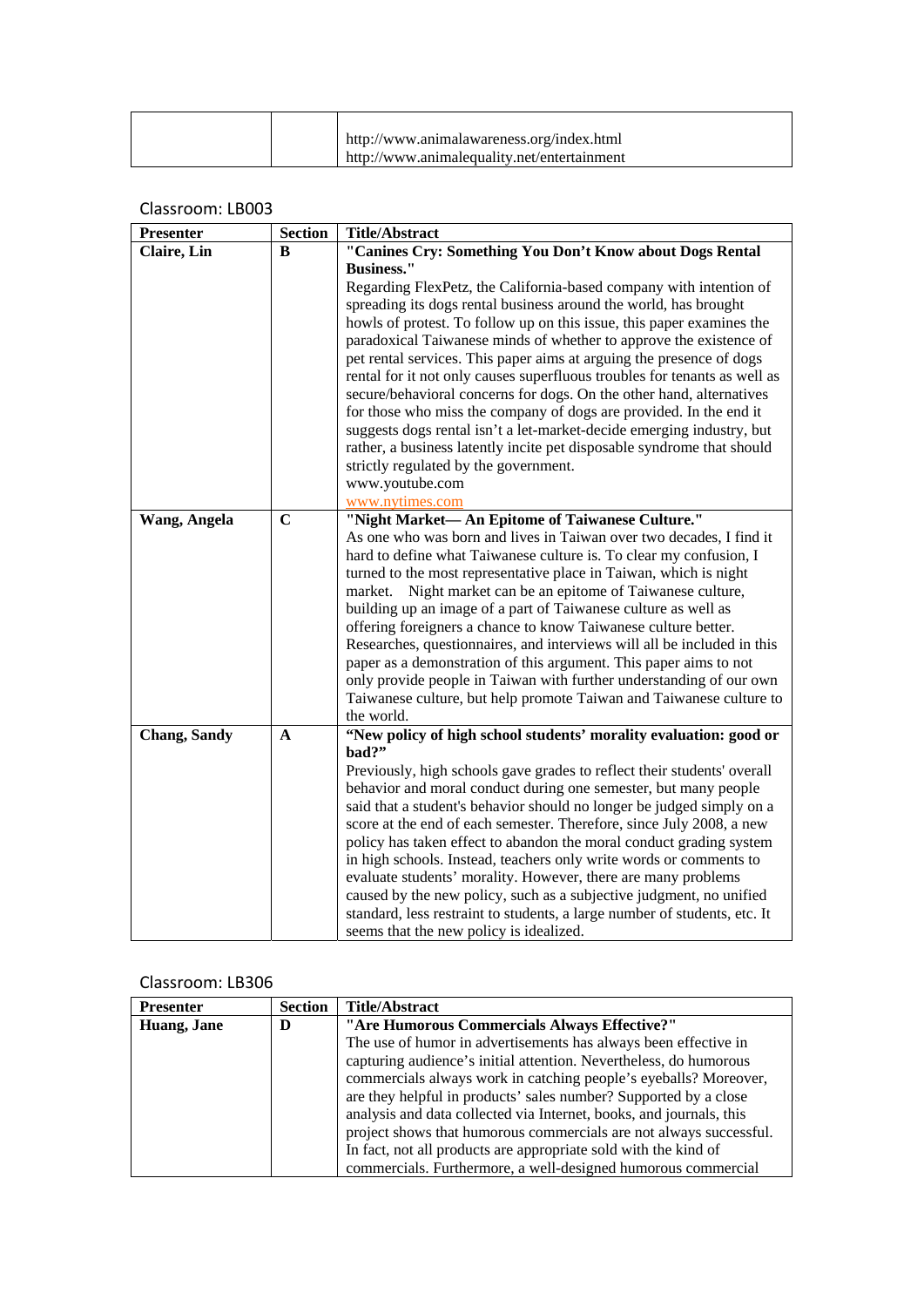|            |   | must take its target audience, the product itself, and the suitability of                                                                          |
|------------|---|----------------------------------------------------------------------------------------------------------------------------------------------------|
|            |   | encoding humor into a thorough consideration.                                                                                                      |
| Lin, Irene | E | "Good Liars Are Named Women: Women's Lie According to                                                                                              |
|            |   | Self-Perspectives on Sexuality and Social Identities."                                                                                             |
|            |   | Lying is a common fact in people's daily life as an everyday                                                                                       |
|            |   | occurrence. Through the process of lying, people fulfill complex                                                                                   |
|            |   | purposes by saying deceptive words. In moral choices, different                                                                                    |
|            |   | genders with unlike social expectations would influence the person's                                                                               |
|            |   | decision on lying. The self-decision includes the intention and its                                                                                |
|            |   | function of lying. Women's lie would be the main focus in this                                                                                     |
|            |   | research paper because our psychological condition is more                                                                                         |
|            |   | complicated and difficult to trace from. Women's social relationship                                                                               |
|            |   | also has closer intimacy and consideration in their social circle. Lying                                                                           |
|            |   | is a necessary existence in everyone's social interactions, and some                                                                               |
|            |   | lies would be formed unlikely with different sexualities; men lie more<br>on personal advantages, but women do multiple decisions before lying     |
|            |   | because mostly they are lying for others benefit and harmony. My                                                                                   |
|            |   | research from the literature review and questionnaires may reveal                                                                                  |
|            |   | women are clever liars and more capable on lying in different                                                                                      |
|            |   | occasions. Furthermore, it shows women tell more lies on a more                                                                                    |
|            |   | frequent basis than men because their social role as a mother of caring                                                                            |
|            |   | required them not only lie for self-survival but also for the sake of                                                                              |
|            |   | others temporary happiness. However, lying is still a solution                                                                                     |
|            |   | accompanied with sin. Truth hurts, but at the end, the lies hurt even                                                                              |
|            |   | worse.                                                                                                                                             |
| Wu, Eddie  | E | "Sex in Advertising - Why Sex Sells?"                                                                                                              |
|            |   | This research paper investigates how sexual or sex-related elements                                                                                |
|            |   | (images, composition, interaction among characters or products, etc.)                                                                              |
|            |   | used in commercials, especially in print advertisements, affect                                                                                    |
|            |   | customers' perspective on advertised products, cologne and liquor in                                                                               |
|            |   | particular. It begins with some basic theories of the definition of an                                                                             |
|            |   | effective visual persuasion, the way different sex is often portrayed in<br>ads, and how sex models (usually celebrities) are contracted as to add |
|            |   | more appeal to the product. By providing the statistics of experiment                                                                              |
|            |   | 1 & 2 which use questionnaires to examine people's opinion toward                                                                                  |
|            |   | famous sex-involved or non sex-involved advertisements and why                                                                                     |
|            |   | they think so, I will then analyze the findings based both on the                                                                                  |
|            |   | theories derived from Visual Persuasion by Paul Messairs, Sex                                                                                      |
|            |   | Stereotyping in Advertising by Alice E. Courtney and Thomas W.                                                                                     |
|            |   | Whippie, Celebrity Sells by Hamish Pringle and my personal criteria.                                                                               |
|            |   | The paper then concludes that sex appeal actually is an effective                                                                                  |
|            |   | medium in advertising, as long as the way it is used conforms to                                                                                   |
|            |   | premises that the image and the advertised products are appropriately                                                                              |
|            |   | connected, and presented in suggestive or implicit ways.                                                                                           |

| <b>Presenter</b> | <b>Section</b> | <b>Title/Abstract</b>                                                   |
|------------------|----------------|-------------------------------------------------------------------------|
| Fu, Eric         | D              | "The Influence of American Government on Taiwanese                      |
|                  |                | <b>Presidents' Speech."</b>                                             |
|                  |                | The relation between China and Taiwan is highly concerned by            |
|                  |                | United States, and the speech of each side may result in various        |
|                  |                | consequence and interpretation by the general public. In the past eight |
|                  |                | years, Chen Shui-Bian, the former president in Taiwan, made some        |
|                  |                | speech which violated the agreements he had with the U.S. American      |
|                  |                | government all tried to "understand" his speech immediately and let     |
|                  |                | Taiwan do some clarifications. The influence of American                |
|                  |                | government was analyzed by reading the books, newspapers and            |
|                  |                | speech record on the Internet. Furthermore, President Ma Ying-Jeou      |
|                  |                | and Barack Obama's speech was compared to find the role of United       |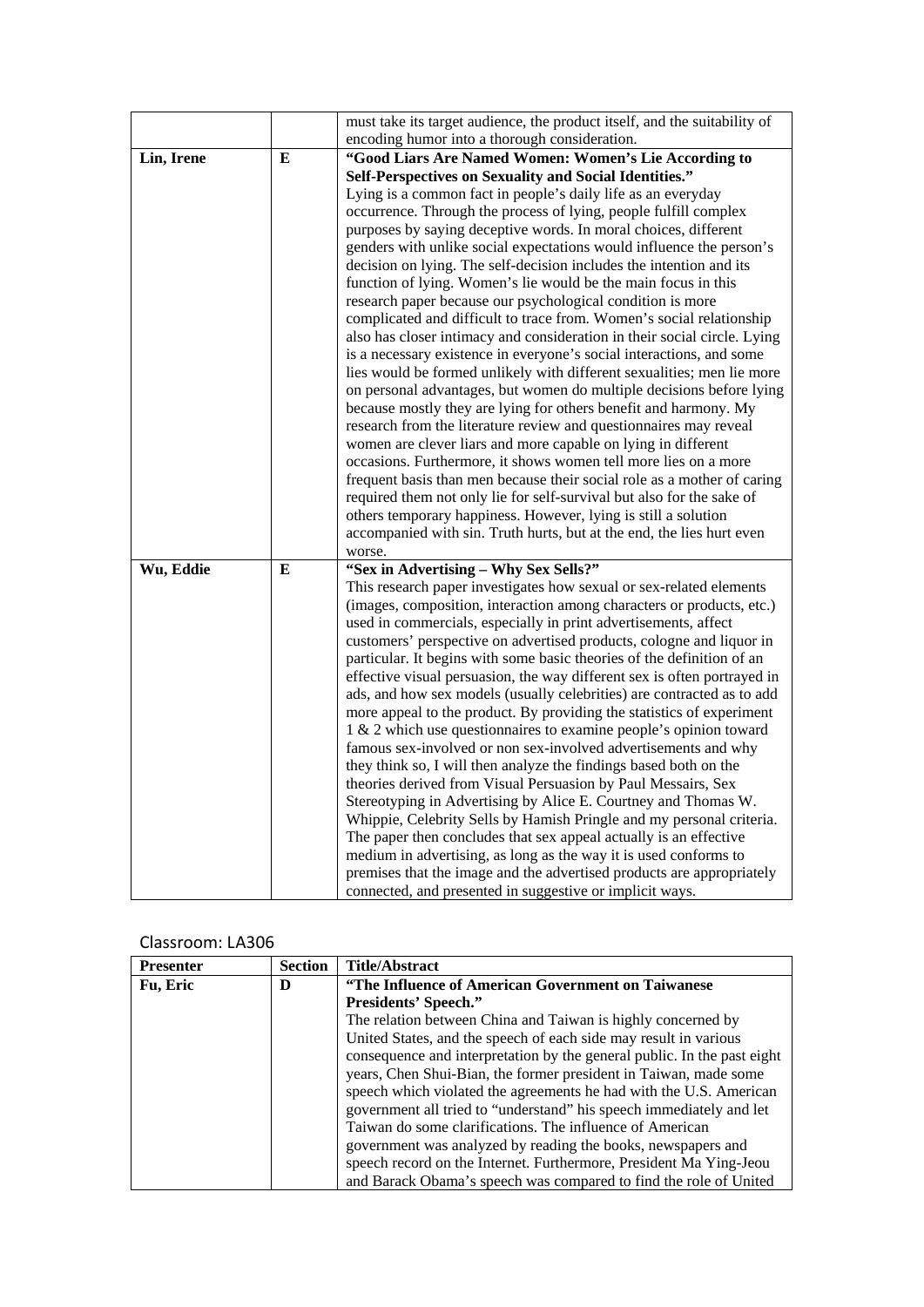|                     |              | States in the China-Taiwan relation.                                                                                                                                                                                                                                                                                                                                                                                                                                                                                                                                                                                                                                                                                                                                                                                                                                                                                 |
|---------------------|--------------|----------------------------------------------------------------------------------------------------------------------------------------------------------------------------------------------------------------------------------------------------------------------------------------------------------------------------------------------------------------------------------------------------------------------------------------------------------------------------------------------------------------------------------------------------------------------------------------------------------------------------------------------------------------------------------------------------------------------------------------------------------------------------------------------------------------------------------------------------------------------------------------------------------------------|
| Man, Mavis          | $\mathbf{A}$ | "Stephen Chow."<br>Stephen Chow, a legend of Hong Kong movies, made people laugh by<br>his Mo-lei-tau. As Hong Kong movies critics pointed out, Chow's<br>movies changed from Mo-lei-tau to meaningful, from funny to<br>serious. By picking out some movies from each of his four career<br>stages: Growing up, fruiting, diversified approach, and mutation, this<br>paper will argue that even though Shaolin Soccer (2001) and Kung Fu<br>Hustle (2004) in his stage of mutation are the top two Chinese<br>blockbuster of Hong Kong box office, the transformation of Stephen<br>Chow is not welcome by most of the Hong Kong people. Moreover,<br>from his latest movie, CJ7 (2008), Stephen Chow showed that he is<br>not hilarious anymore.                                                                                                                                                                  |
| <b>Teng, Jessie</b> | $\mathbf C$  | "Reality Docu-soaps-Not Simply Entertainment."<br>Reality TV shows have occupied numerous entertainment channels at<br>prime time with high audience rating in the past decade, especially<br>reality docu-soaps. This paper examines the factors which create the<br>popularity of reality docu-soaps from three perspectives: commercial,<br>sociological and psychological aspects, with methods of literary<br>review, second hand interview and video episode watching. The result<br>shows that the supply-demand relationship between TV programming<br>and advertising contributes to the rise of reality docu-soaps. In<br>addition, reality docu-soap programming fulfills participants' desire<br>of self-disclosure and being famous. It also satisfies the audience's<br>intention in searching for the real and provides the fans real<br>opportunities for interactivity.<br>http://www.mtv.com/ontv/ |

| <b>Presenter</b>   | <b>Section</b> | <b>Title/Abstract</b>                                                    |
|--------------------|----------------|--------------------------------------------------------------------------|
| Tang, Apple        | $\mathbf A$    | "All That Brass: The Marching Shows Must Go On."                         |
|                    |                | Marching arts and marching music performing groups were once             |
|                    |                | popular in Taiwan; however, they are not as prosperous as they were      |
|                    |                | before or are frequently performed only in particular regions now.       |
|                    |                | This research is aimed at arguing possible solutions especially for the  |
|                    |                | representative of marching arts, Taipei Yuehfu Drum and Bugle            |
|                    |                | Corps, by analyzing what reasons caused the difficulties, what           |
|                    |                | strengths may lead to the achievements that they had, and the overall    |
|                    |                | evaluation of the entire environment of marching arts both in Taiwan     |
|                    |                | and in Mainland China. Considering that the public participation plays   |
|                    |                | a crucial part in such activities, interviews and a questionnaire survey |
|                    |                | are designed to collect varied opinions from different target            |
|                    |                | audiences.                                                               |
| <b>Yang, Betty</b> | $\mathbf{A}$   | "All-You-Cannot-Eat: Break through the Myth."                            |
|                    |                | The change of the eating style of Taiwanese has led to the popularity    |
|                    |                | of all-you-can-eat buffets which provide "quick, hygienic, delicious     |
|                    |                | and inexpensive" service. Yet, customers might be cheated by the         |
|                    |                | wholly positive advertisement of these buffets directly or indirectly    |
|                    |                | for their claimed fresh-chosen ingredient, multi-choice of food,         |
|                    |                | economy expense, and the deliciousness of the presented provision.       |
|                    |                | From expense to health aspects, this essay will prove that the           |
|                    |                | authenticity of the advertisement and the worthwhileness of the meal     |
|                    |                | are actually not as satisfactory as people might think.                  |
|                    |                |                                                                          |
|                    |                | http://www.timesonline.co.uk/tol/life_and_style/food_and_drink/articl    |
|                    |                | e3720047.ece                                                             |
|                    |                | http://www.foodnut.com.au/www/330/1001127/displayarticle/digestiv        |
|                    |                |                                                                          |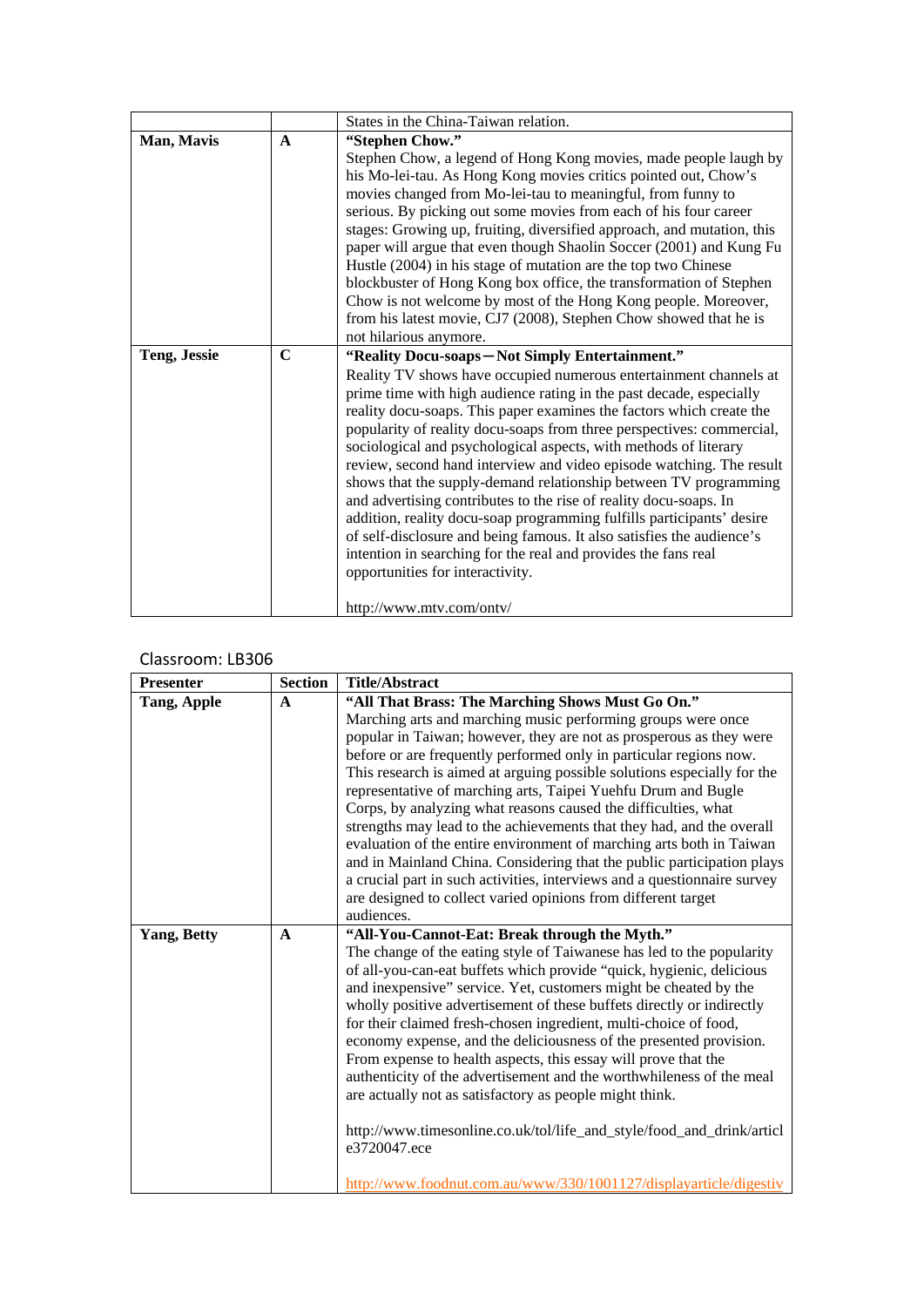|                     |   | $e$ -health--1001244.html                                                |
|---------------------|---|--------------------------------------------------------------------------|
| <b>Yang, Vivien</b> | D | "Improving AIDS Patients' Human Rights through PR                        |
|                     |   | Methods."                                                                |
|                     |   | We all know that HIV can only be infected though sexual intercourse      |
|                     |   | and injecting drugs with AIDS patients, but people still have fears      |
|                     |   | with AIDS patients. These isolation and discrimination hinder their      |
|                     |   | basic right of life quality, and it also obstructs their will power to   |
|                     |   | undergo any therapy. While most countries in the world have already      |
|                     |   | started to pay close attention to this issue, the current status of AIDS |
|                     |   | patients in Taiwan has not changed much. Through workable Public         |
|                     |   | Relation strategies, my intent is to improve and protect AIDS            |
|                     |   | patients' human rights.                                                  |

## Day 4: June 9

| Presenter   | <b>Section</b> | <b>Title/Abstract</b>                                                                                                                            |
|-------------|----------------|--------------------------------------------------------------------------------------------------------------------------------------------------|
| Jin, Helen  | B              | "Negative Transfer in Italian Writing-A Case Study of Italian                                                                                    |
|             |                | <b>Major Students in Taiwan."</b>                                                                                                                |
|             |                | Language transfer is considered a process in foreign language                                                                                    |
|             |                | learning. Because Mandarin and Italian belong to Sino-Tibetan                                                                                    |
|             |                | language and Indo-European language respectively, there are many                                                                                 |
|             |                | differences ingrammar, language logic and cognition behind the                                                                                   |
|             |                | language. In this paper I would like to investigate the types for                                                                                |
|             |                | making these errors that Italian major students make frequently in                                                                               |
|             |                | their Italian composition, and analyze the reasons. 30 composition                                                                               |
|             |                | papers written by college students respectively from freshman and                                                                                |
|             |                | senior students will be collected and analyzed according to the                                                                                  |
|             |                | teachers' correction. Through the discussion, it will be clearer that in                                                                         |
|             |                | learning a foreign language, students should abandon the language                                                                                |
|             |                | logic of their native language, for Mandarin and Italian differ greatly                                                                          |
|             |                | from each other in grammar and language expression. Furthermore,                                                                                 |
|             |                | direct cross-linguistic translation should be avoided by the language                                                                            |
|             |                | learners due to the reason that different languages are evolved out of                                                                           |
|             |                | different cultural background, language logic and cognition.                                                                                     |
|             |                | http://www.nknu.edu.tw/~edu/new-eduweb/08Learning/learning                                                                                       |
|             |                | thesis/learning thesis-4/item4-article38.htm                                                                                                     |
| Lee, Olive  | B              | "Women are Equipped with Better Ability to Decode the                                                                                            |
|             |                | Meaning of the Ambiguous Words: By Looking at Men and                                                                                            |
|             |                | Women's Speeches in the Relationship of Ambiguity."                                                                                              |
|             |                | Although men and women are called as the same species as human                                                                                   |
|             |                | being, the great differences between them have been shown and not                                                                                |
|             |                | anymore a piece of today's news. One specific period worth                                                                                       |
|             |                | remarking in the difference is in the men and women's relationship of                                                                            |
|             |                | bleeding love, which in this paper is called the "ambiguous stage."                                                                              |
|             |                | This paper aims at providing and explaining the finding which shows                                                                              |
|             |                | that women are equipped with better ability to set code/to decode the                                                                            |
|             |                | "decorated words." This paper intends to apply theories in Linguistics                                                                           |
|             |                | and Psychology to elaborate such kind of phenomenon. Comparing                                                                                   |
|             |                | the examples with these two theories, we can make the point that                                                                                 |
|             |                | women can decode the language better than men but act much more                                                                                  |
|             |                | passively. Therefore, it is really the time that female to take the active                                                                       |
|             |                | role so as to grow the seed of ambiguity into the flower of exactness<br>and explicitness and also, to bring the relationships one step forward. |
|             |                |                                                                                                                                                  |
|             |                | http://www.healthandage.com/Home/gid2=1284                                                                                                       |
|             |                | http://www9.georgetown.edu/faculty/bassr/githens/tannen.htm                                                                                      |
| Hong, Carol | D              | "Do Illustrations Tell a Better Story than the Story Itself Does?"                                                                               |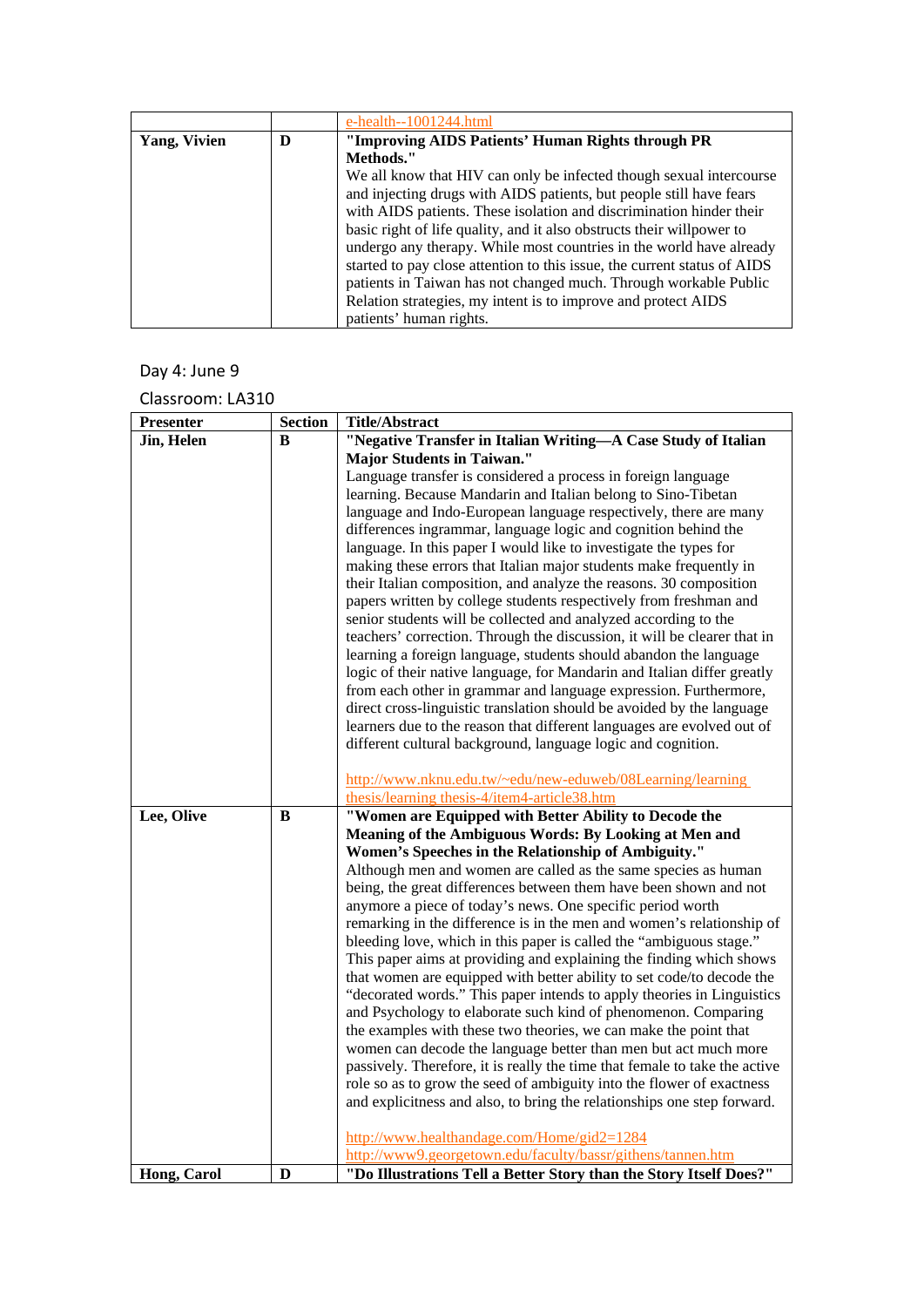| Picture books for children have been considered good materials for        |
|---------------------------------------------------------------------------|
| facilitating literary comprehension with the help of illustrations.       |
| However, many picture books in market may serve less educational          |
| purposes since either the text or the illustration is more emphasized.    |
| To find out whether children really benefit from reading picture books    |
| to comprehend the stories, ten to twenty students in the 4th grade of     |
| elementary school will be interviewed. These students will be divided     |
| into two groups. One group reads stories with text only; the other        |
| group will read illustration books. The students are asked to             |
| summarize the whole story to show their understanding. The                |
| anticipated result of this research is to indicate that the illustrations |
| play less important roles than the text in terms of literary              |
| comprehension.                                                            |

| <b>Presenter</b> | <b>Section</b> | <b>Title/Abstract</b>                                                  |
|------------------|----------------|------------------------------------------------------------------------|
| Kuo, Angel       | A              | "Four Reasons That College Students Should Stop Using                  |
|                  |                | Wikipedia."                                                            |
|                  |                | Wikipedia, an online free encyclopedia contributed by everyone         |
|                  |                | around the world, has more than 1.8 million articles in more than 100  |
|                  |                | languages. As Wikipedia becomes the top-ranked results for most        |
|                  |                | Internet searches, the number of college students who consult it as    |
|                  |                | their research data increases significantly. However, due to the       |
|                  |                |                                                                        |
|                  |                | anonymity of contributors, writers' lack of professional knowledge,    |
|                  |                | vandalism, and bias, there is 20 percent inaccuracy in the content.    |
|                  |                | This paper argues that even unreliability of Wikipedia seems minor,    |
|                  |                | college students should not risk using it as the source of their       |
|                  |                | research.                                                              |
| Chang, Amy       | E              | "Multidimensional Perfectionism and Academic Procrastination."         |
|                  |                | An estimation of 95% of college students engage in procrastination     |
|                  |                | (Ellis and Knaus, 1997). Perfectionism procrastination involves more   |
|                  |                | about negative self-concept than efficient time management and study   |
|                  |                | skills. This study examines the correlation between perfectionism and  |
|                  |                | academic procrastination among college students through statistical    |
|                  |                |                                                                        |
|                  |                | analysis using SPSS (Statistical Package for the Social Sciences).     |
|                  |                | Three individual case studies will be further conducted to identify    |
|                  |                | other factors contributing to the procrastination of perfectionists by |
|                  |                | in-depth interviews. It is hypothesized that parental style and low    |
|                  |                | self-esteem may play significant roles in perfectionism. Authoritarian |
|                  |                | parental style often leads to negative self-concept of the self which  |
|                  |                | may result in the development of perfectionism. Implications for       |
|                  |                | methods of intervention will be discussed at the end of this research. |
| Kuo, Miranda     | B              | "Global Americanization: Not as good as you think"                     |
|                  |                | The term "Americanization" currently has a different meaning as        |
|                  |                | compared to its previous meaning. Firstly, I elaborate more on what is |
|                  |                | good about the States. In fact, the States's welfare system is         |
|                  |                | wonderful on account that it is well developed and its benefit to the  |
|                  |                |                                                                        |
|                  |                | citizens. In addition, the American spirit of independence and their   |
|                  |                | optimisticism is way much admiring. Next, I use data to talk about the |
|                  |                | americanization in mass media, using movies as examples to analyze     |
|                  |                | characteristic of movies made by different countries. However,         |
|                  |                | Americanization gives other countries a false sense of the American    |
|                  |                | way of life and, in the end, causes hatred for the U.S. and threats on |
|                  |                | our power and freedom. Some countries such as France and Singapore     |
|                  |                | and even in Europe have opinions against the States and the            |
|                  |                | working-class community of the States is dissolved back to the 1950s   |
|                  |                | by the Americanization as well.                                        |
|                  |                |                                                                        |
|                  |                | http://www-rohan.sdsu.edu/~aiesec/culture/usculture.html#people        |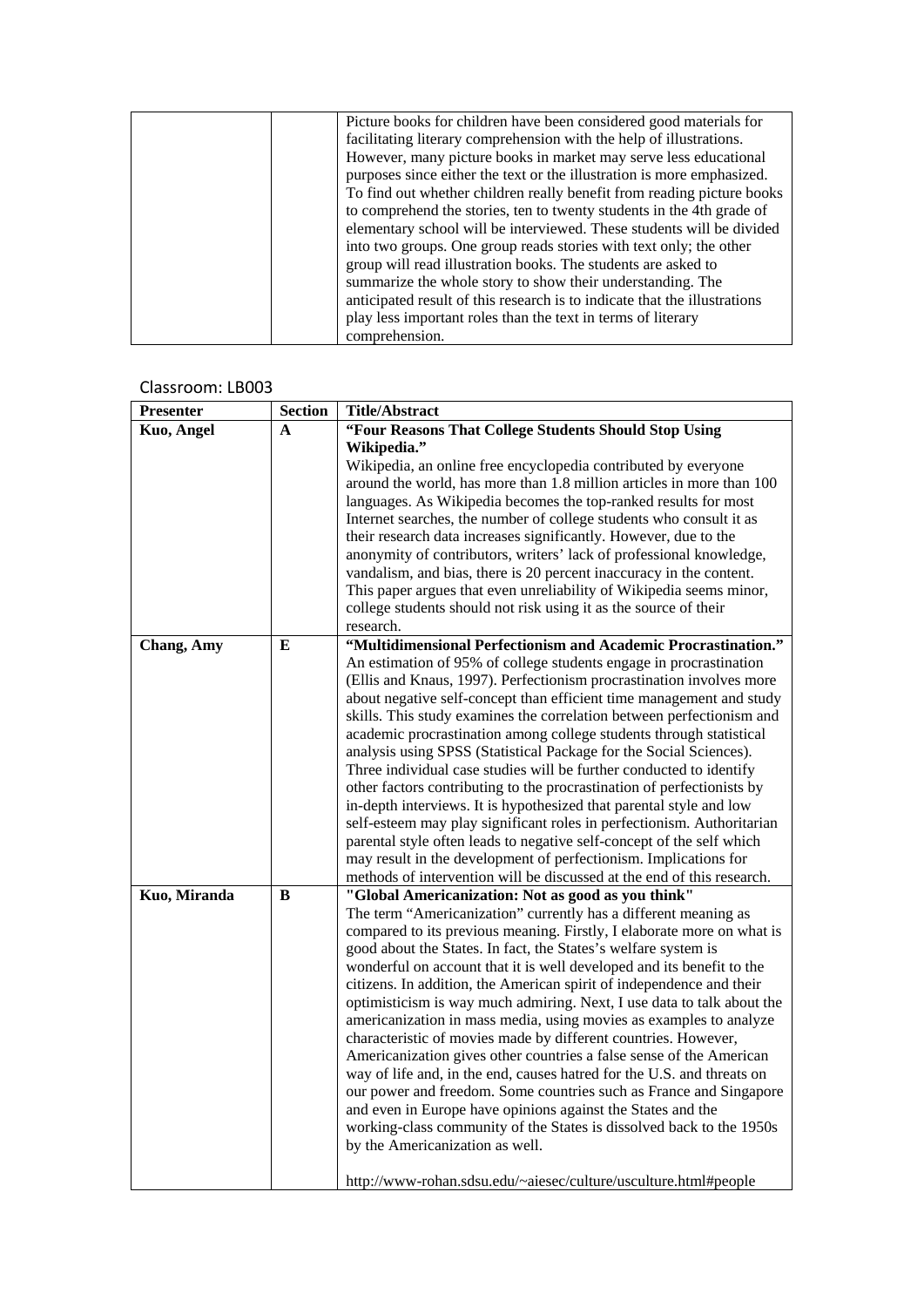| <b>Presenter</b>      | <b>Section</b> | <b>Title/Abstract</b>                                                                                                                  |
|-----------------------|----------------|----------------------------------------------------------------------------------------------------------------------------------------|
| Hung, Jessie          | E              | "Subtitling Translation of Colloquialism in the Case of Bridget                                                                        |
|                       |                | Jone's Diary: The Edge of Reason."                                                                                                     |
|                       |                | Colloquialisms are an informal speech and usually contain cultural                                                                     |
|                       |                | elements. Due to cultural differences, it is always difficult for                                                                      |
|                       |                | translators to appropriately bring out the humor and meanings of                                                                       |
|                       |                | colloquialisms and reinterpret them in another language. By using                                                                      |
|                       |                | Peter Newmark's theory of "equivalent effect," this paper examines                                                                     |
|                       |                | the movie Bridget Jone's Diary: the Edge of Reason, which is full of                                                                   |
|                       |                | English colloquialisms. The author notes that subtitlers usually                                                                       |
|                       |                | exercise short and strong terms or independent sentences and apply                                                                     |
|                       |                | native coarse language to make the translated words more vivid when                                                                    |
|                       |                | translating taboo language. In terms of slang, it also usually involves                                                                |
|                       |                | the strategy of localization by using words that are familiar to the                                                                   |
|                       |                | target language audience. This project aims at demonstrating practical                                                                 |
|                       |                | approaches to the subtitling translation on colloquialisms and                                                                         |
|                       |                | supporting for future research on similar topics.                                                                                      |
| <b>Chen, Felicity</b> | D              | "Gossip Girl: Good or Bad?"                                                                                                            |
|                       |                | Gossip Girl is an American drama television series adapted from the                                                                    |
|                       |                | New York Times bestselling novel series of the same name. Gossip                                                                       |
|                       |                | Girl Season one was received positive reviews and considered to be                                                                     |
|                       |                | one of the hour's worth of must-watch televisions of 2007-2008                                                                         |
|                       |                | television season. However, there were other reviewers expressing it                                                                   |
|                       |                | was a guilty pleasure. For instance, the Parents Television Council not                                                                |
|                       |                | only showed particular criticism of the series but also worried about                                                                  |
|                       |                | the negative influence on audience, especially young people. Since                                                                     |
|                       |                | Gossip Girl season one shows insight into human character and teen                                                                     |
|                       |                | issues such as friendship, sex, social pressure etc., there are                                                                        |
|                       |                | considerable amount of people fond of the show badly and having<br>expressed the show really inspires them to think and face their own |
|                       |                | life as honestly as possible. Notwithstanding some parts of the drama                                                                  |
|                       |                | can be controversial, it always has its meaning and affects on people                                                                  |
|                       |                | in the best way.                                                                                                                       |
| Chu, Honda            | D              | "Does Men Care Studio Interest More Male Consumers in                                                                                  |
|                       |                | <b>Skincare Product?"</b>                                                                                                              |
|                       |                | Under the growing of male beauty trend, the marketing of male                                                                          |
|                       |                | skincare product is thriving in recent years. A special counter called                                                                 |
|                       |                | Men Care studio is established in the third floor in XinYi New Life                                                                    |
|                       |                | Square A11 building in Oct. 2007. Combined four major skincare                                                                         |
|                       |                | brands, Men care studio establishes a new route called PPEC                                                                            |
|                       |                | (Professional, Personal, Experiential, and Convenient) to create a                                                                     |
|                       |                | circumstance that is designed for male customer. Does Men Care                                                                         |
|                       |                | Studio interest more male consumer in skincare product? Is it a                                                                        |
|                       |                | success (or not) to attract more male consumer to know and use                                                                         |
|                       |                | skincare product? The result of this research paper would be based on                                                                  |
|                       |                | the data in E-ICP (Eastern Online Professional Lifestyle and                                                                           |
|                       |                | Consumer Market Research Consultant), reports, a questionnaire, and                                                                    |
|                       |                | an audio interview with who works in Men Care studio. My                                                                               |
|                       |                | anticipating result is positive. Male consumer would be more willing                                                                   |
|                       |                | to know, and use skincare product.                                                                                                     |

| <b>Presenter</b> | <b>Section</b> | Title/Abstract                                                       |
|------------------|----------------|----------------------------------------------------------------------|
| Wen, Owen        | D              | "Psychodrama Functions as a Therapeutic Method of Curing"            |
|                  |                | <b>PTSD."</b>                                                        |
|                  |                | After a brief understanding on the contemporary art forms, there are |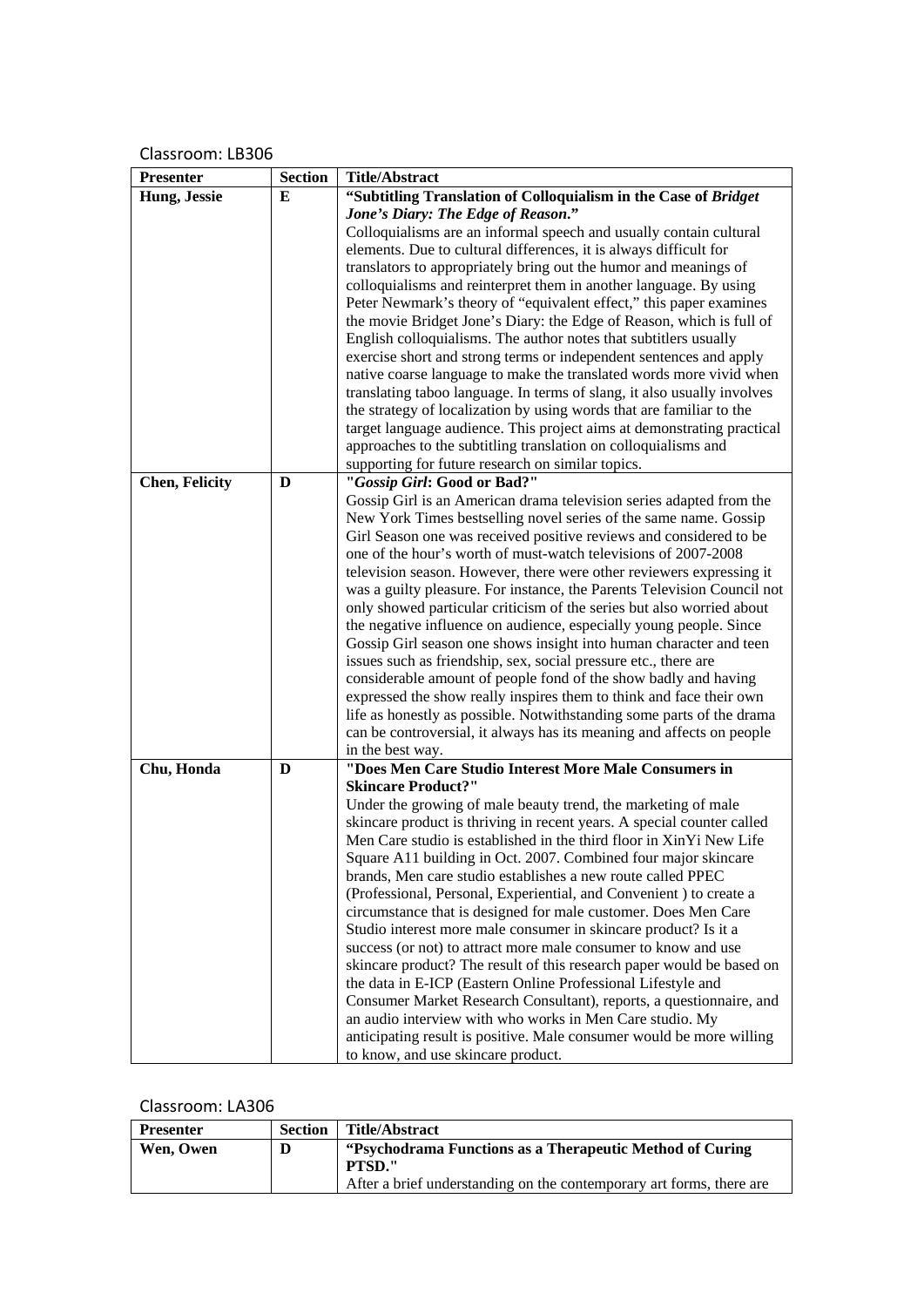|              |             | several issues I would like to research. Through analyzing the           |
|--------------|-------------|--------------------------------------------------------------------------|
|              |             | methods, media, and the performing ways of digital arts, I would like    |
|              |             | discover the connection between art forms and their meanings. Is         |
|              |             | there any reason why so many artists today use media to record and       |
|              |             | demonstrate visual images and sounds as their ways of expression? Is     |
|              |             | there any reflection of these high-tech methods in our society, or even  |
|              |             | humanity in our world today? Furthermore, since the activities and       |
|              |             | events of digital arts have recently began in Taiwan, and despite its    |
|              |             | merely ten years development in Taiwan, its reputation has been          |
|              |             | noticed and concerned greatly by Taiwan artists, especially among the    |
|              |             | younger generation. It is indeed exciting for us to see such an          |
|              |             | evolution of arts occurring in our country, yet there is still work that |
|              |             | need to be done in order to create a proper and mature environment       |
|              |             | for artists. Therefore, in this paper, I would discuss the current       |
|              |             |                                                                          |
|              |             | environment of art in Taiwan, its advantage and disadvantages in         |
|              |             | development, and the possible ways to improve the situation of digital   |
|              |             | art, or all forms of contemporary arts in Taiwan.                        |
| Chang, Shin  | D           | "How to Increase the Popularity of Electronic Dance Music                |
|              |             | <b>Culture in Taipei"</b>                                                |
|              |             | The environment of Electronic Dance Music (EDM) as a subculture in       |
|              |             | Taipei is under observation. It remains a minority in comparison to      |
|              |             | other subcultures (e.g. Rock, Hip-pop), while the society has its        |
|              |             | potential market for this culture. The purpose of the research is to     |
|              |             | assess Taipei's EDM development, to analyze how the marketing            |
|              |             | strategies are applied on EDM culture, and to improve the present        |
|              |             | marketing directions. Is the EDM culture not popular in Taipei due to    |
|              |             | the lack of information channels? What can we do to improve the          |
|              |             | environment of EDM culture to attract the general public? For the        |
|              |             | data collection, 3-5 participants of EDM-related industries will be      |
|              |             | interviewed; 80-100 questionnaires will be distributed to assess the     |
|              |             | EDM development and to test weather the proposal of EDM                  |
|              |             | promotion is practical. The outcome of the research can offer a better   |
|              |             | understanding of EDM's background and suggest practical ways of          |
|              |             | promoting EDM in Taipei.                                                 |
| Liu, Crystal | $\mathbf C$ | "Privatization: A Gleam of Hope for Taiwan Railways                      |
|              |             | <b>Administration."</b>                                                  |
|              |             | Taiwan Railways Administration has played a vital role in helping        |
|              |             | achieve economic advancement in Taiwan. Nevertheless, followed by        |
|              |             | the tides of economic liberalization and international competitiveness,  |
|              |             | whether TRA should still be run by government becomes question.          |
|              |             | Matter-of-factly, TRA has been weighed down by the immense               |
|              |             | amount of debts and problems under government's present                  |
|              |             | egregiously bad management. In this paper I argue that privatization     |
|              |             | is the most effective way to save TRA now. Privatization, which          |
|              |             | was successfully operated in France and Japan, sets a good model. I      |
|              |             | will point out some specific bad situations that TRA faces nowadays      |
|              |             | and provide with some possible solutions through privatization. At the   |
|              |             | end, I'll discuss possible obstructions that privatization might         |
|              |             | confront and come up with workable solutions.                            |

| <b>Presenter</b> | <b>Section</b> | <b>Title/Abstract</b>                                               |  |
|------------------|----------------|---------------------------------------------------------------------|--|
| Xie, Angus       | C              | "More Than Entertainment: MMORPG Helps Teenagers Form               |  |
|                  |                | Self-identity."                                                     |  |
|                  |                | In recent years, people in Taiwan have been bombarded by lots of    |  |
|                  |                | negative comments on online games, such as fraud, addiction, and    |  |
|                  |                | violent behavior. Nevertheless, do online games only do harm to     |  |
|                  |                | players? From psychological and sociological perspective, playing   |  |
|                  |                | on-line game can not only entertain, but help teenagers of Electric |  |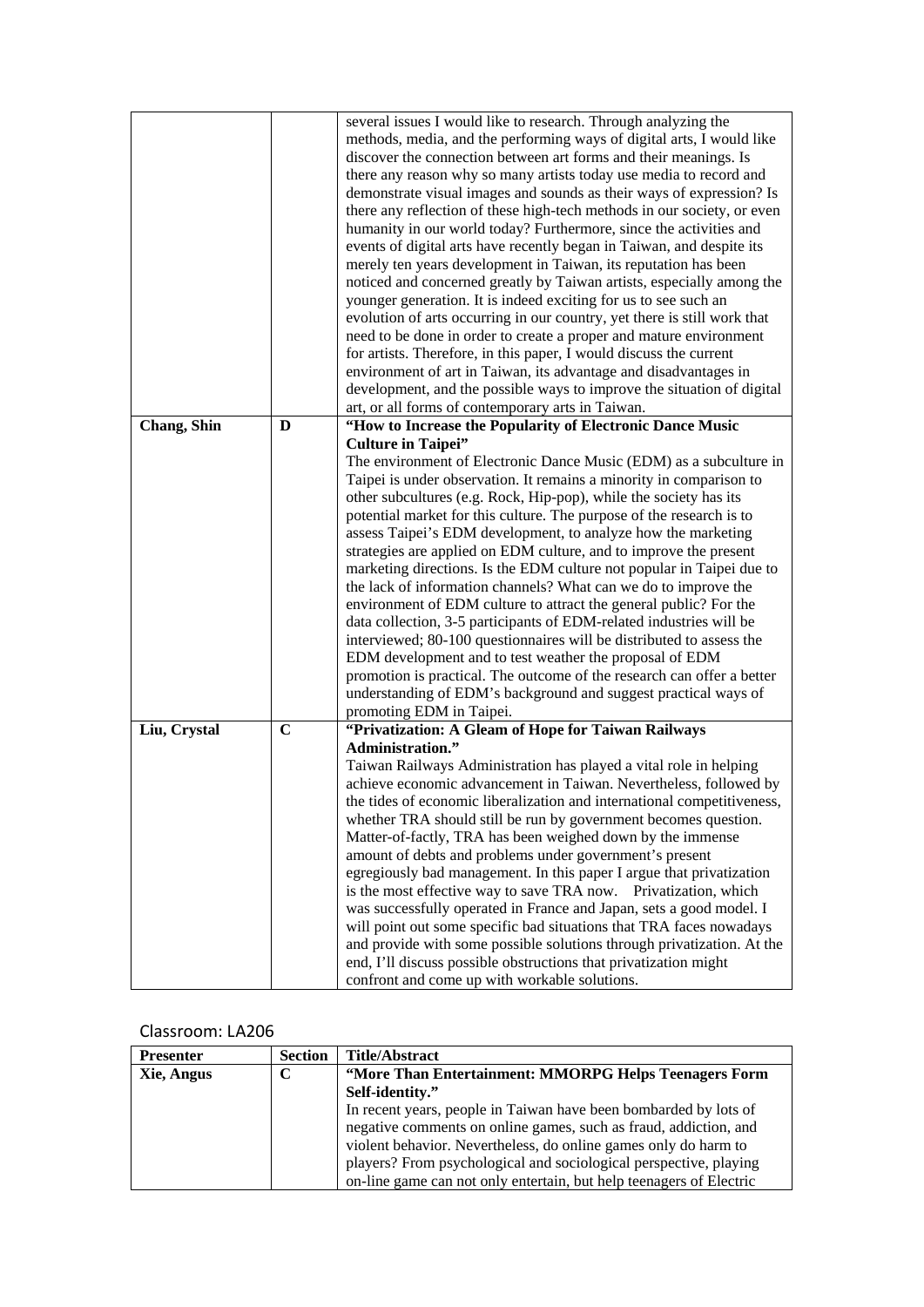|               |             | Generation search for confidence and sense of achievement as well. In     |
|---------------|-------------|---------------------------------------------------------------------------|
|               |             | general, adolescence is a crucial stage of pursuing self identification,  |
|               |             | and MMORPG can provide teenagers with a mental laboratory to              |
|               |             | form self-identity and accomplish ideal self. It offers them an           |
|               |             | alternative way to obtain opportunities of seeking for interpersonal      |
|               |             | relationship and exploring inner selves, and therefore can further form   |
|               |             | their self-identity.                                                      |
| Chang, Jessie | $\mathbf C$ | "Ageism in the Media: An Analysis of Images of Aging in Taiwan            |
|               |             | Newspapers."                                                              |
|               |             | My research focuses on ageism in the Taiwan society. With the rapid       |
|               |             | growth rates of the aging population, the issue of ageism has become      |
|               |             | increasingly significant. Despite the fact that people greatly            |
|               |             | influenced by traditional values still respect the elderly, more negative |
|               |             | images are over and over again presented in the media, especially,        |
|               |             | newspapers. Therefore, I will examine biased constructions of aging       |
|               |             | reflected in major Taiwan newspapers. My research involves the            |
|               |             | qualitative analysis of the articles in Taiwan newspaper in order to      |
|               |             | indicate how discourse referring to the experience of aging has been      |
|               |             | topically framed by major Taiwan newspapers as aging stereotype and       |
|               |             | negative attitudes to the elderly are prevalent in Taiwan society.        |
| Lin, Kent     | E           | "Beliefs about Language Learning and Learners' English                    |
|               |             | Proficiency."                                                             |
|               |             | The study investigates the beliefs about language learning of high and    |
|               |             | low proficiency adult EFL learners in Taiwan based on Test of             |
|               |             | English for International Communication (TOEIC) in Taiwan. The            |
|               |             | subjects in this study are 10 participants who have taken the TOEIC       |
|               |             | before in Taipei. The way to investigate is that the researcher will      |
|               |             | give in-depth interviews to these participants by using the instruments   |
|               |             | of Beliefs about Language Learning Inventory (BALLI) by Horwitz           |
|               |             | (1987). The subjects' English scores of the TOEIC are viewed as the       |
|               |             | participants' English achievement. The research focuses on probing        |
|               |             | into what the learners' learning beliefs are and determining if there     |
|               |             | are differences between high and low English proficiency learners.        |
|               |             |                                                                           |
|               |             | The result of the study may indicate that the learners hold various       |
|               |             | beliefs about language learning. It hypothesizes that if the learners     |
|               |             | have more positive beliefs, they can easily get high proficiency.         |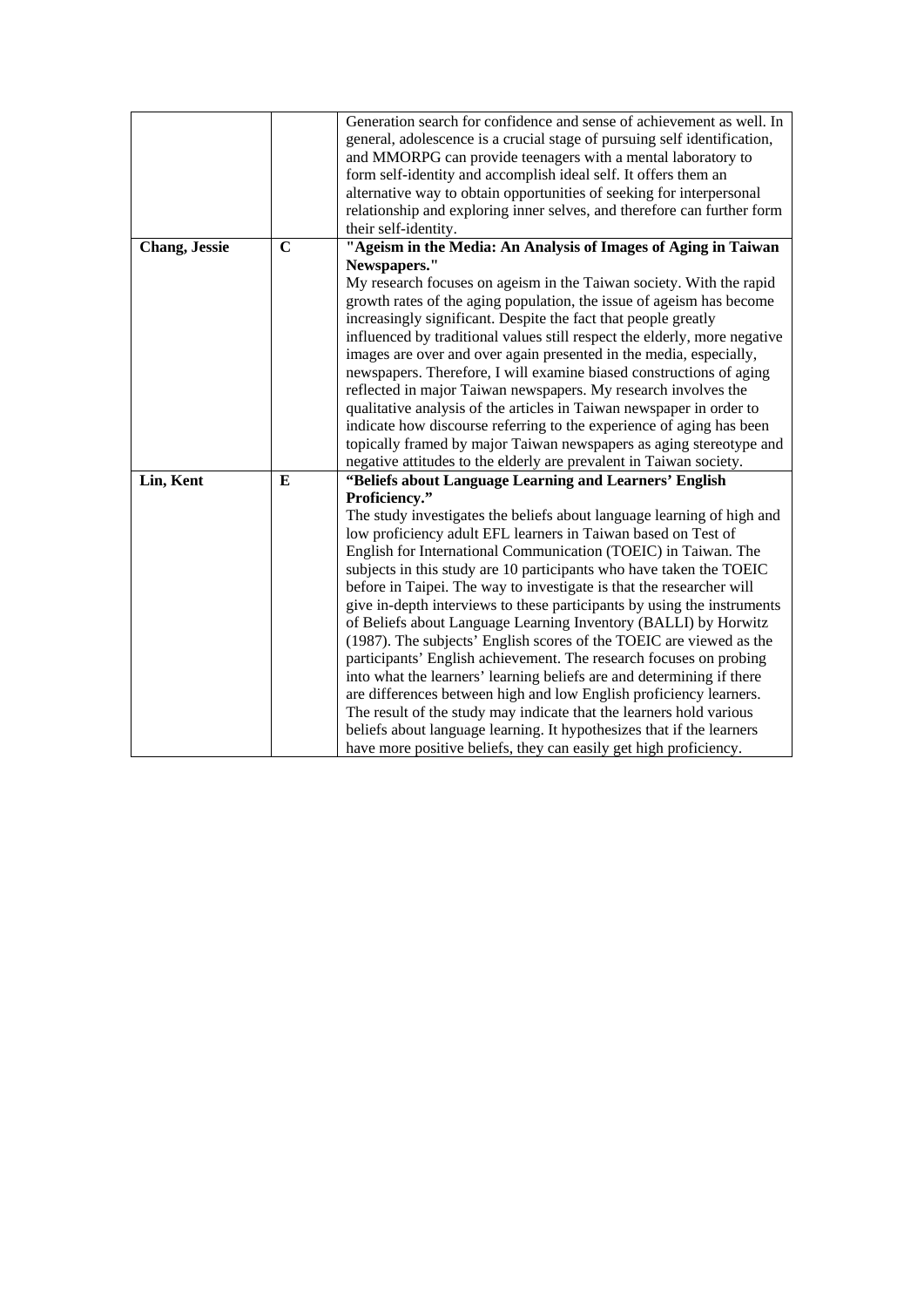#### Fall 2009: SOAP

|         | Title                                                   | Presenters                        |
|---------|---------------------------------------------------------|-----------------------------------|
| Group A | Social Anxiety Disorder-A Case Study                    | Willa, Clara, Constance and       |
|         |                                                         | Sherry                            |
|         | The Rise of Pirated 3C Products                         | Cedric, Cathy, Melissa and        |
|         |                                                         | Amanda                            |
|         | How Homosexuals Pursue Their Rights                     | Fairy, Shirley, Tina and Jeff     |
|         | The Trend of playing ma-jiang among college             | Angela, Ashley, David,            |
|         | students: causes and influences                         | Christine and Tiffany             |
| Group B | Why Low Birth Rate in Taiwan? An Analysis of Fu         | Judy, Wendy, Joe and Jay          |
|         | Jen Students' Opinions toward Giving Birth              |                                   |
|         | Well-known brands make you unique? Or brings you        | Irene, Hegel, Maggie, Becky       |
|         | critique?                                               | and Joy                           |
|         | FJU International Students' Prior Knowledge and         | Grace, Enid, Kent, and Apple      |
|         | Experience of Some Taiwan's Most Unusual Foods          |                                   |
|         | The New Thriving Beliefs in Modern Taiwan               | Peggy, Cathy, Lily and Chelsea    |
|         | Society: A Case Study of "Mei-Hua Master"               |                                   |
| Group C | The Reasons of Taiwanese Students Studying              | Ivy Liu, Jeff Liu, Trista Lin and |
|         | Abroad v.s. The Reasons of International Students       | Vicky Fan                         |
|         | Studying in Taiwan                                      |                                   |
|         | Local Novels v.s. Translation--A Case Study of          | Amy Lin, Andre Wu, Chris          |
|         | Fu-Jen English Major's Preference in Reading            | Chang, David Sheu and Krista      |
|         |                                                         | Kao                               |
|         | The Impact of Ma-Ke-Inu (敗犬) Phenomenon on              | Sandy, Pipi, Jenni and Wendy      |
|         | the Changes of Consumption Marketing in Real            |                                   |
|         | <b>Estate Industry</b>                                  |                                   |
|         | Foreign Brides: Difficulties in Educating the Next      | Echo Wang, Lee Chen, Tina         |
|         | Generation                                              | Liaw and Una Wang                 |
| Group D | Facebook: Connection or Addiction?                      | Debbie, Yvette and Joby           |
|         | Mask Magic                                              | Leo, Carlos, Chanel and           |
|         |                                                         | Romina                            |
|         | Why do Taiwanese people like their fortune to be        | Lisa, Rina, Sharon and Silvia     |
|         | told, superstitious or insecure?                        |                                   |
|         | Taiwanese college students' level of concern for        | George, Michelle, Pova and        |
|         | international news                                      | Renee                             |
| Group E | Negative impacts caused by social                       | Zoe, Kenton, Ting Ting and        |
|         | online-communicating utility on FJU                     | Cloe                              |
|         | students--Facebook as example                           |                                   |
|         | Coffee and College Students: A Case Study of            | Ann, Amy, Joyce, Doris and        |
|         | FJCU's and NTNU's.(師大) English Majors                   | Melody                            |
|         | Factors of Fu Jen English Majors' Choice of             | Stella, Kevin, Joyce, and Ruth    |
|         | Commuting                                               |                                   |
|         | Is an all-English language institute a better place for | Joycelyn, Angela and Andy         |
|         | children to learn English?                              |                                   |

# Spring 2010: RP Convention

# **6/1 (Tuesday)**

| <b>Classroom</b> | <b>Presenters</b> | <b>Section</b> | <b>Topics</b>                                       |
|------------------|-------------------|----------------|-----------------------------------------------------|
| LA306            | Tao.              | (D)            |                                                     |
|                  | Yvette            |                |                                                     |
|                  | Liao, Tina        | (C)            | "Military Power Out, Soft Power In."                |
|                  |                   |                |                                                     |
|                  | Chen,             | (E)            | "Cooperative Teaching Team in Pre-school English    |
|                  | Stella            |                | Institute: A Case Study."                           |
|                  | Huang,            | (D)            | "Online Language Learner Environment: Case Study of |
|                  | Joby              |                | Youtube."                                           |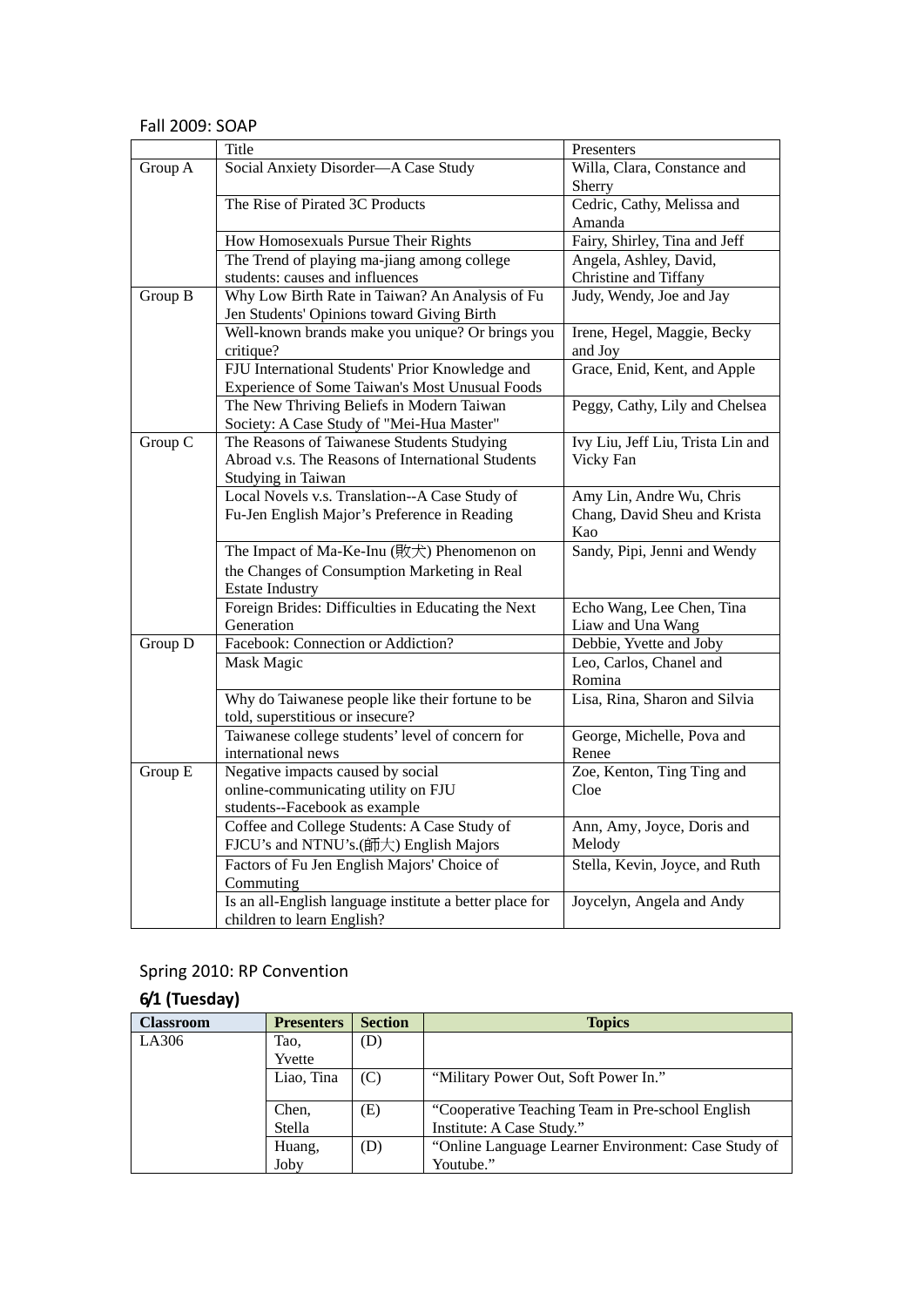| LB003                       | Huang,<br><b>Tiffany</b> | (A) | "Does Birth Order Affect the Personality?"                                                                                                        |
|-----------------------------|--------------------------|-----|---------------------------------------------------------------------------------------------------------------------------------------------------|
|                             | Yeh, Enid                | (B) | "Negative Influences TV Brought to Pre-school<br>Children."                                                                                       |
|                             | Chang,<br>Ann            | (E) | "Preschool Children English Learning Results in Cram<br>Schools."                                                                                 |
|                             | Dong,<br>Michelle        | (D) | Insert New Teaching System to Taiwan's Education:<br><b>Cultivate Taiwanese Children Thinking Ability</b>                                         |
| LB306                       | Pan, Ruth.               | (E) | "E-Books: A Close look at the Differences between<br>Reading Paper and Electronic Books."                                                         |
|                             | Kao,<br>Krista           | (C) | "Is iPhone Necessity or Vanity?"                                                                                                                  |
|                             | Lin, Irene               | (B) | "Good Gossips Make Lives Better: The Positives Ideas<br>on Social Gossips with its Multi-functions of Enhancing<br>Pleasant Human Relationships." |
|                             | Hung,<br>George          | (D) | "Willingness to Communicate of Foreign Students."                                                                                                 |
| LA302<br>(Video-recordings) | Lin, Pipi                | (C) | "An Increase in the Minimum Wage Won't Benefit Poor<br>Workers."                                                                                  |
|                             | Tsai, Amy                | (E) | "Is NGO More Efficient than the Government in Rescue<br>Operations?-A Case Study of Tzu Chi."                                                     |
|                             | Lo, Jay                  | (B) | "Rock Music: Culprit or Scapegoat for Drugs?"                                                                                                     |
|                             | Wang,<br>Angela          | (A) |                                                                                                                                                   |
| LA202                       | Liu, David               | (A) | "Sport Marketing Strategy: A Popular but Risky<br>Marketing Strategy."                                                                            |
|                             | Lin, Trista              | (C) | "The Impact of Web Blog on Restaurants Revenue."                                                                                                  |
|                             | Tang,<br>Apple           | (B) |                                                                                                                                                   |
|                             | Juang,<br>Carlos         | (D) | "The Impression toward Women Smoking."                                                                                                            |

# **6/4 (Friday)**

| <b>Classroom</b>   | <b>Presenters</b> | <b>Section</b> | <b>Topics</b>                                           |
|--------------------|-------------------|----------------|---------------------------------------------------------|
| SF901              | Chou, Judy        | (B)            | "Does Fair Trade Really Matter to the Coffee Retailers? |
| (Video-recordings) |                   |                | Taipei in Context."                                     |
|                    | Liu, Clara        | (A)            | "Milk Advertisements Reinforce Myths about Milk."       |
|                    | Sheu,             | (C)            | "The Surveillance in Lolita and The Collector."         |
|                    | David             |                |                                                         |
|                    | Lin.              | (D)            | "The Attitude to Defectiveness in the Modern Society in |
|                    | Romina            |                | Mina Loy's Poem."                                       |
| LB003              | Cheng,            | (D)            | "'Don't panic, English Teachers!'--The Difficulties of  |
|                    | Debbie            |                | Both Native English Speaking Teachers and Non-Native    |
|                    |                   |                | English Speaking Teachers in Taiwanese Kindergarten     |
|                    |                   |                | and the Possible Solutions to the Problems."            |
|                    | Su, Angela        | (E)            | "Teaching English with Eric Carle's Picture Storybooks: |
|                    |                   |                | A Case Study."                                          |
|                    | Wang,             | (C)            | "A Successful Explorer: Neddy Merrill in 'The           |
|                    | Echo              |                | Swimmer'."                                              |
|                    | Li, Peggy         | (B)            | "The Hope of Laborers in Developing Countries:          |
|                    |                   |                | Co-existence of Globalization and Anti-Globalization."  |
| LA302              | Hsu, Grace        | (B)            | "Crossover – A New Trend of Art Form Cross the          |
| (Video-recordings) |                   |                | Boundary in Classical Music."                           |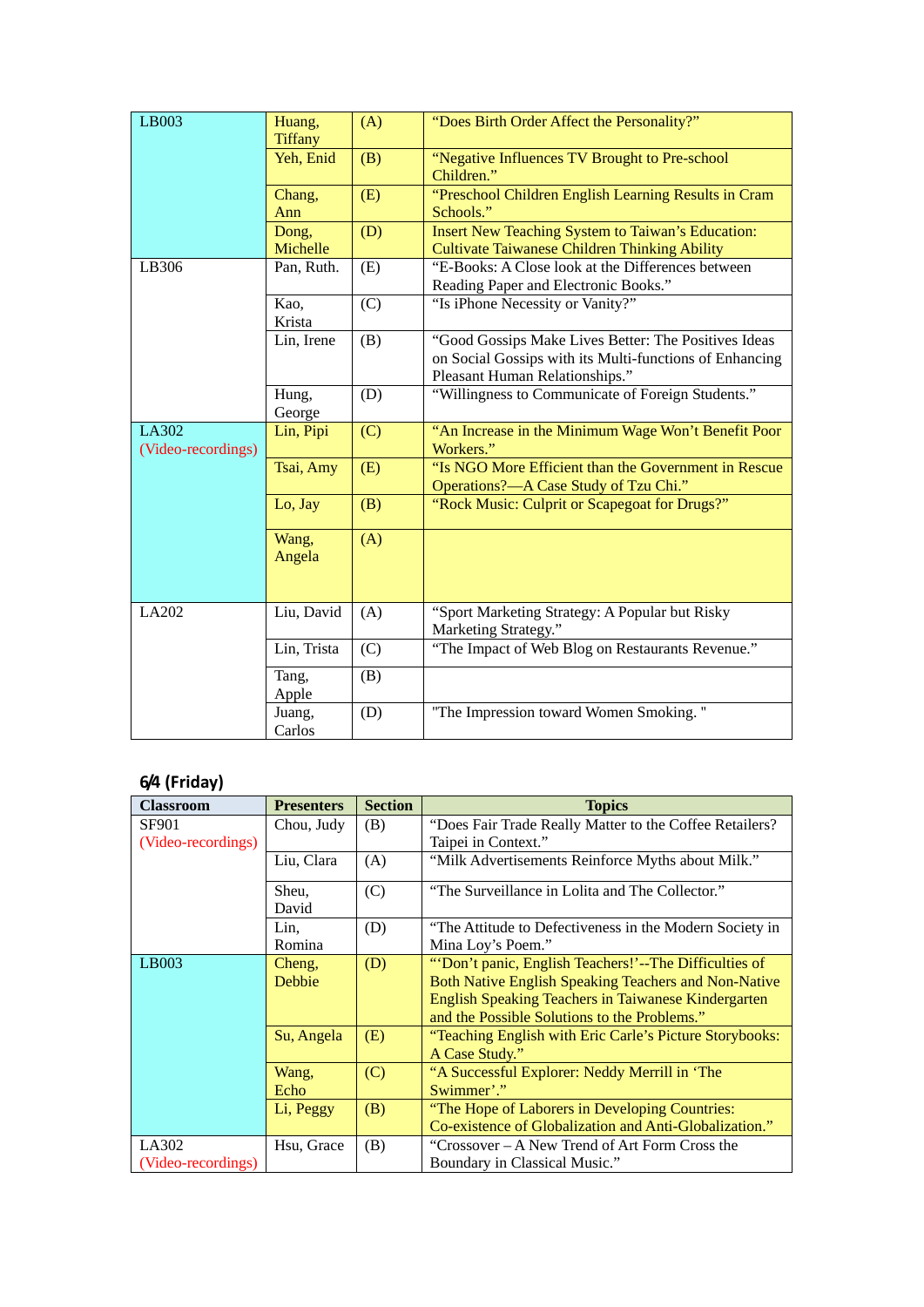|                    | Chen,       | (E) | "How Do Cell phones Influence Adolescents' (Junior)   |
|--------------------|-------------|-----|-------------------------------------------------------|
|                    | Jocelyn     |     | High Students)."                                      |
|                    | Chang,      | (C) | "The Kite Runner and Atonement: Betrayal and          |
|                    | Chris       |     | Redemption."                                          |
|                    | Lan,        | (A) | "Hollywood Comedy vs. Theory on Comedy b              |
|                    | Amanda      |     | Aristotle."                                           |
| LB301              | Chloe,      | (E) | "The Facebook Effect: FJU Students' Use of Facebook   |
|                    | Chow        |     | in Computer-mediated Communication (CMC)."            |
|                    | Chiang,     | (A) | "Violent Video Games as a Recreation."                |
|                    | <b>Jeff</b> |     |                                                       |
|                    | Fan, Vicky  | (C) | "Suiting the Remedy to the Case: Real Cruxes of NHI   |
|                    |             |     | Financial Crisis."                                    |
|                    | Lin, Renee  | (D) | "Mother-Daughter Relationship and Self-Identification |
|                    |             |     | Process in The Woman Warrior."                        |
| LA204              | Yeh, Cedric | (A) | "Challenge to Men's Conventional"                     |
| (Video-recordings) |             |     | Profile—Metrosexual."                                 |
|                    | Su, Joy     | (B) | "Myth of Losing Weight"—A Case Study of College       |
|                    |             |     | Girls in Taiwan"                                      |
|                    | Huang,      | (D) | "The Ethnic Diversity in the Fashion Industry."       |
|                    | Chanel      |     |                                                       |
|                    | Hung,       | (E) | "College Girls' Cosmetics Consumption Habit."         |
|                    | Joyce       |     |                                                       |

## **6/8 (Tuesday)**

| <b>Classroom</b>   | <b>Presenters</b> | <b>Section</b> | <b>Topics</b>                                                                                                                 |
|--------------------|-------------------|----------------|-------------------------------------------------------------------------------------------------------------------------------|
| LA306              | Lin, Kent         | (B)            | "A Study on Language Learning Strategies in EFL<br>Context in Taiwan."                                                        |
|                    | Chan,<br>Kenton   | (E)            | "The Language Analysis and Suggested Improvement<br>on Public Chinglish Slogans."                                             |
|                    | Lee, Chen         | (C)            | "Allowing Students from Mainland China: A Temporary<br>Solution Or A Long Term Plan for Saving Taiwan's<br>Higher Education?" |
|                    | Cheng, Zoe        | (E)            | "Judge Novels by Their Cover—Book Cover Design of<br>15 Popular Novels."                                                      |
| LB003              | Lee, Cathy        | (A)            | "Breaking the Myth: To Learn from Cockroaches."                                                                               |
|                    | Bai, Tina         | (A)            | "Myth of Being a Model."                                                                                                      |
|                    | Lin, Amy          | (C)            | "Lessons from Disney Princesses: 'Hero Archetype' in<br>The Little Mermaid, Beauty and the Beast, and<br>Aladdin."            |
|                    | Chen, Pova        | (D)            | "Media Representation: The Stereotypes of Women in<br>Taiwanese Trendy Dramas."                                               |
| LB306              | Lu, Cathy         | (B)            | "Life or Death: The Rationality of Euthanizing Stray<br>Dogs in Taiwan."                                                      |
|                    | Chou,<br>Sherry   | (A)            | "Marketing Strategies Drive Shopping Urge."                                                                                   |
|                    | Tsai, Hegel       | (B)            | "Punk: A Brief Spark in Mainstream."                                                                                          |
|                    | Wu, Andre         | (C)            | "The Necessary Evil: Villains in Disney Animated<br>Films."                                                                   |
| LA302              | Li, Andy          | (E)            | "ECFA: An Economic Issue, not a Political Issue."                                                                             |
| (Video-recordings) | Huang,<br>Wendy   | (C)            | "Buskers' Survival in Taiwan: A Study through the<br>Audience's Response."                                                    |
|                    | Jian, Leo         | (D)            | "Chinese Heritage Students' Curriculum Design in<br>Teaching Chinese as a Second Language."                                   |
|                    | Li, Lisa          | (D)            | "Taiwanese College Students' View On The American<br>Dream: The Pursuit of Happiness or Illusion?"                            |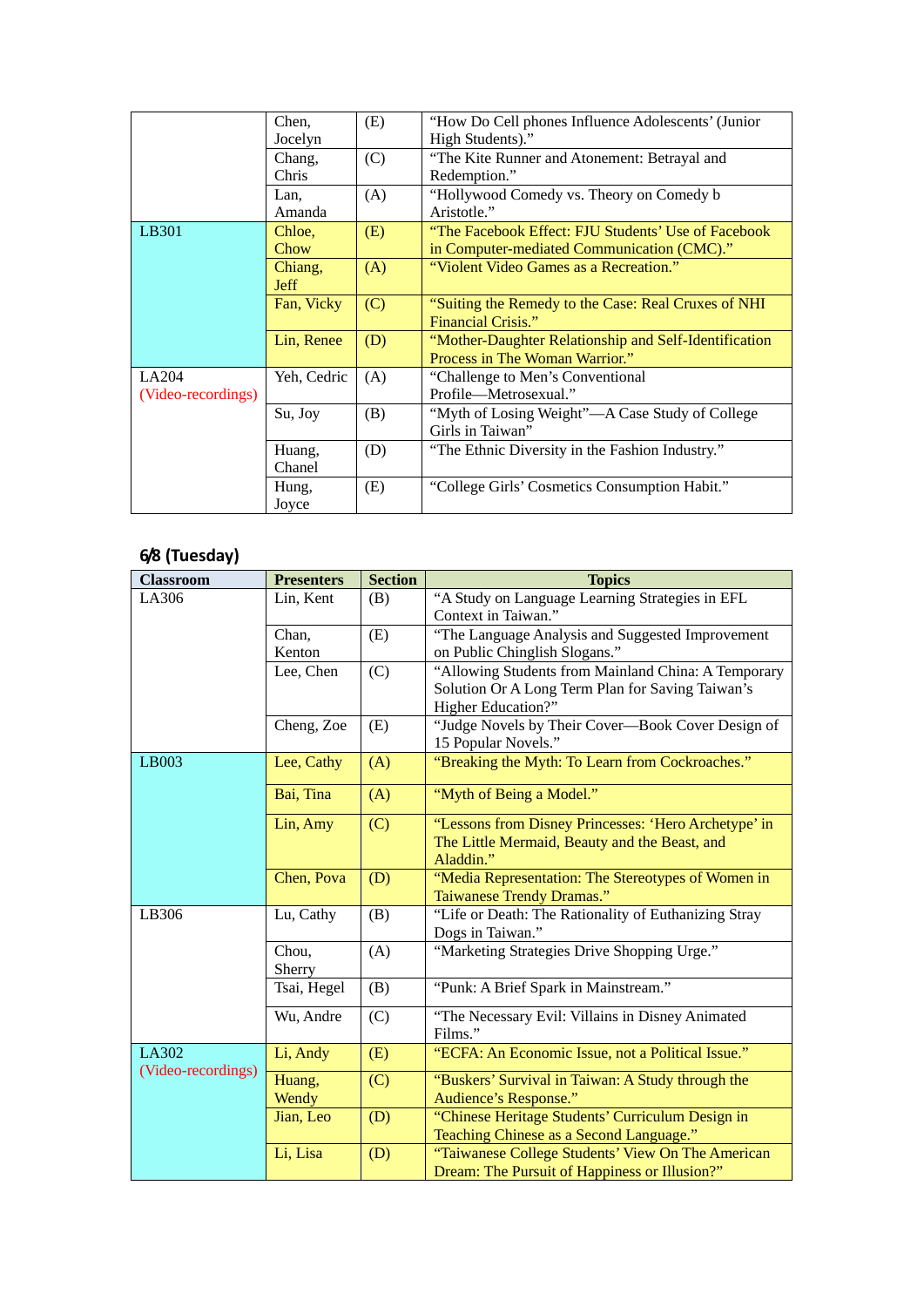| LA202 | Chen, Silvia | (D) | "Secrets of Perfume's Enduring Popularity."          |
|-------|--------------|-----|------------------------------------------------------|
|       | Lin, Ashley  | (A) | "The Smell of Seduction? Men and Women's Points of   |
|       |              |     | View Toward Perfume."                                |
|       | Hsu, Joe     | (B) | "The Relationship Between Personal Trait and Horror" |
|       |              |     | Film Viewing Behavior."                              |
|       | Hsu, Doris   | (E) | "The Interaction between Open Space and Youth"       |
|       |              |     | Subculture in Ximending."                            |

# **6/11 (Friday)**

| <b>Classroom</b>            | <b>Presenters</b>       | <b>Section</b> | <b>Topics</b>                                                                                      |
|-----------------------------|-------------------------|----------------|----------------------------------------------------------------------------------------------------|
| SF901<br>(Video-recordings) | Hsu, Chelsea            | (B)            | "The Origin of Religion is Sense of Guilt."                                                        |
|                             | Zheng, Sharon           | (D)            | "The Interpretation of Dreams in the East Asian<br>Culture."                                       |
|                             | Chang Liao,<br>Tingting | (E)            | "The Relationship between Symbols and<br>Illustration in Babette Cole's Children's Books."         |
|                             | Lee, Christine          | (A)            | "Hollywood Movies, A Major Way to Promote<br>America: Effective or Not."                           |
| LB003                       | Jeng, Melody            | (B)            | "Visible and Invisible in a Film-A Case Study of<br>'Hear Me'."                                    |
|                             | Chang, Willa            | (A)            | "The Importance of a Room for Women's Writing<br>in Virginia Woolf's 'A Room of One's Own'."       |
|                             | Lin, Melissa            | (A)            | "Bulimia Nervosa: Stop Bingeing; Crazy People!"                                                    |
|                             | Lin, Maggie             | (B)            | "Dietary Habits of College Students Lodging<br>Away<br>from Home."                                 |
| LA302<br>(Video-recordings) | Cheng, Fairy            | (A)            | "Be Beautiful in Any Size--Plus Size Model."                                                       |
|                             | Chang, Constance        | (A)            | "Sustainable Fashion-An Oxymoron."                                                                 |
|                             | Liu, Tung-Lin<br>Jeff   | (C)            | "Globalization and Forest: A Cross-national<br>Analysis."                                          |
|                             | Lin, Jenni              | (C)            | "Readmission in the United Nations as Taiwan's<br>Sole/Single Diplomatic Goal?"                    |
| LB301                       | Chang, Sandy            | (B)            | "I Hip Hop, Therefore I Am."                                                                       |
|                             | Wang, Una               | (C)            | "Who Kills Willy Loman?"                                                                           |
|                             | Liu, Wendy              | (B)            | "The Potential Perfume Market for Males in<br>Taiwan."                                             |
|                             | Shen, Rina              | (D)            | "Classical Crossover: How Do Taiwanese People<br>Perceive the Genre of Music?"                     |
| LA204<br>(Video-recordings) | Lin, Lily               | (B)            | "Product Placement Marketing on Taiwanese<br>Trendy Dramas and Its Impacts on Audience."           |
|                             | Liu, Ivy                | (C)            | "Mon Ga Aftermath: Attitude toward Gang<br>Culture among Junior High School Students in<br>Taiwan" |
|                             | Chen, Shirley           | (A)            | "Prophet-One who Foresees the Future or<br>Merely a Sensationalist."                               |
|                             | Wang, Becky             | (B)            | "The Application of Picture Book's Influence on<br>Language Ability to Distance Learning."         |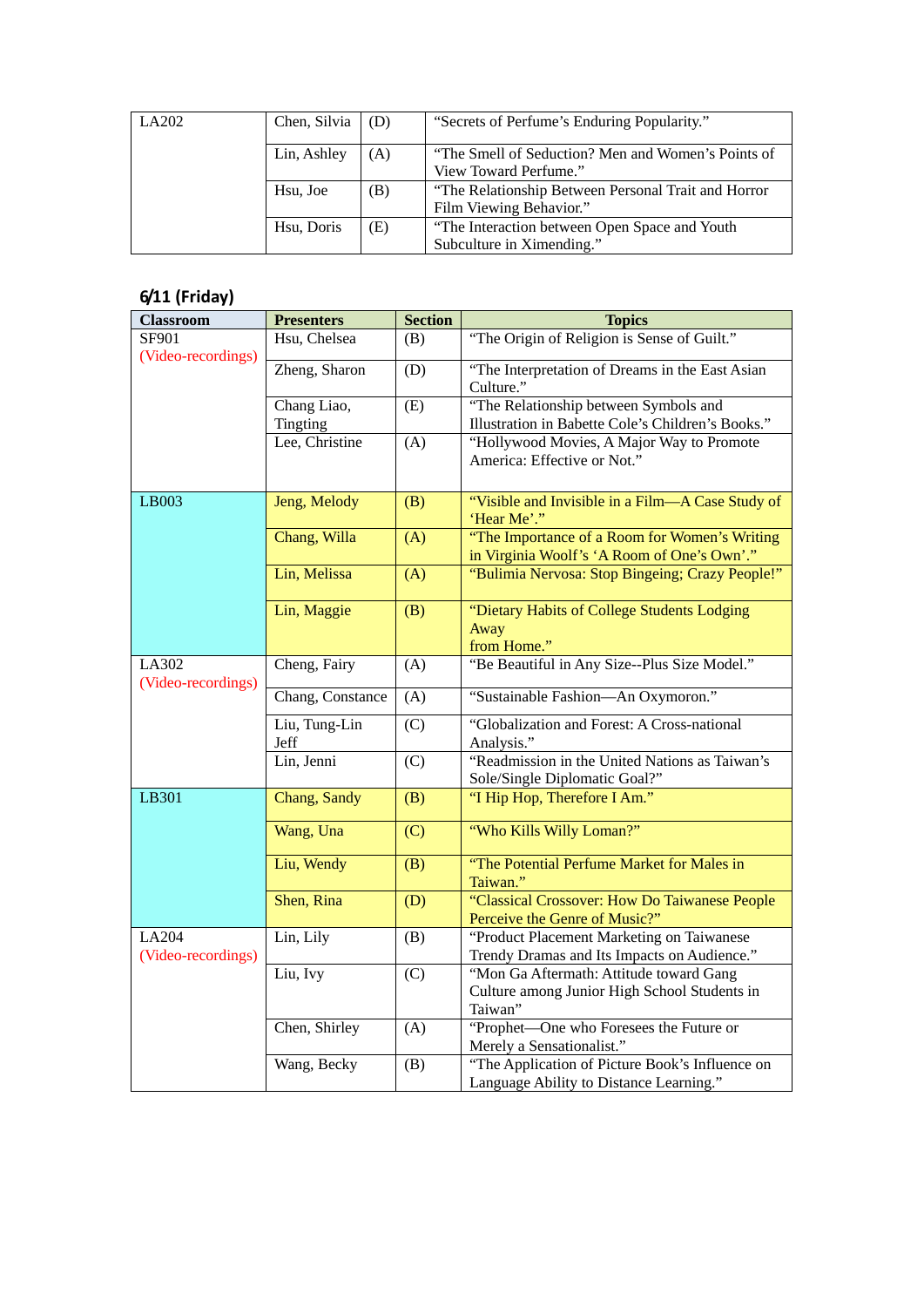#### Fall 2010: SOAP

|         | Title                                                | Presenters                        |
|---------|------------------------------------------------------|-----------------------------------|
| Group A | The Necessity of Cohabitation & Privacy in Love      | Jeff, Winni, Chloe, Karia         |
|         | Relationship on College Campus                       |                                   |
|         | Reasons behind the indifference of society           | Elle, Penny, Pin                  |
|         | Gossip news in Taiwan                                | Giselle, Iris, Cherry, Kevin      |
|         | College students' affection towards afternoon tea in | Albee, Jocelyn, Natalie, Renee    |
|         | Taiwan.                                              |                                   |
| Group B | How Taiwan Appeals to the Foreign Youth—with         | Evita, Hubert, Danny, Yeat        |
|         | Students from the FJU Language Center as an          |                                   |
|         | Example                                              |                                   |
|         | The Impression of Taipei City from College Students  | Betty, Shirley, Tong-Ann,         |
|         | Who Are Currently Living in Taipei                   | Debbie, Tony                      |
|         | A Study of the Choices of Part Time Jobs Among the   | Ann Huang, Connie Kang, June      |
|         | English Major Students in Taipei                     | Liu, Mint Chen, Sophia Soong      |
|         | A Way to Fulfill A Dream? Exquisite coffee Shops in  | Tina Lee, Dorothy Leong,          |
|         | Taipei                                               | Lydia Chen, Rita Lin              |
| Group C | Why people don't get married nowadays?               | Tracy, Agatha, Iris, Arica        |
|         | PTT's influence on college students.                 | Sherlyn, Lily, Jenny, Tony,       |
|         |                                                      | Emille                            |
|         | Value of politeness by younger and older generation. | Joyce, Chris, Ellen, Bailey, Rita |
|         | What the heck!? Foreigner's view of Taiwan.          | Esther, Emily, Sophia, XRay,      |
|         |                                                      | Eva                               |
| Group D | Why is this Apple so special: Why are Windows        | Cindy, Sarah, Vivienne, Edee,     |
|         | users switching to Apple?                            | Jocelyn                           |
|         | Why does the Taiwanese youth read so little?         | Jessica, Harriet, Jasmine,        |
|         |                                                      | David, Jerrel                     |
|         | Why is Facebook gradually taking the place of        | Jennifer, Felicia, Tina, Betty    |
|         | blogs?                                               |                                   |
|         | Objectification of women in entertainment TV         | Valerie, Ann, Vicky, Sharon       |
|         | programs                                             | Chiu, Sharon Tsai                 |
| Group E | Female Taiwanese college students' views on          | Lee, Jenny, Sandy, Vanessa,       |
|         | Internet shopping versus traditional shopping        | Abigail                           |
|         | Why do foreign students choose to study Chinese in   | Derek Wang, Mavis Lin, Joyce      |
|         | Taiwan rather than in China?                         | Wu, Vivian Chen                   |
|         | Students' views on the prohibition of smoking on     | Christy Huang, Lia Hsu,           |
|         | FJU campus: a case study                             | Mandy Hung, Tiffany Lin           |
|         | Why do many Taiwanese women choose to remain         | Leo, Susan, Rachel, Ted           |
|         | singles nowadays? A comparative analysis of the      |                                   |
|         | views between Taiwanese females in their 20s to 30s  |                                   |
|         | versus those in their 40s to 50s.                    |                                   |

Spring 2012: RP convention

Day 1: May 27

| <b>Presenters</b> | <b>Section</b> | <b>Title/Abstract</b>                                                    |
|-------------------|----------------|--------------------------------------------------------------------------|
| <b>Kevin Lan</b>  | A              |                                                                          |
| <b>Debby Lin</b>  | B              | "Please See Us Upside Down"                                              |
|                   |                | The controversies of the attitude of the youngsters who were born        |
|                   |                | after 1980s have been already argued by many magazines and               |
|                   |                | reporters since few years ago. However, with more youngsters who         |
|                   |                | were born after 1990s starting to step into the career world, it is time |
|                   |                | for the employers to begin putting their trust on the "7th graders" and  |
|                   |                | even let them take over the business. In this research paper, I will not |
|                   |                | only talk about the complaints of the employers regarding the "7th"      |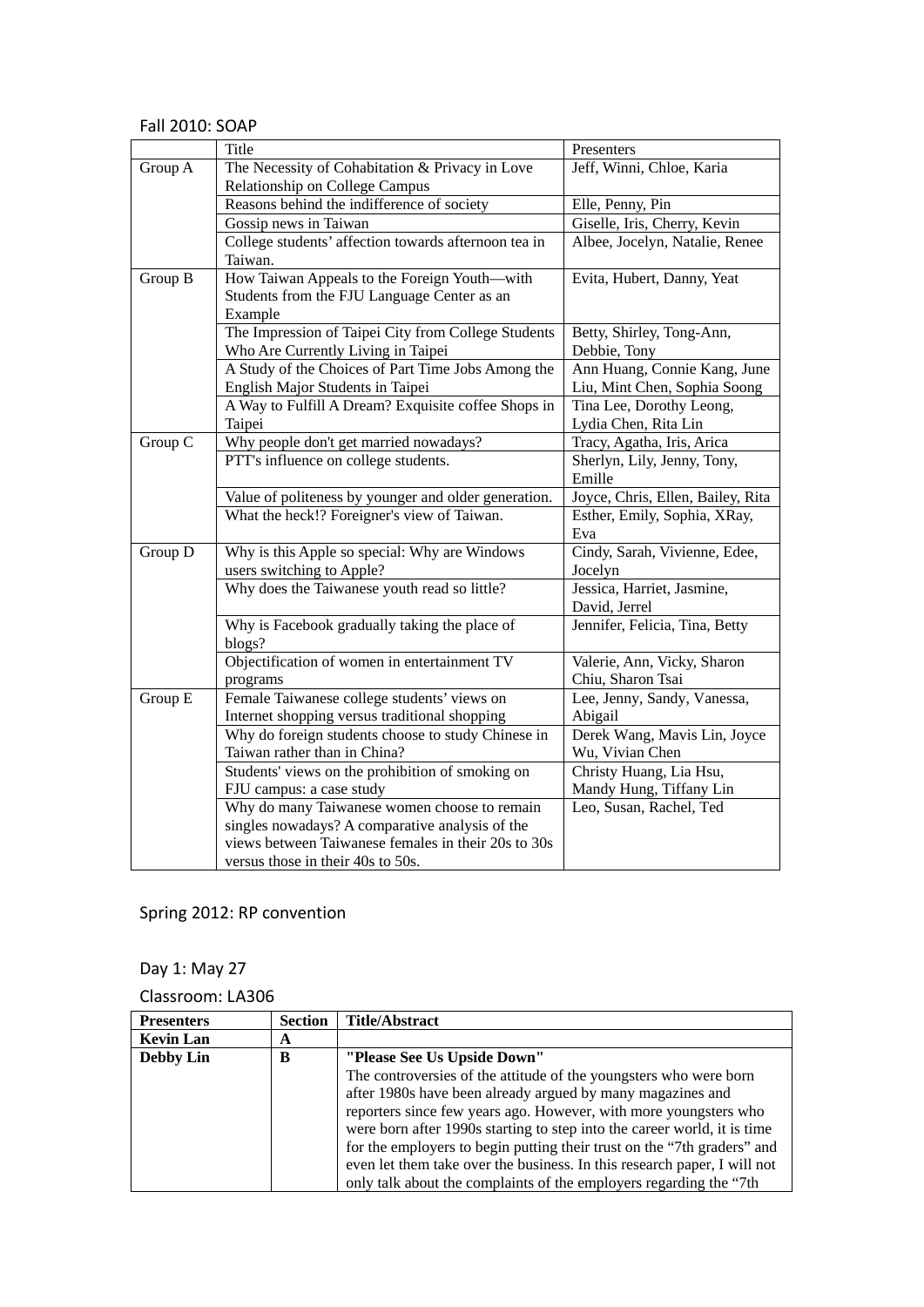|                       |   | graders," but discuss some traits which the E-generation youngsters<br>possess but cannot be accepted by the employers. In addition, I will |
|-----------------------|---|---------------------------------------------------------------------------------------------------------------------------------------------|
|                       |   | also show some examples on how the youngsters take advantage of                                                                             |
|                       |   | their traits to succeed in the career. The purposes of this research are                                                                    |
|                       |   | not only to persuade the employers that they should see the                                                                                 |
|                       |   | youngsters in different ways but also inform youngsters in general                                                                          |
|                       |   | how they can use their advantages and conceal their shortcomings to                                                                         |
|                       |   | become successful.                                                                                                                          |
| <b>Ted Chang, Leo</b> | E | "Investigation on FJU Students' Internet Addiction"                                                                                         |
| Wu                    |   | Nowadays, the use of Internet has been a must for almost every                                                                              |
|                       |   | human who lives in the modern world. However, it causes some                                                                                |
|                       |   | negative effects, and one of them is a syndrome called "Internet"                                                                           |
|                       |   | Addiction Disorder (IAD)." The purpose of this study is to investigate                                                                      |
|                       |   | whether the IAD is an issue for FJU students, its physical and mental                                                                       |
|                       |   | impacts on the FJU students, and to discover other possible types of                                                                        |
|                       |   | the IAD in addition to those that are already identified in previous                                                                        |
|                       |   | studies. The researchers surveyed more than 30 students on FJU                                                                              |
|                       |   | campus. It is predicted that except for a few abnormal cases, FJU                                                                           |
|                       |   | students are mostly not suffering from the IAD.                                                                                             |
| <b>Edee Chen</b>      | D | "Film Revival: The Growing Market of Film Cameras in Taiwan"                                                                                |
|                       |   | Few years ago, Polaroid, the most famous instant film company,                                                                              |
|                       |   | claimed that they were going to stop manufacturing instant films. It                                                                        |
|                       |   | made people started paying attention on film camera market. Based                                                                           |
|                       |   | on the interview with a film camera repair store owner, the market did                                                                      |
|                       |   | rise in the past few years. My purpose of this paper is to find out what                                                                    |
|                       |   | triggers the growth of the market. I roughly divided film cameras into                                                                      |
|                       |   | two categories, which are Lomo and Vintage cameras, and came up                                                                             |
|                       |   | with a hypothesis to explain this phenomenon. I designed an online                                                                          |
|                       |   | questionnaire and delivered to ninety eight camera users, and                                                                               |
|                       |   | interviewed users using both cameras, and got basic information from                                                                        |
|                       |   | the questionnaire. As for the interviewees, I asked more complicated                                                                        |
|                       |   | questions. By analyzing the results and comparing with my                                                                                   |
|                       |   | hypothesis, I figured out the possible reasons of the growth of film                                                                        |
|                       |   | market in Taiwan.                                                                                                                           |

| <b>Presenter</b>  | <b>Section</b> | <b>Title/Abstract</b>                                                  |
|-------------------|----------------|------------------------------------------------------------------------|
| <b>Sally</b>      | C              | "Which Animation is More Successful: Walt Disney or Miyazaki           |
|                   |                | Hayao?"                                                                |
|                   |                | Though Disney has occupied the market of animations for quite a        |
|                   |                | long time, and it has led the main stream of animation industry,       |
|                   |                | Miyazaki and his sweet little characters remain impressive and         |
|                   |                | adorable as time goes by. Miyazaki may not be a household name in      |
|                   |                | the United States the way Walt Disney is. But the two rank very close  |
|                   |                | in terms of their contribution to animated filmmaking. Therefore, I do |
|                   |                | a research on if people watch animation of Disney and Miyazaki,        |
|                   |                | which they would prefer and the reasons of their choice. By            |
|                   |                | comparing the conclusion of questionnaire and interview, in the        |
|                   |                | aspect of content, audience, and marketing to find out which is more   |
|                   |                | successful nowadays.                                                   |
| <b>Chole Chan</b> | $\mathbf{A}$   | "The Prize of Being Beauty-Takes Foot Binding as an                    |
|                   |                | <b>Example."</b>                                                       |
|                   |                | Foot binding is an old Chinese tradition which modern people always    |
|                   |                | have a negative impression on. However, most of the experts who        |
|                   |                | study foot binding are men; therefore in this research, I discuss foot |
|                   |                | binding from a female point of view. This paper will show the reason   |
|                   |                | why ancient female are willing to go through pain to keep the          |
|                   |                | tradition, while modern female insist on wearing high-heeled shoes     |
|                   |                | even this make them hurt.                                              |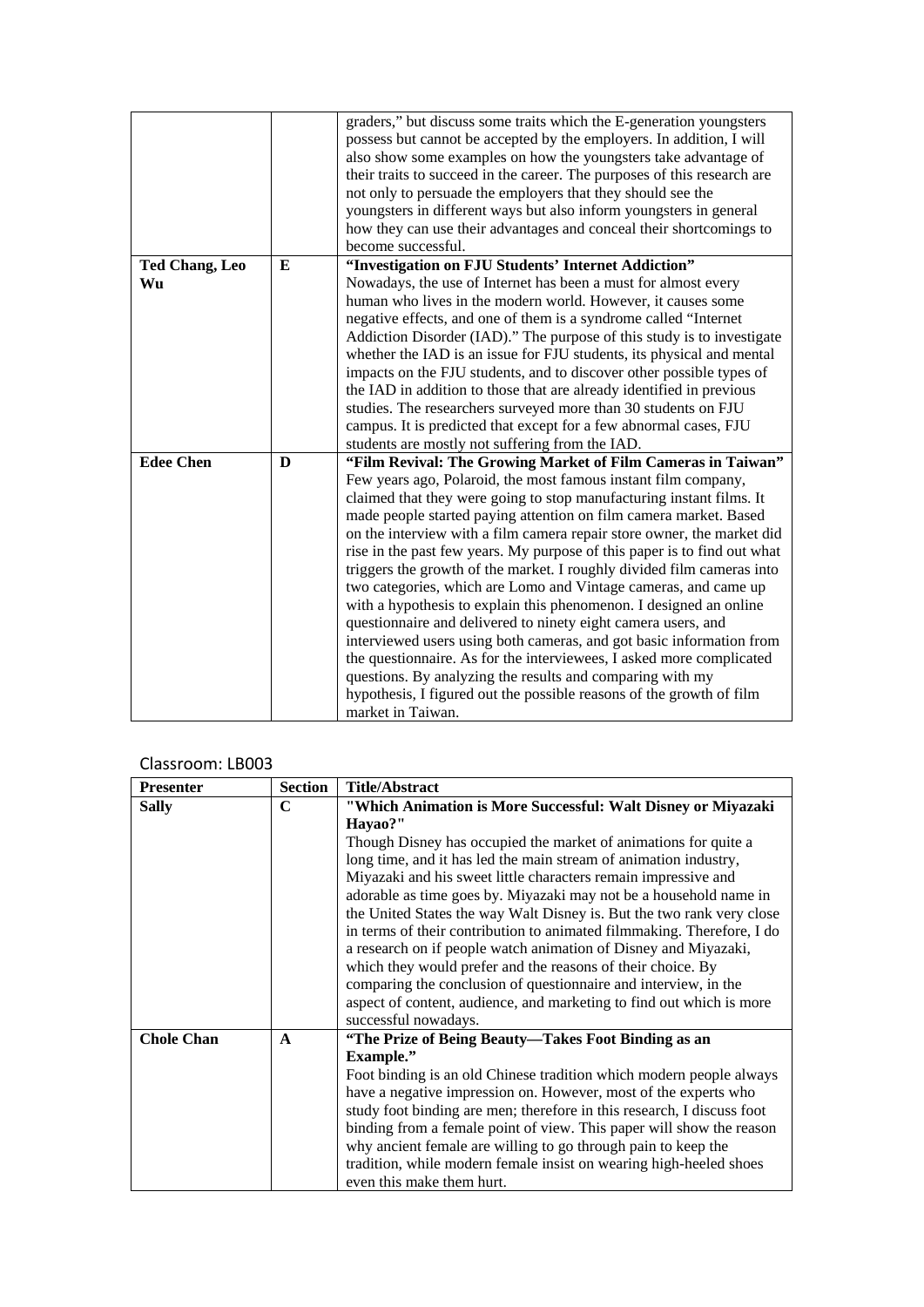| <b>Tong-Ann Sytwu</b> | B | "Stop Making Stereotypes of Cats."                                       |
|-----------------------|---|--------------------------------------------------------------------------|
|                       |   | Generally speaking, cats have a negative impact on most people:          |
|                       |   | stereotypes concerning wickedness, indifference, villainy, impaired      |
|                       |   | social skills, and singleness are frequently associated with cats        |
|                       |   | themselves and their owners. Through surveys and individual              |
|                       |   | interviews, the above assumption is confirmed. However, according        |
|                       |   | to the self-collected data, there is a rising group of people who thinks |
|                       |   | positively of cats and cat owners. What's more, among those who          |
|                       |   | don't think negatively of cats, different age groups still hold varied   |
|                       |   | opinions. In sum, their positive impression on cats were derived from    |
|                       |   | their knowledge of cats or from their acquaintance with cat owners.      |
|                       |   | That is, through mutual understanding, cats and their owners may no      |
|                       |   | longer be stereotyped. Thus, to fully understand one's nature is         |
|                       |   | important before judging them.                                           |
| <b>Lily Wang</b>      | C | "Playing With Your Foods."                                               |
|                       |   | As the technology advances in today's society, human beings have         |
|                       |   | been turning many impossibles into possible, and "playing" with our      |
|                       |   | foods should not at all be surprising. Genetically modified (GM)         |
|                       |   | foods, though not a novel technology, have been rapidly developed        |
|                       |   | within recent years. With GM foods many global problems can be           |
|                       |   | tackled; however, challenges exist for the actual practice. Therefore,   |
|                       |   | with sixty questionnaire data collected, people's general knowledge      |
|                       |   | and acceptance of GM foods will be discussed in this paper by            |
|                       |   | specifically examining the case in Taiwan.                               |

| <b>Presenter</b>    | <b>Section</b> | <b>Title/Abstract</b>                                                                                                                                                                                                                                                                                                                                                                                                                                                                                                                                                                                                                                                                                                                                                                                                                                                                                                                                                                                                                                                                                                                                                      |
|---------------------|----------------|----------------------------------------------------------------------------------------------------------------------------------------------------------------------------------------------------------------------------------------------------------------------------------------------------------------------------------------------------------------------------------------------------------------------------------------------------------------------------------------------------------------------------------------------------------------------------------------------------------------------------------------------------------------------------------------------------------------------------------------------------------------------------------------------------------------------------------------------------------------------------------------------------------------------------------------------------------------------------------------------------------------------------------------------------------------------------------------------------------------------------------------------------------------------------|
| <b>Tony Wong</b>    | $\mathbf C$    | "Is Jury System Fit in Taiwan Society?"                                                                                                                                                                                                                                                                                                                                                                                                                                                                                                                                                                                                                                                                                                                                                                                                                                                                                                                                                                                                                                                                                                                                    |
|                     |                | "Dinosaur Judges" phenomenon somehow shows the deficiency of the<br>recent legal proceeding system in Taiwan. Recently the legal<br>proceeding system used in Taiwan is called "Civil Law", which is one<br>of the two major legal systems applied in the world. The other one is<br>called "Common Law", which features in forming juries to help the<br>judges making decisions. A jury system is a group of people who are<br>selected randomly from local residents to join the judgment of local<br>trials. In the countries which applied jury system, every adult has the<br>duty to join jury system if chosen by the government. The advantage<br>of forming jury system is that the judges can refer to others' opinion<br>when making judgments; therefore, they would be less likely to make<br>improper judgments. Nowadays, the jury system is mostly used by<br>western countries such as England, France and the United States.<br>However, there are still some places in Asia which are using jury<br>system, like India and Hong Kong. In 2009, Japan started to use jury<br>system in their courts, too. This research investigates the suitability of |
|                     |                | having the jury system in Taiwan, though it appeared applicable in the                                                                                                                                                                                                                                                                                                                                                                                                                                                                                                                                                                                                                                                                                                                                                                                                                                                                                                                                                                                                                                                                                                     |
|                     |                | adjoining places.                                                                                                                                                                                                                                                                                                                                                                                                                                                                                                                                                                                                                                                                                                                                                                                                                                                                                                                                                                                                                                                                                                                                                          |
| <b>Ann Liu</b>      | D              | "Judge a Book by Its Cover: Book Cover and Its Sale."<br>Most people think they choose a book based on its content; however,<br>their decision is frequently swayed by the cover. In fact, there is a<br>growing trend of book cover design nowadays. In addition to a work<br>of art, the cover design is also a marketing strategy which can capture<br>buyers' attention and potential readers. With preliminary survey,<br>interviews among young adults and other sources, this paper reveals<br>how much a book cover affects readers and buyers. The aim of the<br>research focuses on how powerful the cover design influences the<br>image of books and provides detail guidelines for writers, publishers,<br>editors and even just book-buyers.                                                                                                                                                                                                                                                                                                                                                                                                                 |
| <b>Sophia Soong</b> | B              | "Philanthropy Within Reach: An Evaluation of Mobile Giving."                                                                                                                                                                                                                                                                                                                                                                                                                                                                                                                                                                                                                                                                                                                                                                                                                                                                                                                                                                                                                                                                                                               |
|                     |                | Mobile giving, namely donating via text-messaging, is the                                                                                                                                                                                                                                                                                                                                                                                                                                                                                                                                                                                                                                                                                                                                                                                                                                                                                                                                                                                                                                                                                                                  |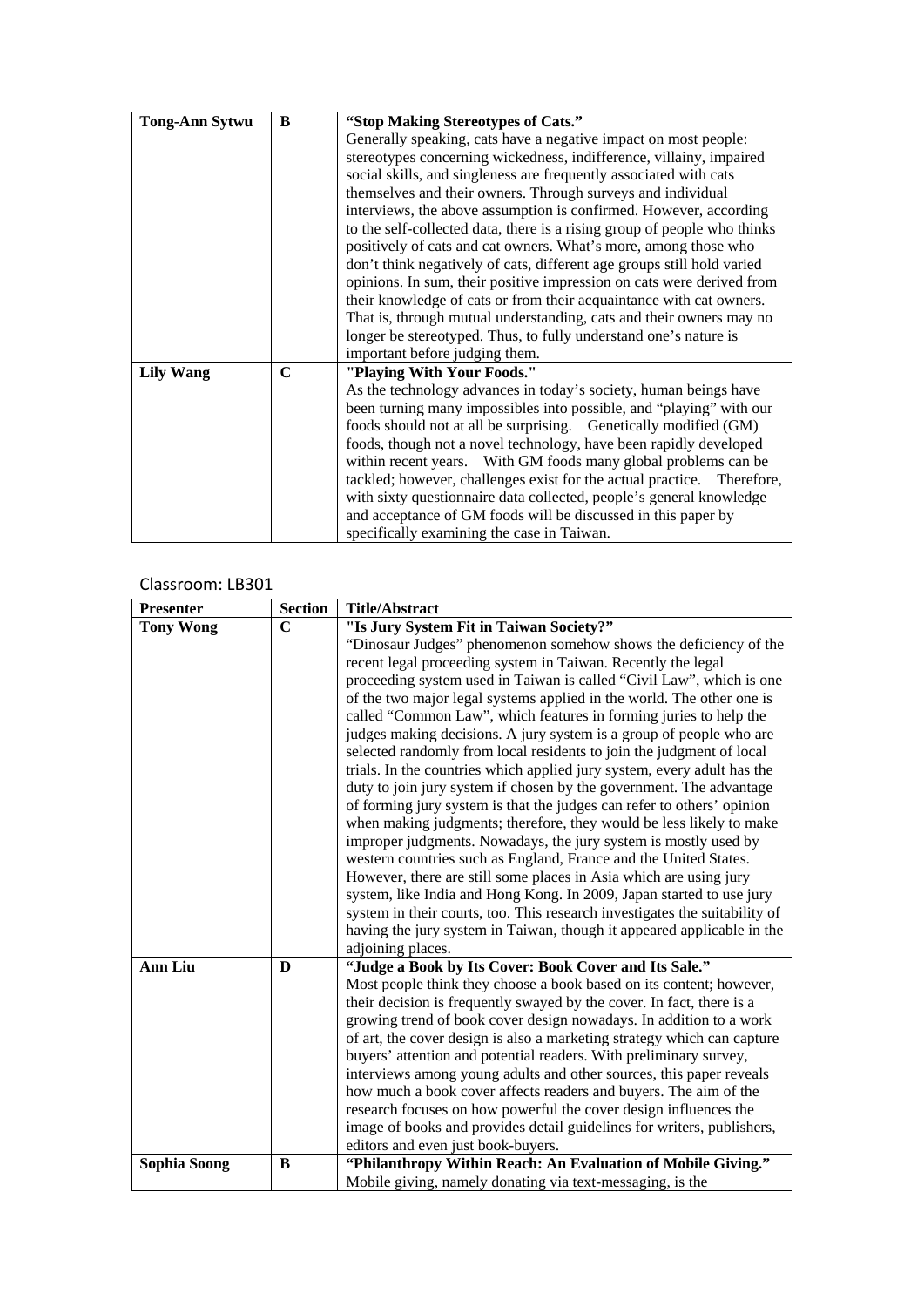|                   |              | cutting-edge of philanthropy in the 21st century; however, since it is  |
|-------------------|--------------|-------------------------------------------------------------------------|
|                   |              | still developing in the nascent stage, the program demands refinement   |
|                   |              | inevitably. This research first provides an overview of mobile giving,  |
|                   |              | synthesizing from its background development to the actual operation,   |
|                   |              | including the pros and cons from donors and charities' perspectives.    |
|                   |              | Based on higher popularity of mobile giving among the younger           |
|                   |              | generations, the second part of the research is the case study of       |
|                   |              | Taiwanese youngsters' attitude toward this new channel of donation      |
|                   |              | in order to come up with concrete direction of improving the system.    |
|                   |              |                                                                         |
| <b>Natalie Lu</b> | $\mathbf{A}$ | "The Secret Behind Harry Potter's Popularity."                          |
|                   |              | Since the first publishing of Harry Potter series, the clear images of  |
|                   |              | the "Magic World" have hit people all over the world. However, aside    |
|                   |              | from the exciting story line itself, there are still many elements and  |
|                   |              | facts that would lead to the success of this series. By searching and   |
|                   |              | analyzing the secret behind the series' popularity, it would be found   |
|                   |              | that Harry Potter series is not just a fantasy novel. At the same time, |
|                   |              | the reason why people are fascinated by it would also be connected      |

| <b>Presenter</b>   | <b>Section</b> | <b>Title/Abstract</b>                                                                                                                |
|--------------------|----------------|--------------------------------------------------------------------------------------------------------------------------------------|
| <b>Chris Yang</b>  | $\mathbf C$    | "Bildungsroman, Sacrifice and Death in Wilde's The Happy                                                                             |
|                    |                | Prince and Other Tales: Discussing its Themes and Functions."                                                                        |
|                    |                | In Children's Literature, normally we do not expect a sad storyline,                                                                 |
|                    |                | and most authors avoid writing about death. Fairy tale, one of the                                                                   |
|                    |                | major genres in Children's Literature, tends to have happy ending.                                                                   |
|                    |                | However, Oscar Wilde boldly writes about death and tragedy in his                                                                    |
|                    |                | fairy tale collection The Happy Prince and Other Tales. The collection                                                               |
|                    |                | composed of five tales— The Happy Prince, The Nightingale and the                                                                    |
|                    |                | Rose, The Selfish Giant, The Devoted Friend, and The Remarkable                                                                      |
|                    |                | Rocket— is wildly translated into different languages and has been                                                                   |
|                    |                | dramatized, adapted in every possible medium. Because of Wilde's                                                                     |
|                    |                | life in dramatic outline, many critics often link Wilde's works to his                                                               |
|                    |                | life. However, this research is to explore the themes focusing on the                                                                |
|                    |                | possible symbolic meanings and functions behind those tragedies                                                                      |
|                    |                | Wilde may imply.                                                                                                                     |
| <b>Lydia Chen</b>  | B              | "Supporting Tabooed Children's Books--Children's Right to                                                                            |
|                    |                | Read Books about Homosexuality"                                                                                                      |
|                    |                | Issues regarding homosexuality have already been widely discussed                                                                    |
|                    |                | for a long time. However, when the concepts of homosexuality                                                                         |
|                    |                | combine with children's picture books, that makes the subject more                                                                   |
|                    |                | sensitive and controversial. Some parents agree to allow children                                                                    |
|                    |                | acquiring information about homosexuality since homosexuals do                                                                       |
|                    |                | exist in today's society. Nevertheless, there are parents who are                                                                    |
|                    |                | strongly against the idea having children read books related to                                                                      |
|                    |                | homosexuality because they think it's inappropriate for kids at such                                                                 |
|                    |                | young age. Therefore, the question is raised in this report of whether                                                               |
|                    |                | children should read picture books with stories on homosexuality.                                                                    |
|                    |                | After in-depth interviews with six interviewees whose children are<br>under 12 years old, we conclude that nowadays parents are more |
|                    |                | willing to let children read picture books concerning homosexuality                                                                  |
|                    |                | but they would like to read the books first to evaluate their qualities.                                                             |
| <b>Bailey Chen</b> | $\mathbf C$    | "The Subversive Message of Roald Dahl's Matilda and the                                                                              |
|                    |                | <b>Educational Suitability."</b>                                                                                                     |
|                    |                | Despite the enormous popularity of Rolad Dahl's children's books,                                                                    |
|                    |                | many of them are fiercely criticized due to the subversive nature his                                                                |
|                    |                | works project. This literary study aims to explore two major charges                                                                 |
|                    |                | -thematic and stylistic-leveled against Dahl through the discussion                                                                  |
|                    |                |                                                                                                                                      |
|                    |                | of the particular book Matilda. The thematic challenge is examined                                                                   |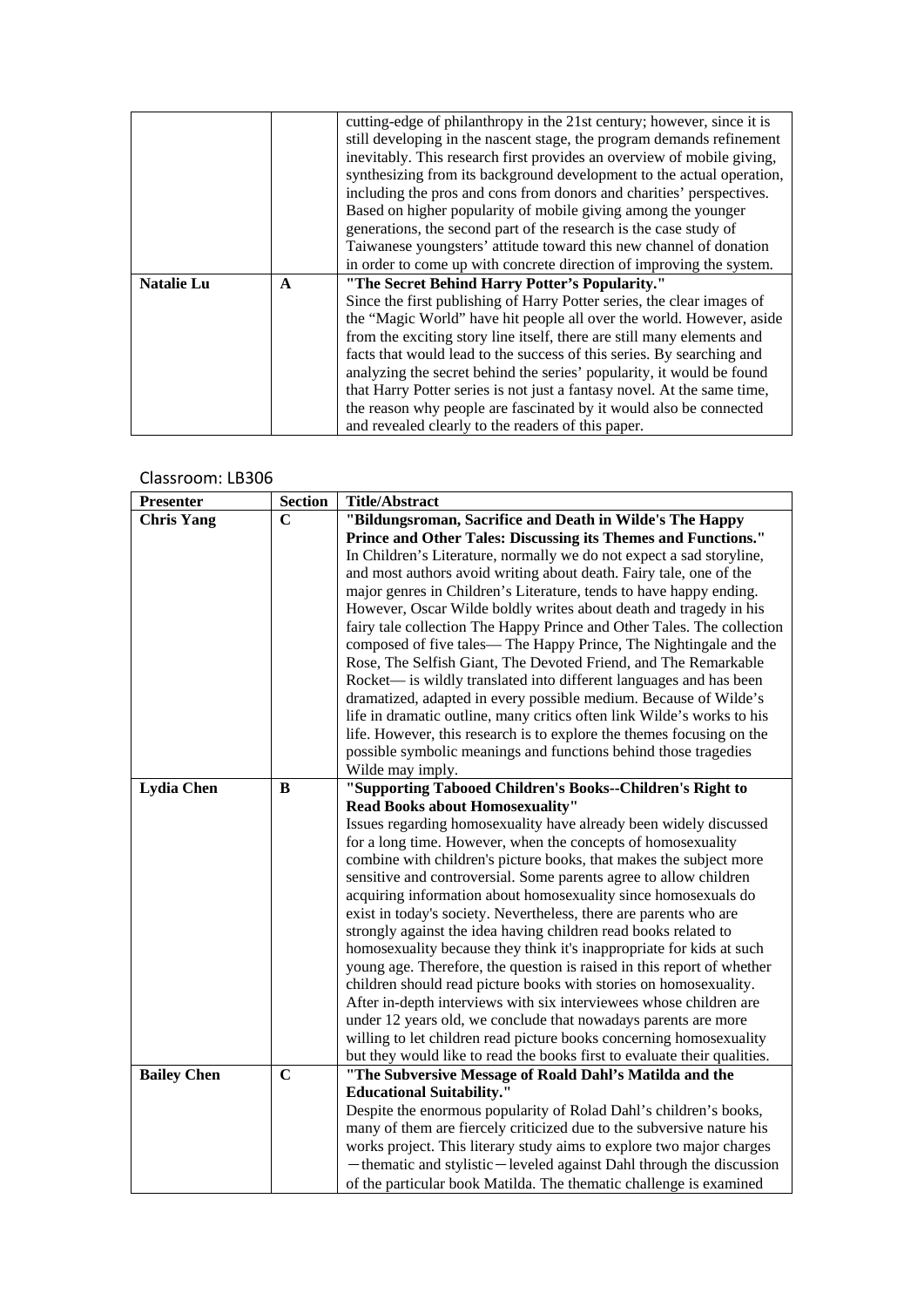|                  |   | through (1) the similarity of plot between Matilda and Harry Potter      |
|------------------|---|--------------------------------------------------------------------------|
|                  |   | Series, (2) Matilda as modern fairy tale and the educational values of   |
|                  |   | such genre, as well as (3) the convention of children's literature. This |
|                  |   | study investigates the stylistic accusation against Dahl's works by      |
|                  |   | analyzing the appropriateness of the use of black humor in Matilda,      |
|                  |   | with evidence of studies that have done concerning children's            |
|                  |   | comprehension of humorous irony and of the increasing demand for         |
|                  |   | realism in children's books. The result of the study acknowledges the    |
|                  |   | educational suitability of Matilda.                                      |
| <b>Vicky Lan</b> | D | Recreational works appear to be a popular genre of reading in last few   |
|                  |   | decades. Boy's Love (BL) is one of the minor categories under            |
|                  |   | recreational works. Though it became popular among readers, BL is        |
|                  |   | still a confusing concept to most of the general public. The purpose of  |
|                  |   | this research project is to find out the exact definition of BL since    |
|                  |   | often times BL is confused with homosexual easily. With the view of      |
|                  |   | BL story lover, I want to find out the elements that draw recreational   |
|                  |   | works writers' attention and motivate them to write stories. In this     |
|                  |   | project, interviews are given to the participants along with the         |
|                  |   | information from some published papers.                                  |

| <b>Presenters</b>  | <b>Section</b> | <b>Title/Abstract</b>                                                                                                                      |
|--------------------|----------------|--------------------------------------------------------------------------------------------------------------------------------------------|
| Sandy Chen,        | E              | "Does Attending EFL Cramming Schools at a Young Age Help                                                                                   |
| Rachel Hsieh,      |                | <b>Improve Taiwanese Students' English Skills in High School?"</b>                                                                         |
| <b>Jenny Kang</b>  |                | As the number of EFL cramming schools has been increasing, and the                                                                         |
|                    |                | age of attending EFL cramming school has been decreasing, we can                                                                           |
|                    |                | tell that nowadays parents take English learning more and more                                                                             |
|                    |                | seriously. Thus, we examined whether attending EFL cramming                                                                                |
|                    |                | schools at a young age helps improve children's future English                                                                             |
|                    |                | proficiency. The participants in our survey were high school students.                                                                     |
|                    |                | We evaluated their English proficiency in four aspects (listening,                                                                         |
|                    |                | reading, writing, and speaking) based on their grades in the basic level                                                                   |
|                    |                | of GEPT (General English Proficiency Test). According to the results,                                                                      |
|                    |                | we discovered that attending EFL cramming schools at a young age                                                                           |
|                    |                | does not have apparent influence on the children's English                                                                                 |
|                    |                | proficiency in high schools.                                                                                                               |
| Ellen Hsiao,       | $\mathbf C$    | "Challenges that Native-Speaker Teachers Find in Teaching                                                                                  |
| <b>Jenny Huang</b> |                | <b>English in Taiwan."</b>                                                                                                                 |
|                    |                | With the notion of English as one of the major international languages                                                                     |
|                    |                | in the world, native-speaker teachers of English are highly in demand                                                                      |
|                    |                | in Taiwan's private language schools. Although native-speaker                                                                              |
|                    |                | teachers' English skills are unquestionable adequate to teach                                                                              |
|                    |                | children's English, their skills and challenges in teaching English in                                                                     |
|                    |                | Taiwan are in less consideration for private language schools. Without                                                                     |
|                    |                | a more formal system to resolve native-speaker teachers' challenges,                                                                       |
|                    |                | the result of children's leaning is greatly concerned. This paper                                                                          |
|                    |                | discusses the challenges that native-speaker teachers find in teaching                                                                     |
|                    |                | English and actions that can be taken to improve their problems. We                                                                        |
|                    |                | have conducted ten interviews with native-speaker teachers who have                                                                        |
|                    |                | taught or are currently teaching in private language schools in                                                                            |
|                    |                | Taiwan. The analysis found that their challenges in teaching English                                                                       |
|                    |                | subject lies mainly in grammar teaching. Other difficulties such as                                                                        |
|                    |                | over-crowded classroom and dealing with lowly-motivated students                                                                           |
|                    |                | are also mentioned. The ten interviewees and experts in education                                                                          |
|                    |                | suggest various methods to improve the environment of English                                                                              |
|                    |                | learning. These findings are greatly valued as they could be an<br>important source for private language schools in Taiwan to assist their |
|                    |                |                                                                                                                                            |
|                    |                | native-speaker teachers and thus ameliorate children's learning result.                                                                    |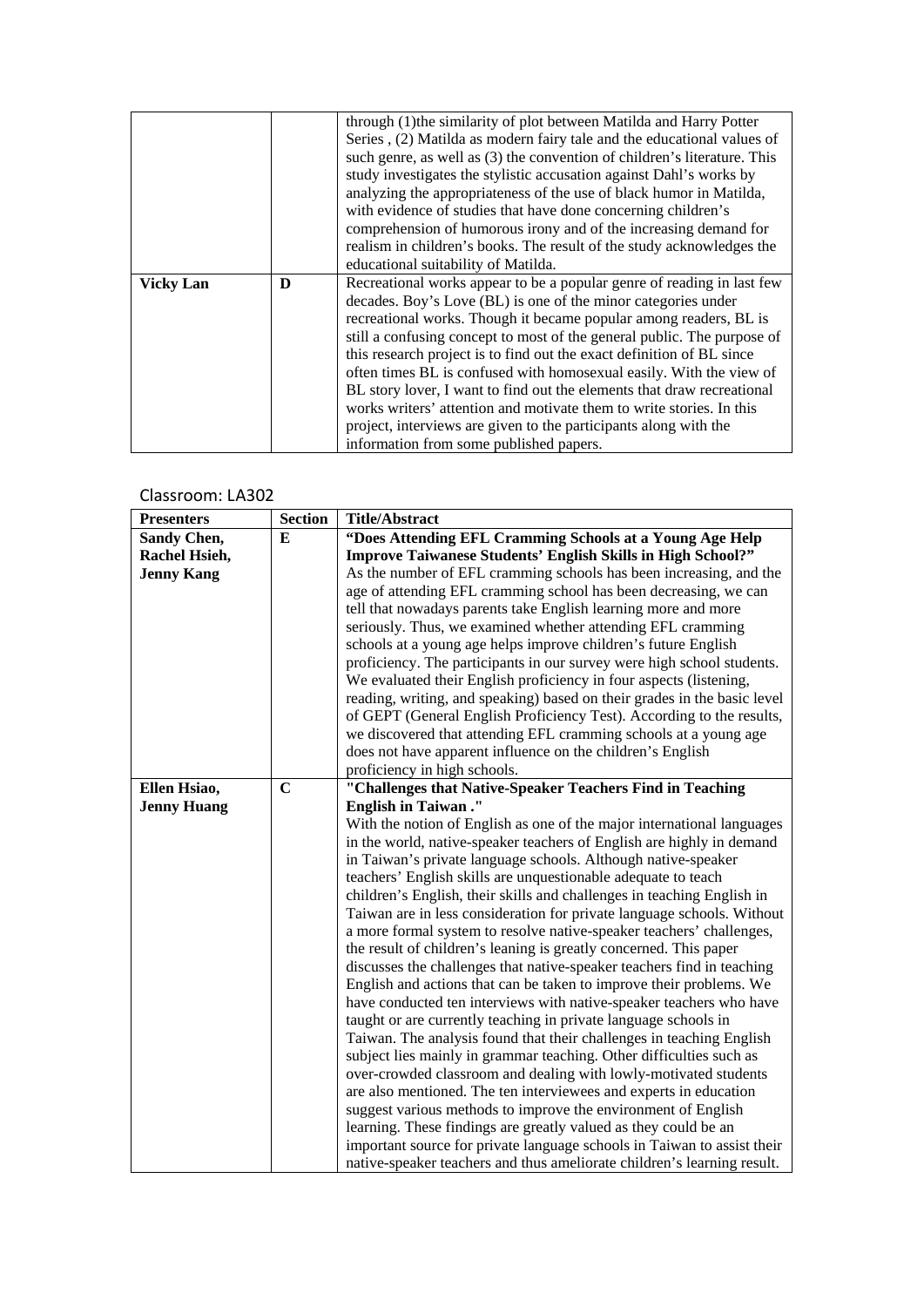# Day 2: May 31

Classroom: LA306

| <b>Presenters</b>   | <b>Section</b> | <b>Title/Abstract</b>                                                       |
|---------------------|----------------|-----------------------------------------------------------------------------|
| <b>Tong Wang</b>    | B              | "Astrology Does Work!-Using Astrology to Plan Our Future."                  |
|                     |                | Astrology nowadays is commercialized and simplified, so many                |
|                     |                | people still treat astrology as an entertainment usage. However,            |
|                     |                | astrology is indeed a logical divination system which is based on the       |
|                     |                | precise calculation of planets movements. Therefore, by                     |
|                     |                | understanding the theory of astrology more clearly, you would               |
|                     |                | consider it as a useful tool to give you an accurate predictions and        |
|                     |                | personal life advices when you needed.                                      |
| <b>Felicia Yang</b> | $\mathbf{D}$   | "Sponge Bob Square Pants: The Unveiling of Social Behavior."                |
|                     |                | The popular animation Sponge Bob Square Pants brings entertainment          |
|                     |                | to people around the world. However, there is not only entertainment        |
|                     |                | in this cartoon but also serious reflection on social phenomenon and        |
|                     |                | issues. The motivation of this research paper is to unveil the issues. In   |
|                     |                | this paper, there are two major directions explored in this cartoon: the    |
|                     |                | arguable relationships among different social classes/positions and the     |
|                     |                | controversial social issues. The methodology is to select the targeted      |
|                     |                | series and use the relevant real events/ideas to find out the messages      |
|                     |                | which the cartoon tries to convey except for its entertainment. The         |
|                     |                | result of this paper discloses the serious perspective to view this         |
|                     | E              | entertaining cartoon.<br>"Factors that Cause Children's Obesity in Taiwan." |
| Lee Chen, Christy   |                | Children's obesity issue in Taiwan has posed a strong threat on             |
| Huang               |                | children's health and their self-esteem. More attention should be paid      |
|                     |                | on this issue to solve the problem. The purpose of this research paper      |
|                     |                | is to find the possible factors that cause children's obesity in Taiwan     |
|                     |                | through surveys and individual interviews. The paper surveyed               |
|                     |                | professionals in the medical and academic fields as well as parents         |
|                     |                | and children. It is predicted that factors such as lifestyle changes, the   |
|                     |                | increase of daily sedentary activities, and diet are the primary factors    |
|                     |                | causing children's obesity in Taiwan nowadays. The paper also gave          |
|                     |                | constructive suggestions to solve the problem of children's obesity in      |
|                     |                | Taiwan.                                                                     |

| <b>Presenters</b> | <b>Section</b> | <b>Title/Abstract</b>                                                    |
|-------------------|----------------|--------------------------------------------------------------------------|
| Dorothy Leong,    | B              | "Should We Pay for Online Video Services?"                               |
| <b>Tina Lee</b>   |                | This paper begins with a brief introduction to what internet piracy is   |
|                   |                | in accordance to online video services, with samples from the general    |
|                   |                | public of how many people uses free-of-charge online video services,     |
|                   |                | and how many people identifies internet piracy as a major threat to      |
|                   |                | not just the movie industry, but also to the global economy. Then I      |
|                   |                | will bring forth the possible problems and critical issues caused by     |
|                   |                | internet video piracy and demonstrate how it could be discouraged        |
|                   |                | greatly by regulating online video services that are "free-of-charge" to |
|                   |                | "user-charged". I believe that if the majority supports and upholds this |
|                   |                | idea, then there might be a significant decrease in movie piracy, and    |
|                   |                | perhaps even affect other kinds of internet piracy.                      |
| <b>Tracy Lin</b>  | C              | "Does Bilingual Kindergarten Influence Children's Interests in           |
|                   |                | English?"                                                                |
|                   |                | English is known as the international language. Learning English for     |
|                   |                | Taiwanese is as important as learning their mother tongue, Chinese.      |
|                   |                | Although the tuition of the bilingual kindergarten is expensive,         |
|                   |                | Taiwanese parents' are willing to let their children learn English in an |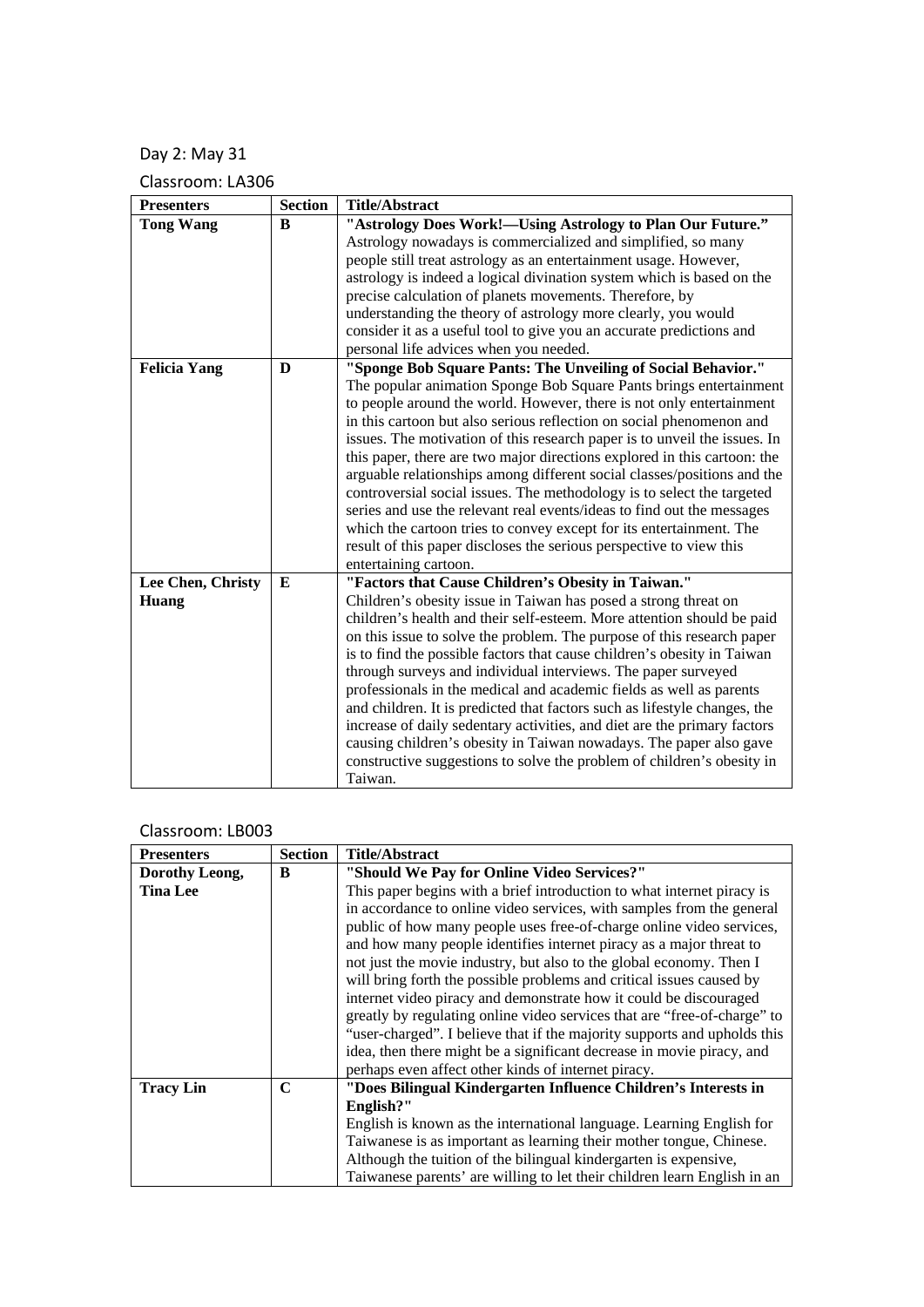|                    |   | early age. However, one may wonder if children learn a foreign          |
|--------------------|---|-------------------------------------------------------------------------|
|                    |   | language in a young age may affect their interest in English. Or is it  |
|                    |   | another pressure in studying? The data collected through the            |
|                    |   | interviews and questionnaires show the parents' and the students'       |
|                    |   | concern and perspective of attending bilingual kindergarten. It is      |
|                    |   | essential that people have multi-languages nowadays; this research      |
|                    |   | attempts to find out how big the influence may have on children's       |
|                    |   | learning a foreign language in young age.                               |
| <b>Connie Kang</b> | B | "Organ Donation: Keeping the Gift of Life Alive."                       |
|                    |   | Organ donation is a way to save people's lives; not only keeping        |
|                    |   | people alive but also a good deed. Organ donation takes healthy         |
|                    |   | organs and tissues from one person for transplantation into another.    |
|                    |   | Experts say that the organs from one donor can save or help as many     |
|                    |   | as 50 people. Some people are willing to donate their organs to help    |
|                    |   | people in need when they pass away while some are not. There are        |
|                    |   | some myths of organ donation that make people hesitate to donate.       |
|                    |   | This paper tries to clarify those myths and to show college students in |
|                    |   | Taiwan think about organ donation.                                      |

#### Classroom: SF310

| <b>Presenter</b>   | <b>Section</b> | <b>Title/Abstract</b>                                                   |
|--------------------|----------------|-------------------------------------------------------------------------|
| <b>Iris Kang</b>   | $\mathbf{A}$   | "Dorian Gray: the rebellion to the middle class and gender binary       |
|                    |                | in Victorian England."                                                  |
|                    |                | Oscar Wilde received several criticisms against his novel The Picture   |
|                    |                | of Dorian Gray for the hedonistic way of living and the distorted       |
|                    |                | morality portrayed in the story. In his response to those critics, he   |
|                    |                | suggests that people should simply appreciate the beauty of the art     |
|                    |                | work without relating it to morality, which relates to the estheticism  |
|                    |                | motif "Art for Art's sake." However, the main character Dorian Gray     |
|                    |                | in the novel shows something more than being the symbol of beauty.      |
|                    |                | By portraying Gray's androgynous gender image and the contempt for      |
|                    |                | the middle class, Wilde showed his discontent with the Victorian        |
|                    |                | England.                                                                |
| <b>Jerrel Lai</b>  | D              | "Discuss Effectiveness of the United States through the Case of         |
|                    |                | Libya"                                                                  |
|                    |                | This year, under the Jasmine Revolution, there are more and more        |
|                    |                | Middle East countries breaking out with anti-dictatorship protests.     |
|                    |                | Libya is one of the Middle East countries under this revolution.        |
|                    |                | However, instead of following the breakdown of the Egyptian             |
|                    |                | government, the president of Libya took military action against         |
|                    |                | protestors without mercy.                                               |
|                    |                | The aim of this research is to determine whether the United Nations     |
|                    |                | (UN) is an effective international organization through the actions and |
|                    |                | sanctions that the UN put on Libya. The method is to examine            |
|                    |                | people's opinions using a questionnaire and the percentage of the       |
|                    |                | goal-achievement of the UN in Libya. Fifty participants from Taiwan     |
|                    |                | and foreign countries answered the questionnaire.                       |
| <b>Emily Huang</b> | $\mathbf C$    | "The Trend of Having Health Supplement in College"                      |
|                    |                | Nowadays, there are more and more kinds of health supplement            |
|                    |                | available in the market. This phenomenon uncovers consumers'            |
|                    |                | understandings of the import effect the health supplements bring to     |
|                    |                | their health and the lack of food nutrition from their environment. As  |
|                    |                | we know, most university students are regular out-eater. Therefore, it  |
|                    |                | is a common phenomenon hat the students lack in food nutrition.         |
|                    |                | They may take health supplement to complement those lacks of            |
|                    |                | nutrition which cannot be adsorbed from food. Moreover, there are       |
|                    |                | many different types of health supplement such as Calcium, Vitamin      |
|                    |                | C and so on. In addition to making up the nutrition the students lack,  |
|                    |                | outside-beauty is emphasize so highly in our society; therefore,        |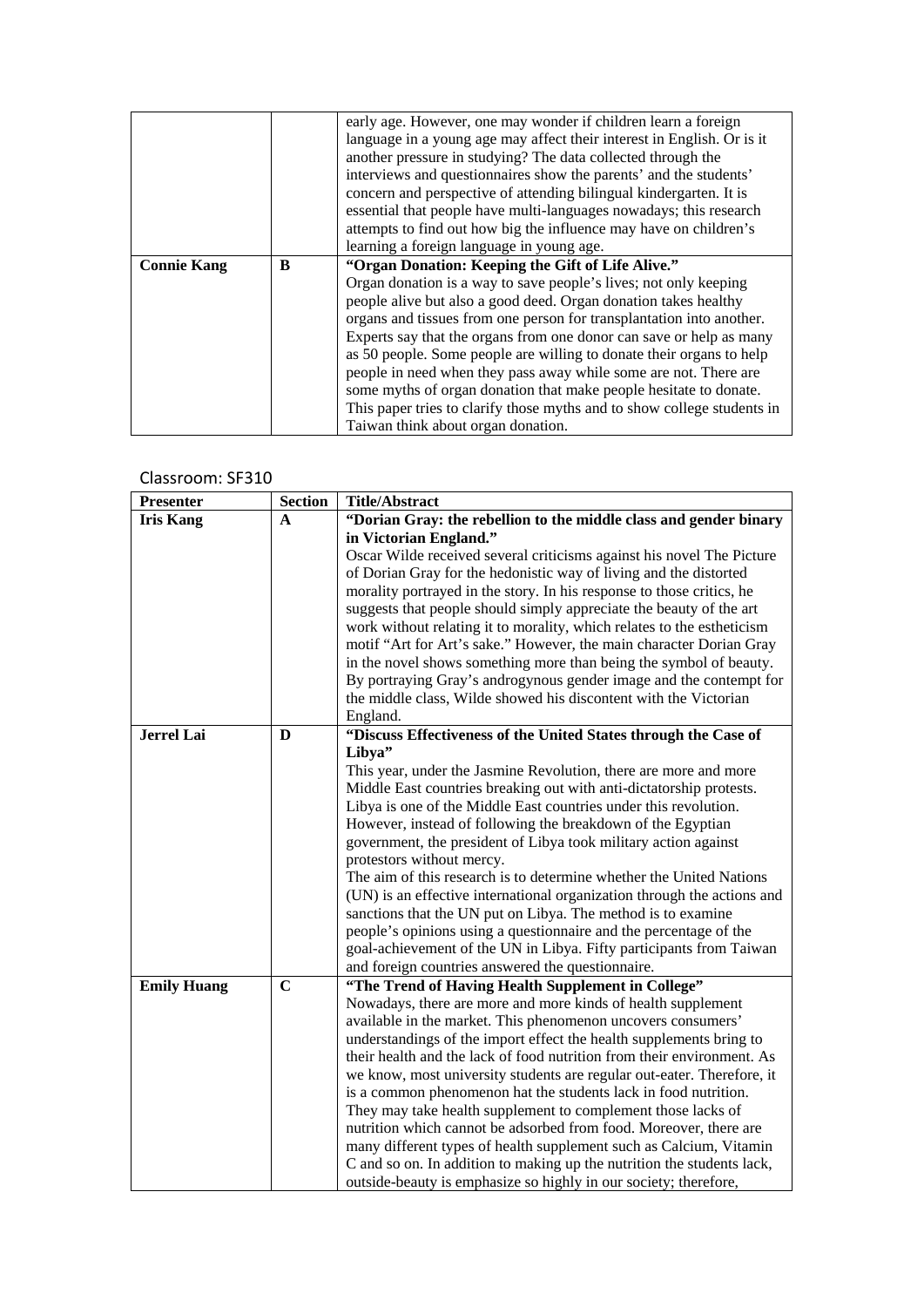|                  |   | students would pay more attention to how to improve their appearance     |
|------------------|---|--------------------------------------------------------------------------|
|                  |   | to be better by those health supplement such as collagen. In the         |
|                  |   | research report, I administered questionnaires to 80 college students    |
|                  |   | and interviewed 25 students. According to these data, I found that it is |
|                  |   | not only female but also male who pays lot of attention on taking        |
|                  |   | health supplement. Also, there are some other reasons which make         |
|                  |   | college students to take health supplement. The finding has shown        |
|                  |   | that health supplement has become a daily necessity in our society.      |
| <b>Ann Huang</b> | B | "The True Humanistic Power in 'Pan's Labyrinth'."                        |
|                  |   | As a fantasy story, the Spanish movie "Pan's Labyrinth" (English         |
|                  |   | title) combine the real world with a fairy-tale-like world. However,     |
|                  |   | rather than merely a bedtime story, "Pan's Labyrinth" actually           |
|                  |   | provides a chance to look into human being's potential mental power      |
|                  |   | which fight for the positive humanity when we confront hardships in      |
|                  |   | the real world. The paper aims to discuss the situations offered in the  |
|                  |   | movie, in which the positive humanity is challenged by both real         |
|                  |   | world and fairy-tale world. From the characters' struggle and            |
|                  |   | endeavor, the paper would discuss public and individual rebelling        |
|                  |   | force under historical Fascism tyranny, female voices under the          |
|                  |   | patriarchal society, and the true meaning of braveness, self-sacrifice,  |
|                  |   | and love.                                                                |

| <b>Presenters</b>   | <b>Section</b> | <b>Title/Abstract</b>                                                    |
|---------------------|----------------|--------------------------------------------------------------------------|
| <b>Jessica Yang</b> | $\bf{D}$       | "Women Cooking for Men and Yoshimoto Banana's Literature"                |
|                     |                | It is generally accepted that women tend to home economics while         |
|                     |                | men worked. Ever since WWII, however, feminism began to develop,         |
|                     |                | and many started to challenge traditional gender roles. Even so, in      |
|                     |                | modern society, it seems very common that women are still willing to     |
|                     |                | do many domestic duties in a relationship. In renowned Japanese          |
|                     |                | writer Yoshimoto Banana's short stories, mainly "Kitchen" (Parts I       |
|                     |                | and II) and "House of the Ghosts," the female protagonists seem to       |
|                     |                | revolve their lives around food and cooking. This paper is a discovery   |
|                     |                | of the closely interwoven, delicate and strangely intricate relationship |
|                     |                | between women, food, and love.                                           |
| Danny Lo, Hubert    | B              | "Should We Pay for Online Video Services?"                               |
| <b>Tsui</b>         |                | This paper begins with a brief introduction to what internet piracy is   |
|                     |                | in accordance to online video services, with samples from the general    |
|                     |                | public of how many people uses free-of-charge online video services,     |
|                     |                | and how many people identifies internet piracy as a major threat to      |
|                     |                | not just the movie industry, but also to the global economy. Then I      |
|                     |                | will bring forth the possible problems and critical issues caused by     |
|                     |                | internet video piracy and demonstrate how it could be discouraged        |
|                     |                | greatly by regulating online video services that are "free-of-charge" to |
|                     |                | "user-charged". I believe that if the majority supports and upholds this |
|                     |                | idea, then there might be a significant decrease in movie piracy, and    |
|                     |                | perhaps even affect other kinds of internet piracy.                      |
| <b>Jennifer Lin</b> | D              | "Man propose, God disposes?--- An analysis about the virtues of          |
|                     |                | Heroes who struggle against Destiny."                                    |
|                     |                | Greek Mythology is combined with vivid stories about the interaction     |
|                     |                | between mortals and the gods. Sometimes readers may notice that          |
|                     |                | most of the impressive stories are about how human struggle against      |
|                     |                | gods. During these struggles, the precious human virtues would           |
|                     |                | appear at the same time. As a result, this paper will analyze some       |
|                     |                | famous heroes like Hercules and Odysseus then demonstrate the            |
|                     |                | human virtues in these stories. Finally, we can prove that "Man          |
|                     |                | proposes, God disposes may sometimes be wrong since it's possible        |
|                     |                | for a hero with virtues to dramatically defeat the irresistible power.   |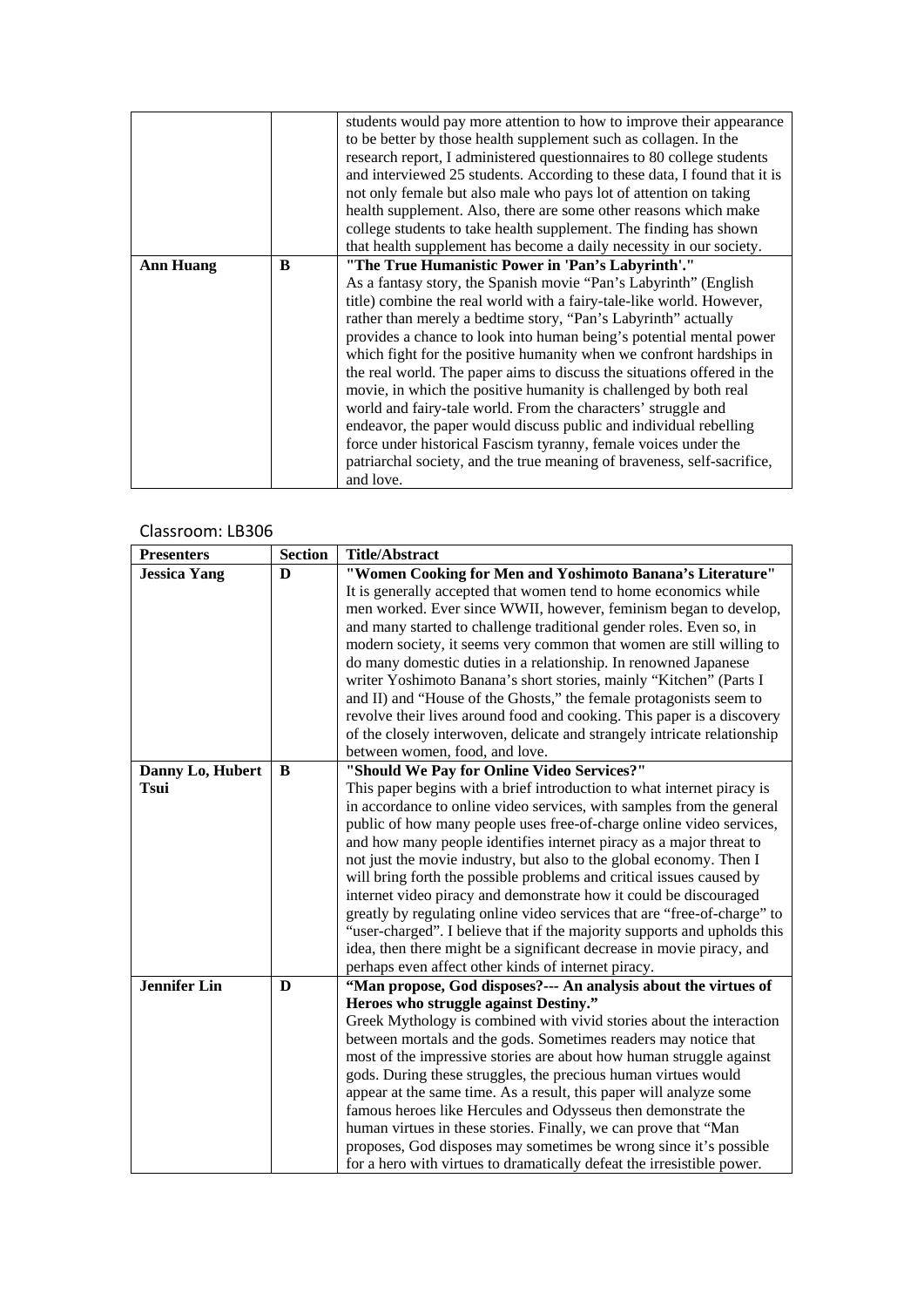| <b>Presenters</b> | <b>Section</b> | <b>Title/Abstract</b>                                                 |
|-------------------|----------------|-----------------------------------------------------------------------|
| Eva Chiang,       | $\mathbf C$    | "Native Speaker Teacher and Chinese Teacher: Which One Is             |
| Sophia Lo         |                | <b>Better in Terms of Classroom Anxiety?"</b>                         |
|                   |                | In the field of teaching English as a foreign language, the debate of |
|                   |                | whether Native Speaker Teacher (NT) or Chinese Teacher (CT) is        |
|                   |                | more helpful for students has been paid attention for years. Both NT  |
|                   |                | and CT have their advantages in teaching, and this research aims to   |
|                   |                | explore this issue to find out the extent to which NT and CT affect   |
|                   |                | students' willingness to communicate and reduce their anxiety of      |
|                   |                | speaking. To collect data, we did the observation in both NT and CT's |
|                   |                | English classes and interviewed 20 students, including students from  |
|                   |                | the English Department (5 people) and other departments (15 people),  |
|                   |                | to further understand their willingness to communicate and anxiety of |
|                   |                | talking in class. Our hypothesis is that NT would create a more       |
|                   |                | relaxing classroom atmosphere than CT. On the other hand, the         |
|                   |                | code-switching method would be a great advantage for CT.              |
| Many Huang,       | E              | "How Do Cramming Schools Affect Upper Grade Elementary                |
| <b>Susan Wang</b> |                | Students' Social Life, Academic Performance, and Attitude             |
|                   |                | toward Learning?"                                                     |
|                   |                | Since cramming schools in Taiwan are so popular, it is necessary for  |
|                   |                | us to investigate its impacts on students. In this study, we examined |
|                   |                | the impacts of cramming schools on elementary school students'        |
|                   |                | social life, attitudes toward learning, and academic performance. We  |
|                   |                | surveyed 50 fifth and sixth graders in Hsin Chu City, 20 parents, and |
|                   |                | 20 teachers to find out their opinions on the issues we investigated. |
|                   |                | Furthermore, we interviewed some parents and teachers we randomly     |
|                   |                | selected from our survey samples. It is predicted that students who   |
|                   |                | attend cramming schools will perform better overall in school due to  |
|                   |                | the pressure they receive from their cramming school teachers, and    |
|                   |                | more time spent on doing homework at cramming schools.                |
| <b>Betty Lin</b>  | D              | "On-line shopping: new consumption mode."                             |
|                   |                | Due to financial factors, more and more people nowadays prefer stay   |
|                   |                | at-home shopping rather than regular shopping. People spend less      |
|                   |                | money by on-line shopping and watch DVDs or comic books at home.      |
|                   |                | With the increase of unpaid leave and unemployment, many people       |
|                   |                | choose to make money at home and have their own business on-line. I   |
|                   |                | would like to make a research about on-line shopping. I'm interested  |
|                   |                | in the field of stay at-home economy, especially on-line shopping. I  |
|                   |                | want to find out how on-line shopping influence people's lives or it  |
|                   |                | may one day take place of regular shopping. I collected 50            |
|                   |                | questionnaires in order to find out the reason why people would like  |
|                   |                | to shop on-line instead of regular shopping.                          |

# Day 3: June 3

| <b>Presenters</b>   | <b>Section</b> | <b>Title/Abstract</b>                                                  |
|---------------------|----------------|------------------------------------------------------------------------|
| <b>Shirley Fang</b> | B              | "Let's Replace Coffee with Tea."                                       |
|                     |                | Have you ever noticed that there are more and more people holding a    |
|                     |                | cup of coffee when walking in street? What may be the causes of this   |
|                     |                | phenomenon? Is it resulted from the action that can make them have     |
|                     |                | the fantasy of believing they're as fashionable as the Hollywood       |
|                     |                | stars? In addition, are these people aware that coffee will do harm to |
|                     |                | our body? Then why don't they drink tea, the most commonly             |
|                     |                | consumed beverage in the world, instead of coffee since tea offers     |
|                     |                | more health benefits? By data collection through questionnaires and    |
|                     |                | interviews, this paper attempts to show people's drinking habits of    |
|                     |                | coffee and tea in Taiwan and persuade people to drink tea instead of   |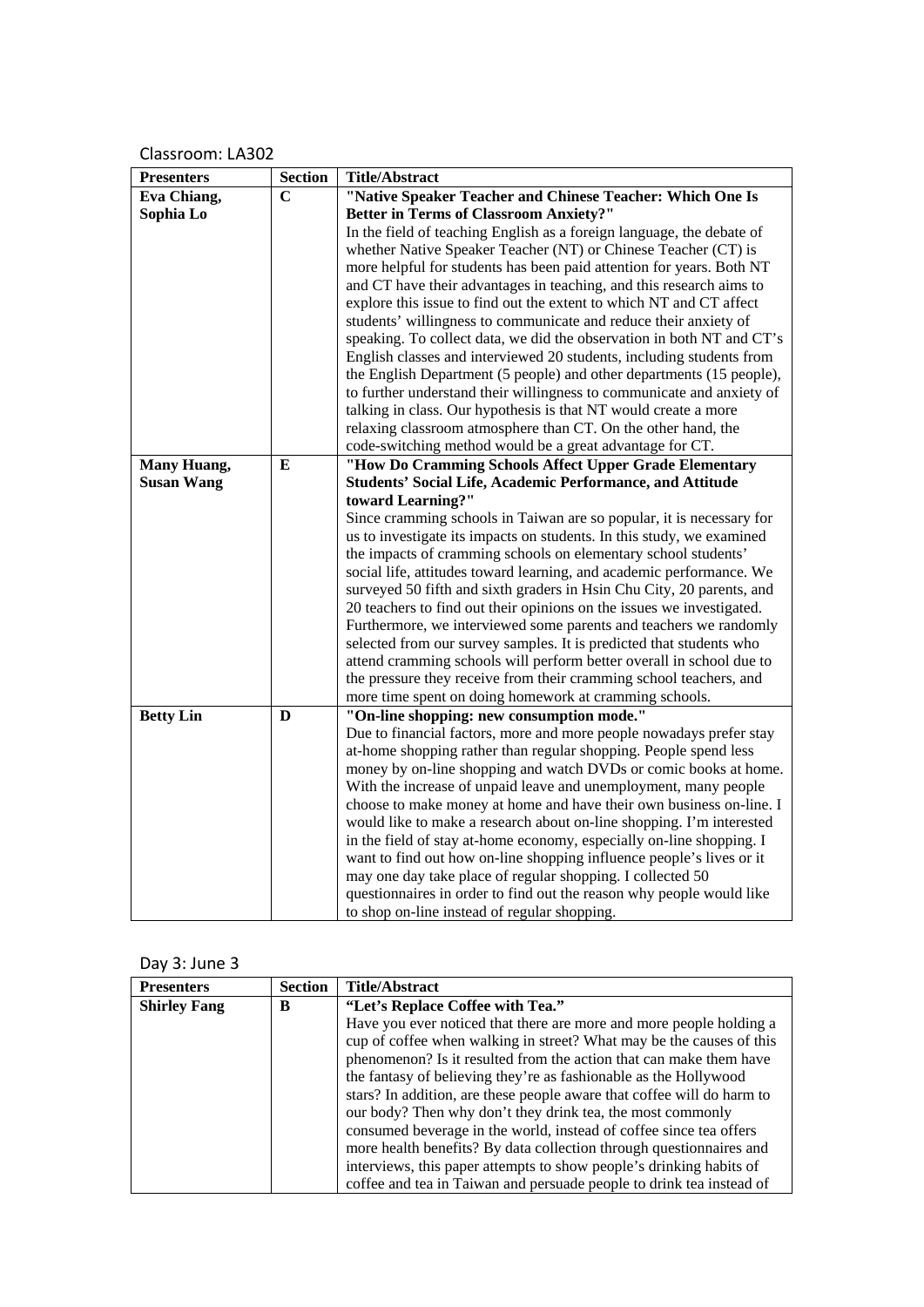|                      |   | coffee.                                                                     |
|----------------------|---|-----------------------------------------------------------------------------|
| Lia Hsu, Tiffany     | E | "Corporal Punishment for elementary students: An analysis on                |
| Lin                  |   | the pros and cons in students' academic performances and social<br>skills." |
|                      |   | Since 2006, the law has officially banned the use of corporal               |
|                      |   | punishment in schools I Taiwan. Nevertheless, there are still many          |
|                      |   | diverging views on the use of corporal punishment. Therefore, this          |
|                      |   | research paper aims at examining the impact of corporal punishment          |
|                      |   | on Taiwanese elementary students regarding their academic                   |
|                      |   | performance and social skills. We surveyed fifty elementary students        |
|                      |   | and interviewed four experts in the related fields. It is predicted that    |
|                      |   | corporal punishment will help improve students' academic                    |
|                      |   | performance and behavior; however, it will also cause negative              |
|                      |   | emotions. Students' social skills will also be affected.                    |
| <b>Vivienne Wang</b> | D | "The ABO Blood Type, to Believe or to Debunk."                              |
|                      |   | It is estimated that 75 percent of Japanese people believe blood type       |
|                      |   | can determine personality (D'Adamo and Whitney, 2001). In Taiwan,           |
|                      |   | however, blood type issue still prevails as a result of the significant     |
|                      |   | influence which affected by Japanese culture. This study investigated       |
|                      |   | how Taiwanese college students consider the relationship between            |
|                      |   | blood types and personality through the Five Factors Model and              |
|                      |   | figure out whether blood type and people's personality are correlated.      |
|                      |   | There are 100 Taiwanese college students included in questionnaires.        |
|                      |   | Based on the previous researches, I predicted that Blood Type A             |
|                      |   | individuals have higher proportion on Agreeableness, Type B                 |
|                      |   | individuals have higher proportion on Neuroticism, Type O                   |
|                      |   | individuals have higher proportion on Extraversion than other blood         |
|                      |   | types, and Type AB individuals have two different characteristics           |
|                      |   | between Type A and B.                                                       |

| <b>Presenters</b>    | <b>Section</b> | <b>Title/Abstract</b>                                                      |
|----------------------|----------------|----------------------------------------------------------------------------|
| <b>Jeff Huang</b>    | $\mathbf{A}$   | "Zen: an Oriental Minimalism? — A Case Study in Daily Object               |
|                      |                | Design."                                                                   |
|                      |                | Among current design styles, consumers tend to be confused by              |
|                      |                | product designs based on Zen Buddhism and Buddhism. To clarify             |
|                      |                | the confusion and help consumers choose the design really beneficial       |
|                      |                | for them, comparison between Zen and minimalist daily object design        |
|                      |                | from the aspects of form, material and color helps tell the differences.   |
|                      |                | Zen design is actually much more user and environment friendly than        |
|                      |                | minimalist design, which favors rigid geometrical form and artificial      |
|                      |                | materials. Zen design, different from other design concepts, is full of    |
|                      |                | human and environmental concern.                                           |
| Abigail Chau,        | E              | "The Impact of Sexual Implications In Advertisements On The                |
| <b>Vanessa Liang</b> |                | Sale of Products."                                                         |
|                      |                | The common strategy in advertising is to add sexual appeals to attract     |
|                      |                | more attention to promote the products. The purpose of this research       |
|                      |                | is to explore the rationale to use this strategy and its effectiveness.    |
|                      |                | Besides integrating reports found in academic research papers, we          |
|                      |                | surveyed eighty Taiwanese college participants to help answer our          |
|                      |                | research questions. We predict that sexual implicated advertisements       |
|                      |                | will affect the sale, but it will also depend on other factors such as the |
|                      |                | packaging of the products, their targeted customers, and the               |
|                      |                | customers' attitudes towards the use of sexual appeals.                    |
| <b>Cherry Wu</b>     | $\mathbf{A}$   | "Why Do College Students chose Apple Products?"                            |
|                      |                | As the rising of the Apple's products, there is "Apple phenomenon"         |
|                      |                | beyond college students. Walking around the campus, we can see that        |
|                      |                | people use Apple's products. It is really common to see that people        |
|                      |                | use iPhone, iPod, Mac everywhere. However, there are some                  |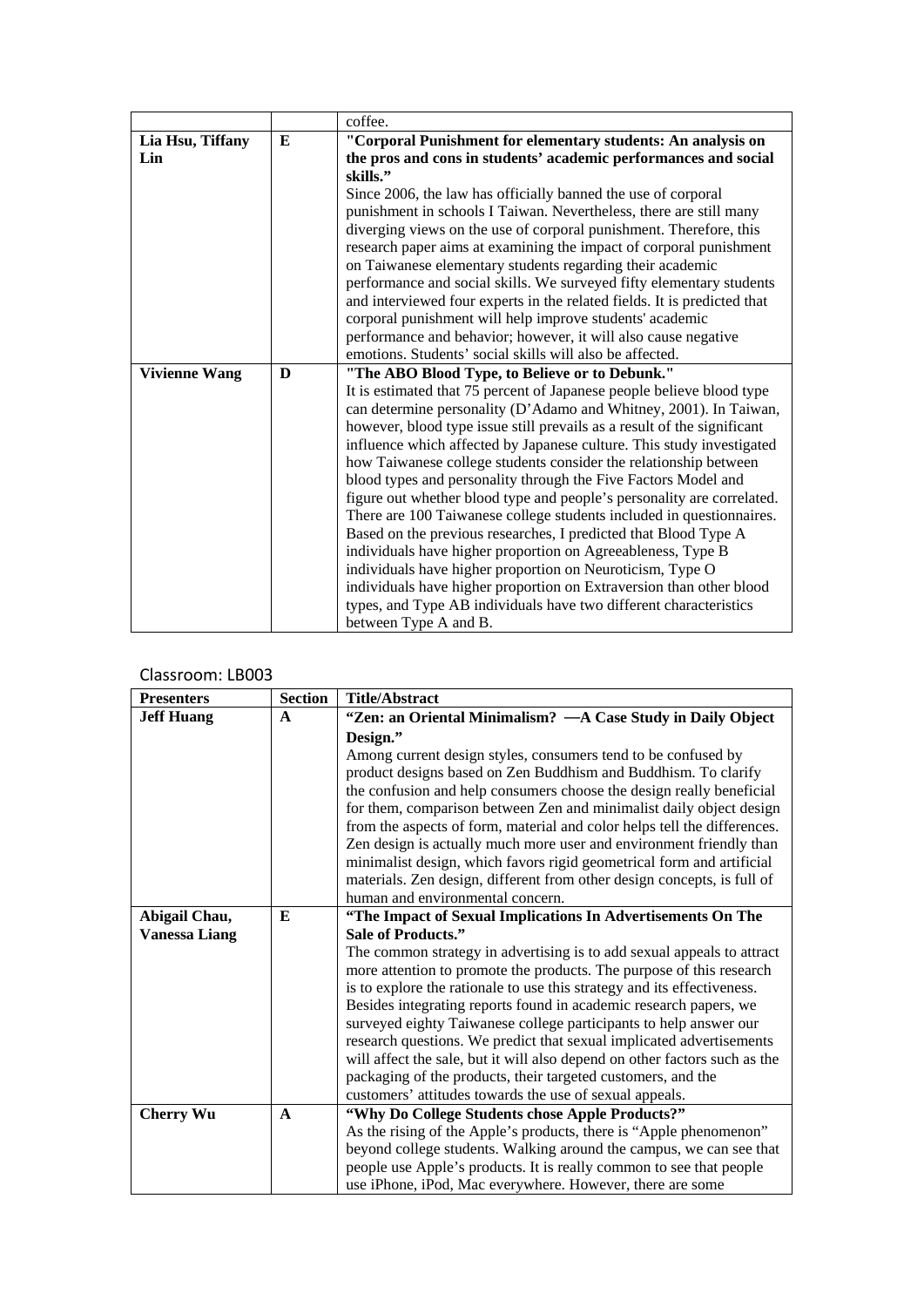| questions. "Are Apple products really better than other companies"     |
|------------------------------------------------------------------------|
| products?" "Why do college students choose Apple's products?" If       |
| Apple products are not better than other companies' products, the      |
| reasons why they choose Apple products should be discussed. Now        |
| that Apple Company is international, "Apple" attracts college students |
| to pursuit. The most important reason why they choose Apple            |
| products is the brand name.                                            |

| <b>Presenter</b>   | <b>Section</b> | <b>Title/Abstract</b>                                                    |
|--------------------|----------------|--------------------------------------------------------------------------|
| <b>Harriet Hou</b> | D              | "Willingness to Communicate in Online Learning Platform"                 |
|                    |                | The purpose of this study was to examine if online learning platform     |
|                    |                | can help increase the willingness to communicate (WTC) of foreign        |
|                    |                | language learners. The subjects were narrowed down to English            |
|                    |                | learners of Fu Jen Catholic University (FJU), provided that English is   |
|                    |                | not the subjects' first language. To examine this, feedbacks of          |
|                    |                | students who have used the service of FJU's English Corner (a            |
|                    |                | face-to-face platform for conversation practice) and/or FJU's Online     |
|                    |                | Self-Learning Center: Conversation Room (an online platform) were        |
|                    |                | gathered through interviews and evaluated; in addition, a survey was     |
|                    |                | conducted to examine and analyze potential users' willingness to use     |
|                    |                | either service.                                                          |
| <b>Evita Chen</b>  |                | "Get Married Later? Get Married Earlier!"                                |
|                    | B              |                                                                          |
|                    |                | Many people believe that the younger generations tend to get married     |
|                    |                | later than the old generation; however, is it true? If late marriage     |
|                    |                | indeed happens in this society, what are possible reasons and what       |
|                    |                | will happen next? This research paper is going to investigate late       |
|                    |                | marriage phenomenon by varieties of related research studies and         |
|                    |                | sociological theories, think about possible reasons by surveying         |
|                    |                | female college students' attitude toward late marriage, and finally,     |
|                    |                | argue that women should get married earlier for the sake of their        |
|                    |                | health.                                                                  |
| <b>Sarah Chou</b>  | D              | "Put on the Heels, Climb on the Hills."                                  |
|                    |                | Wearing high heels can make women's standing pose, walking               |
|                    |                | gesture being rectified into a better shape. As a result, most of the    |
|                    |                | people, especially male people consider the most eloquent reason for     |
|                    |                | women to wear high heels and tolerate the pain it brings is because      |
|                    |                | those women are all trying to increase their sexual charm so as to       |
|                    |                | attract men's attention. However, I possessed with different opinion     |
|                    |                | toward the above idea. The reason which inspired me to do this topic     |
|                    |                | is because I have always believed that high heels are more than the      |
|                    |                | tool for women to attract men's attention. It is also the representation |
|                    |                | of the wearer herself. My aim of this research is to prove that high     |
|                    |                | heels are more than the tool to attract the opposite sex's attention. On |
|                    |                | the other hand, it is something that can offer women strength            |
|                    |                | mentally, so as to bring them confidence and make them perform well      |
|                    |                | in the society.                                                          |
| Elle Liao          | A              | "College's Effect: Characteristics Development."                         |
|                    |                | Lev Vygotsky, one of the most prominent psychologists, declares that     |
|                    |                | social interaction plays a crucial role in shaping cognition for         |
|                    |                | "children." However, related researches for "adults" are not fully       |
|                    |                | studied and focused. Therefore, people usually underestimate the         |
|                    |                | effect of the environment for adults. Especially for college students,   |
|                    |                | they, for unlike children, are thought to be able to decide to be        |
|                    |                | affected or not by themselves. In this way, the college environment is   |
|                    |                | not essential anymore. Nevertheless, in fact, college students not only  |
|                    |                | absorb knowledge they learn in school but also develop their             |
|                    |                | characteristics in various depending on various environments.            |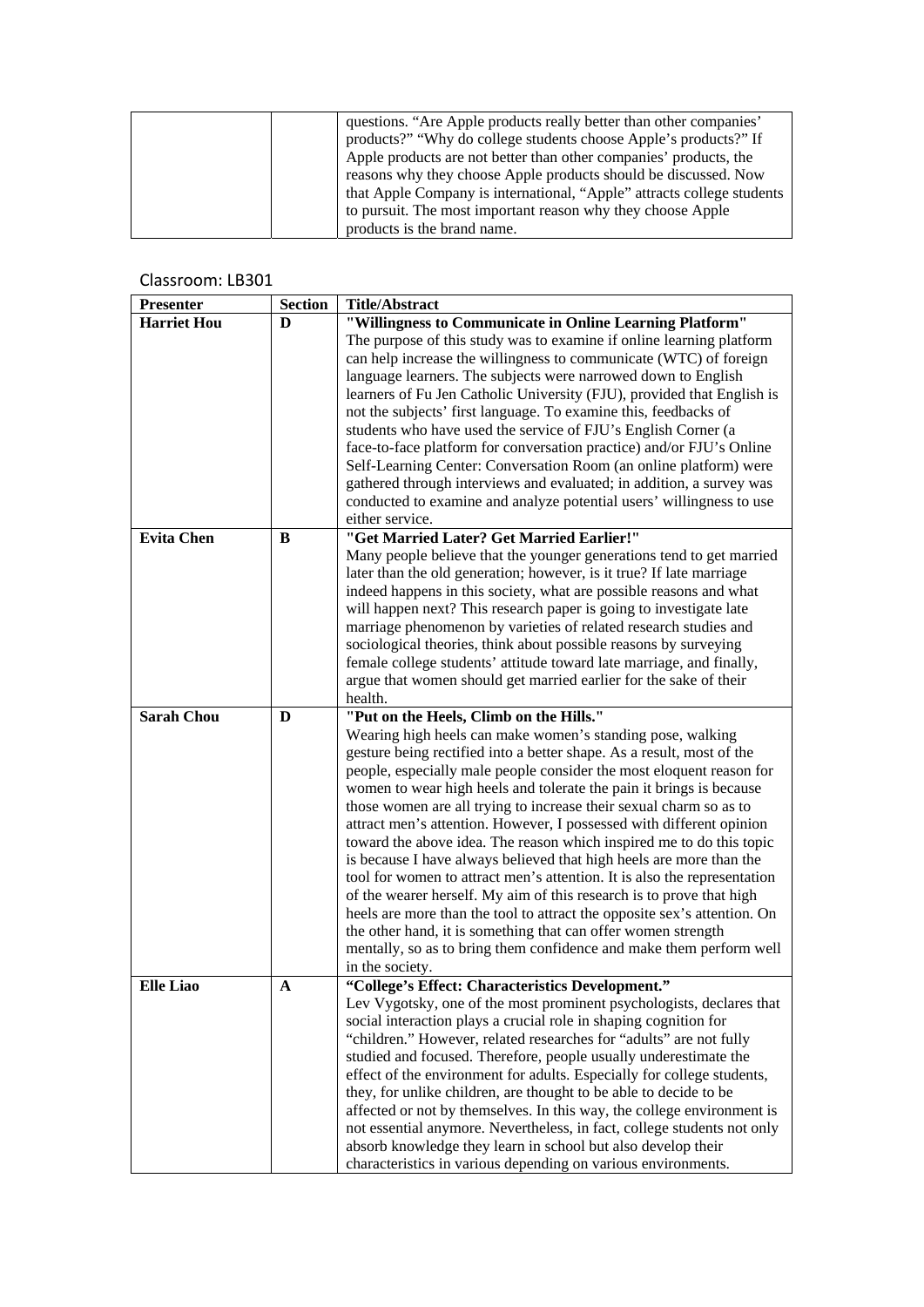| <b>Presenters</b>        | <b>Section</b> | <b>Title/Abstract</b>                                                                                                                          |
|--------------------------|----------------|------------------------------------------------------------------------------------------------------------------------------------------------|
| Agatha Pai, Arica        | $\mathbf C$    | "Female College Student Behavior on Cosmetic Products."                                                                                        |
| Chou                     |                | With the changing value of the society, many female people, from                                                                               |
|                          |                | younger generation to older generation, start using cosmetic products                                                                          |
|                          |                | to enhance their self value and perform the best side to others. The                                                                           |
|                          |                | research examines to find out which, or what kinds of cosmetic brand                                                                           |
|                          |                | image may influence the consuming behavior of female college                                                                                   |
|                          |                | female students in Taiwan. The target of the project focuses on the                                                                            |
|                          |                | female college students in Taiwan by interviewing and spreading                                                                                |
|                          |                | questionnaires to collect their ideas about the topic. We found out that                                                                       |
|                          |                | although there are more than half participants would choose some                                                                               |
|                          |                | certain cosmetic products because of the brand image, there are still                                                                          |
|                          |                | some participants would consider the price and the effect of the                                                                               |
|                          |                | certain product.                                                                                                                               |
| <b>Mavis Lin, Virote</b> | Е              | "The Effects of Gender Stereotypes on People's Attitudes towards                                                                               |
| Wang                     |                | <b>Fashion in Taiwan."</b>                                                                                                                     |
|                          |                | Gender stereotype exists in many places. This research aimed to find<br>out if gender stereotype had any effects on people's attitudes towards |
|                          |                | fashion, which included color preference, hair style, shoes, and make                                                                          |
|                          |                | up. The researchers used photographs in their survey and distributed it                                                                        |
|                          |                | to 50 respondents to investigate how gender stereotype might affect                                                                            |
|                          |                | the respondents' views on the photographs. It is predicted that gender                                                                         |
|                          |                | stereotype has certain effects on people's attitudes towards fashion.                                                                          |
|                          |                | Even though it has been claimed that fashion breaks the boundary of                                                                            |
|                          |                | gender, gender stereotype still has an impact on fashion itself.                                                                               |
| <b>Jocelyn Chen</b>      | D              | "How Do Cell phones Influence Adolescents' (Junior High                                                                                        |
|                          |                | Students)"                                                                                                                                     |
|                          |                | The statistic shows that almost 100% of Taiwanese people own a cell                                                                            |
|                          |                | phone. The age of cell phone owners are getting younger and                                                                                    |
|                          |                | younger, and half of junior high school students have their own cell                                                                           |
|                          |                | phones. Originally, parents buy their children cell phones in order to                                                                         |
|                          |                | ensure their safety; however, do the children use their cell phones in a                                                                       |
|                          |                | correct and proper way? Or do they overuse their cell phones? My                                                                               |
|                          |                | questionnaire results reveal that most of the junior high students                                                                             |
|                          |                | would be influenced by their cell phones: some stay up late chat with                                                                          |
|                          |                | their friends; some are distracted by cell phones while studying and so                                                                        |
|                          |                | on.                                                                                                                                            |

| <b>Presenters</b>  | <b>Section</b> | <b>Title/Abstract</b>                                                   |
|--------------------|----------------|-------------------------------------------------------------------------|
| <b>Sharon Chiu</b> | D              | "Non-challenging students in Universities from Asian Countries          |
|                    |                | through Movie '3 Idiots'"                                               |
|                    |                | Having western teachers teach us has bought out into the light that the |
|                    |                | students do not challenge professors or peers. They just submit         |
|                    |                | willingly and follow instructions blindly. Many western professors      |
|                    |                | encourage students to challenge and discuss more with them as well      |
|                    |                | as with the peers. There are many Asian students who do not             |
|                    |                | challenge professors or the system of education, they only think about  |
|                    |                | getting good grades. By using the movie '3 Idiots' I can show that      |
|                    |                | bookish knowledge is not important. Learning is fun and that by         |
|                    |                | challenging students can learn better. The evidence can be shown in     |
|                    |                | the movie and also through questionnaires. I have designed questions    |
|                    |                | to ask what they think about challenging professors or teachers. I will |
|                    |                | also have questions and asked those who have watched the movie to       |
|                    |                | give their opinion on the way the main character challenged and         |
|                    |                | succeeded.                                                              |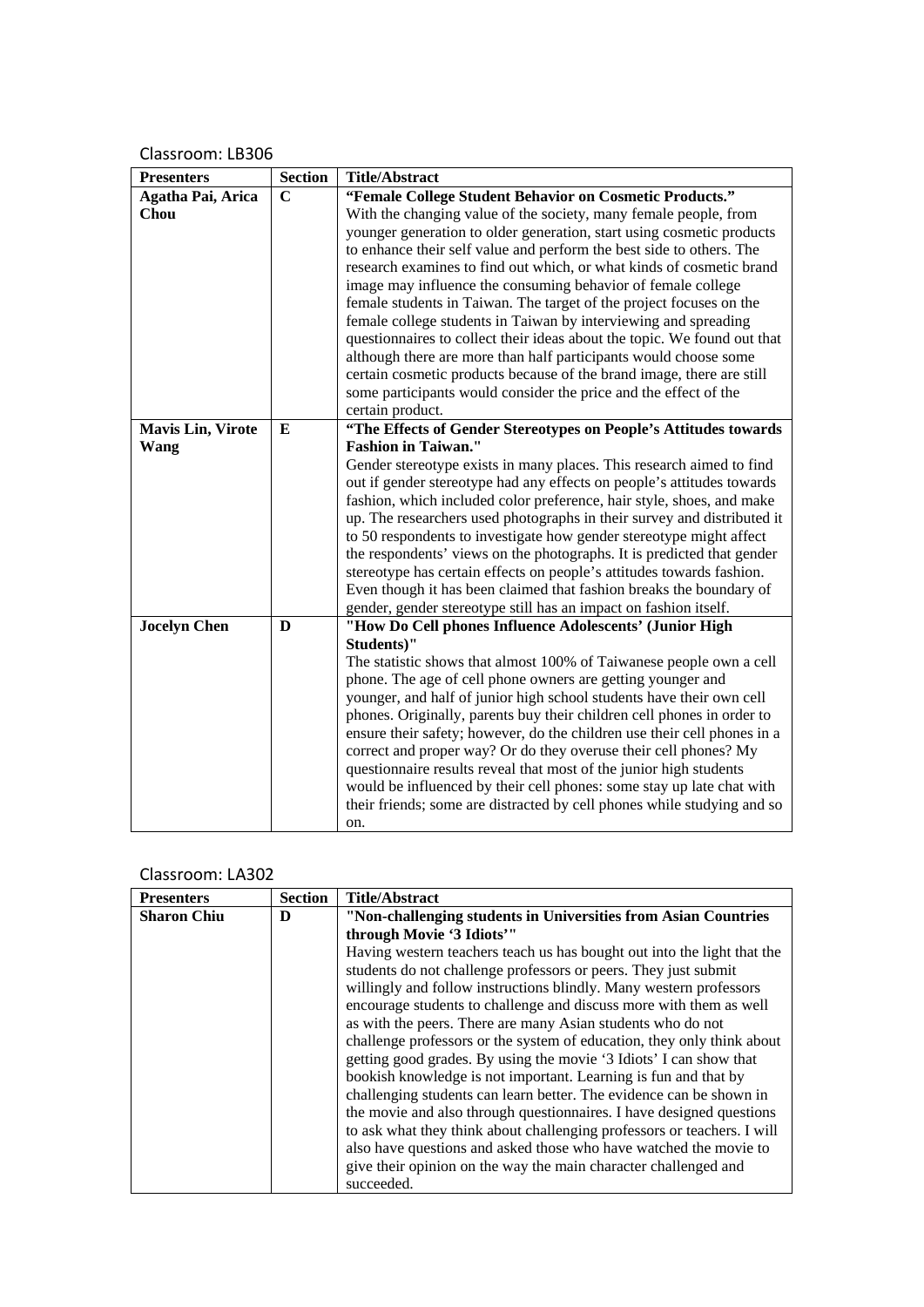| <b>XRay Du, Iris Lee</b> | $\mathbf C$  | "The Golden Age for Bilingual Education."                                |
|--------------------------|--------------|--------------------------------------------------------------------------|
|                          |              | This research is primarily on the topic of the bilingual education of    |
|                          |              | English and Chinese. Many parents send their children abroad in          |
|                          |              | order for them to learn English but some do not know when is the         |
|                          |              | most effective time to send their children abroad. In order to perform   |
|                          |              | well in Taiwan's educational system, one must be fluent in not only      |
|                          |              | English but also in Chinese. Therefore, the goal for studying abroad is  |
|                          |              | to attain English without losing the Chinese ability. However, many      |
|                          |              | of the students that returned from foreign studies often have lacking    |
|                          |              | Chinese abilities. Thus, this research aims to look into different cases |
|                          |              | of students studying abroad and find out when is the best time for       |
|                          |              | developing both Chinese and English abilities so that the student can    |
|                          |              | excel in the college entrance examination in Taiwan. This research       |
|                          |              | will look into students that went abroad at different times and with     |
|                          |              | different lengths. Finally, we will use the scores of the college        |
|                          |              | entrance examination as a guideline to analyze their English and         |
|                          |              | Chinese abilities.                                                       |
| <b>Albee Hsieh</b>       | $\mathbf{A}$ | "School Bullying Will Destroy the New Generation."                       |
|                          |              | A survey launched on the Facebook pointed out that over than 90          |
|                          |              | percent of respondents had been bullied in their school time, but the    |
|                          |              | minister of the education department still considered the school         |
|                          |              | bullying to be small problems, which established a model for younger     |
|                          |              | generation that" violence is permitted" in the campus. Younger           |
|                          |              | generation started to get used to the school bullying and cover up the   |
|                          |              | seriousness of school bullying just like our minister of education       |
|                          |              | department. Given the circumstance, the school bullying rate in          |
|                          |              | Taiwan is even more higher than the rate of America, Korea and           |
|                          |              | many well-developed countries. The minister was wrong, and the           |
|                          |              | school bullying will certainly distort the concept of younger            |
|                          |              | generation.                                                              |

# Day 4: June 7

| <b>Presenter</b> | <b>Section</b> | <b>Title/Abstract</b>                                                    |
|------------------|----------------|--------------------------------------------------------------------------|
| <b>Pin Lin</b>   | $\mathbf{A}$   | "Modern Science - the Potential New Connection between                   |
|                  |                | <b>Human and Spiritual Beings"</b>                                       |
|                  |                | Despite the current negative attitude toward superstition, disciples of  |
|                  |                | Modern Science should at least allow themselves to see the existence     |
|                  |                | of spiritual beings in a more affirmative and rational viewpoint.        |
|                  |                | Modern Science emphasizes on evidence and careful examination.           |
|                  |                | Therefore, to completely deny the existence of spiritual beings, the     |
|                  |                | only way is to prove their inexistence. The inability of proving their   |
|                  |                | existence in present state (the main reason for current negation) is not |
|                  |                | a rational determination because this might be caused by limitation of   |
|                  |                | human biological structure and technological achievement. In             |
|                  |                | conclusion, modern science ought to be the foundation for human          |
|                  |                | being to reveal their world. Therefore, a rational attitude to face the  |
|                  |                | possibility for the existence of spiritual beings is necessary to        |
|                  |                | understand the truth beneath the largest mystery ever exist in human     |
|                  |                | history – spiritual beings. Despite the current negative attitude toward |
|                  |                | superstition, disciples of Modern Science should at least allow          |
|                  |                | themselves to see the existence of spiritual beings in a more            |
|                  |                | affirmative and rational viewpoint. Modern Science emphasizes on         |
|                  |                | evidence and careful examination. Therefore, to completely deny the      |
|                  |                | existence of spiritual beings, the only way is to prove their            |
|                  |                | inexistence. The inability of proving their existence in present state   |
|                  |                | (the main reason for current negation) is not a rational determination   |
|                  |                | because this might be caused by limitation of human biological           |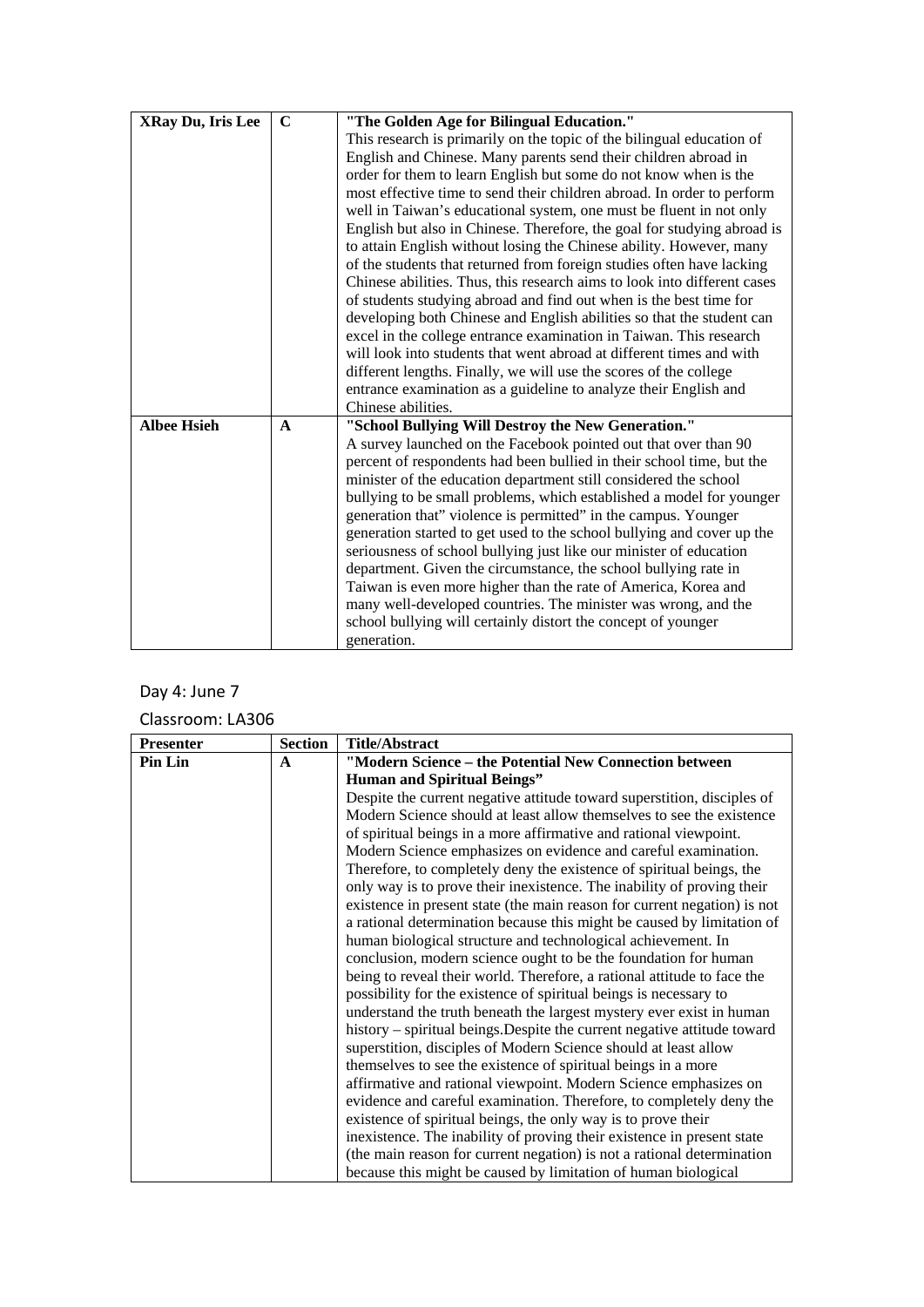|                    |             | structure and technological achievement. In conclusion, modern          |  |
|--------------------|-------------|-------------------------------------------------------------------------|--|
|                    |             | science ought to be the foundation for human being to reveal their      |  |
|                    |             | world. Therefore, a rational attitude to face the possibility for the   |  |
|                    |             | existence of spiritual beings is necessary to understand the truth      |  |
|                    |             | beneath the largest mystery ever exist in human history – spiritual     |  |
|                    |             | beings.                                                                 |  |
| Valerie Fu         |             |                                                                         |  |
|                    | D           | "Shotgun Wedding, Hasty Marriage and Cohabitation:                      |  |
|                    |             | <b>Transition in Chinese society Recent Years"</b>                      |  |
|                    |             | I want to make a research about how can new types of relationship       |  |
|                    |             | between couples, which means cohabitation, hasty marriage and           |  |
|                    |             | shotgun wedding these three phenomenons can show the transition of      |  |
|                    |             | the society in recent decades. I assume to use several methods: To      |  |
|                    |             | find many examples from Hollywood couples and famous people in          |  |
|                    |             | Taiwan, China and Japan. Also, find some statistics to prove that this  |  |
|                    |             | kind of phenomenon is prosperous nowadays. Moreover, search for         |  |
|                    |             | some reports/ news coming from Times Magazine/ CNN Magazine             |  |
|                    |             | and printed books and design a questionnaire to interview four kinds    |  |
|                    |             | of people: Women whose age is above 40 years old, young couples         |  |
|                    |             | who lived together but haven't get married yet, people who have a       |  |
|                    |             | shotgun wedding because of having baby and single young people          |  |
|                    |             | aged between 15-33.                                                     |  |
| <b>Jocelyn Lin</b> | $\mathbf A$ | "The Saving and Spending Money of College Students."                    |  |
|                    |             | Though college students are taught from childhood to economize the      |  |
|                    |             | expenses, they still spend money improvidently. The ways college        |  |
|                    |             | students spending money lead to concerns on their knowledge of          |  |
|                    |             | financial investment. Surprisingly, with first-handed survey, college   |  |
|                    |             | students are conscious of crisis and some do spare monthly money for    |  |
|                    |             | savings and investment. (powerpoint)                                    |  |
| <b>Rita Lin</b>    | B           | "Teenagers Viewpoints Toward Body Art-Tatoos Are Not                    |  |
|                    |             | Taboos."                                                                |  |
|                    |             | In the past, tattoos were seen as qual as emblems of rebellion; most of |  |
|                    |             | the people tend to associate them with the idea of ganster.             |  |
|                    |             | Nevertheless, tattoos seem to have become a popular trend in Taiwan     |  |
|                    |             | since last decade. This research targeted at people who are aged from   |  |
|                    |             | 15 to 18, and to find out how the youngster view tattoo. Do the         |  |
|                    |             | youngster accept the idea of having a tattoo, or they just oppse the    |  |
|                    |             | idea like the old generations did? Through this report, we got a        |  |
|                    |             | conclusion that teenagers today agree that having tattoos is not a      |  |
|                    |             | ganster-like behavior, but is a new avenue to show their specific       |  |
|                    |             | characteristics and uniqueness.                                         |  |
|                    |             |                                                                         |  |

| <b>Presenter</b>     | <b>Section</b> | <b>Title/Abstract</b>                                                 |  |
|----------------------|----------------|-----------------------------------------------------------------------|--|
| <b>Giselle Tseng</b> | A              | "Product Placement in Blog."                                          |  |
|                      |                | The invention of blog is revolutionary, and people do benefit much    |  |
|                      |                | from it. The features of blog, such as easy operation, bring people   |  |
|                      |                | much convenience in communication. Thus, the number of blog user      |  |
|                      |                | increases quickly, and blog becomes popular among Internet users.     |  |
|                      |                | Gradually, more and more merchants see the great commercial           |  |
|                      |                | potential among the blogosphere. Many companies and famous            |  |
|                      |                | bloggers secretly start the sponsorship. Moreover, these blogger may  |  |
|                      |                | exaggerate the function of products in order to stir readers to buy   |  |
|                      |                | them. This paper aims to reveal the misuse of blog, and warns blog    |  |
|                      |                | readers that they may read blogs with product placement. Blog         |  |
|                      |                | readers have their rights to know they are being advertised when they |  |
|                      |                | are reading blogs.                                                    |  |
| <b>June Liu</b>      | B              | "An Analysis on Customers' Willingness of Consumption:                |  |
|                      |                | <b>Effects by the Spokesperson of a Commercial "</b>                  |  |
|                      |                | I want to discuss the relation between the image of a commercial      |  |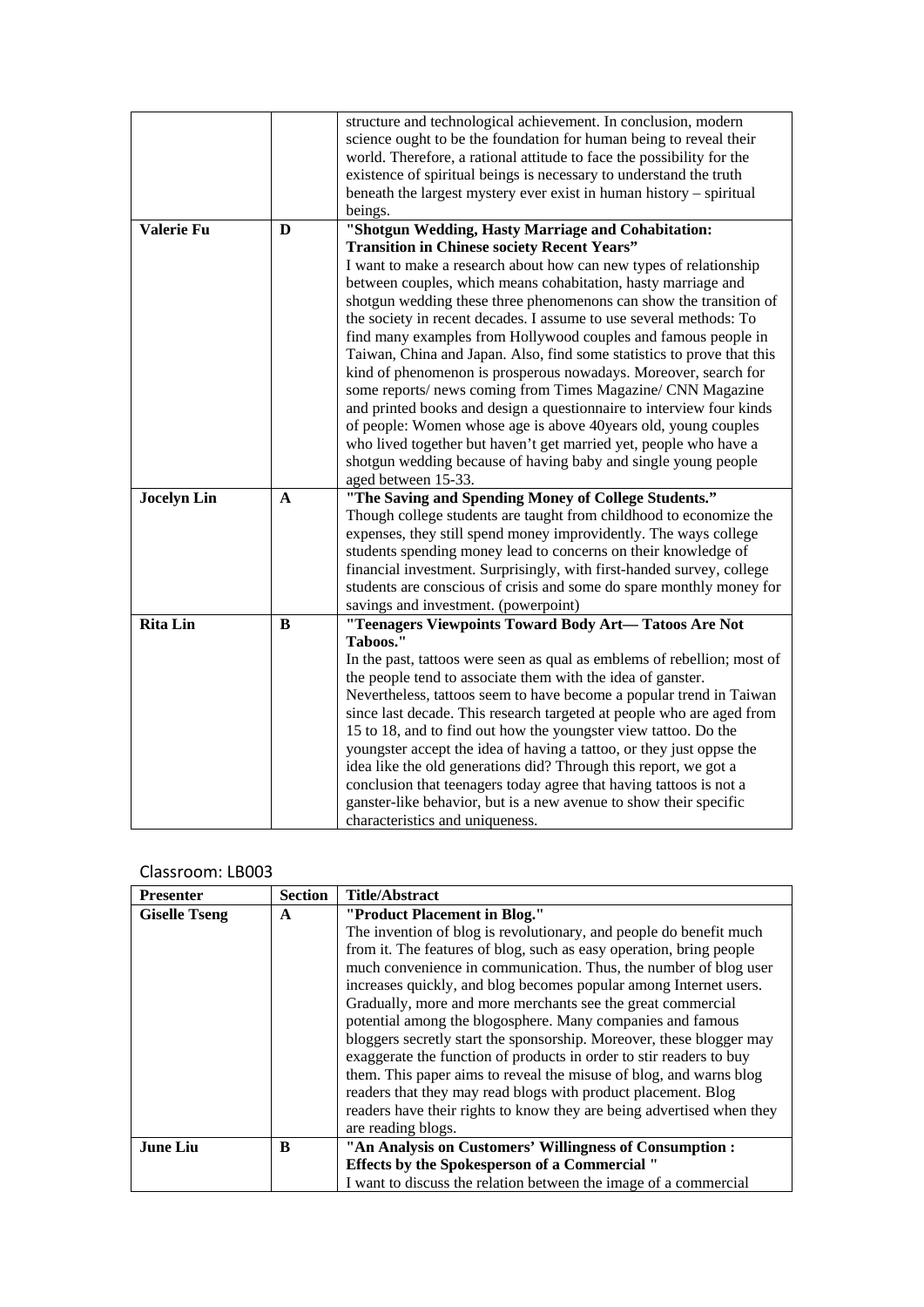|                   |             | represented by a spokesperson who could be a talent, singer,<br>actor/actress, expert, or just someone with good reputation and the<br>customers' willingness of consumption. There are commercials<br>everywhere, and many of them are represented by the spokespeople to<br>promote the products. As the spokespeople vary from their reputation,<br>professional skills, or perhaps by their appearances, the central<br>question of this research paper would be if we customers are<br>subconsciously manipulated by the merchants. Some of us could be<br>misled by those spokespeople's image.                                                                                                                                                                                                                                                                                                                                                                                                                                                                       |  |
|-------------------|-------------|-----------------------------------------------------------------------------------------------------------------------------------------------------------------------------------------------------------------------------------------------------------------------------------------------------------------------------------------------------------------------------------------------------------------------------------------------------------------------------------------------------------------------------------------------------------------------------------------------------------------------------------------------------------------------------------------------------------------------------------------------------------------------------------------------------------------------------------------------------------------------------------------------------------------------------------------------------------------------------------------------------------------------------------------------------------------------------|--|
| <b>Rita Yu</b>    | $\mathbf C$ | "Teacher's Perspective on Zero Corporal Education Policy -A                                                                                                                                                                                                                                                                                                                                                                                                                                                                                                                                                                                                                                                                                                                                                                                                                                                                                                                                                                                                                 |  |
|                   |             | <b>Case Study in Taipei City"</b>                                                                                                                                                                                                                                                                                                                                                                                                                                                                                                                                                                                                                                                                                                                                                                                                                                                                                                                                                                                                                                           |  |
|                   |             | In December 2006, the Ministry of Education officially adopted the<br>Zero Corporal Punishment Education Policy in Taiwan. However, in<br>2010, there were still 42% Taiwanese junior high school students<br>receiving the corporal punishment from their teachers. This research<br>paper explores the pros and cons of the corporal punishment from<br>different perspectives and investigates fifty Taiwanese junior high<br>school teachers by administering questionnaires on the Internet. An<br>analysis of these questionnaires yields that 76% high school teachers<br>disapprove this education policy due to its obscure definition of<br>corporal punishment. Nevertheless, these teachers' rate of<br>administrating corporal punishment dramatically decreases after the<br>legislation because more than 80% of the teachers confirm the<br>meaning of banning school corporal punishment. In other words, we<br>are experiencing transitional process of banning corporal punishment<br>in Taiwan nowadays. Therefore, teachers, students and also parents |  |
|                   |             | have to work on this issue altogether.                                                                                                                                                                                                                                                                                                                                                                                                                                                                                                                                                                                                                                                                                                                                                                                                                                                                                                                                                                                                                                      |  |
| <b>Renee Chiu</b> | A           | "Madonna: The Breaking Rule Woman of the Pop Music."<br>Everyone considers that Madonna Ciccone is a sexy, modern and<br>confident singer. From Madonna's performances, fashion style and<br>bold behaviors, the pop music world has changed by her. Some<br>people say that Madonna is just a superficial singer who likes to put<br>the sexual implication into her music. Nevertheless, Madonna is not<br>only an audacious pop music artist; she spends her time on the<br>charities, environmental issues and postwar orphans. Madonna puts<br>her concerns into practice. This paper will prove that Madonna is not<br>just a superficial singer, she is trying to use her reputation to make<br>people concern about the world.                                                                                                                                                                                                                                                                                                                                      |  |

#### Classroom: SF310

| <b>Presenter</b>   | <b>Section</b> | <b>Title/Abstract</b>                                                 |  |
|--------------------|----------------|-----------------------------------------------------------------------|--|
| <b>Tina Chi</b>    | D              | "How does Attending Graduate School Help Improve Future               |  |
|                    |                | Competency?"                                                          |  |
|                    |                | Attending graduate school seems to become a trend for students        |  |
|                    |                | nowadays. However, since many students go to graduate school just     |  |
|                    |                | to get the higher degree in order to have higher salary, whether they |  |
|                    |                | can increase their competency through higher education, and how,      |  |
|                    |                | have become important issues that are worth discussing. The purpose   |  |
|                    |                | of this paper is to find out whether attending graduate school can    |  |
|                    |                | really help improve students' competency and in what ways do they     |  |
|                    |                | help the most. To get the data, I would interview ten adults who have |  |
|                    |                | both working experience and at least a master degree, aging from      |  |
|                    |                | twenty five to fifty.                                                 |  |
| <b>Winni Huang</b> | $\mathbf{A}$   | "The Integration of Design and Business -From                         |  |
|                    |                | <b>Customer-oriented to Design-oriented."</b>                         |  |
|                    |                | Business is rational whereas design is sensitive and aesthetic. The   |  |
|                    |                | integration of business and design stimulates the spark of humanistic |  |
|                    |                | design that satisfies customer's needs and wants, which is the        |  |
|                    |                | generally acknowledged principle in marketing field, the              |  |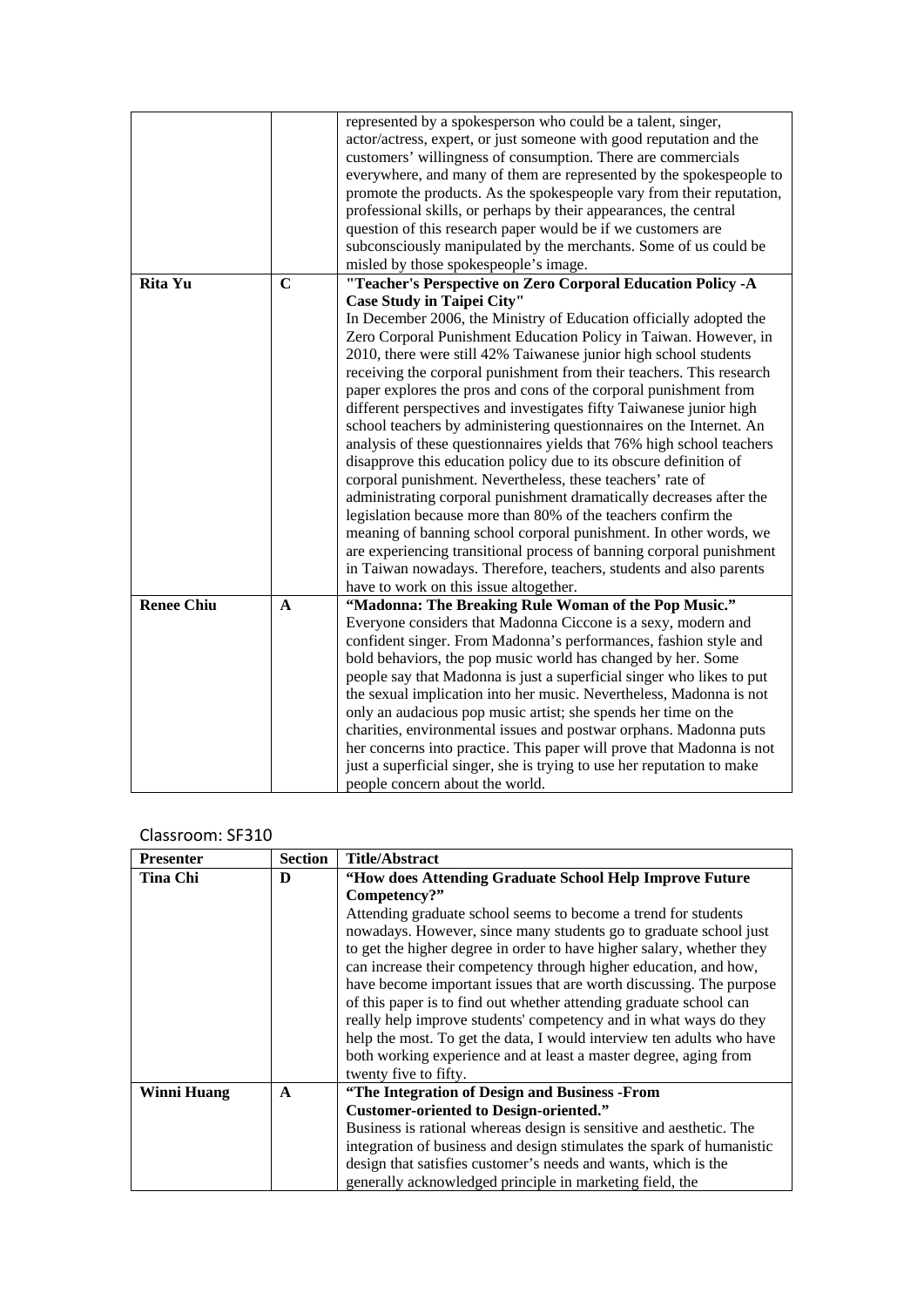|                    |              | customer-oriented thinking. Now, it is the time that companies should<br>use the strength of the combination of business and design to create a |  |  |
|--------------------|--------------|-------------------------------------------------------------------------------------------------------------------------------------------------|--|--|
|                    |              | culture or a style that customers have never thought before. That is,                                                                           |  |  |
|                    |              | companies should strive for innovating something unique and                                                                                     |  |  |
|                    |              | significant to users so as to benefit not only the customers but also                                                                           |  |  |
|                    |              | companies themselves.                                                                                                                           |  |  |
| <b>Karia Chang</b> | $\mathbf{A}$ | "The Fact of Our Consumptions-Empathy Makes the Decisions."                                                                                     |  |  |
|                    |              | Do consumers really know why they need to buy certain product? Do                                                                               |  |  |
|                    |              | they buy simply because they like the things? Though modern                                                                                     |  |  |
|                    |              | consumers are very clever on buying and agree with the importance of                                                                            |  |  |
|                    |              | knowing the buying motives, it has been found out that they are not                                                                             |  |  |
|                    |              | actually clear about the motives and are still influenced much by                                                                               |  |  |
|                    |              | advertising. Empathy, which can transfer advertising into a bridge                                                                              |  |  |
|                    |              | between the consumers and the sellers to make our buying decisions,                                                                             |  |  |
|                    |              | plays an essential role in consumption. This research paper is meant to                                                                         |  |  |
|                    |              | explain, from scientific perspectives, how it motivates consumers'                                                                              |  |  |
|                    |              | buying decisions.                                                                                                                               |  |  |
| <b>Betty Lin</b>   | B            | "Juvenile Delinquency: Criminals or Victims?"                                                                                                   |  |  |
|                    |              | Diverse as the society is, we can always see people denied by social                                                                            |  |  |
|                    |              | values both in fictions and in real life; Renton in the movie                                                                                   |  |  |
|                    |              | "Trainspotting" (1996) directed by Danny Boyle, for instance, is an                                                                             |  |  |
|                    |              | example for the former, while we have countless examples happening                                                                              |  |  |
|                    |              | around us for the latter. Juvenile delinquency is seen as a pressing                                                                            |  |  |
|                    |              | social problem. However, it is of great possibility that they are more                                                                          |  |  |
|                    |              | like social consequences than problems among the society. The paper                                                                             |  |  |
|                    |              | aims to discuss this issue in both sociological and criminological                                                                              |  |  |
|                    |              | points of view.                                                                                                                                 |  |  |

| <b>Presenters</b>  | <b>Section</b> | <b>Title/Abstract</b>                                                    |  |
|--------------------|----------------|--------------------------------------------------------------------------|--|
| Vivian Chen,       | E              | "Young Taipei Females' Views on Body Hair Removal."                      |  |
| <b>Joyce Lee</b>   |                | Females' views on body hair removal have been explored in many           |  |
|                    |                | countries except Taiwan. We surveyed young Taipei females' views         |  |
|                    |                | on this issue. We found that shaving is the most common method and       |  |
|                    |                | armpit hair is the most common body hair that women remove. We           |  |
|                    |                | found four major reasons for body hair removal. We also discovered       |  |
|                    |                | some reasons that ranked higher than others in hair removal, and how     |  |
|                    |                | the ranking differs between females' first time and recent hair          |  |
|                    |                | removal experiences. In general, our participants held neutral attitudes |  |
|                    |                | towards the issue of hair removal. Our research will serve as a          |  |
|                    |                | baseline for future related studies.                                     |  |
| <b>Cindy Huang</b> | D              | "How Make-Up Influences Female College Student's                         |  |
|                    |                | <b>Femininity."</b>                                                      |  |
|                    |                | Many female college students wear make-up because they hope to           |  |
|                    |                | gain confidence and feel more feminine. This research aims to find       |  |
|                    |                | the connection between wearing make-up and femininity and what           |  |
|                    |                | influence does wearing make-up have on female college student's          |  |
|                    |                | femininity. To address this question I gathered the data through         |  |
|                    |                | interviews with 8 female college students from Fu Jen Catholic           |  |
|                    |                | University.                                                              |  |
| <b>Esther Lam</b>  | $\mathbf C$    | "Brand, Brag? - How College Student View of Brands in Fashion            |  |
|                    |                | Industry."                                                               |  |
|                    |                | This research paper is planning to discover how the myth of luxury       |  |
|                    |                | fashion brands works among college students. I divided the theme         |  |
|                    |                | issue into three different parts and directions in order to do the       |  |
|                    |                | research in more organized form. There will be data base and             |  |
|                    |                | resources to support my hypothesis and idea, also, there would be        |  |
|                    |                | questionnaire and interview included into the research paper for         |  |
|                    |                | references. The first part is about what exactly the image of luxury     |  |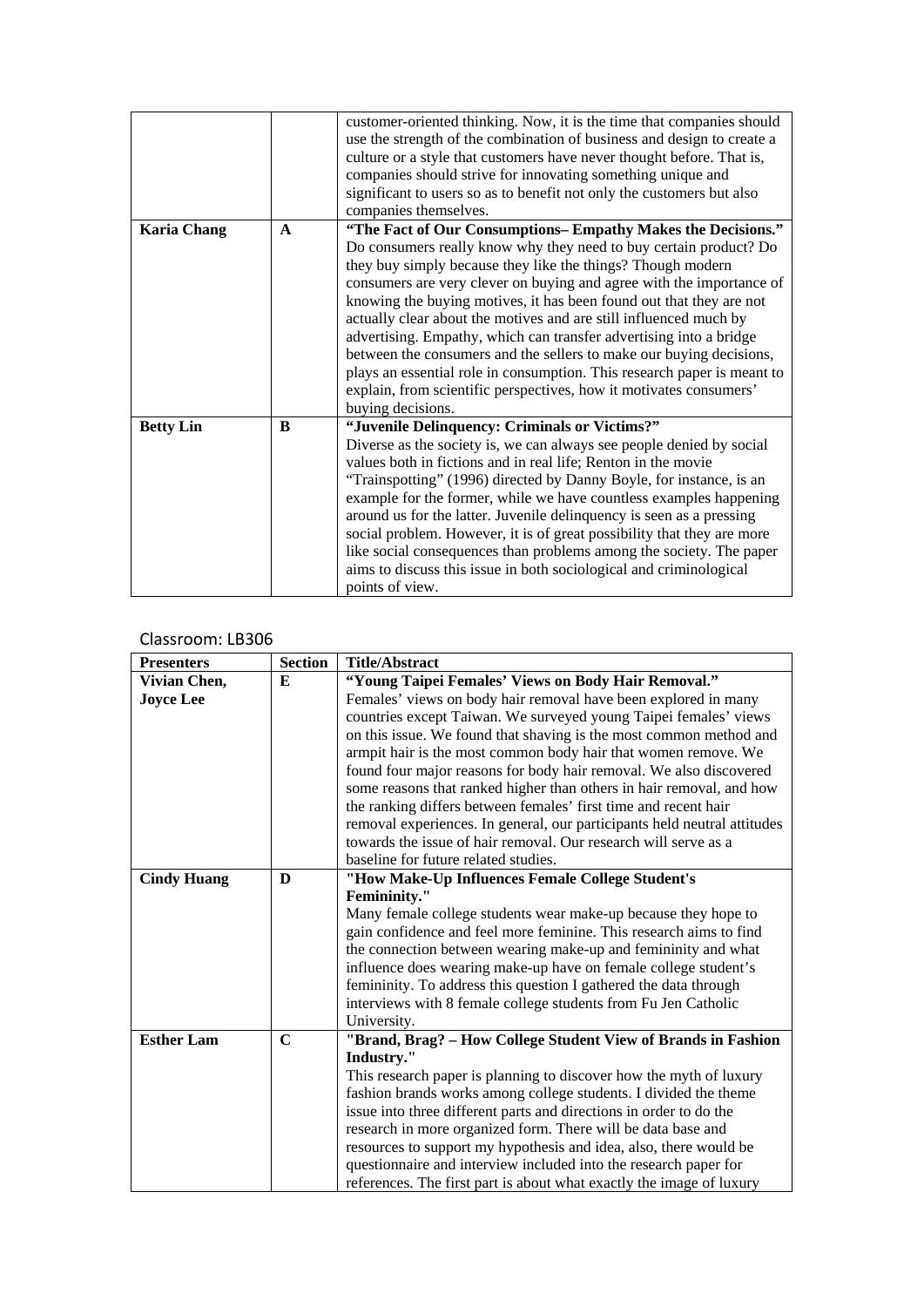|                    |   | fashion brands stands for in college students' point of view, the       |  |
|--------------------|---|-------------------------------------------------------------------------|--|
|                    |   | second part is the element of how college student takes in count when   |  |
|                    |   | they want to purchase luxury fashion brand items, and the last part is  |  |
|                    |   | to concluding the method how college student use to fulfilled the       |  |
|                    |   | desire of buying luxury fashion brand items.                            |  |
| <b>Jasmine Lin</b> | D | "Discuss Effectiveness of the United States through the Case of         |  |
|                    |   | Libya."                                                                 |  |
|                    |   | This year, under the Jasmine Revolution, there are more and more        |  |
|                    |   | Middle East countries breaking out with anti-dictatorship protests.     |  |
|                    |   | Libya is one of the Middle East countries under this revolution.        |  |
|                    |   | However, instead of following the breakdown of the Egyptian             |  |
|                    |   | government, the president of Libya took military action against         |  |
|                    |   | protestors without mercy.                                               |  |
|                    |   | The aim of this research is to determine whether the United Nations     |  |
|                    |   | (UN) is an effective international organization through the actions and |  |
|                    |   | sanctions that the UN put on Libya. The method is to examine            |  |
|                    |   | people's opinions using a questionnaire and the percentage of the       |  |
|                    |   | goal-achievement of the UN in Libya. Fifty participants from Taiwan     |  |
|                    |   | and foreign countries answered the questionnaire.                       |  |

| <b>Presenters</b>  | <b>Section</b> | <b>Title/Abstract</b>                                                                                                                                                                                                                                                                                                                                                                                                                                                                                                                                                                                                                                                                                                                                                                              |  |
|--------------------|----------------|----------------------------------------------------------------------------------------------------------------------------------------------------------------------------------------------------------------------------------------------------------------------------------------------------------------------------------------------------------------------------------------------------------------------------------------------------------------------------------------------------------------------------------------------------------------------------------------------------------------------------------------------------------------------------------------------------------------------------------------------------------------------------------------------------|--|
| <b>Sharon Tsai</b> | D              | "The Employee's Actual Use of Language in English-required                                                                                                                                                                                                                                                                                                                                                                                                                                                                                                                                                                                                                                                                                                                                         |  |
|                    |                | <b>Local and Foreign Trading Companies."</b>                                                                                                                                                                                                                                                                                                                                                                                                                                                                                                                                                                                                                                                                                                                                                       |  |
|                    |                | My research is mainly about whether the employees in the                                                                                                                                                                                                                                                                                                                                                                                                                                                                                                                                                                                                                                                                                                                                           |  |
|                    |                | English-required local and foreign trading company really put English<br>into use in the workplace, and what are the differences between these<br>two kinds of companies. The purpose of doing this research is firstly<br>because I am an English major, and this language is much related to<br>my future career, as well as my classmates. Working in the companies<br>must be one of the options when we are going to select occupations<br>after graduating from college. Secondly, English is now regarded one<br>of the crucial element of finding a job. Therefore, I suppose doing this<br>research could give myself and other classmates a reference about<br>whether there is any difference between local and foreign trading<br>companies in terms of the real use of English.       |  |
| <b>Penny Hsieh</b> | $\mathbf A$    | "The Magic of Fairy Tales."                                                                                                                                                                                                                                                                                                                                                                                                                                                                                                                                                                                                                                                                                                                                                                        |  |
|                    |                | Disney Pictures are famous for animated movies adapted from classic<br>fairytales, but Disney suspended this department and focused on the<br>development of 3D original animated movies in mid-2000s because<br>they believe the market of 2D fairytale animated movie was declining.<br>Now audiences become more interested in new 3D technology and<br>new story. However, the latest box office shows that fairytale<br>animated movies is still desirable to audience. Fairy tales are<br>fascinating not only for children but also for adults. This paper wants<br>to clarify people's attitude towards fairytale stories and movies, and<br>figure out how fairytales cross ages and generations.                                                                                         |  |
| <b>Sherlyn Tee</b> | $\mathbf C$    | "Plastic Surgery: Help or Hinder One's Life?"                                                                                                                                                                                                                                                                                                                                                                                                                                                                                                                                                                                                                                                                                                                                                      |  |
|                    |                | This research paper is aiming to find out if women who had<br>undergone plastic surgery found it helpful in their life and career, and<br>how receptive Taiwanese are to plastic surgery. The separate<br>interviews with four women who had undergone plastic surgeries has<br>found out that they all gained more self-confidence and has higher<br>self-esteem after undergone plastic surgery. Studies have also shown<br>that appearance could really affect one's quality of life. Meanwhile, in<br>the survey of 25 randomly selected girls in the age group of 17-33<br>who do not have experience in plastic surgery in Taiwan revealed that<br>most of the participants indicate that they are willing to try it in the<br>future. The result from this study shows that there is higher |  |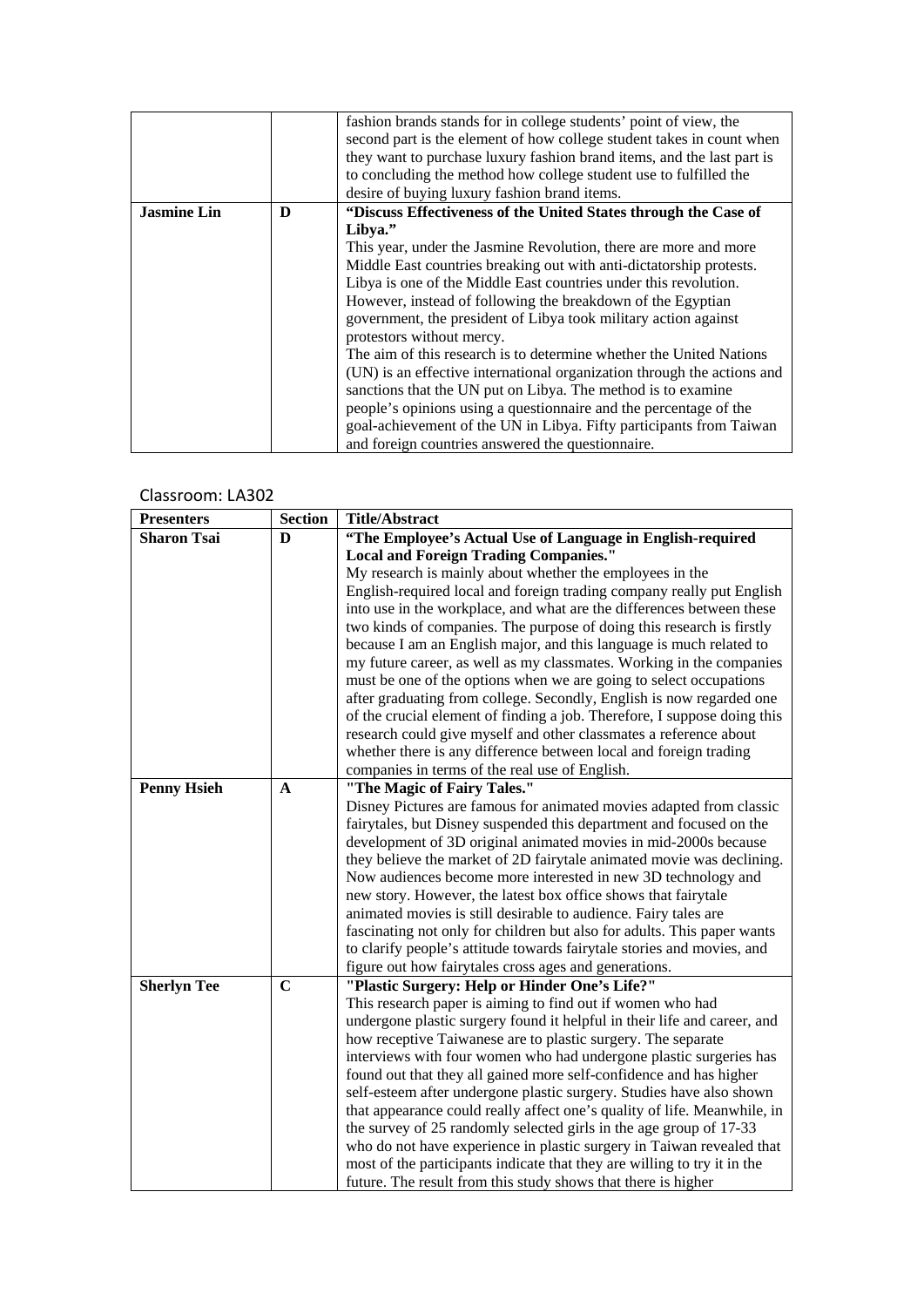|                    |   | acceptance rate of cosmetic surgery in Taiwan and it might become a       |  |
|--------------------|---|---------------------------------------------------------------------------|--|
|                    |   | trend in the future.                                                      |  |
| <b>David Hsueh</b> | D | "The Influences of Hollywood-Produced Romantic Comedy on                  |  |
|                    |   | <b>F.IU Students."</b>                                                    |  |
|                    |   | The mass media has been an important resource for people to obtain        |  |
|                    |   | everyday information and receive knowledge about innovative and           |  |
|                    |   | novel things. In addition, it is said that adolescents have a tendency to |  |
|                    |   | resort to romantic films and movies for comfort. However,                 |  |
|                    |   | information from the media may not be able to portray the truths and      |  |
|                    |   | may be even far from facts. In other words, viewers with less social      |  |
|                    |   | experience cannot recognize the exaggerated elements in the media.        |  |
|                    |   | Furthermore, numerous studies on media effects point out that             |  |
|                    |   | massive exposure to the mass media's presentation of reality can          |  |
|                    |   | result in distorted perceptions of reality among audiences. Therefore,    |  |
|                    |   | this study aims to look at the impacts of Hollywood-produced              |  |
|                    |   | romantic comedy on college students by conducting a survey with           |  |
|                    |   | on-line questionnaires.                                                   |  |